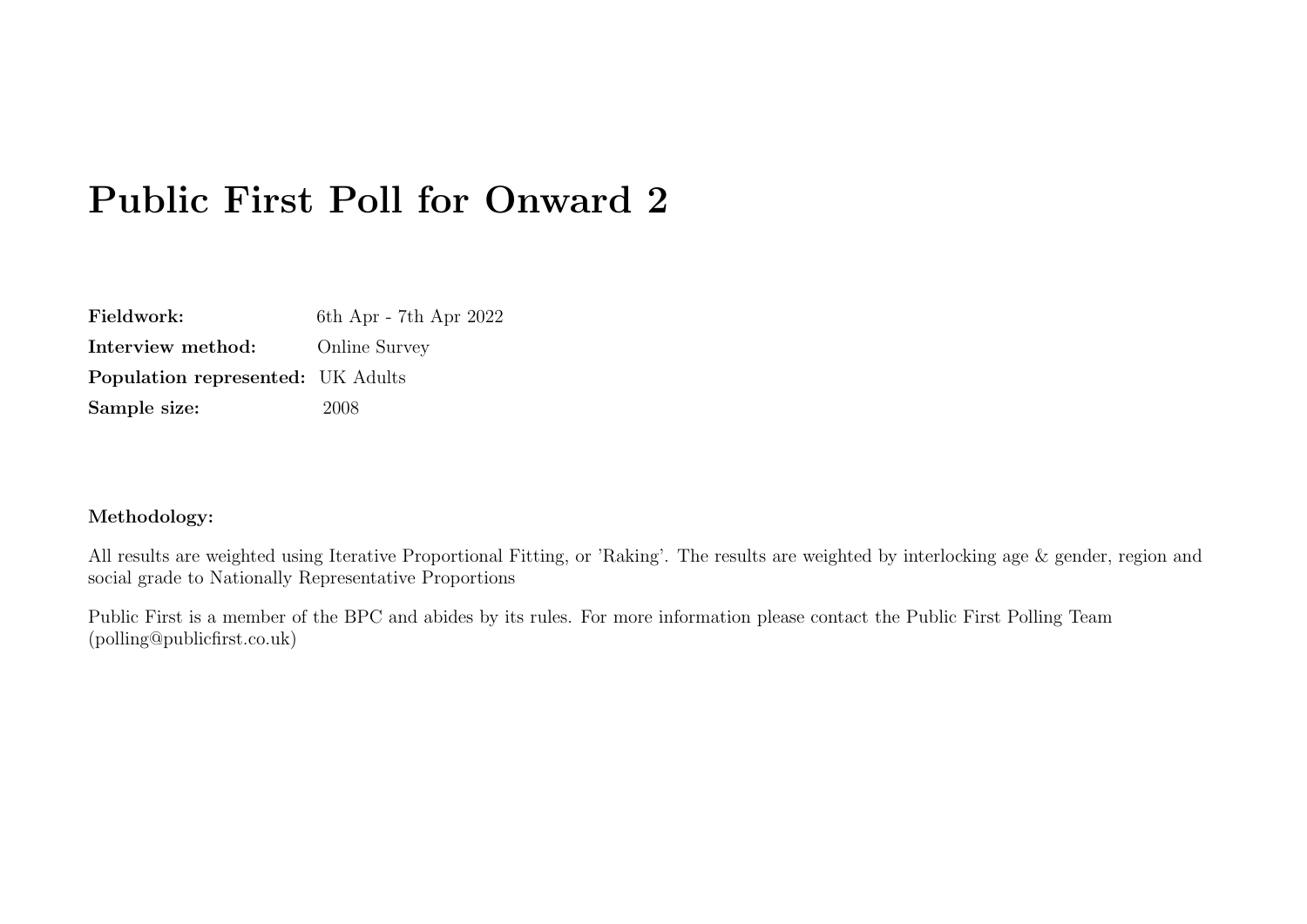

## List of Tables

|                | Which do you think are the most important issues facing the country at this time? Please tick up to three $\ldots \ldots \ldots \ldots \ldots \ldots \ldots$     |      |
|----------------|------------------------------------------------------------------------------------------------------------------------------------------------------------------|------|
| $\overline{2}$ |                                                                                                                                                                  |      |
| 3              | The Government has announced plans to achieve Net Zero in the UK by 2050. Prior to taking this poll, had you heard of this plan? 9                               |      |
| 4              | The Net Zero target is a target to reach zero greenhouse gas emissions in the UK, balancing any carbon emissions that are produced with carbon reducing          |      |
|                |                                                                                                                                                                  |      |
| 5              | Which of the following comes closest to your view: $\dots \dots \dots \dots \dots \dots \dots$                                                                   |      |
| 6              |                                                                                                                                                                  |      |
| 7              |                                                                                                                                                                  |      |
| 8              | How likely or unlikely do you think the following impacts on energy in the UK are, as a result of the conflict and these restrictions on imports:: The cost      |      |
|                |                                                                                                                                                                  | - 24 |
| 9              | How likely or unlikely do you think the following impacts on energy in the UK are, as a result of the conflict and these restrictions on imports:: The cost      |      |
|                | of electricity in the UK will go up as a result of the conflict in Ukraine $\dots \dots \dots \dots \dots \dots \dots \dots \dots \dots \dots \dots \dots \dots$ | - 27 |
| 10             | How likely or unlikely do you think the following impacts on energy in the UK are, as a result of the conflict and these restrictions on imports:: There         |      |
|                |                                                                                                                                                                  |      |
| 11             | Some have suggested that, because Russia supplies oil and gas to the UK which are needed to generate power for homes and businesses, the conflict                |      |
|                | means that the UK's energy supply is now less "secure". Do you agree or disagree that the conflict in Ukraine means that the UK's energy supply is less          |      |
|                | secure?                                                                                                                                                          | 33   |
| 12             | Which of the following, if any, do you think would be the most effective ways for the UK to make its energy supply more secure? Select as many as apply          | 36   |
| 13             | Would you support or oppose the UK investing in and building the following sources of energy, to reduce the reliance on imported energy from Russia?:            |      |
|                | Offshore wind                                                                                                                                                    | -39  |
| 14             | Would you support or oppose the UK investing in and building the following sources of energy, to reduce the reliance on imported energy from Russia?:            |      |
|                | Onshore wind $\ldots$ $\ldots$ $\ldots$                                                                                                                          | .42  |
| 15             | Would you support or oppose the UK investing in and building the following sources of energy, to reduce the reliance on imported energy from Russia?:            |      |
|                | $\ldots$ 45                                                                                                                                                      |      |
| 16             | Would you support or oppose the UK investing in and building the following sources of energy, to reduce the reliance on imported energy from Russia?:            |      |
|                |                                                                                                                                                                  |      |
| 17             | Would you support or oppose the UK investing in and building the following sources of energy, to reduce the reliance on imported energy from Russia?:            |      |
|                | . 51                                                                                                                                                             |      |
| 18             | Would you support or oppose the UK investing in and building the following sources of energy, to reduce the reliance on imported energy from Russia?:            |      |
|                | $Coal$ mines                                                                                                                                                     |      |
| 19             |                                                                                                                                                                  |      |
| <b>20</b>      |                                                                                                                                                                  |      |
| 21             |                                                                                                                                                                  |      |
| 22             |                                                                                                                                                                  |      |
| 23             |                                                                                                                                                                  |      |
| 24             |                                                                                                                                                                  |      |
| 25             |                                                                                                                                                                  | -75  |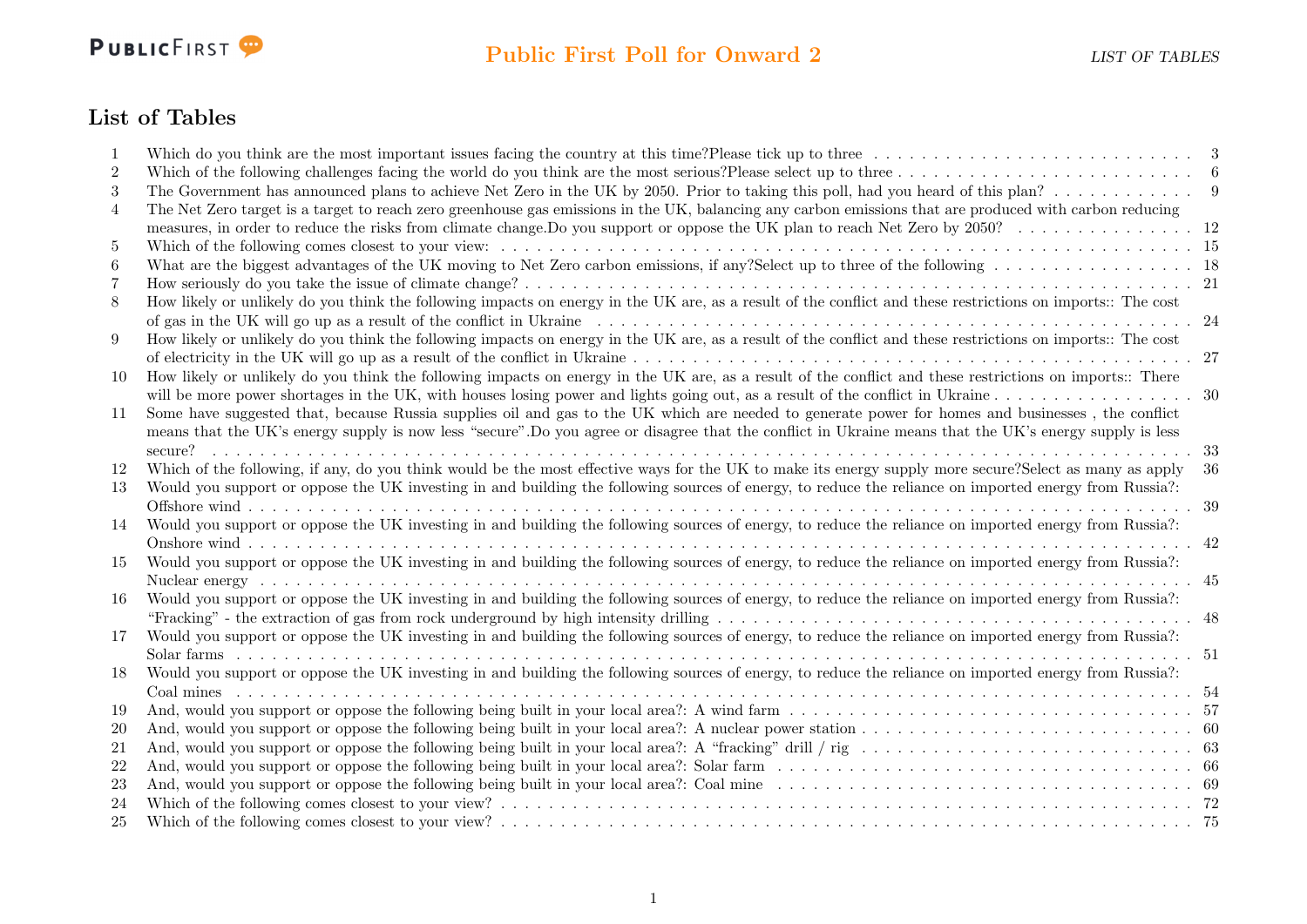

| 26 You said that you would vote Conservative if there was a general election. If the Conservatives stated before the next election that they wanted to get |  |
|------------------------------------------------------------------------------------------------------------------------------------------------------------|--|
|                                                                                                                                                            |  |
| 27 If there was a general election in which the Conservative party ran with a promise to remove the UK's target to reach Net Zero by 2050, how do you      |  |
|                                                                                                                                                            |  |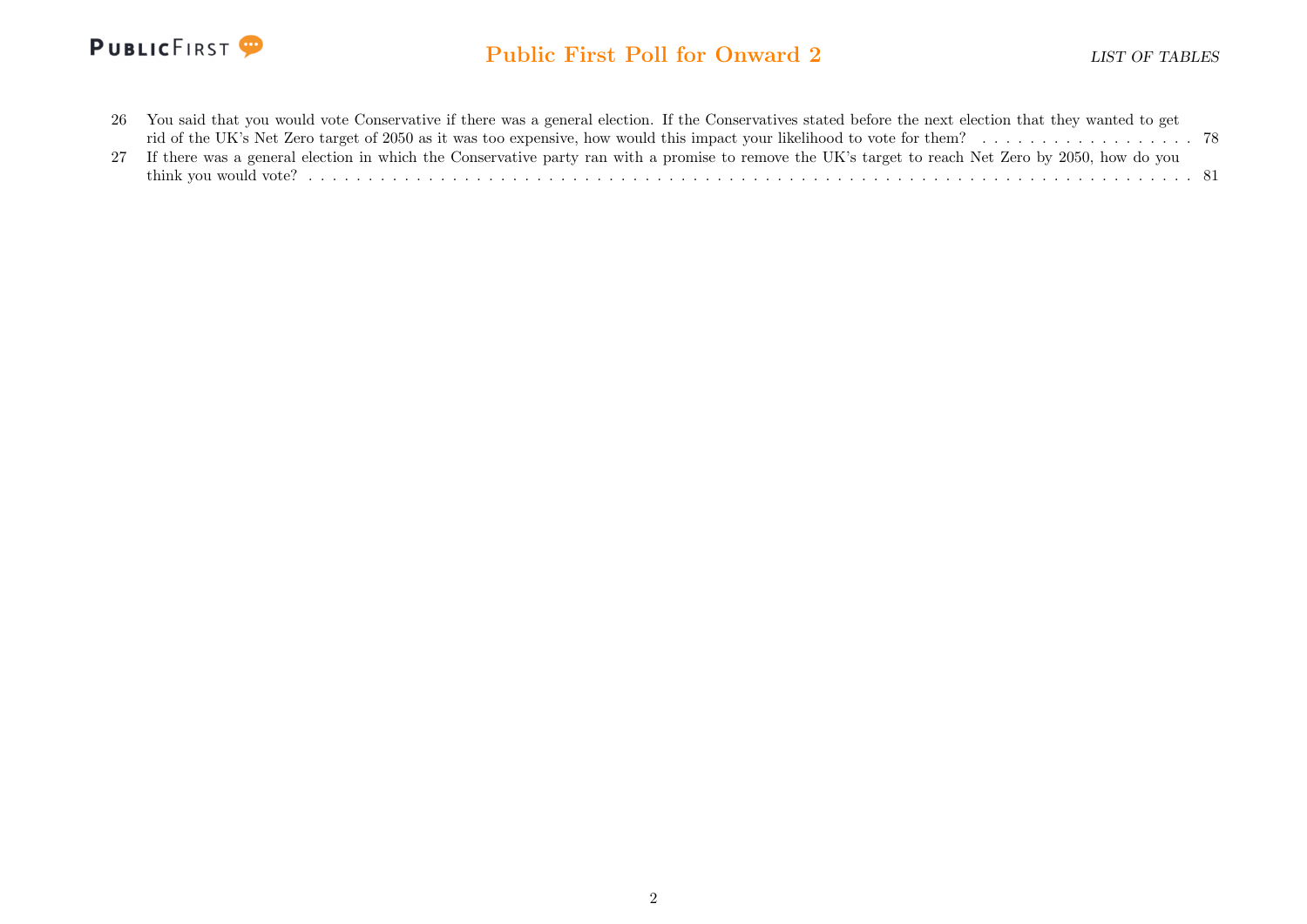

<span id="page-3-0"></span>

|                                                    |        | Gender |        |                    |            |            |                    |               | Region           |                             |            |                    |          |        |                     |        | $\mathop{\rm EU}$ 2016 Vote |                |
|----------------------------------------------------|--------|--------|--------|--------------------|------------|------------|--------------------|---------------|------------------|-----------------------------|------------|--------------------|----------|--------|---------------------|--------|-----------------------------|----------------|
|                                                    | Total  | Male   | Female | London             | South East | South West | East of<br>England | East Midlands | West<br>Midlands | Yorkshire and<br>the Humber | North East | North West         | Scotland | Wales  | Northern<br>Ireland | Leave  | Remain                      | I did not vote |
| Unweighted                                         | 2008   | 1000   | 1002   | $\boldsymbol{298}$ | 274        | 172        | 163                | 152           | 181              | 168                         | 86         | $\boldsymbol{238}$ | 150      | $96\,$ | $30\,$              | 840    | $800\,$                     | $\bf 227$      |
| Weighted                                           | 2008   | 989    | 1013   | 281                | 261        | 161        | 181                | 140           | 181              | 161                         | 80         | 221                | 181      | 100    | $60\,$              | 836    | 794                         | 239            |
| Number of people on welfare                        | $8\%$  | 7%     | $9\%$  | $9\%$              | $7\%$      | 10%        | $6\%$              | 12%           | 10%              | 7%                          | 10%        | $6\%$              | $7\%$    | 12%    | $8\%$               | 11%    | $6\%$                       | $6\%$          |
| Threat of terrorism                                | 7%     | 7%     | $6\%$  | 8%                 | 5%         | 5%         | $7\%$              | 8%            | $6\%$            | 7%                          | $7\%$      | 10%                | $4\%$    | 7%     | $3\%$               | $8\%$  | $5\%$                       | $6\%$          |
| Cost of living                                     | 68%    | 63%    | 72%    | 60%                | 72%        | 73%        | 73%                | $64\%$        | 63%              | 66%                         | 61%        | 68%                | 75%      | 75%    | 68%                 | 69%    | 66%                         | 69%            |
| Access to good pensions                            | 5%     | 5%     | 5%     | 5%                 | $6\%$      | 4%         | $3\%$              | $6\%$         | $6\%$            | 6%                          | $4\%$      | $5\%$              | $3\%$    | 5%     | $0\%$               | $4\%$  | $6\%$                       | $4\%$          |
| Quality / cost of public<br>transport              | 5%     | 5%     | $4\%$  | $9\%$              | $3\%$      | 3%         | $1\%$              | 5%            | $7\%$            | 4%                          | $6\%$      | $5\%$              | $4\%$    | 2%     | $0\%$               | $4\%$  | 5%                          | $5\%$          |
| Quality of the NHS                                 | 41%    | 38%    | 45%    | 33%                | 36%        | 40%        | 38%                | 35%           | 44%              | 46%                         | 40%        | 42%                | 48%      | 54%    | 69%                 | 43%    | 44%                         | 31%            |
| Quality of and access to schools<br>/ universities | 4%     | $4\%$  | 5%     | 8%                 | 6%         | 4%         | $2\%$              | $4\%$         | 5%               | 6%                          | $5\%$      | $3\%$              | $3\%$    | 1%     | $4\%$               | 5%     | 4%                          | 3%             |
| State of Britain's Armed Forces                    | 4%     | 6%     | $3\%$  | $4\%$              | $3\%$      | $4\%$      | $3\%$              | $2\%$         | $6\%$            | $7\%$                       | $6\%$      | $6\%$              | $3\%$    | $2\%$  | $6\%$               | $6\%$  | $3\%$                       | $1\%$          |
| State of the economy                               | 39%    | 40%    | 39%    | 34%                | 42%        | 38%        | 38%                | 46%           | 35%              | 37%                         | 43%        | 40%                | 42%      | 42%    | 44%                 | 38%    | $41\%$                      | 43%            |
| Threat of climate change                           | $24\%$ | 25%    | 23%    | 23%                | 25%        | 30%        | 28%                | $24\%$        | 23%              | 20%                         | $24\%$     | 21%                | 25%      | 21%    | 28%                 | 18%    | 31%                         | 19%            |
| Level of taxation                                  | 19%    | 21%    | 17%    | 22%                | 21%        | 14%        | 25%                | 23%           | 16%              | 16%                         | 20%        | 20%                | 18%      | 13%    | $6\%$               | 20%    | 16%                         | 21%            |
| Britain leaving the EU                             | 17%    | 19%    | 15%    | 19%                | 15%        | 15%        | 11%                | 11%           | 15%              | 14%                         | 16%        | 17%                | 26%      | 15%    | 41%                 | $7\%$  | 28%                         | 16%            |
| Levels of immigration                              | 16%    | 17%    | 15%    | 13%                | 17%        | 16%        | 18%                | 19%           | 19%              | 20%                         | 18%        | 17%                | 11%      | 13%    | 10%                 | 27%    | $7\%$                       | 12%            |
| Availability of housing                            | 14%    | $12\%$ | 16%    | 15%                | 16%        | $21\%$     | 17%                | $8\%$         | 14%              | 11%                         | 16%        | $12\%$             | $12\%$   | $12\%$ | 10%                 | $14\%$ | $12\%$                      | 19%            |
| Levels of crime                                    | 12%    | 12%    | 12%    | 14%                | 10%        | 11%        | 10%                | $12\%$        | $13\%$           | 14%                         | 11%        | 16%                | $9\%$    | 12%    | $3\%$               | 13%    | 10%                         | 10%            |
| None of the above                                  | $0\%$  | 1%     | $0\%$  | 1%                 | $1\%$      | 0%         | $0\%$              | $1\%$         | $0\%$            | 0%                          | $0\%$      | $0\%$              | $1\%$    | $0\%$  | $0\%$               | $0\%$  | $0\%$                       | $1\%$          |
| Don't know                                         | $2\%$  | $2\%$  | $2\%$  | $2\%$              | $1\%$      | 3%         | $2\%$              | $0\%$         | $3\%$            | 3%                          | $0\%$      | 1%                 | $0\%$    | 1%     | $0\%$               | $1\%$  | $1\%$                       | $4\%$          |

(1.A) Which do you think are the most important issues facing the country at this time?Please tick up to three

Note:

BASE: All Respondents

Fieldwork: 6th Apr - 7th Apr 2022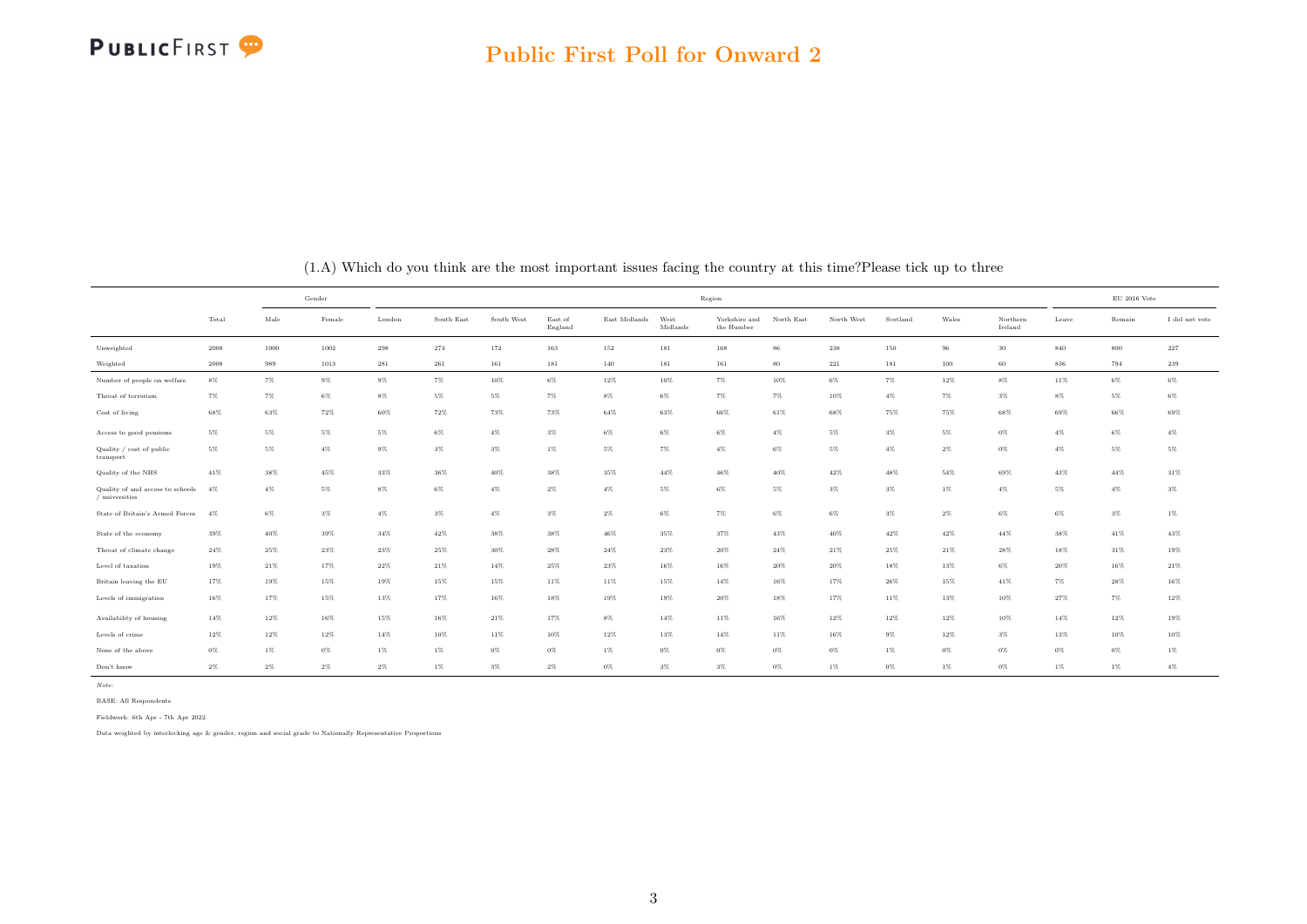

#### Public First Poll for Onward 2

|                                                    |       |             |             | Social Grade |           |              |        | 2019                |                     |                |              | Voting Intention |                      |                       |                          | Education                                           |                                                        |                          |
|----------------------------------------------------|-------|-------------|-------------|--------------|-----------|--------------|--------|---------------------|---------------------|----------------|--------------|------------------|----------------------|-----------------------|--------------------------|-----------------------------------------------------|--------------------------------------------------------|--------------------------|
|                                                    | Total | $_{\rm AB}$ | $_{\rm C1}$ | C2           | $\rm{DE}$ | Conservative | Labour | Liberal<br>Democrat | The Brexit<br>Party | I did not vote | Conservative | Labour           | Liberal<br>Democrats | GCSE or<br>equivalent | A Level or<br>equivalent | University<br>Undergradu-<br>ate Degree<br>(BA/BSc) | University<br>Postgraduate<br>Degree<br>(MA/MSc/MPhil) | Doctorate<br>(PhD/DPHil) |
| Unweighted                                         | 2008  | 599         | 550         | 395          | 457       | 817          | 518    | 151                 | 28                  | 224            | 552          | 614              | 137                  | 452                   | 389                      | $447\,$                                             | 211                                                    | $40\,$                   |
| Weighted                                           | 2008  | 540         | 521         | 440          | 500       | 788          | 516    | 147                 | $27\,$              | 235            | 528          | 614              | 135                  | $468\,$               | $386\,$                  | 441                                                 | 203                                                    | $38\,$                   |
| Number of people on welfare                        | $8\%$ | 10%         | $9\%$       | $6\%$        | $8\%$     | 11%          | 7%     | 6%                  | 10%                 | 7%             | 11%          | 7%               | 7%                   | $10\%$                | $9\%$                    | $8\%$                                               | $8\%$                                                  | 5%                       |
| Threat of terrorism                                | $7\%$ | 6%          | 5%          | $8\%$        | $7\%$     | $9\%$        | $5\%$  | 6%                  | 17%                 | 5%             | 11%          | 5%               | $6\%$                | 7%                    | $7\%$                    | 5%                                                  | $9\%$                                                  | $9\%$                    |
| Cost of living                                     | 68%   | 61%         | 72%         | 65%          | 74%       | 67%          | 69%    | 64%                 | 80%                 | 67%            | 62%          | 71%              | 65%                  | 67%                   | 71%                      | 72%                                                 | 53%                                                    | 46%                      |
| Access to good pensions                            | 5%    | $4\%$       | 6%          | $6\%$        | $4\%$     | $5\%$        | $5\%$  | $7\%$               | $6\%$               | $3\%$          | $5\%$        | 5%               | $3\%$                | $4\%$                 | $4\%$                    | $4\%$                                               | 5%                                                     | 5%                       |
| Quality / cost of public<br>transport              | 5%    | 6%          | 4%          | $4\%$        | $4\%$     | $4\%$        | 5%     | $4\%$               | $0\%$               | 5%             | $5\%$        | $5\%$            | 7%                   | $3\%$                 | $4\%$                    | 5%                                                  | $9\%$                                                  | 8%                       |
| Quality of the NHS                                 | 41%   | 42%         | 45%         | 40%          | 39%       | 43%          | 43%    | 37%                 | 32%                 | 31%            | 44%          | 42%              | 31%                  | 42%                   | 39%                      | $44\%$                                              | 41%                                                    | 38%                      |
| Quality of and access to schools<br>/ universities | 4%    | $7\%$       | 4%          | $5\%$        | $3\%$     | $3\%$        | 6%     | $3\%$               | 10%                 | 5%             | $5\%$        | $5\%$            | $3\%$                | $4\%$                 | $3\%$                    | $6\%$                                               | 5%                                                     | $9\%$                    |
| State of Britain's Armed Forces                    | 4%    | 5%          | $4\%$       | $5\%$        | $3\%$     | $7\%$        | $3\%$  | $4\%$               | $0\%$               | $1\%$          | $7\%$        | $3\%$            | $6\%$                | $4\%$                 | $3\%$                    | $4\%$                                               | $2\%$                                                  | $0\%$                    |
| State of the economy                               | 39%   | $44\%$      | 41%         | 37%          | 35%       | 39%          | 38%    | 48%                 | 35%                 | 39%            | 41%          | 40%              | 50%                  | 36%                   | 40%                      | 41%                                                 | 35%                                                    | 38%                      |
| Threat of climate change                           | 24%   | 27%         | 28%         | 21%          | 20%       | 21%          | 27%    | 26%                 | $2\%$               | 19%            | 23%          | 24%              | 28%                  | 21%                   | 23%                      | 27%                                                 | 31%                                                    | 41%                      |
| Level of taxation                                  | 19%   | 21%         | 20%         | 19%          | 15%       | 19%          | 17%    | $20\%$              | 23%                 | $22\%$         | 15%          | 21%              | 18%                  | 15%                   | 19%                      | $22\%$                                              | $24\%$                                                 | 19%                      |
| Britain leaving the EU                             | 17%   | 19%         | 17%         | 19%          | 13%       | $9\%$        | 23%    | 30%                 | 10%                 | 13%            | 11%          | 21%              | 27%                  | 13%                   | 19%                      | 19%                                                 | 24%                                                    | 30%                      |
| Levels of immigration                              | 16%   | 14%         | 14%         | 19%          | 19%       | 26%          | $7\%$  | $6\%$               | 39%                 | 16%            | 25%          | $8\%$            | $8\%$                | 21%                   | 14%                      | 11%                                                 | 11%                                                    | 10%                      |
| Availability of housing                            | 14%   | 12%         | 12%         | 15%          | 18%       | 12%          | 15%    | 11%                 | 13%                 | 23%            | 10%          | 16%              | 16%                  | 17%                   | 13%                      | $12\%$                                              | 12%                                                    | 15%                      |
| Levels of crime                                    | 12%   | $10\%$      | 13%         | 13%          | 12%       | 14%          | 11%    | $8\%$               | $16\%$              | 12%            | 14%          | 11%              | 12%                  | $12\%$                | 13%                      | $9\%$                                               | 13%                                                    | 7%                       |
| None of the above                                  | $0\%$ | $0\%$       | $0\%$       | $1\%$        | $0\%$     | $0\%$        | $0\%$  | $0\%$               | $0\%$               | 1%             | $0\%$        | $0\%$            | $0\%$                | $1\%$                 | $1\%$                    | $0\%$                                               | $0\%$                                                  | $0\%$                    |
| Don't know                                         | $2\%$ | $1\%$       | 0%          | $1\%$        | $4\%$     | $1\%$        | $2\%$  | $2\%$               | $0\%$               | $4\%$          | $1\%$        | 1%               | $1\%$                | $3\%$                 | $1\%$                    | $1\%$                                               | $1\%$                                                  | $2\%$                    |

(1.B) Which do you think are the most important issues facing the country at this time?Please tick up to three

Note:

BASE: All Respondents

Fieldwork: 6th Apr - 7th Apr 2022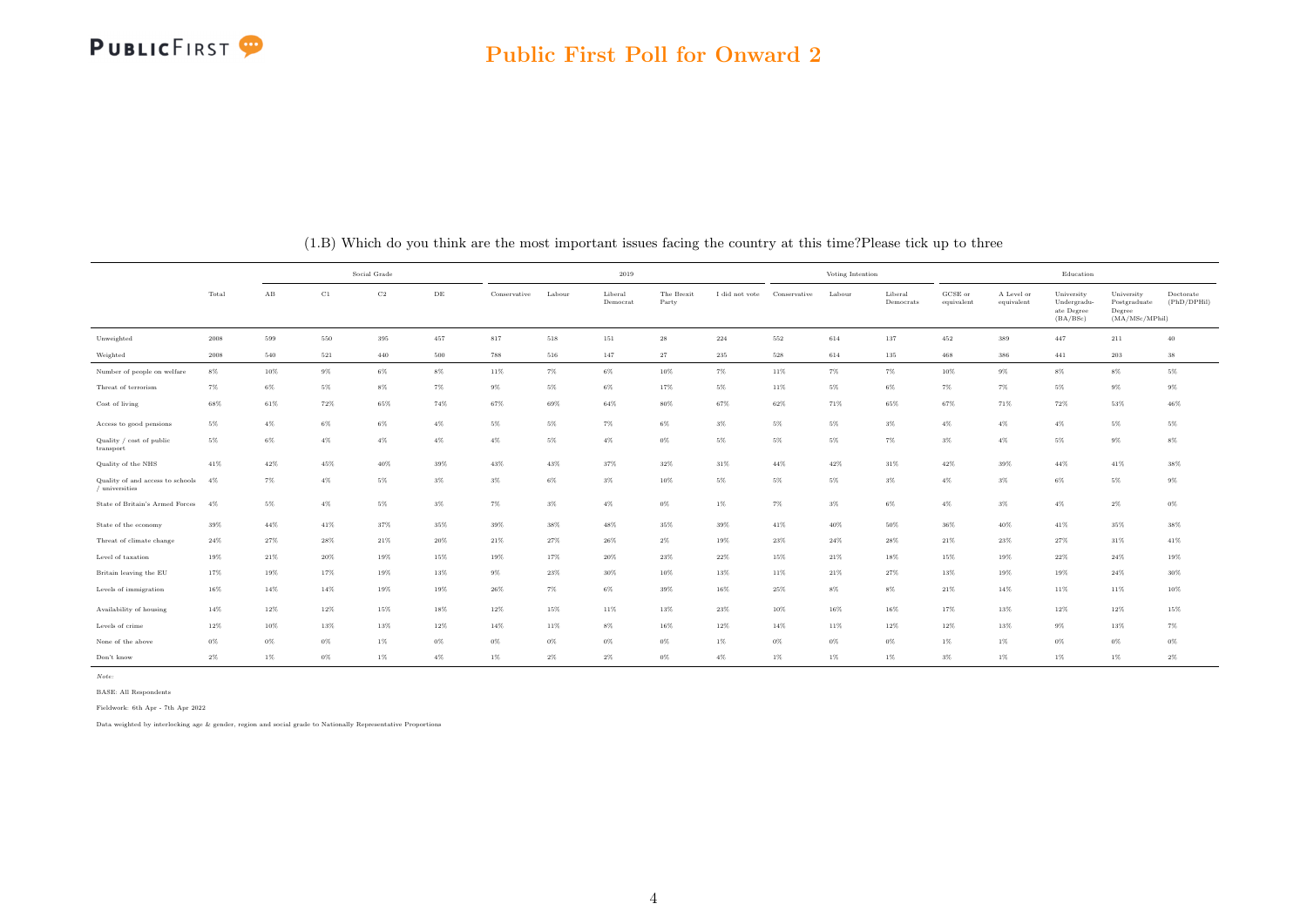#### Public First Poll for Onward 2

|                                                    |                     |           |           |           | Age       |           |       |                      | Climate top issue |         | C2DE 2019 Conservatives |         | ABC1 2019 Conservatives |                | 2019 Con now DK |           | 2019 Con now other party |
|----------------------------------------------------|---------------------|-----------|-----------|-----------|-----------|-----------|-------|----------------------|-------------------|---------|-------------------------|---------|-------------------------|----------------|-----------------|-----------|--------------------------|
|                                                    | Total               | $18 - 24$ | $25 - 34$ | $35 - 44$ | $45 - 54$ | $55 - 64$ | $65+$ | $\operatorname{Yes}$ | $_{\rm No}$       | C2DECon | Other                   | ABC1Con | Other                   | $_{\rm ConDK}$ | Other.2         | ConSwitch | Other.3                  |
| Unweighted                                         | $\boldsymbol{2008}$ | 287       | 358       | 256       | 320       | 322       | 465   | 488                  | 1520              | 296     | 1712                    | 520     | 1488                    | 125            | 1883            | 160       | 1848                     |
| Weighted                                           | 2008                | 280       | 343       | 341       | 341       | 282       | 421   | 484                  | 1524              | 316     | 1692                    | 471     | 1537                    | 120            | 1888            | 159       | 1849                     |
| Number of people on welfare                        | $8\%$               | $7\%$     | 10%       | $8\%$     | $9\%$     | $6\%$     | $9\%$ | $4\%$                | 10%               | $9\%$   | $8\%$                   | 12%     | 7%                      | 11%            | 8%              | 10%       | $8\%$                    |
| Threat of terrorism                                | $7\%$               | 7%        | 7%        | $9\%$     | 5%        | $8\%$     | 5%    | $3\%$                | $8\%$             | 11%     | $6\%$                   | 7%      | 6%                      | 5%             | 7%              | 7%        | $7\%$                    |
| Cost of living                                     | $68\%$              | 63%       | $65\%$    | 65%       | 79%       | $67\%$    | 67%   | $64\%$               | 69%               | $72\%$  | 67%                     | 64%     | 69%                     | 79%            | 67%             | 75%       | 67%                      |
| Access to good pensions                            | 5%                  | $5\%$     | $2\%$     | $3\%$     | 5%        | $6\%$     | $7\%$ | $3\%$                | $5\%$             | $6\%$   | $5\%$                   | $5\%$   | $5\%$                   | $9\%$          | 5%              | 4%        | $5\%$                    |
| Quality / cost of public<br>transport              | 5%                  | $7\%$     | $6\%$     | $7\%$     | $3\%$     | $3\%$     | $2\%$ | $2\%$                | $5\%$             | $4\%$   | $5\%$                   | $4\%$   | $5\%$                   | $2\%$          | $5\%$           | 3%        | $5\%$                    |
| Quality of the NHS                                 | 41%                 | 33%       | 36%       | 32%       | 37%       | 49%       | 57%   | 36%                  | 43%               | 41%     | 41%                     | 44%     | 41%                     | 45%            | 41%             | 37%       | 42%                      |
| Quality of and access to schools<br>/ universities | $4\%$               | $7\%$     | $6\%$     | 6%        | $3\%$     | $1\%$     | $3\%$ | $3\%$                | $5\%$             | $2\%$   | $5\%$                   | $4\%$   | $5\%$                   | $1\%$          | $5\%$           | $2\%$     | $5\%$                    |
| State of Britain's Armed Forces                    | 4%                  | $5\%$     | $3\%$     | $2\%$     | $3\%$     | $5\%$     | $7\%$ | $3\%$                | $5\%$             | $7\%$   | $4\%$                   | 7%      | $3\%$                   | $5\%$          | $4\%$           | $7\%$     | $4\%$                    |
| State of the economy                               | 39%                 | 30%       | 36%       | $41\%$    | 43%       | $40\%$    | 44%   | 33%                  | 41%               | 35%     | 40%                     | 42%     | 38%                     | 35%            | 39%             | 39%       | 39%                      |
| Threat of climate change                           | $24\%$              | 27%       | 26%       | 20%       | $20\%$    | $26\%$    | 27%   | 100%                 | $0\%$             | 19%     | 25%                     | 23%     | 24%                     | 19%            | 24%             | 21%       | $24\%$                   |
| Level of taxation                                  | 19%                 | 20%       | 22%       | 24%       | $25\%$    | 13%       | 10%   | $9\%$                | 22%               | 18%     | 19%                     | 20%     | 18%                     | 21%            | 19%             | 30%       | 18%                      |
| Britain leaving the EU                             | 17%                 | 18%       | 17%       | 20%       | 17%       | $17\%$    | 13%   | 15%                  | 17%               | $8\%$   | 18%                     | 10%     | 19%                     | $6\%$          | 17%             | 8%        | 17%                      |
| Levels of immigration                              | 16%                 | $9\%$     | $7\%$     | 16%       | $16\%$    | 24%       | 23%   | $4\%$                | 20%               | $29\%$  | 14%                     | 24%     | 14%                     | 23%            | 16%             | 27%       | 15%                      |
| Availability of housing                            | 14%                 | $20\%$    | 17%       | 15%       | 11%       | 13%       | 11%   | $9\%$                | 16%               | 14%     | 14%                     | 10%     | 15%                     | 13%            | 14%             | 17%       | $14\%$                   |
| Levels of crime                                    | 12%                 | 17%       | 12%       | 10%       | 12%       | 10%       | 11%   | $6\%$                | 14%               | $14\%$  | 11%                     | 14%     | 11%                     | 13%            | 12%             | 12%       | 12%                      |
| None of the above                                  | $0\%$               | $0\%$     | $1\%$     | $0\%$     | $0\%$     | $0\%$     | $0\%$ | $0\%$                | $1\%$             | $0\%$   | $0\%$                   | $0\%$   | $1\%$                   | $0\%$          | 0%              | 0%        | $0\%$                    |
| Don't know                                         | $2\%$               | $3\%$     | $3\%$     | 1%        | $2\%$     | $1\%$     | $0\%$ | $0\%$                | $2\%$             | $1\%$   | $2\%$                   | $1\%$   | $2\%$                   | $1\%$          | 2%              | $0\%$     | $2\%$                    |

(1.C) Which do you think are the most important issues facing the country at this time?Please tick up to three

Note:

BASE: All Respondents

Fieldwork: 6th Apr - 7th Apr 2022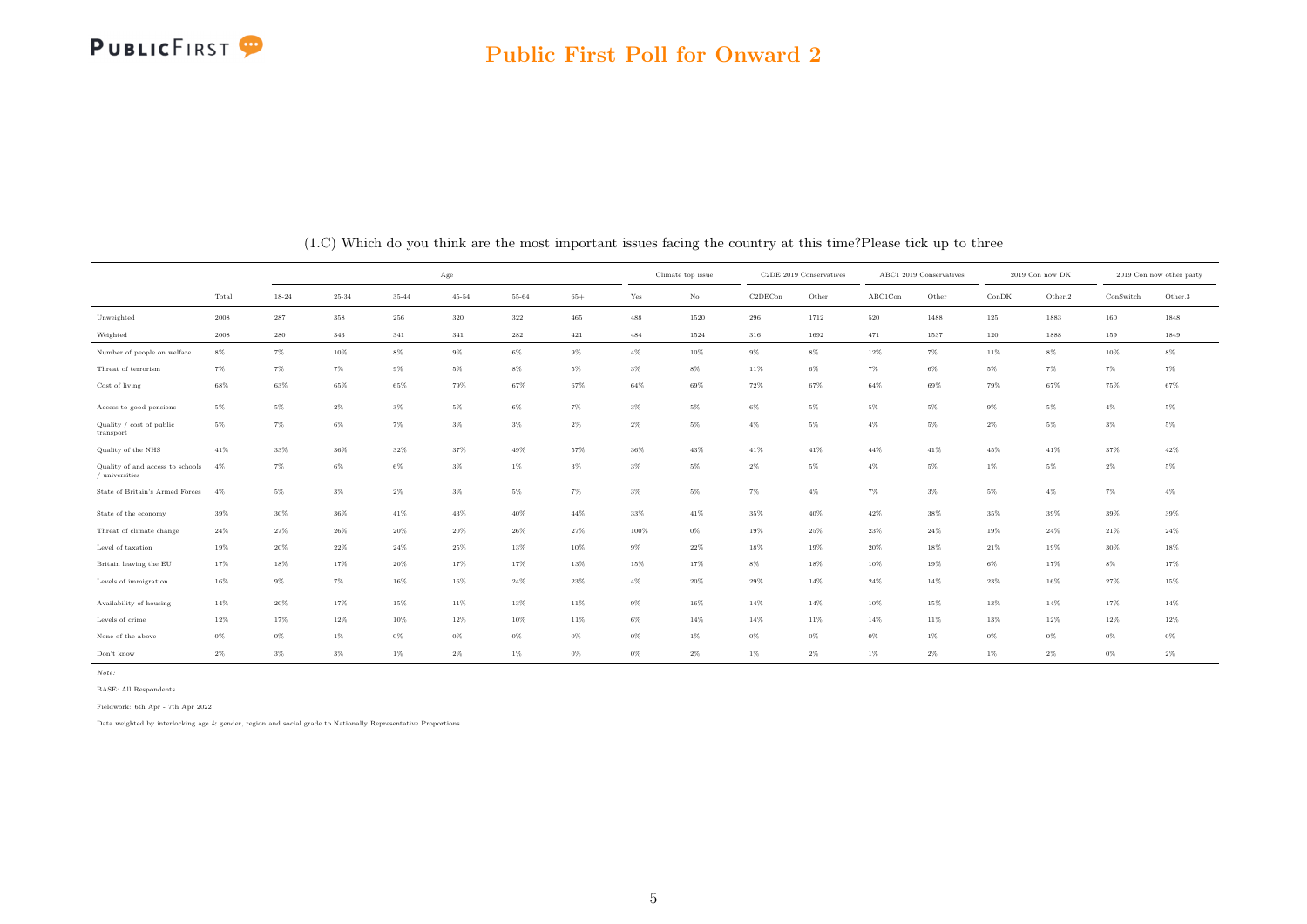

<span id="page-6-0"></span>

|                                                             |        |       | Gender |        |            |            |                    |               |                  | Region                      |            |            |          |       |                     |        | $\mathop{\rm EU}$ 2016 Vote |                |
|-------------------------------------------------------------|--------|-------|--------|--------|------------|------------|--------------------|---------------|------------------|-----------------------------|------------|------------|----------|-------|---------------------|--------|-----------------------------|----------------|
|                                                             | Total  | Male  | Female | London | South East | South West | East of<br>England | East Midlands | West<br>Midlands | Yorkshire and<br>the Humber | North East | North West | Scotland | Wales | Northern<br>Ireland | Leave  | Remain                      | I did not vote |
| Unweighted                                                  | 2008   | 1000  | 1002   | 298    | 274        | 172        | 163                | 152           | 181              | 168                         | 86         | 238        | 150      | 96    | 30                  | 840    | 800                         | 227            |
| Weighted                                                    | 2008   | 989   | 1013   | 281    | 261        | 161        | 181                | 140           | 181              | 161                         | 80         | 221        | 181      | 100   | 60                  | 836    | 794                         | 239            |
| Inequality between countries                                | $9\%$  | 10%   | $8\%$  | $8\%$  | $6\%$      | 14%        | $8\%$              | 11%           | 10%              | $9\%$                       | $9\%$      | 10%        | $8\%$    | $6\%$ | $8\%$               | $6\%$  | 11%                         | 6%             |
| Loss of traditional values                                  | $9\%$  | 11%   | $7\%$  | 10%    | $9\%$      | $8\%$      | $6\%$              | 10%           | 11%              | $9\%$                       | 7%         | 10%        | 7%       | 11%   | 10%                 | 13%    | 5%                          | 6%             |
| Political division                                          | $8\%$  | 10%   | $6\%$  | 11%    | $8\%$      | $6\%$      | $7\%$              | $6\%$         | $6\%$            | $8\%$                       | 7%         | $8\%$      | $9\%$    | $7\%$ | 16%                 | 7%     | 10%                         | 6%             |
| Quality and availability of<br>education                    | $6\%$  | $6\%$ | $6\%$  | $9\%$  | 7%         | $5\%$      | 6%                 | $5\%$         | $5\%$            | $7\%$                       | $4\%$      | $4\%$      | $8\%$    | $7\%$ | $0\%$               | 5%     | $6\%$                       | $7\%$          |
| Loss of jobs from automation<br>and Artificial Intelligence | 5%     | $5\%$ | 5%     | $9\%$  | $4\%$      | $2\%$      | 5%                 | $4\%$         | $7\%$            | $4\%$                       | $5\%$      | $4\%$      | $2\%$    | $6\%$ | 11%                 | 5%     | $4\%$                       | $8\%$          |
| Threat of climate change                                    | 42%    | 43%   | 41%    | 34%    | 44%        | 46%        | 44%                | 44%           | 43%              | 37%                         | 38%        | 40%        | 44%      | 49%   | 46%                 | 34%    | 53%                         | 34%            |
| Poverty                                                     | 35%    | 31%   | 39%    | 35%    | 33%        | 31%        | 36%                | 28%           | 31%              | 36%                         | 42%        | 35%        | 39%      | 44%   | 41%                 | 32%    | 35%                         | 44%            |
| Threat of international warfare                             | 33%    | 35%   | 32%    | 29%    | 35%        | 43%        | $32\%$             | 29%           | 30%              | 41%                         | 35%        | 36%        | 31%      | 30%   | 20%                 | 36%    | 37%                         | 17%            |
| Food shortages and hunger                                   | $31\%$ | 27%   | 35%    | 30%    | 28%        | 26%        | 29%                | 23%           | $31\%$           | 35%                         | 33%        | 37%        | 31%      | 35%   | 49%                 | $32\%$ | 28%                         | 37%            |
| Threat of financial collapse                                | 19%    | 18%   | 20%    | 17%    | 20%        | 15%        | 15%                | 22%           | 19%              | 18%                         | 19%        | 20%        | 23%      | 25%   | 24%                 | 16%    | 21%                         | $24\%$         |
| Damage to wildlife and nature                               | 18%    | 18%   | 19%    | 17%    | 20%        | 20%        | 23%                | 23%           | 17%              | 11%                         | 16%        | 20%        | 19%      | 13%   | 14%                 | 19%    | 18%                         | 17%            |
| Threat of terrorism                                         | 17%    | 15%   | 19%    | 17%    | 19%        | 22%        | 15%                | 13%           | 17%              | 19%                         | 27%        | 20%        | 15%      | 13%   | 5%                  | 22%    | $14\%$                      | 13%            |
| Disease                                                     | 16%    | 16%   | 16%    | 18%    | 18%        | 12%        | 17%                | 14%           | 15%              | 14%                         | 16%        | 15%        | 17%      | 14%   | 20%                 | 16%    | 17%                         | 14%            |
| Proliferation of nuclear weapons                            | 13%    | 12%   | 14%    | 14%    | 10%        | 17%        | 16%                | 17%           | 14%              | 14%                         | 10%        | 10%        | 10%      | 16%   | $9\%$               | 14%    | 13%                         | 11%            |
| Migration                                                   | 12%    | 14%   | 10%    | 13%    | 11%        | 12%        | 12%                | 11%           | 11%              | $9\%$                       | 14%        | 14%        | 16%      | 10%   | 7%                  | 19%    | $8\%$                       | 7%             |
| None of the above                                           | $1\%$  | $1\%$ | $0\%$  | $0\%$  | 1%         | $0\%$      | 1%                 | $1\%$         | $1\%$            | $1\%$                       | $0\%$      | $1\%$      | $0\%$    | $0\%$ | $0\%$               | $1\%$  | $0\%$                       | $1\%$          |
| Don't Know                                                  | $3\%$  | $3\%$ | $4\%$  | $4\%$  | $2\%$      | $4\%$      | 5%                 | $5\%$         | $5\%$            | $4\%$                       | $0\%$      | $1\%$      | $1\%$    | $2\%$ | 5%                  | 3%     | $2\%$                       | 7%             |

(2.A) Which of the following challenges facing the world do you think are the most serious?Please select up to three

Note:

BASE: All Respondents

Fieldwork: 6th Apr - 7th Apr 2022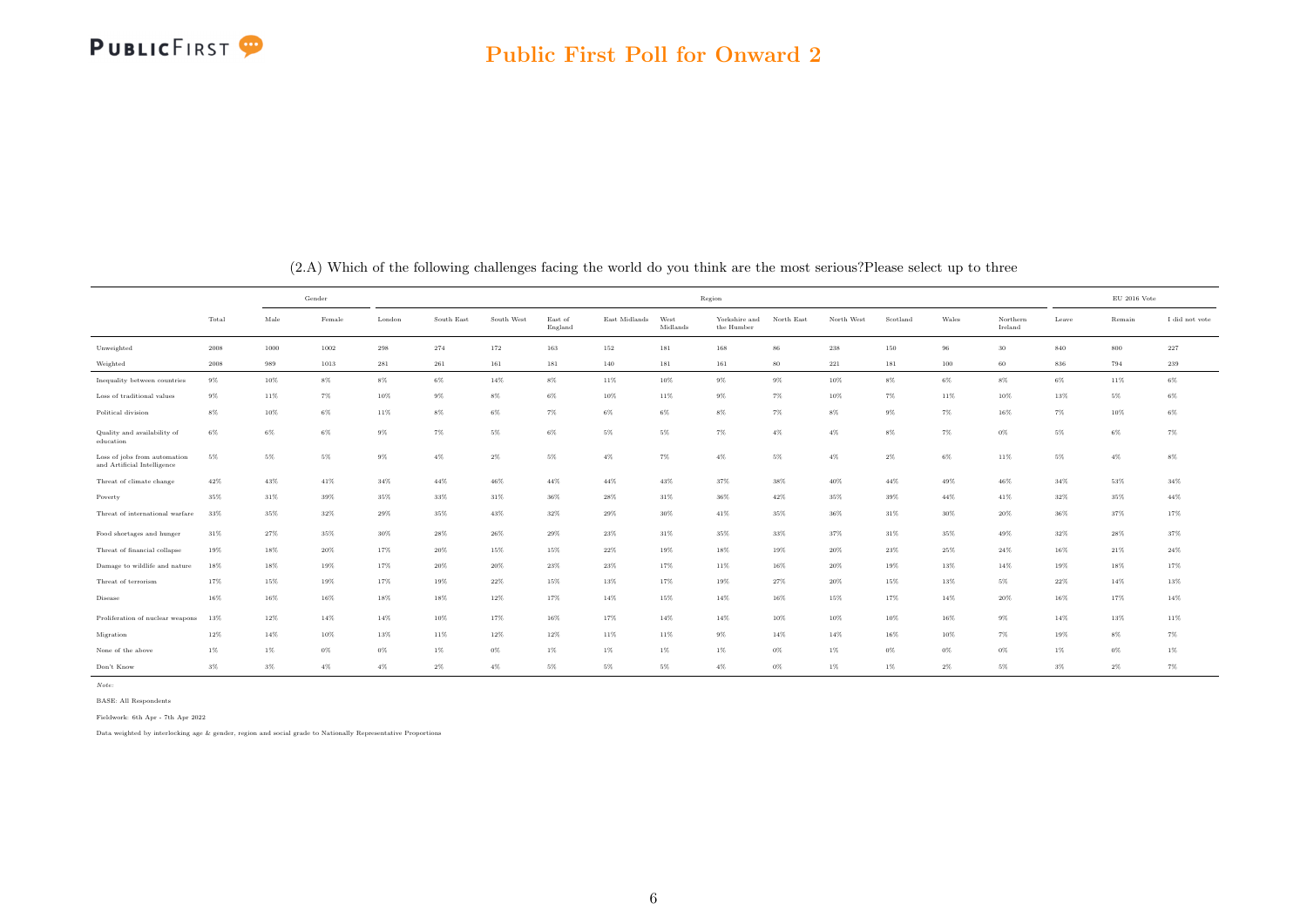

|                                                             |       |       |       | Social Grade |           |              |        | 2019                |                     |                |              | Voting Intention |                      |                       |                          | Education                                           |                                                        |                          |
|-------------------------------------------------------------|-------|-------|-------|--------------|-----------|--------------|--------|---------------------|---------------------|----------------|--------------|------------------|----------------------|-----------------------|--------------------------|-----------------------------------------------------|--------------------------------------------------------|--------------------------|
|                                                             | Total | AB    | C1    | $_{\rm C2}$  | $\rm{DE}$ | Conservative | Labour | Liberal<br>Democrat | The Brexit<br>Party | I did not vote | Conservative | Labour           | Liberal<br>Democrats | GCSE or<br>equivalent | A Level or<br>equivalent | University<br>Undergradu-<br>ate Degree<br>(BA/BSc) | University<br>Postgraduate<br>Degree<br>(MA/MSc/MPhil) | Doctorate<br>(PhD/DPHil) |
| Unweighted                                                  | 2008  | 599   | 550   | 395          | 457       | 817          | 518    | 151                 | $\bf 28$            | 224            | 552          | 614              | 137                  | 452                   | 389                      | 447                                                 | $211\,$                                                | $40\,$                   |
| Weighted                                                    | 2008  | 540   | 521   | 440          | 500       | 788          | 516    | 147                 | 27                  | 235            | 528          | 614              | 135                  | 468                   | 386                      | 441                                                 | 203                                                    | 38                       |
| Inequality between countries                                | $9\%$ | 11%   | 8%    | $8\%$        | $8\%$     | $7\%$        | 10%    | 11%                 | $9\%$               | 7%             | $8\%$        | 10%              | 12%                  | $5\%$                 | $9\%$                    | 13%                                                 | 12%                                                    | 9%                       |
| Loss of traditional values                                  | $9\%$ | 10%   | 9%    | $7\%$        | $9\%$     | 11%          | $8\%$  | $5\%$               | 18%                 | $9\%$          | 13%          | $8\%$            | 6%                   | $9\%$                 | $6\%$                    | $8\%$                                               | 10%                                                    | 11%                      |
| Political division                                          | $8\%$ | 10%   | 7%    | $9\%$        | 7%        | $8\%$        | $9\%$  | $9\%$               | 24%                 | $5\%$          | $8\%$        | $9\%$            | $8\%$                | 6%                    | $9\%$                    | 10%                                                 | $9\%$                                                  | 22%                      |
| Quality and availability of<br>education                    | $6\%$ | $9\%$ | 5%    | $7\%$        | $4\%$     | $4\%$        | $7\%$  | $7\%$               | 11%                 | 7%             | $5\%$        | $7\%$            | $9\%$                | $4\%$                 | $6\%$                    | $7\%$                                               | $8\%$                                                  | 10%                      |
| Loss of jobs from automation<br>and Artificial Intelligence | 5%    | $4\%$ | 5%    | $6\%$        | 6%        | $5\%$        | $6\%$  | $4\%$               | $0\%$               | 6%             | $6\%$        | $6\%$            | $4\%$                | $5\%$                 | $5\%$                    | $5\%$                                               | 7%                                                     | 7%                       |
| Threat of climate change                                    | 42%   | 46%   | 49%   | 36%          | 35%       | 37%          | 45%    | 58%                 | 18%                 | 35%            | 36%          | 43%              | 56%                  | 38%                   | 39%                      | $44\%$                                              | 48%                                                    | 40%                      |
| Poverty                                                     | 35%   | 28%   | 37%   | 37%          | 38%       | 27%          | 42%    | 33%                 | 35%                 | 37%            | 26%          | 42%              | 31%                  | 37%                   | 37%                      | 35%                                                 | 30%                                                    | 30%                      |
| Threat of international warfare                             | 33%   | 37%   | 38%   | 28%          | 28%       | 42%          | 31%    | 36%                 | 35%                 | 21%            | 41%          | 30%              | 35%                  | 32%                   | 30%                      | 33%                                                 | 34%                                                    | 33%                      |
| Food shortages and hunger                                   | 31%   | 27%   | 31%   | 30%          | 35%       | 26%          | 32%    | 29%                 | $34\%$              | 38%            | 27%          | 32%              | 34%                  | 36%                   | 31%                      | 28%                                                 | 23%                                                    | 29%                      |
| Threat of financial collapse                                | 19%   | 18%   | 20%   | 20%          | 18%       | 17%          | 20%    | 17%                 | 18%                 | 24%            | 18%          | 22%              | 12%                  | 18%                   | 22%                      | 20%                                                 | 22%                                                    | 7%                       |
| Damage to wildlife and nature                               | 18%   | 18%   | 18%   | 18%          | 20%       | 19%          | 16%    | 16%                 | 10%                 | 20%            | 17%          | 15%              | 18%                  | 18%                   | 19%                      | 19%                                                 | 18%                                                    | 18%                      |
| Threat of terrorism                                         | 17%   | 20%   | 15%   | 21%          | 13%       | 24%          | 13%    | 16%                 | 27%                 | $9\%$          | 25%          | 14%              | 16%                  | 17%                   | 19%                      | 18%                                                 | 17%                                                    | 11%                      |
| Disease                                                     | 16%   | 16%   | 15%   | 16%          | 16%       | 18%          | 14%    | 15%                 | $4\%$               | 18%            | 19%          | 16%              | 15%                  | 16%                   | 19%                      | 15%                                                 | 14%                                                    | 16%                      |
| Proliferation of nuclear weapons                            | 13%   | 13%   | 11%   | 13%          | 16%       | 14%          | 15%    | $12\%$              | $3\%$               | 11%            | 13%          | 14%              | 13%                  | 12%                   | 15%                      | $14\%$                                              | 12%                                                    | 11%                      |
| Migration                                                   | 12%   | 11%   | 11%   | 14%          | 12%       | 18%          | $6\%$  | 10%                 | 35%                 | $9\%$          | 18%          | $8\%$            | 12%                  | 15%                   | 10%                      | $8\%$                                               | 11%                                                    | 25%                      |
| None of the above                                           | $1\%$ | $0\%$ | $0\%$ | $1\%$        | $1\%$     | $0\%$        | 1%     | $0\%$               | $0\%$               | $2\%$          | $0\%$        | $0\%$            | $1\%$                | $1\%$                 | $1\%$                    | $0\%$                                               | $0\%$                                                  | $1\%$                    |
| Don't Know                                                  | $3\%$ | $2\%$ | 3%    | $2\%$        | $6\%$     | $2\%$        | $3\%$  | $2\%$               | $0\%$               | $7\%$          | 1%           | $3\%$            | $3\%$                | 5%                    | $2\%$                    | 2%                                                  | $2\%$                                                  | $2\%$                    |

#### (2.B) Which of the following challenges facing the world do you think are the most serious?Please select up to three

Note:

BASE: All Respondents

Fieldwork: 6th Apr - 7th Apr 2022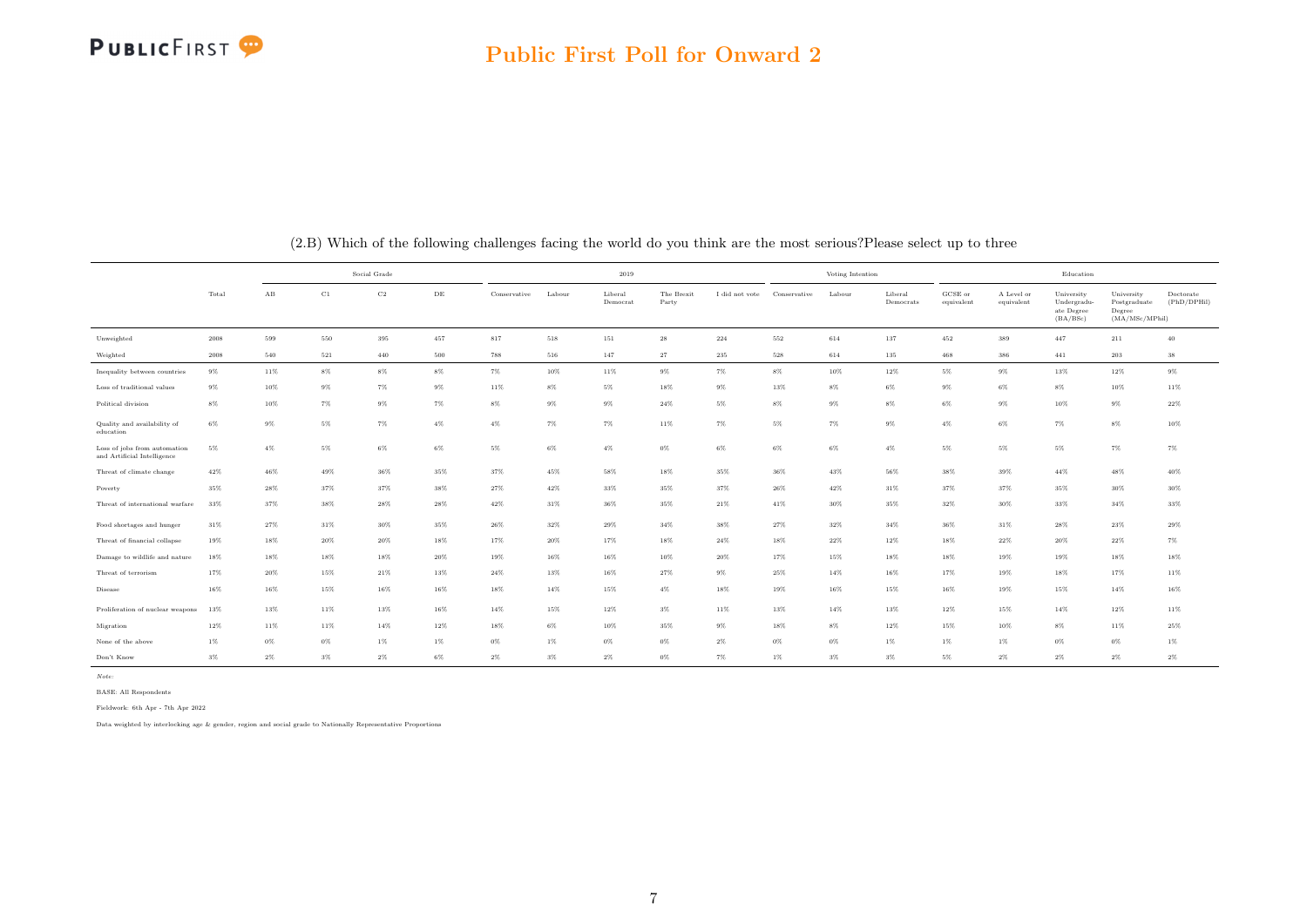#### Public First Poll for Onward 2

|                                                             |        |           |           |           | $_{\rm Age}$ |        |        |         | Climate top issue |         | C2DE 2019 Conservatives |         | ABC1 2019 Conservatives |       | 2019 Con now DK |           | 2019 Con now other party |
|-------------------------------------------------------------|--------|-----------|-----------|-----------|--------------|--------|--------|---------|-------------------|---------|-------------------------|---------|-------------------------|-------|-----------------|-----------|--------------------------|
|                                                             | Total  | $18 - 24$ | $25 - 34$ | $35 - 44$ | $45 - 54$    | 55-64  | $65+$  | Yes     | $\rm No$          | C2DECon | Other                   | ABC1Con | Other                   | ConDK | Other.2         | ConSwitch | Other.3                  |
| Unweighted                                                  | 2008   | 287       | 358       | 256       | 320          | 322    | 465    | $\!488$ | 1520              | 296     | 1712                    | 520     | 1488                    | 125   | 1883            | 160       | 1848                     |
| Weighted                                                    | 2008   | 280       | 343       | 341       | 341          | 282    | 421    | 484     | 1524              | 316     | 1692                    | 471     | 1537                    | 120   | 1888            | 159       | 1849                     |
| Inequality between countries                                | $9\%$  | 12%       | $10\%$    | $7\%$     | $9\%$        | 8%     | $8\%$  | 10%     | $9\%$             | $6\%$   | $9\%$                   | $8\%$   | 9%                      | $8\%$ | $9\%$           | $5\%$     | $9\%$                    |
| Loss of traditional values                                  | $9\%$  | $9\%$     | $7\%$     | $8\%$     | 6%           | $10\%$ | 12%    | $4\%$   | 10%               | $8\%$   | $9\%$                   | 13%     | $8\%$                   | $5\%$ | 9%              | 10%       | $9\%$                    |
| Political division                                          | 8%     | 11%       | $9\%$     | $9\%$     | 6%           | 7%     | $8\%$  | $8\%$   | $8\%$             | $8\%$   | $8\%$                   | $7\%$   | 9%                      | $5\%$ | 8%              | 8%        | $8\%$                    |
| Quality and availability of<br>education                    | 6%     | 10%       | $9\%$     | 7%        | $4\%$        | $2\%$  | $5\%$  | $5\%$   | $6\%$             | $3\%$   | $7\%$                   | $5\%$   | 6%                      | $5\%$ | 6%              | 4%        | $6\%$                    |
| Loss of jobs from automation<br>and Artificial Intelligence | $5\%$  | $9\%$     | $10\%$    | $6\%$     | $4\%$        | $2\%$  | $1\%$  | $3\%$   | $6\%$             | $5\%$   | $5\%$                   | $5\%$   | $5\%$                   | $1\%$ | $5\%$           | $5\%$     | $5\%$                    |
| Threat of climate change                                    | 42%    | $41\%$    | 35%       | $34\%$    | $44\%$       | 43%    | 51%    | 76%     | $31\%$            | 35%     | 43%                     | 39%     | 42%                     | 43%   | 42%             | 43%       | 42%                      |
| Poverty                                                     | 35%    | 36%       | 41%       | 41%       | 37%          | 31%    | 25%    | 33%     | 36%               | 31%     | $36\%$                  | 26%     | 38%                     | 21%   | 36%             | 41%       | 34%                      |
| Threat of international warfare                             | 33%    | $20\%$    | 19%       | 20%       | 35%          | $46\%$ | 53%    | 33%     | 33%               | 37%     | 32%                     | 45%     | 30%                     | 54%   | 32%             | 30%       | $33\%$                   |
| Food shortages and hunger                                   | 31%    | 31%       | 30%       | 29%       | $34\%$       | $30\%$ | $32\%$ | 28%     | $32\%$            | $29\%$  | $31\%$                  | 25%     | 33%                     | 23%   | 32%             | 31%       | 31%                      |
| Threat of financial collapse                                | 19%    | 23%       | $26\%$    | 26%       | 18%          | 14%    | 10%    | 11%     | 22%               | 17%     | 20%                     | 17%     | 20%                     | 16%   | 19%             | 15%       | 20%                      |
| Damage to wildlife and nature                               | 18%    | 21%       | 15%       | 18%       | 19%          | 21%    | 18%    | 28%     | 15%               | 20%     | 18%                     | 19%     | 18%                     | 23%   | 18%             | 24%       | 18%                      |
| Threat of terrorism                                         | 17%    | $15\%$    | $17\%$    | 17%       | $15\%$       | $21\%$ | $18\%$ | $12\%$  | 19%               | 25%     | 16%                     | 23%     | 16%                     | 19%   | 17%             | 22%       | 17%                      |
| Disease                                                     | $16\%$ | $16\%$    | $12\%$    | $19\%$    | 17%          | $16\%$ | $15\%$ | 15%     | $16\%$            | $18\%$  | 15%                     | 17%     | 15%                     | 17%   | $16\%$          | $14\%$    | $16\%$                   |
| Proliferation of nuclear weapons                            | 13%    | 15%       | 16%       | 13%       | 11%          | 11%    | 13%    | 14%     | 13%               | 17%     | 12%                     | 12%     | 14%                     | 18%   | 13%             | $9\%$     | 13%                      |
| Migration                                                   | 12%    | $8\%$     | $9\%$     | 10%       | 13%          | 15%    | 16%    | $8\%$   | 13%               | 19%     | 11%                     | 17%     | 11%                     | 13%   | 12%             | 20%       | 11%                      |
| None of the above                                           | $1\%$  | $0\%$     | $1\%$     | $1\%$     | $0\%$        | $0\%$  | $0\%$  | $0\%$   | $1\%$             | $0\%$   | $1\%$                   | 0%      | $1\%$                   | $1\%$ | $0\%$           | 0%        | $1\%$                    |
| Don't Know                                                  | $3\%$  | $2\%$     | $4\%$     | $4\%$     | $5\%$        | $3\%$  | $1\%$  | $0\%$   | $4\%$             | $2\%$   | $3\%$                   | $2\%$   | $3\%$                   | $4\%$ | $3\%$           | 3%        | $3\%$                    |

(2.C) Which of the following challenges facing the world do you think are the most serious?Please select up to three

Note:

BASE: All Respondents

Fieldwork: 6th Apr - 7th Apr 2022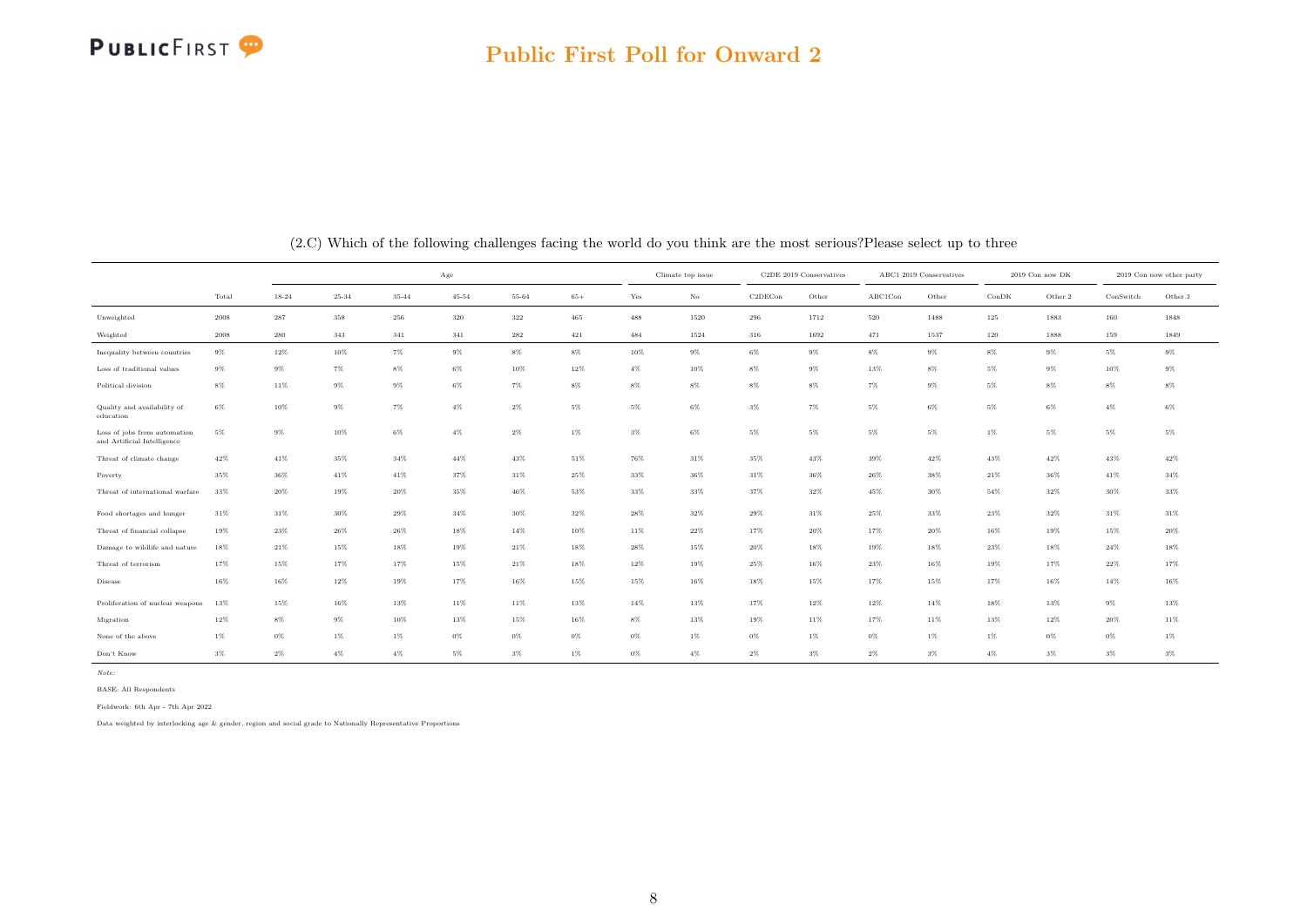

<span id="page-9-0"></span>

|                                            |            |        | Gender |        |               |               |                    |                  |                  | Region                         |               |               |          |       |                     |       | EU 2016 Vote |                   |
|--------------------------------------------|------------|--------|--------|--------|---------------|---------------|--------------------|------------------|------------------|--------------------------------|---------------|---------------|----------|-------|---------------------|-------|--------------|-------------------|
|                                            | Total      | Male   | Female | London | South<br>East | South<br>West | East of<br>England | East<br>Midlands | West<br>Midlands | Yorkshire<br>and the<br>Humber | North<br>East | North<br>West | Scotland | Wales | Northern<br>Ireland | Leave | Remain       | I did not<br>vote |
| Unweighted                                 | $\,2008\,$ | 1000   | 1002   | 298    | 274           | 172           | 163                | 152              | 181              | 168                            | 86            | 238           | 150      | 96    | 30                  | 840   | 800          | 227               |
| Weighted                                   | 2008       | 989    | 1013   | 281    | 261           | 161           | 181                | 140              | 181              | 161                            | 80            | 221           | 181      | 100   | 60                  | 836   | 794          | 239               |
| Yes, definitely heard of<br>it             | 44%        | 53%    | 35%    | 42%    | 49%           | 42%           | 41%                | 41%              | 39%              | 43%                            | 41%           | 46%           | 51%      | 45%   | 31%                 | 46%   | 51%          | $24\%$            |
| Yes, I am fairly sure I<br>had heard of it | 36%        | $34\%$ | 38%    | 34%    | 32%           | 38%           | 37%                | 35%              | 36%              | 37%                            | 34%           | 36%           | 35%      | 33%   | 45%                 | 36%   | 35%          | 40%               |
| No. I don't think I've<br>heard of it      | 11%        | 8%     | 14%    | 11%    | 10%           | $9\%$         | 10%                | 12%              | 13%              | 11%                            | 12%           | 11%           | 11%      | 11%   | 17%                 | $9\%$ | $9\%$        | $20\%$            |
| No, I definitely have<br>not heard of it   | $6\%$      | $4\%$  | 8%     | 7%     | 5%            | $5\%$         | 9%                 | 9%               | 7%               | 6%                             | 12%           | 5%            | $1\%$    | $7\%$ | $4\%$               | $6\%$ | $4\%$        | $9\%$             |
| Don't Know                                 | $3\%$      | $2\%$  | 5%     | 5%     | $3\%$         | $5\%$         | 3%                 | $4\%$            | $5\%$            | $2\%$                          | $1\%$         | $2\%$         | $2\%$    | $3\%$ | $3\%$               | $3\%$ | $2\%$        | $8\%$             |

(3.A) The Government has announced plans to achieve Net Zero in the UK by 2050. Prior to taking this poll, had you heard of this plan?

Note:

BASE: All Respondents

Fieldwork: 6th Apr - 7th Apr 2022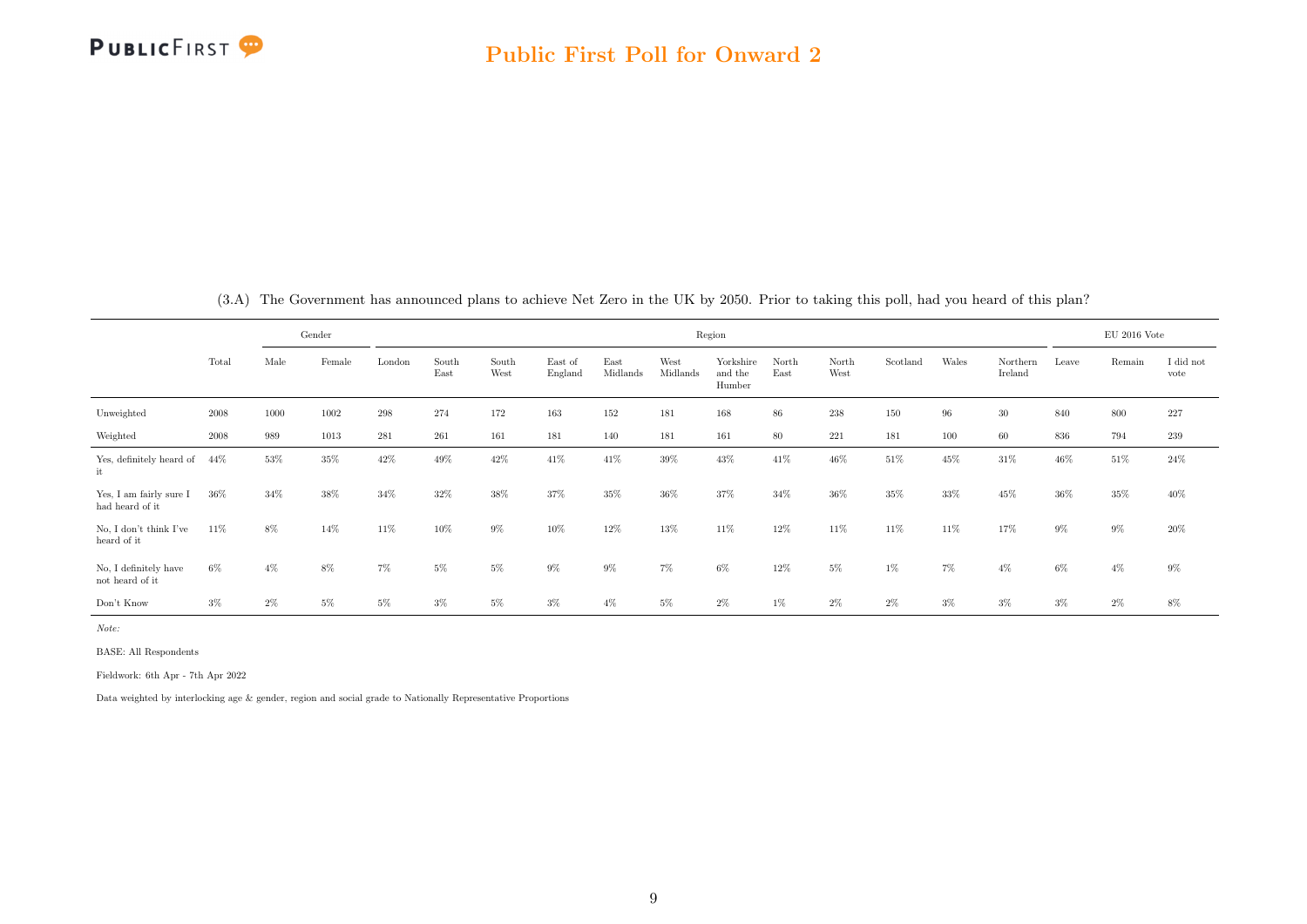|                                            |       |       |       | Social Grade |       |                     |        | 2019                |                               |                   |                     | Voting Intention |         |                                 |                          | Education                                              |                                                             |                          |
|--------------------------------------------|-------|-------|-------|--------------|-------|---------------------|--------|---------------------|-------------------------------|-------------------|---------------------|------------------|---------|---------------------------------|--------------------------|--------------------------------------------------------|-------------------------------------------------------------|--------------------------|
|                                            | Total | AB    | C1    | C2           | DE    | Conservative Labour |        | Liberal<br>Democrat | The<br><b>Brexit</b><br>Party | I did not<br>vote | Conservative Labour |                  | Liberal | GCSE or<br>Democrats equivalent | A Level or<br>equivalent | University<br>Under-<br>graduate<br>Degree<br>(BA/BSc) | University<br>Postgrad-<br>uate<br>Degree<br>(MA/MSc/MPhil) | Doctorate<br>(PhD/DPHil) |
| Unweighted                                 | 2008  | 599   | 550   | 395          | 457   | 817                 | 518    | 151                 | $\bf 28$                      | 224               | 552                 | 614              | 137     | 452                             | 389                      | 447                                                    | 211                                                         | 40                       |
| Weighted                                   | 2008  | 540   | 521   | 440          | 500   | 788                 | 516    | 147                 | 27                            | 235               | 528                 | 614              | 135     | 468                             | 386                      | 441                                                    | 203                                                         | $38\,$                   |
| Yes, definitely heard of<br>it             | 44%   | 55%   | 46%   | 38%          | 35%   | 48%                 | $43\%$ | 52%                 | $56\%$                        | 27%               | 49%                 | 44%              | 46%     | $38\%$                          | 40%                      | 51%                                                    | $50\%$                                                      | $63\%$                   |
| Yes, I am fairly sure I<br>had heard of it | 36%   | 33%   | 37%   | 38%          | 36%   | 38%                 | $36\%$ | 28%                 | 25%                           | 38%               | $39\%$              | 35%              | 35%     | 41%                             | 35%                      | 33%                                                    | $33\%$                                                      | 22%                      |
| No. I don't think I've<br>heard of it      | 11%   | 7%    | 10%   | 14%          | 14%   | $8\%$               | 11%    | 11%                 | 10%                           | 18%               | $7\%$               | $12\%$           | $8\%$   | 10%                             | 14%                      | 10%                                                    | 11%                                                         | $0\%$                    |
| No, I definitely have<br>not heard of it   | 6%    | $5\%$ | 5%    | 7%           | 8%    | $4\%$               | 7%     | $5\%$               | $9\%$                         | 11%               | $4\%$               | 7%               | 5%      | $7\%$                           | $7\%$                    | $5\%$                                                  | $4\%$                                                       | 10%                      |
| Don't Know                                 | $3\%$ | $1\%$ | $2\%$ | $3\%$        | $8\%$ | $2\%$               | $2\%$  | $3\%$               | $0\%$                         | 6%                | $2\%$               | $2\%$            | 6%      | 5%                              | $3\%$                    | $2\%$                                                  | 2%                                                          | $5\%$                    |

(3.B) The Government has announced plans to achieve Net Zero in the UK by 2050. Prior to taking this poll, had you heard of this plan?

Note:

BASE: All Respondents

Fieldwork: 6th Apr - 7th Apr 2022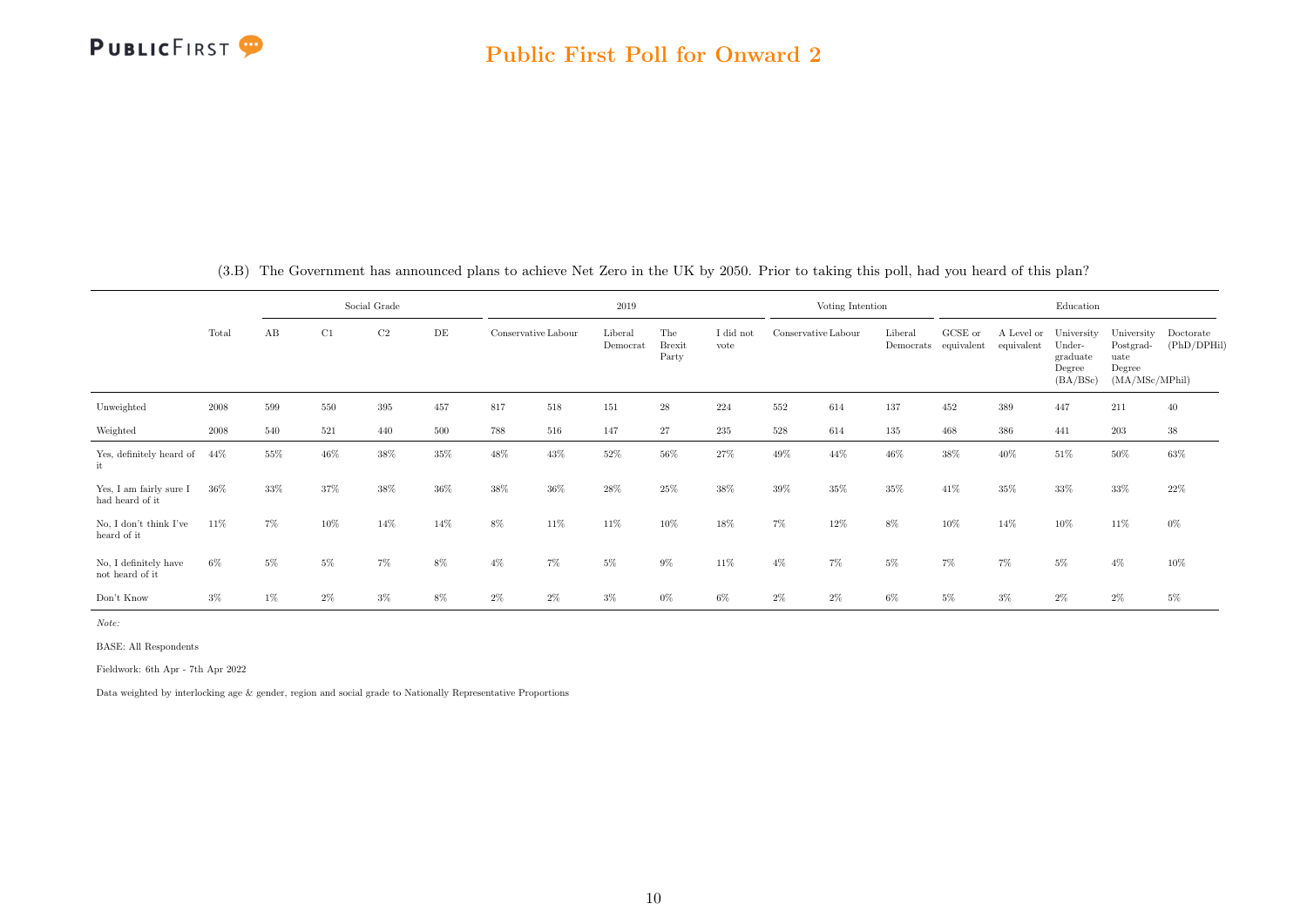

|                                            |       |       |           |       | Age   |       |       | Climate top issue |          |         | C <sub>2</sub> DE 2019 Conservatives |         | ABC1 2019 Conservatives | $2019$ Con now DK |         |           | 2019 Con now other party |
|--------------------------------------------|-------|-------|-----------|-------|-------|-------|-------|-------------------|----------|---------|--------------------------------------|---------|-------------------------|-------------------|---------|-----------|--------------------------|
|                                            | Total | 18-24 | $25 - 34$ | 35-44 | 45-54 | 55-64 | $65+$ | Yes               | $\rm No$ | C2DECon | Other                                | ABC1Con | Other                   | ConDK             | Other.2 | ConSwitch | Other.3                  |
| Unweighted                                 | 2008  | 287   | 358       | 256   | 320   | 322   | 465   | 488               | 1520     | 296     | 1712                                 | 520     | 1488                    | 125               | 1883    | 160       | 1848                     |
| Weighted                                   | 2008  | 280   | 343       | 341   | 341   | 282   | 421   | 484               | 1524     | 316     | 1692                                 | 471     | 1537                    | 120               | 1888    | 159       | 1849                     |
| Yes, definitely heard of<br>it             | 44%   | 28%   | 39%       | 39%   | 45%   | 49%   | 58%   | 56%               | 40%      | 40%     | 44%                                  | 54%     | 41%                     | 44%               | 44%     | 52%       | 43%                      |
| Yes, I am fairly sure I<br>had heard of it | 36%   | 35%   | 33%       | 35%   | 38%   | 37%   | 36%   | 32%               | 37%      | 43%     | 34%                                  | 35%     | 36%                     | 41%               | 35%     | 34%       | 36%                      |
| No, I don't think I've<br>heard of it      | 11%   | 21%   | 14%       | 17%   | 8%    | 7%    | $3\%$ | 8%                | 12%      | 9%      | 12%                                  | 7%      | 12%                     | 9%                | 11%     | 9%        | 11%                      |
| No, I definitely have<br>not heard of it   | $6\%$ | 13%   | 9%        | 5%    | 5%    | $4\%$ | $2\%$ | $3\%$             | 7%       | 6%      | 6%                                   | $2\%$   | 7%                      | $3\%$             | 6%      | 4%        | 6%                       |
| Don't Know                                 | 3%    | $4\%$ | 5%        | 3%    | $4\%$ | 3%    | $2\%$ | 1%                | $4\%$    | $2\%$   | 4%                                   | 1%      | $4\%$                   | $3\%$             | $3\%$   | $1\%$     | $4\%$                    |

(3.C) The Government has announced plans to achieve Net Zero in the UK by 2050. Prior to taking this poll, had you heard of this plan?

Note:

BASE: All Respondents

Fieldwork: 6th Apr - 7th Apr 2022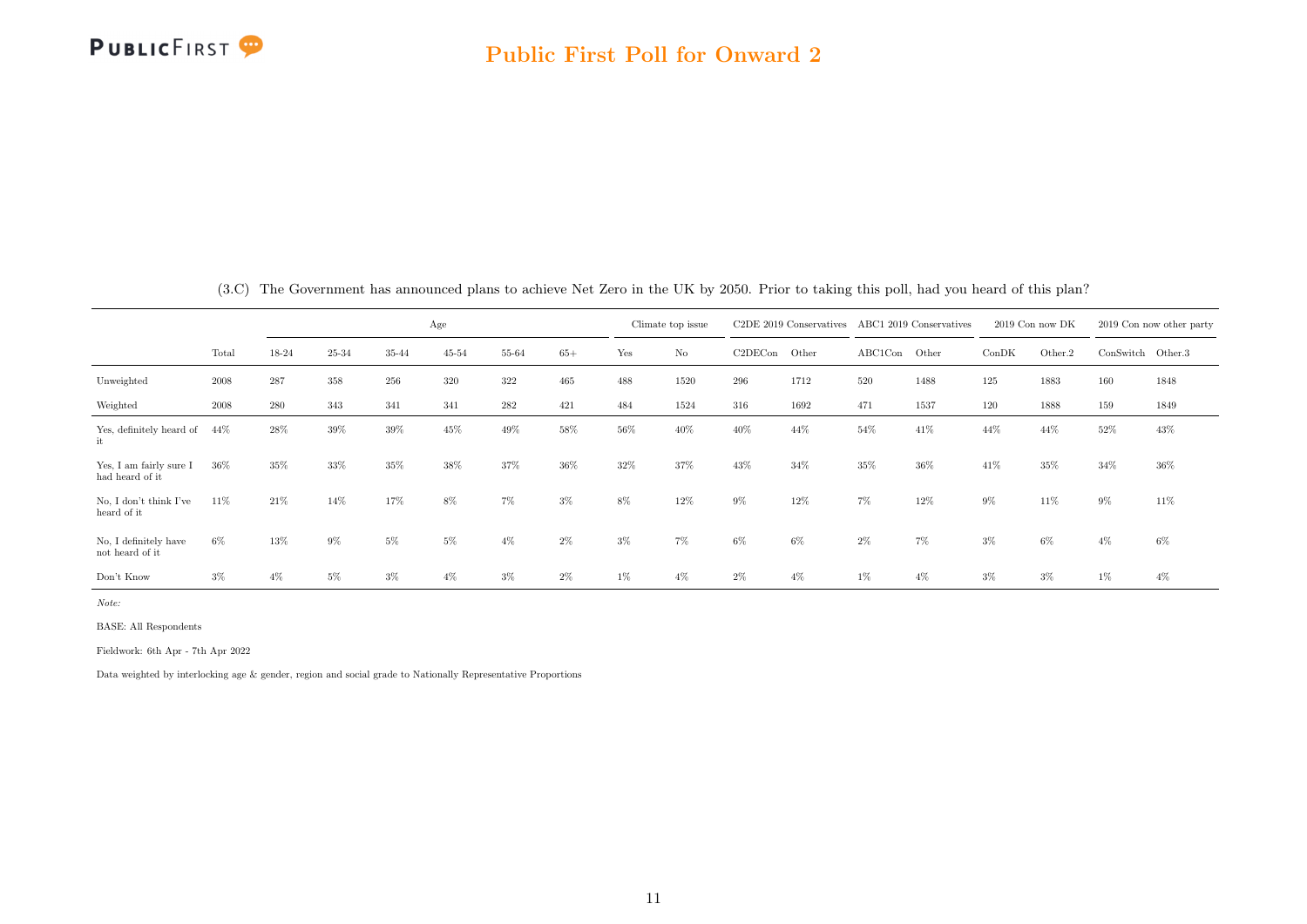<span id="page-12-0"></span>(4.A) The Net Zero target is a target to reach zero greenhouse gas emissions in the UK, balancing any carbon emissions that are produced with carbon reducing measures, in order to reduce the risks from climate change.Do you support or oppose the UK plan to reach Net Zero by 2050?

|                               |       |        | Gender |        |               |               |                    |                  |                  | Region                         |               |               |          |       |                     |        | EU 2016 Vote |                   |
|-------------------------------|-------|--------|--------|--------|---------------|---------------|--------------------|------------------|------------------|--------------------------------|---------------|---------------|----------|-------|---------------------|--------|--------------|-------------------|
|                               | Total | Male   | Female | London | South<br>East | South<br>West | East of<br>England | East<br>Midlands | West<br>Midlands | Yorkshire<br>and the<br>Humber | North<br>East | North<br>West | Scotland | Wales | Northern<br>Ireland | Leave  | Remain       | I did not<br>vote |
| Unweighted                    | 2008  | 1000   | 1002   | 298    | 274           | 172           | 163                | 152              | 181              | 168                            | 86            | 238           | 150      | 96    | 30                  | 840    | 800          | 227               |
| Weighted                      | 2008  | 989    | 1013   | 281    | 261           | 161           | 181                | 140              | 181              | 161                            | 80            | 221           | 181      | 100   | 60                  | 836    | 794          | 239               |
| Strongly Support              | 28%   | $30\%$ | 26%    | 33%    | 27%           | $29\%$        | 22%                | $25\%$           | 26%              | 26%                            | 24%           | 31%           | 31%      | 29%   | 24%                 | 20%    | 38%          | 21%               |
| Support                       | 37%   | 37%    | $36\%$ | 34%    | 42%           | 37%           | 39%                | 41%              | 36%              | 34%                            | 28%           | 35%           | $33\%$   | 35%   | 52%                 | 36%    | 41%          | 31%               |
| Neither support nor<br>oppose | 21%   | 18%    | 25%    | $20\%$ | 19%           | 18%           | 27%                | 21%              | 22%              | 24%                            | 31%           | $20\%$        | 24%      | 22%   | 10%                 | 24%    | 16%          | 34%               |
| Oppose                        | $5\%$ | $5\%$  | $4\%$  | $4\%$  | $4\%$         | 6%            | $6\%$              | 5%               | $6\%$            | 5%                             | $7\%$         | 5%            | $3\%$    | $4\%$ | $7\%$               | 8%     | $2\%$        | $4\%$             |
| <b>Strongly Oppose</b>        | $4\%$ | $6\%$  | $2\%$  | $3\%$  | 5%            | $5\%$         | $4\%$              | 6%               | $3\%$            | $4\%$                          | $5\%$         | $4\%$         | $7\%$    | $5\%$ | $0\%$               | $8\%$  | $1\%$        | $3\%$             |
| Don't Know                    | $5\%$ | $3\%$  | 7%     | 7%     | $3\%$         | $6\%$         | $3\%$              | $3\%$            | $7\%$            | $7\%$                          | $5\%$         | $5\%$         | $2\%$    | $5\%$ | $7\%$               | $5\%$  | $3\%$        | $6\%$             |
| Total Support:                | 64%   | 67%    | 62%    | 66%    | 69%           | 66%           | 60%                | 66%              | 62%              | 60%                            | 52%           | 66%           | 64%      | 64%   | 76%                 | $55\%$ | 79%          | 53%               |
| Total Oppose:                 | $9\%$ | 11%    | 7%     | 6%     | $8\%$         | 10%           | 10%                | 11%              | $9\%$            | 10%                            | 12%           | $9\%$         | 10%      | 9%    | $7\%$               | 16%    | $3\%$        | $7\%$             |
| Net:                          | 55%   | 56%    | 55%    | 60%    | 61%           | 56%           | 50%                | 55%              | $53\%$           | $50\%$                         | 40%           | 57%           | 54%      | 55%   | 69%                 | 39%    | $76\%$       | 45%               |

Note:

BASE: All Respondents

Fieldwork: 6th Apr - 7th Apr 2022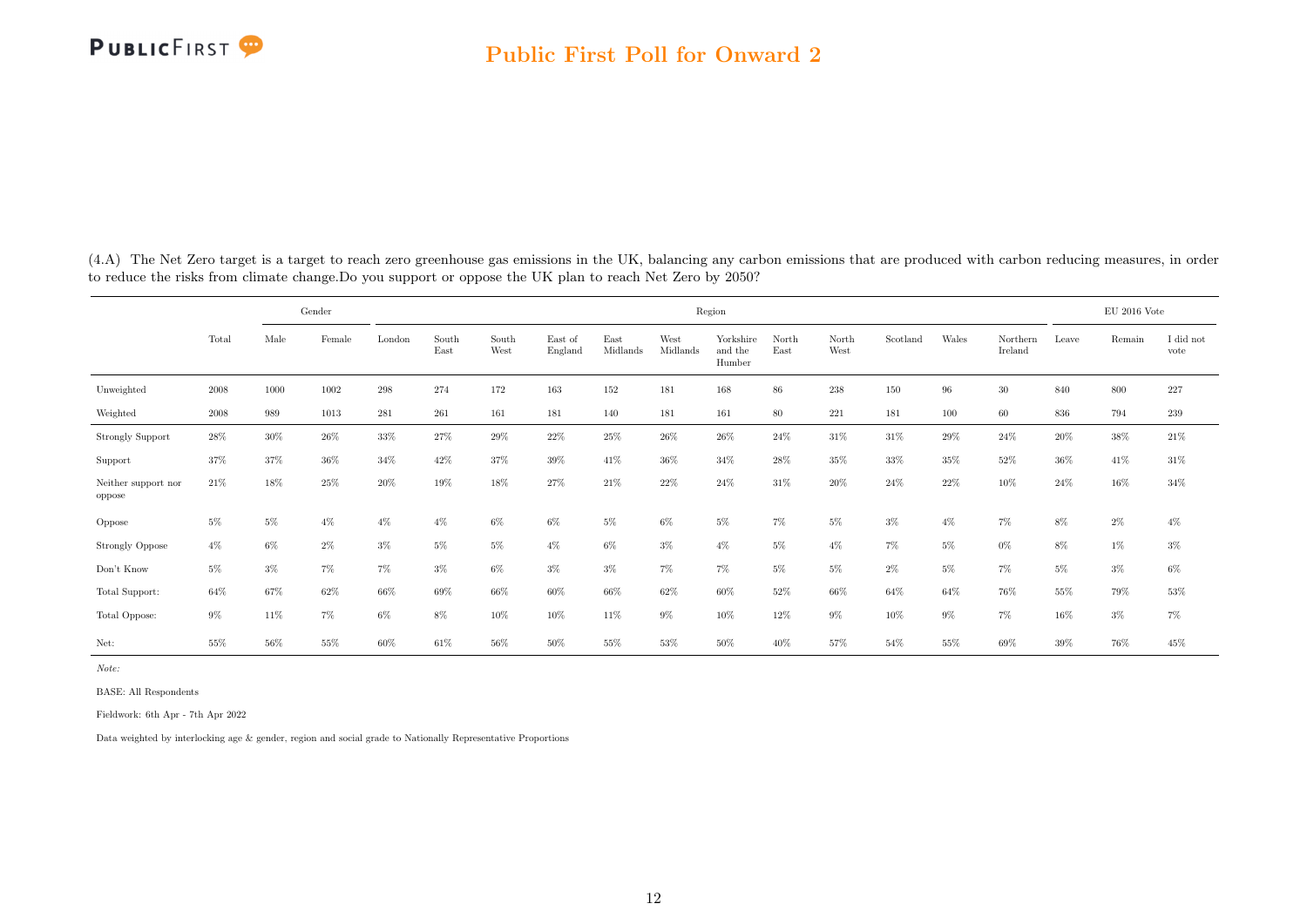#### Public First Poll for Onward 2

|                               |        |       |        | Social Grade |     |        |                     | 2019                |                               |                   |       | Voting Intention    |                      |                       |                          | Education                                              |                                                             |                          |
|-------------------------------|--------|-------|--------|--------------|-----|--------|---------------------|---------------------|-------------------------------|-------------------|-------|---------------------|----------------------|-----------------------|--------------------------|--------------------------------------------------------|-------------------------------------------------------------|--------------------------|
|                               | Total  | AB    | C1     | C2           | DE  |        | Conservative Labour | Liberal<br>Democrat | The<br><b>Brexit</b><br>Party | I did not<br>vote |       | Conservative Labour | Liberal<br>Democrats | GCSE or<br>equivalent | A Level or<br>equivalent | University<br>Under-<br>graduate<br>Degree<br>(BA/BSc) | University<br>Postgrad-<br>uate<br>Degree<br>(MA/MSc/MPhil) | Doctorate<br>(PhD/DPHil) |
| Unweighted                    | 2008   | 599   | 550    | 395          | 457 | 817    | 518                 | 151                 | $\sqrt{28}$                   | 224               | 552   | 614                 | 137                  | 452                   | 389                      | 447                                                    | 211                                                         | 40                       |
| Weighted                      | 2008   | 540   | 521    | 440          | 500 | 788    | 516                 | 147                 | 27                            | 235               | 528   | 614                 | 135                  | 468                   | 386                      | 441                                                    | 203                                                         | $38\,$                   |
| <b>Strongly Support</b>       | 28%    | 32%   | 30%    | 24%          | 24% | $23\%$ | 35%                 | 31%                 | $9\%$                         | $21\%$            | 24%   | 33%                 | 31%                  | 21%                   | 29%                      | 34%                                                    | 37%                                                         | $41\%$                   |
| Support                       | 37%    | 38%   | 38%    | 38%          | 33% | 39%    | 39%                 | 44%                 | 24%                           | 31%               | 39%   | 39%                 | 41\%                 | 36%                   | 35%                      | 39%                                                    | 35%                                                         | 29%                      |
| Neither support nor<br>oppose | 21%    | 19%   | $21\%$ | 22%          | 24% | 22%    | 18%                 | 18%                 | 45%                           | 29%               | 22%   | 20%                 | 18%                  | 26%                   | 22%                      | 16%                                                    | $18\%$                                                      | $15\%$                   |
| Oppose                        | 5%     | $5\%$ | 5%     | $5\%$        | 5%  | 8%     | 1%                  | $3\%$               | 5%                            | 6%                | $7\%$ | 2%                  | $3\%$                | $4\%$                 | 5%                       | $5\%$                                                  | $5\%$                                                       | $6\%$                    |
| <b>Strongly Oppose</b>        | $4\%$  | $4\%$ | 3%     | 5%           | 6%  | 6%     | $3\%$               | $1\%$               | 12%                           | $4\%$             | 5%    | 3%                  | $1\%$                | $5\%$                 | $4\%$                    | $3\%$                                                  | $2\%$                                                       | $3\%$                    |
| Don't Know                    | $5\%$  | $3\%$ | $3\%$  | $6\%$        | 9%  | $3\%$  | $4\%$               | $3\%$               | $4\%$                         | $9\%$             | $3\%$ | $4\%$               | 6%                   | 8%                    | 5%                       | $3\%$                                                  | $2\%$                                                       | $5\%$                    |
| Total Support:                | $64\%$ | 70%   | 69%    | 62%          | 57% | 61%    | 74%                 | 75%                 | 34%                           | 52%               | 63%   | 72%                 | 72%                  | 57%                   | 64%                      | 73%                                                    | 72%                                                         | 71%                      |
| Total Oppose:                 | $9\%$  | 8%    | 7%     | 10%          | 11% | 14%    | $4\%$               | $4\%$               | 18%                           | 10%               | 13%   | 5%                  | 4%                   | $9\%$                 | $9\%$                    | $8\%$                                                  | $7\%$                                                       | $9\%$                    |
| Net:                          | 55%    | 62%   | $61\%$ | 52%          | 47% | 47%    | 69%                 | 72%                 | 16%                           | 42%               | 50%   | 67%                 | 68%                  | 48%                   | 55%                      | 65%                                                    | 65%                                                         | 62%                      |

(4.B) The Net Zero target is a target to reach zero greenhouse gas emissions in the UK, balancing any carbon emissions that are produced with carbon reducing measures, in order to reduce the risks from climate change.Do you support or oppose the UK plan to reach Net Zero by 2050?

Note:

BASE: All Respondents

Fieldwork: 6th Apr - 7th Apr 2022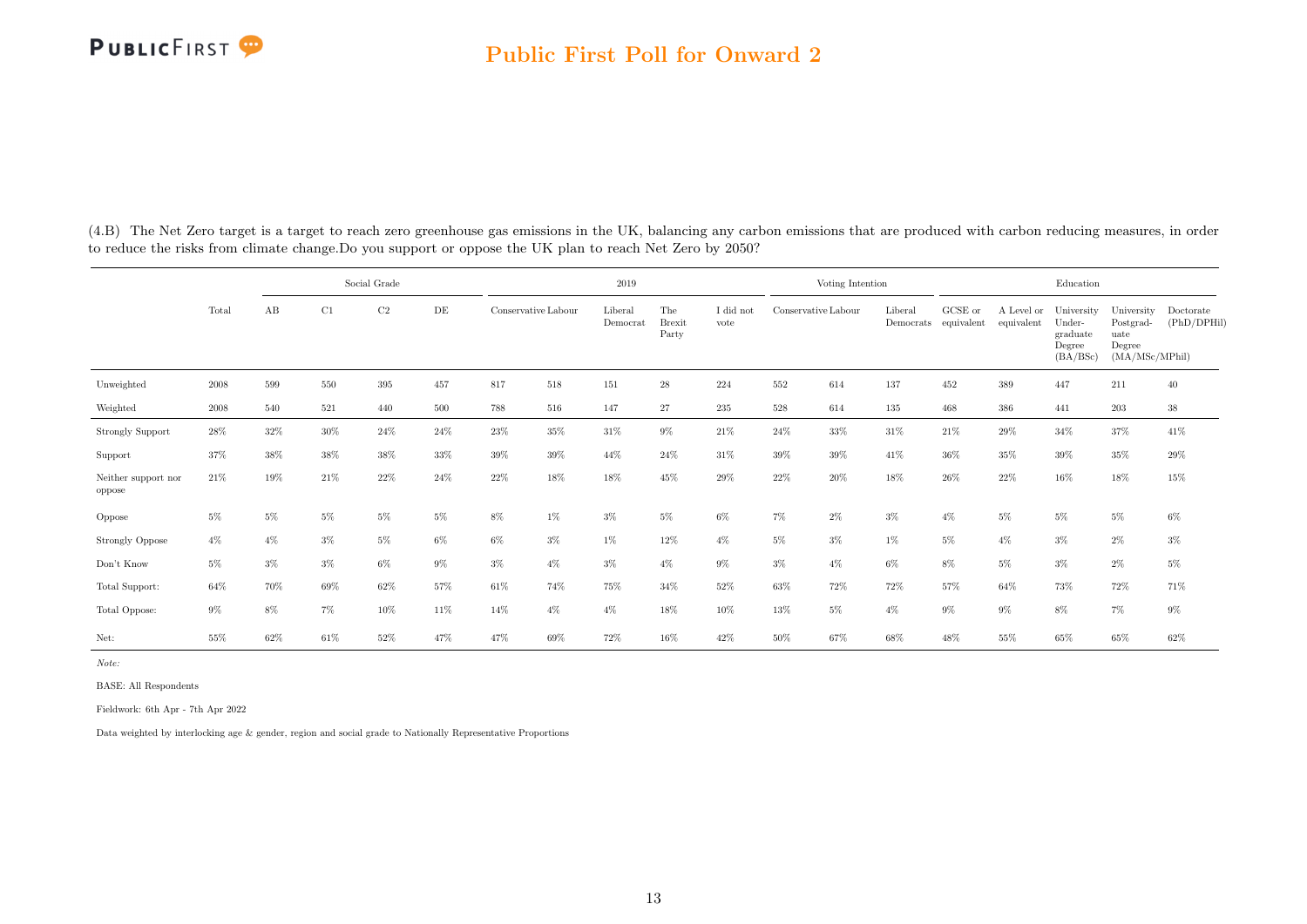|                               |        |       |       |       | Age       |       |       |       | Climate top issue |         | C2DE 2019 Conservatives |         | ABC1 2019 Conservatives |       | $2019$ Con now DK |                   | 2019 Con now other party |
|-------------------------------|--------|-------|-------|-------|-----------|-------|-------|-------|-------------------|---------|-------------------------|---------|-------------------------|-------|-------------------|-------------------|--------------------------|
|                               | Total  | 18-24 | 25-34 | 35-44 | $45 - 54$ | 55-64 | $65+$ | Yes   | $\rm No$          | C2DECon | Other                   | ABC1Con | Other                   | ConDK | Other.2           | ConSwitch Other.3 |                          |
| Unweighted                    | 2008   | 287   | 358   | 256   | 320       | 322   | 465   | 488   | 1520              | 296     | 1712                    | 520     | 1488                    | 125   | 1883              | 160               | 1848                     |
| Weighted                      | 2008   | 280   | 343   | 341   | 341       | 282   | 421   | 484   | 1524              | 316     | 1692                    | 471     | 1537                    | 120   | 1888              | 159               | 1849                     |
| <b>Strongly Support</b>       | $28\%$ | 36%   | 32%   | 29%   | 20%       | 27%   | 25%   | 52%   | 20%               | 21\%    | 29%                     | 24%     | 29%                     | 16%   | 29%               | 26%               | 28%                      |
| Support                       | 37%    | 34%   | 38%   | 37%   | 41%       | 38%   | 33%   | 37%   | 36%               | 37%     | 37%                     | 39%     | 36%                     | 43%   | 36%               | 35%               | 37%                      |
| Neither support nor<br>oppose | 21%    | 20%   | 18%   | 25%   | 20%       | 19%   | 25%   | $9\%$ | 26%               | 22%     | 21%                     | 22%     | 21%                     | 25%   | 21\%              | 17%               | 22%                      |
| Oppose                        | 5%     | $1\%$ | $4\%$ | $2\%$ | $6\%$     | $4\%$ | 9%    | $1\%$ | $6\%$             | 8%      | $4\%$                   | $7\%$   | $4\%$                   | $7\%$ | $5\%$             | $9\%$             | $4\%$                    |
| <b>Strongly Oppose</b>        | $4\%$  | $2\%$ | $2\%$ | $4\%$ | 7%        | 6%    | 5%    | $0\%$ | $6\%$             | 8%      | $4\%$                   | 5%      | $4\%$                   | $3\%$ | $4\%$             | 12%               | $4\%$                    |
| Don't Know                    | 5%     | 7%    | $6\%$ | $4\%$ | 5%        | 5%    | $4\%$ | $1\%$ | $6\%$             | $4\%$   | 5%                      | $2\%$   | 6%                      | 5%    | $5\%$             | 1%                | 5%                       |
| Total Support:                | 64%    | 70%   | 70%   | 66%   | 61%       | 66%   | 58%   | 89%   | 57%               | 58%     | 66%                     | 64%     | 65%                     | 59%   | 65%               | 61%               | 65%                      |
| Total Oppose:                 | 9%     | $3\%$ | $6\%$ | 6%    | 14%       | 10%   | 14%   | $1\%$ | 12%               | 16%     | 8%                      | 12%     | 8%                      | 10%   | 9%                | 21%               | 8%                       |
| Net:                          | 55%    | 67%   | 64%   | 60%   | 47%       | 55%   | 44%   | 88%   | 45%               | 41%     | 58%                     | 51%     | 57%                     | 49%   | 56%               | 40%               | 57%                      |

(4.C) The Net Zero target is a target to reach zero greenhouse gas emissions in the UK, balancing any carbon emissions that are produced with carbon reducing measures, in order to reduce the risks from climate change.Do you support or oppose the UK plan to reach Net Zero by 2050?

Note:

BASE: All Respondents

Fieldwork: 6th Apr - 7th Apr 2022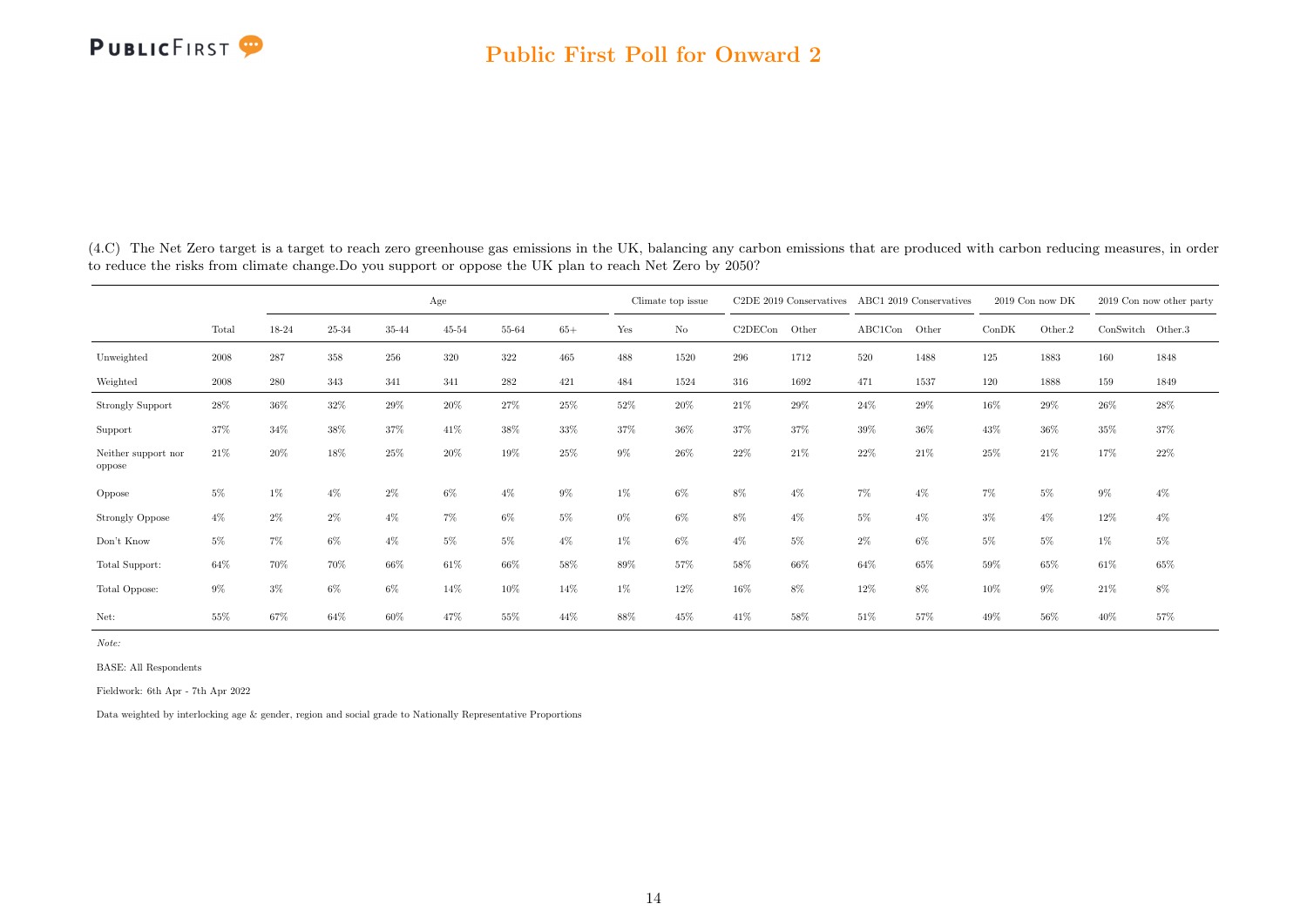

<span id="page-15-0"></span>

|                                                                                                                                                                       |       |      | Gender |        |               |               |                    |                  |                  | Region                         |               |               |          |       |                     |        | $\rm EU$ 2016 Vote |                   |
|-----------------------------------------------------------------------------------------------------------------------------------------------------------------------|-------|------|--------|--------|---------------|---------------|--------------------|------------------|------------------|--------------------------------|---------------|---------------|----------|-------|---------------------|--------|--------------------|-------------------|
|                                                                                                                                                                       | Total | Male | Female | London | South<br>East | South<br>West | East of<br>England | East<br>Midlands | West<br>Midlands | Yorkshire<br>and the<br>Humber | North<br>East | North<br>West | Scotland | Wales | Northern<br>Ireland | Leave  | Remain             | I did not<br>vote |
| Unweighted                                                                                                                                                            | 2008  | 1000 | 1002   | 298    | 274           | 172           | 163                | 152              | 181              | 168                            | 86            | $238\,$       | 150      | 96    | $30\,$              | 840    | 800                | $227\,$           |
| Weighted                                                                                                                                                              | 2008  | 989  | 1013   | 281    | 261           | 161           | 181                | 140              | 181              | 161                            | 80            | 221           | 181      | 100   | 60                  | 836    | 794                | 239               |
| The UK should keep<br>it's plan to reach Net<br>Zero by 2050, even if<br>it's going to be<br>expensive, as we need<br>to stop damaging the<br>environment             | 58%   | 61%  | 54%    | 56%    | $62\%$        | 61%           | 54%                | $64\%$           | 60%              | 51%                            | 52%           | 58%           | 60%      | 57%   | 52%                 | $48\%$ | 69%                | $51\%$            |
| The UK should scrap<br>its plan to reach Net<br>Zero by 2050, even if<br>it's going to be<br>damaging to the<br>environment, as it is<br>going to be too<br>expensive | 24%   | 26%  | $22\%$ | 26%    | 22%           | 22%           | 25%                | $20\%$           | 22%              | 25%                            | 28%           | 28%           | 23%      | 20%   | 21%                 | 32%    | $18\%$             | 19%               |
| Don't Know                                                                                                                                                            | 19%   | 13%  | 24%    | 19%    | 16%           | 17%           | 21%                | 16%              | $19\%$           | 24%                            | 20%           | 15%           | 17%      | 23%   | 27%                 | 20%    | 13%                | $30\%$            |

(5.A) Which of the following comes closest to your view:

Note:

BASE: All Respondents

Fieldwork: 6th Apr - 7th Apr 2022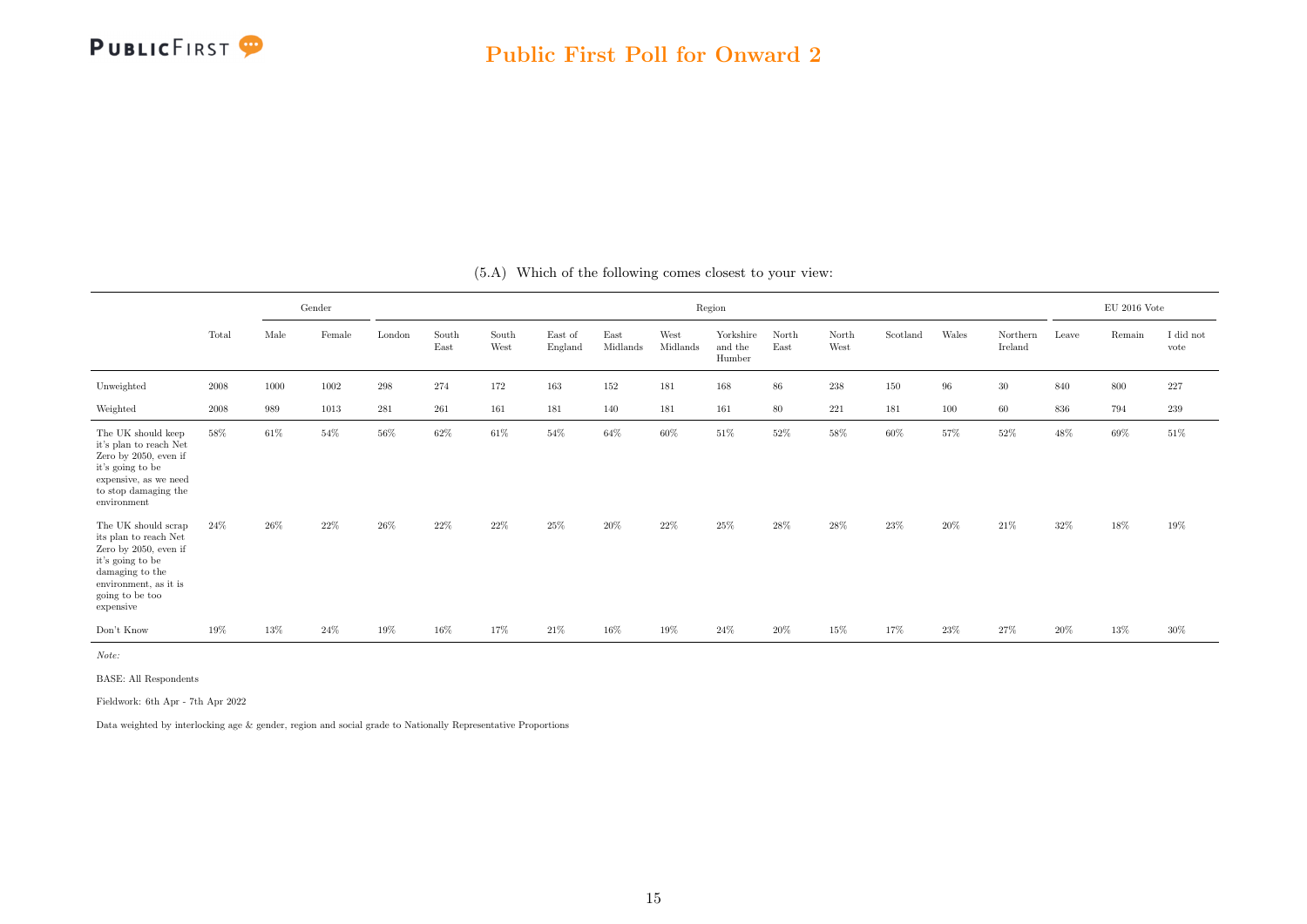|                                                                                                                                                                       |            |     |     | Social Grade |     |                     |     | 2019                |                               |                   |                     | Voting Intention |         |                                 |            | Education                                                         |                                                                              |                          |
|-----------------------------------------------------------------------------------------------------------------------------------------------------------------------|------------|-----|-----|--------------|-----|---------------------|-----|---------------------|-------------------------------|-------------------|---------------------|------------------|---------|---------------------------------|------------|-------------------------------------------------------------------|------------------------------------------------------------------------------|--------------------------|
|                                                                                                                                                                       | Total      | AB  | C1  | $\rm{C2}$    | DE  | Conservative Labour |     | Liberal<br>Democrat | The<br><b>Brexit</b><br>Party | I did not<br>vote | Conservative Labour |                  | Liberal | GCSE or<br>Democrats equivalent | equivalent | A Level or University<br>Under-<br>graduate<br>Degree<br>(BA/BSc) | University<br>$\operatorname{Postgrad-}$<br>uate<br>Degree<br>(MA/MSc/MPhil) | Doctorate<br>(PhD/DPHil) |
| Unweighted                                                                                                                                                            | 2008       | 599 | 550 | 395          | 457 | 817                 | 518 | 151                 | $\sqrt{28}$                   | 224               | 552                 | 614              | 137     | 452                             | 389        | 447                                                               | 211                                                                          | 40                       |
| Weighted                                                                                                                                                              | $\,2008\,$ | 540 | 521 | 440          | 500 | 788                 | 516 | 147                 | 27                            | 235               | 528                 | 614              | 135     | 468                             | 386        | 441                                                               | 203                                                                          | $38\,$                   |
| The UK should keep<br>it's plan to reach Net<br>Zero by 2050, even if<br>it's going to be<br>expensive, as we need<br>to stop damaging the<br>environment             | 58%        | 62% | 59% | 55%          | 54% | $53\%$              | 67% | 70%                 | 27%                           | 47%               | 55%                 | 65%              | 71%     | $53\%$                          | 56%        | 64%                                                               | 64%                                                                          | 73%                      |
| The UK should scrap<br>its plan to reach Net<br>Zero by 2050, even if<br>it's going to be<br>damaging to the<br>environment, as it is<br>going to be too<br>expensive | 24%        | 26% | 23% | 26%          | 20% | 32%                 | 18% | 16%                 | 58%                           | 20%               | 30%                 | 19%              | 19%     | 22%                             | 25%        | 21%                                                               | 25%                                                                          | 17%                      |
| Don't Know                                                                                                                                                            | 19%        | 12% | 17% | 19%          | 27% | $15\%$              | 15% | 14%                 | 15%                           | $33\%$            | 14%                 | 16%              | 10%     | 25%                             | $19\%$     | 15%                                                               | 11%                                                                          | 11%                      |

(5.B) Which of the following comes closest to your view:

Note:

BASE: All Respondents

Fieldwork: 6th Apr - 7th Apr 2022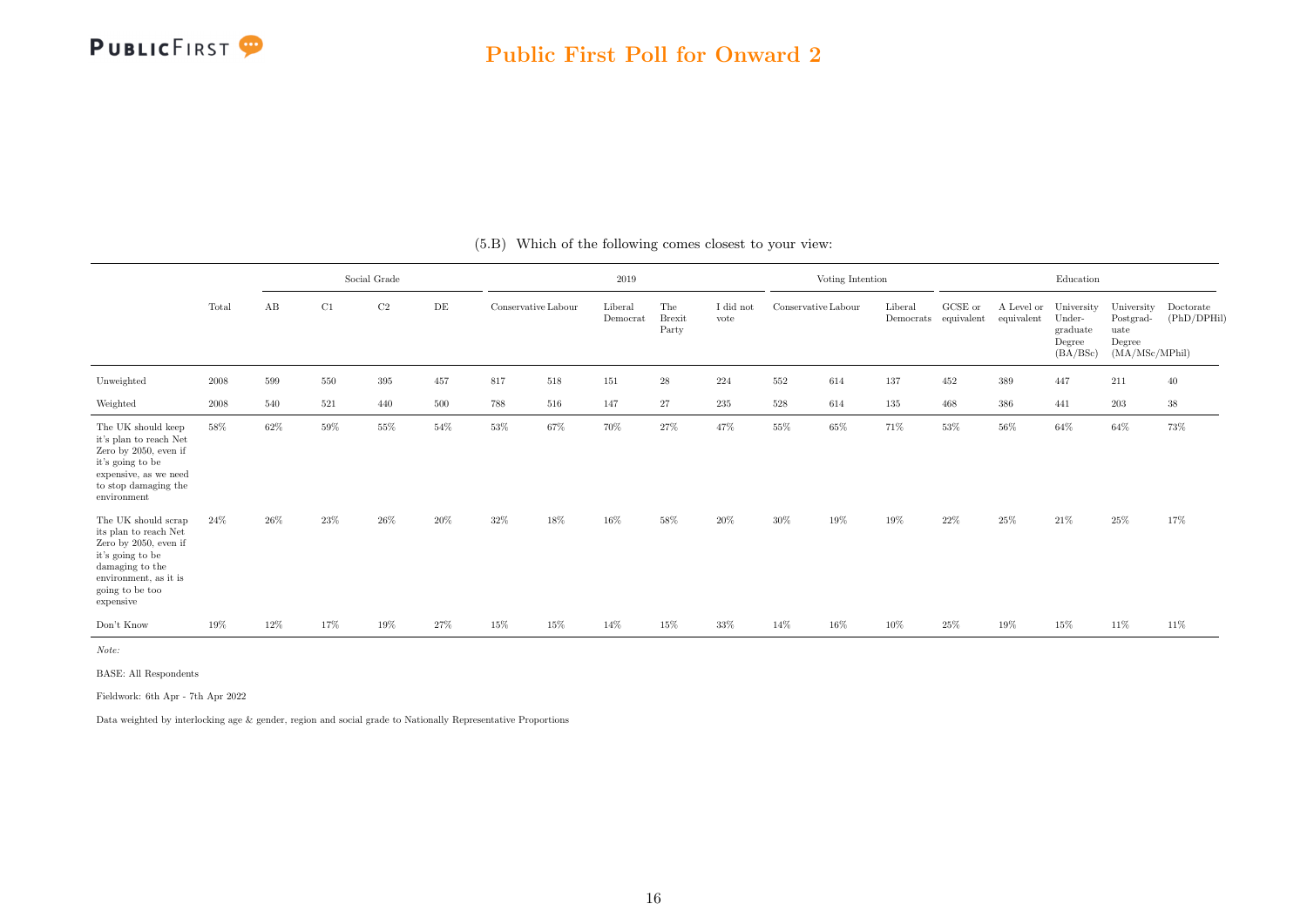

|                                                                                                                                                                                        |       |         |         |       | Age       |       |       |     | Climate top issue |         | C2DE 2019 Conservatives |         | ABC1 2019 Conservatives |       | 2019 Con now DK |                   | 2019 Con now other party |
|----------------------------------------------------------------------------------------------------------------------------------------------------------------------------------------|-------|---------|---------|-------|-----------|-------|-------|-----|-------------------|---------|-------------------------|---------|-------------------------|-------|-----------------|-------------------|--------------------------|
|                                                                                                                                                                                        | Total | 18-24   | 25-34   | 35-44 | $45 - 54$ | 55-64 | $65+$ | Yes | $\rm No$          | C2DECon | Other                   | ABC1Con | Other                   | ConDK | Other.2         | ConSwitch Other.3 |                          |
| Unweighted                                                                                                                                                                             | 2008  | $287\,$ | $358\,$ | 256   | 320       | 322   | 465   | 488 | 1520              | 296     | 1712                    | 520     | 1488                    | 125   | 1883            | 160               | 1848                     |
| Weighted                                                                                                                                                                               | 2008  | 280     | 343     | 341   | 341       | 282   | 421   | 484 | 1524              | 316     | 1692                    | 471     | 1537                    | 120   | 1888            | 159               | 1849                     |
| The UK should keep<br>it's plan to reach Net<br>Zero by 2050, even if<br>it's going to be<br>expensive, as we need<br>to stop damaging the<br>environment                              | 58%   | 72%     | 58%     | 56%   | 51%       | 55%   | 56%   | 85% | 49%               | 52%     | 59%                     | 54%     | 59%                     | 51%   | 58%             | $50\%$            | 58%                      |
| The UK should scrap<br>its plan to reach $\operatorname{Net}$<br>Zero by 2050, even if<br>it's going to be<br>damaging to the<br>environment, as it is<br>going to be too<br>expensive | 24%   | 14%     | 23%     | 24%   | 26%       | 24%   | 28%   | 6%  | 29%               | $31\%$  | $22\%$                  | 32%     | 21%                     | 26%   | 24%             | 40%               | 22%                      |
| Don't Know                                                                                                                                                                             | 19%   | 14%     | 18%     | 20%   | 23%       | 21%   | 16%   | 8%  | 22%               | 17%     | 19%                     | 14%     | 20%                     | 24%   | 18%             | 10%               | 19%                      |

(5.C) Which of the following comes closest to your view:

Note:

BASE: All Respondents

Fieldwork: 6th Apr - 7th Apr 2022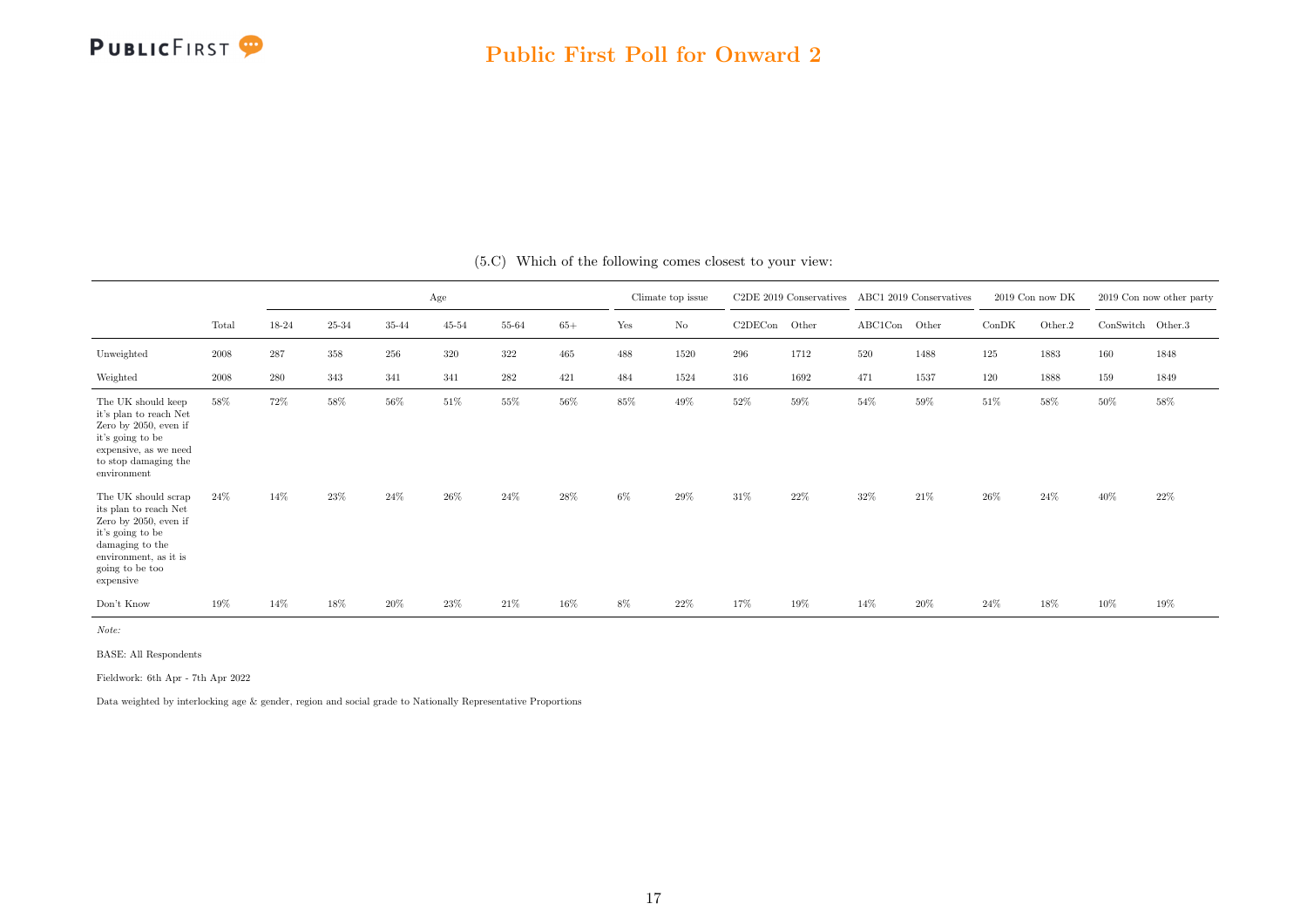<span id="page-18-0"></span>

|                                                                                  |        |        | Gender |        |            |            |                    |                  |                  | Region                         |            |            |          |        |                     |       | $\rm EU$ 2016 Vote |                   |
|----------------------------------------------------------------------------------|--------|--------|--------|--------|------------|------------|--------------------|------------------|------------------|--------------------------------|------------|------------|----------|--------|---------------------|-------|--------------------|-------------------|
|                                                                                  | Total  | Male   | Female | London | South East | South West | East of<br>England | East<br>Midlands | West<br>Midlands | Yorkshire<br>and the<br>Humber | North East | North West | Scotland | Wales  | Northern<br>Ireland | Leave | Remain             | I did not<br>vote |
| Unweighted                                                                       | 2008   | 1000   | 1002   | 298    | 274        | 172        | 163                | 152              | 181              | 168                            | 86         | 238        | 150      | 96     | 30                  | 840   | 800                | 227               |
| Weighted                                                                         | 2008   | 989    | 1013   | 281    | 261        | 161        | 181                | 140              | 181              | 161                            | 80         | $221\,$    | 181      | 100    | 60                  | 836   | 794                | $239\,$           |
| It will make goods in the<br>UK cheaper                                          | $9\%$  | $10\%$ | $8\%$  | $12\%$ | $8\%$      | 10%        | $8\%$              | $7\%$            | $9\%$            | $9\%$                          | 14%        | 10%        | $8\%$    | $10\%$ | $4\%$               | $7\%$ | $10\%$             | $14\%$            |
| $N/A$ - there are no<br>advantages of the UK<br>moving to Net Zero               | $7\%$  | $9\%$  | $5\%$  | $5\%$  | $8\%$      | $8\%$      | $5\%$              | $5\%$            | $5\%$            | $6\%$                          | 6%         | 8%         | 10%      | $6\%$  | $0\%$               | 12%   | $2\%$              | $5\%$             |
| It will help to stop climate<br>change                                           | 45%    | 44%    | 46%    | 40%    | 45%        | 51%        | 43%                | 47%              | $51\%$           | 41%                            | 40%        | 44%        | 47%      | 48%    | 56%                 | 40%   | 54%                | 34%               |
| It will make the world a<br>better place for younger<br>generations              | $32\%$ | 29%    | 36%    | 28%    | 34%        | 35%        | $24\%$             | 32%              | $33\%$           | $34\%$                         | $33\%$     | $34\%$     | $36\%$   | 33%    | 29%                 | 27%   | 36%                | $29\%$            |
| It will improve the quality<br>of air in the UK                                  | $30\%$ | 31%    | 30%    | $35\%$ | 28%        | 22%        | 33%                | 36%              | $34\%$           | $30\%$                         | $35\%$     | 28%        | 25%      | 29%    | 24%                 | 27%   | $34\%$             | 27%               |
| It will make us less reliant<br>on foreign energy sources                        | 28%    | 28%    | 28%    | 23%    | 30%        | 31%        | 25%                | 28%              | 31%              | 27%                            | 36%        | 32%        | 26%      | 23%    | 32%                 | 32%   | 28%                | $22\%$            |
| It will reduce the threat of<br>flooding and extreme<br>weather events in the UK | 26%    | 24%    | 29%    | 23%    | 28%        | 28%        | 20%                | 25%              | 28%              | 24%                            | 25%        | 27%        | 30%      | 34%    | 27%                 | 25%   | 30%                | $24\%$            |
| It will save animals from<br>going extinct                                       | 21%    | 19%    | 23%    | 25%    | 19%        | 17%        | 26%                | 27%              | 25%              | 18%                            | 17%        | 20%        | 19%      | 18%    | 15%                 | 21%   | 20%                | 22%               |
| It will create green job<br>opportunities in the UK                              | 18%    | 21%    | 16%    | 23%    | 20%        | 17%        | 20%                | 18%              | 11%              | 16%                            | 23%        | 21%        | 16%      | 17%    | 17%                 | 15%   | 23%                | 16%               |
| It will set an example for<br>other countries around the<br>world                | $16\%$ | 20%    | 12%    | 23%    | 16%        | 11%        | 17%                | $14\%$           | $14\%$           | 13%                            | 14%        | 19%        | 15%      | 14%    | 30%                 | 13%   | 20%                | 14%               |
| Other, please specify                                                            | $0\%$  | $0\%$  | $0\%$  | $0\%$  | $1\%$      | $0\%$      | $0\%$              | $1\%$            | $0\%$            | $1\%$                          | $0\%$      | $0\%$      | $1\%$    | $0\%$  | $0\%$               | $0\%$ | $0\%$              | $0\%$             |
| Don't Know                                                                       | $9\%$  | $6\%$  | $12\%$ | $8\%$  | $8\%$      | 11%        | $9\%$              | 10%              | $8\%$            | 12%                            | 7%         | $6\%$      | $7\%$    | $8\%$  | 11%                 | 10%   | $4\%$              | 15%               |

(6.A) What are the biggest advantages of the UK moving to Net Zero carbon emissions, if any?Select up to three of the following

Note:

BASE: All Respondents

Fieldwork: 6th Apr - 7th Apr 2022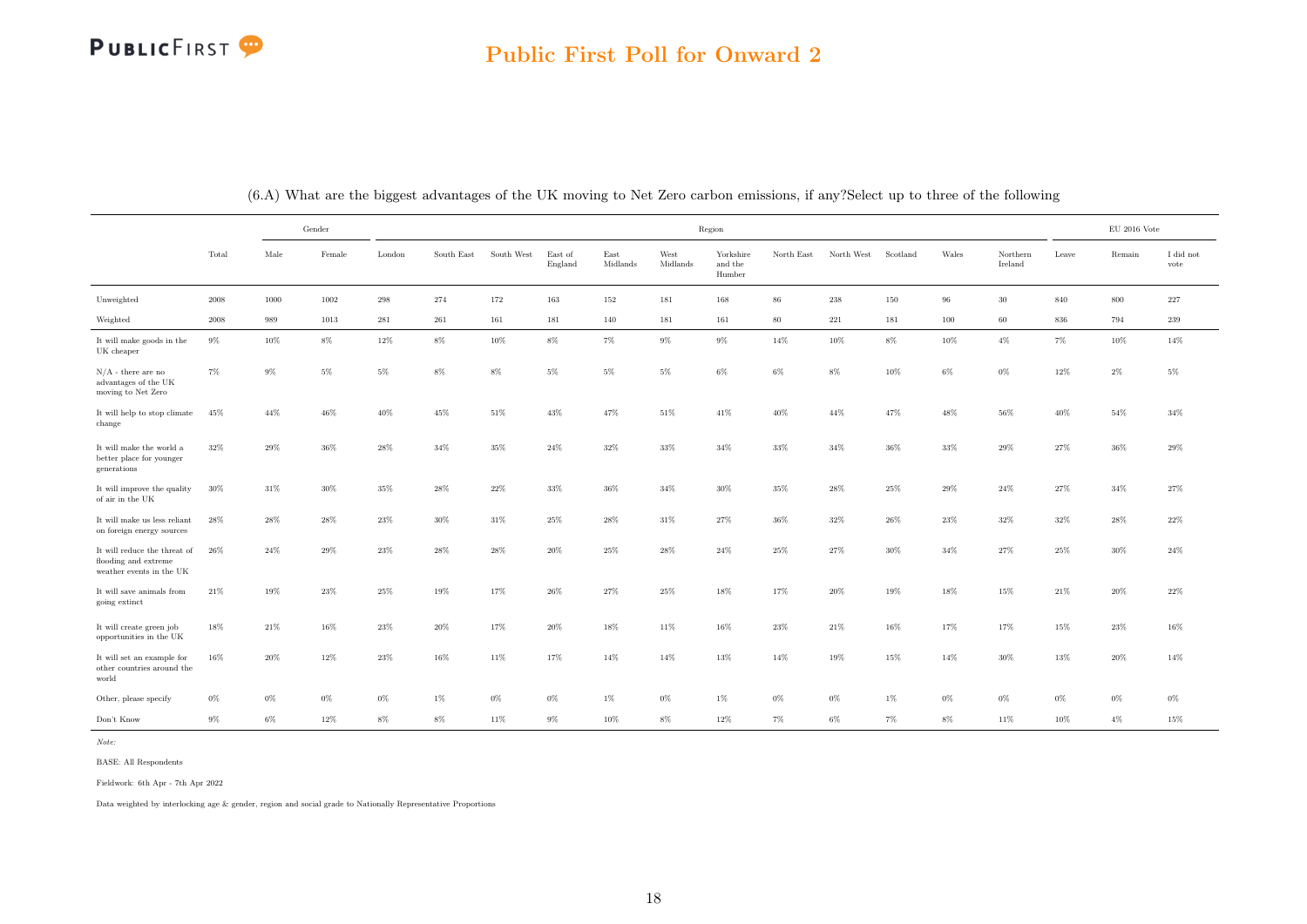|                                                                                  |        |       |       | Social Grade |       |                     |         | 2019                |                     |                               |                     | Voting Intention |                      |                               |                          | Education                                           |                                                          |                          |
|----------------------------------------------------------------------------------|--------|-------|-------|--------------|-------|---------------------|---------|---------------------|---------------------|-------------------------------|---------------------|------------------|----------------------|-------------------------------|--------------------------|-----------------------------------------------------|----------------------------------------------------------|--------------------------|
|                                                                                  | Total  | AB    | C1    | $\rm{C2}$    | DE    | Conservative Labour |         | Liberal<br>Democrat | The Brexit<br>Party | $\rm I$ did $\rm not$<br>vote | Conservative Labour |                  | Liberal<br>Democrats | ${\rm GCSE}$ or<br>equivalent | A Level or<br>equivalent | University<br>Undergradu-<br>ate Degree<br>(BA/BSc) | University<br>Postgradu-<br>ate Degree<br>(MA/MSc/MPhil) | Doctorate<br>(PhD/DPHil) |
| Unweighted                                                                       | 2008   | 599   | 550   | 395          | 457   | $817\,$             | $518\,$ | 151                 | 28                  | 224                           | 552                 | 614              | 137                  | 452                           | 389                      | 447                                                 | 211                                                      | 40                       |
| Weighted                                                                         | 2008   | 540   | 521   | 440          | 500   | 788                 | 516     | 147                 | 27                  | $235\,$                       | 528                 | 614              | 135                  | 468                           | $386\,$                  | 441                                                 | 203                                                      | $38\,$                   |
| It will make goods in the<br>UK cheaper                                          | $9\%$  | $9\%$ | 8%    | 11%          | $9\%$ | $6\%$               | 14%     | $7\%$               | $12\%$              | 10%                           | $9\%$               | 13%              | 11%                  | $9\%$                         | $7\%$                    | $9\%$                                               | 13%                                                      | $7\%$                    |
| $N/A$ - there are no<br>advantages of the UK<br>moving to Net Zero               | 7%     | 7%    | $5\%$ | $8\%$        | 7%    | 10%                 | $2\%$   | $4\%$               | 19%                 | $7\%$                         | 10%                 | $3\%$            | $4\%$                | 7%                            | $7\%$                    | $6\%$                                               | $4\%$                                                    | $1\%$                    |
| It will help to stop climate<br>change                                           | 45%    | 47%   | 50%   | 43%          | 41%   | 43%                 | 49%     | 58%                 | 17%                 | 40%                           | $42\%$              | 48%              | 53%                  | 40%                           | 46%                      | $51\%$                                              | 44%                                                      | 55%                      |
| It will make the world a<br>better place for younger<br>generations              | 32%    | 36%   | 32%   | 28%          | 31%   | 31%                 | 37%     | 35%                 | 21%                 | 29%                           | 28%                 | 36%              | 34%                  | 31%                           | 32%                      | 32%                                                 | 31%                                                      | 18%                      |
| It will improve the quality<br>of air in the UK                                  | $30\%$ | 30%   | 30%   | 33%          | 29%   | 30%                 | 33%     | $29\%$              | $39\%$              | $28\%$                        | $31\%$              | $33\%$           | 26%                  | 27%                           | 33%                      | $27\%$                                              | $29\%$                                                   | 36%                      |
| It will make us less reliant<br>on foreign energy sources                        | 28%    | 32%   | 29%   | 26%          | 25%   | 32%                 | 23%     | 29%                 | 33%                 | 26%                           | 33%                 | 24%              | 24%                  | 28%                           | 27%                      | 29%                                                 | 29%                                                      | 28%                      |
| It will reduce the threat of<br>flooding and extreme<br>weather events in the UK | 26%    | 30%   | 29%   | 22%          | 24%   | 25%                 | 30%     | 30%                 | 20%                 | 21%                           | 25%                 | 31%              | 30%                  | 23%                           | 28%                      | 26%                                                 | 28%                                                      | 37%                      |
| It will save animals from<br>going extinct                                       | 21%    | 20%   | 19%   | 25%          | 22%   | 20%                 | 23%     | 13%                 | 21%                 | 23%                           | 21%                 | 23%              | 18%                  | 20%                           | 20%                      | 23%                                                 | 29%                                                      | 20%                      |
| It will create green job<br>opportunities in the UK                              | 18%    | 21%   | 20%   | 17%          | 14%   | 18%                 | 20%     | 18%                 | 26%                 | 15%                           | 18%                 | 19%              | 27%                  | 17%                           | 17%                      | 21%                                                 | 23%                                                      | 29%                      |
| It will set an example for<br>other countries around the<br>world                | $16\%$ | 17%   | 17%   | 14%          | 17%   | 17%                 | 16%     | $20\%$              | $5\%$               | 13%                           | 18%                 | 16%              | $22\%$               | 14%                           | $16\%$                   | $20\%$                                              | $23\%$                                                   | $19\%$                   |
| Other, please specify                                                            | $0\%$  | $1\%$ | $0\%$ | $0\%$        | $0\%$ | $0\%$               | $0\%$   | $2\%$               | $0\%$               | $0\%$                         | $0\%$               | $0\%$            | 1%                   | $0\%$                         | 1%                       | $0\%$                                               | $0\%$                                                    | $2\%$                    |
| Don't Know                                                                       | $9\%$  | $5\%$ | 7%    | $9\%$        | 14%   | $7\%$               | $6\%$   | $5\%$               | $4\%$               | 15%                           | 7%                  | $7\%$            | $6\%$                | 14%                           | $8\%$                    | $4\%$                                               | $5\%$                                                    | $2\%$                    |

(6.B) What are the biggest advantages of the UK moving to Net Zero carbon emissions, if any?Select up to three of the following

Note:

BASE: All Respondents

Fieldwork: 6th Apr - 7th Apr 2022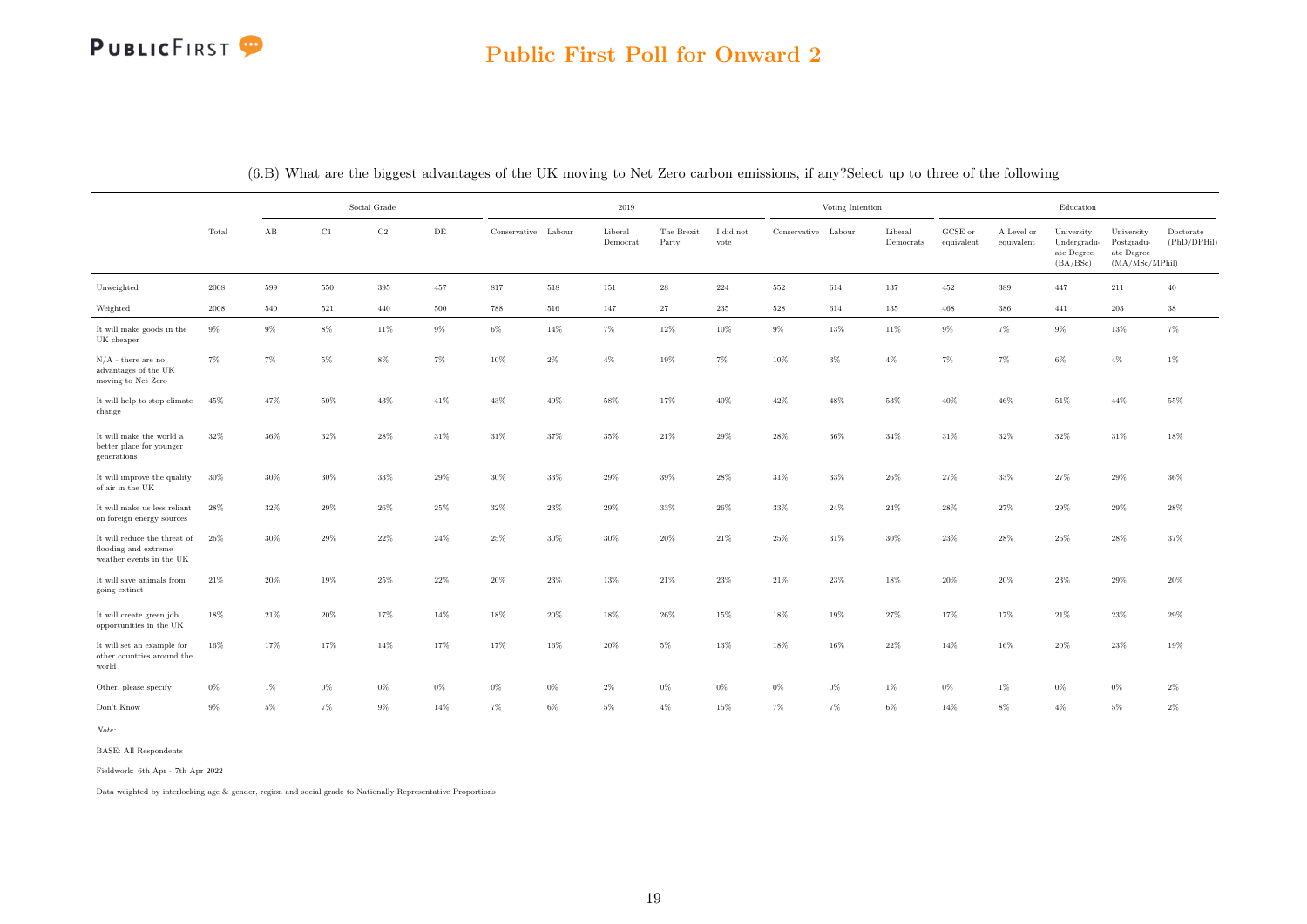|                                                                                  |        |           |        |         | Age       |           |        |        | Climate top issue |         | C2DE 2019 Conservatives |         | ABC1 2019 Conservatives |         | 2019 Con now DK |           | 2019 Con now other party |
|----------------------------------------------------------------------------------|--------|-----------|--------|---------|-----------|-----------|--------|--------|-------------------|---------|-------------------------|---------|-------------------------|---------|-----------------|-----------|--------------------------|
|                                                                                  | Total  | 18-24     | 25-34  | 35-44   | $45 - 54$ | 55-64     | $65+$  | Yes    | $\rm No$          | C2DECon | Other                   | ABC1Con | Other                   | ConDK   | Other.2         | ConSwitch | Other.3                  |
| Unweighted                                                                       | 2008   | $\bf 287$ | 358    | $256\,$ | $320\,$   | $322\,$   | 465    | 488    | 1520              | 296     | 1712                    | 520     | 1488                    | $125\,$ | 1883            | 160       | 1848                     |
| Weighted                                                                         | 2008   | $\,280$   | 343    | 341     | 341       | $\bf 282$ | 421    | 484    | 1524              | 316     | 1692                    | 471     | 1537                    | 120     | 1888            | 159       | 1849                     |
| It will make goods in the<br>UK cheaper                                          | $9\%$  | $14\%$    | $15\%$ | $12\%$  | $8\%$     | $6\%$     | $2\%$  | $8\%$  | 10%               | $6\%$   | $10\%$                  | $7\%$   | 10%                     | $3\%$   | $10\%$          | $3\%$     | $10\%$                   |
| $N/A$ - there are no<br>advantages of the UK<br>moving to Net Zero               | $7\%$  | $1\%$     | $4\%$  | $4\%$   | $9\%$     | $9\%$     | $11\%$ | $0\%$  | $9\%$             | $12\%$  | $6\%$                   | $10\%$  | $6\%$                   | $6\%$   | $7\%$           | $15\%$    | $6\%$                    |
| It will help to stop climate<br>change                                           | 45%    | $46\%$    | 40%    | 39%     | 46%       | 46%       | 52%    | $63\%$ | 40%               | 42%     | 46%                     | 44%     | 46%                     | 44%     | 45%             | 44%       | $45\%$                   |
| It will make the world a<br>better place for younger<br>generations              | 32%    | $37\%$    | 27%    | 28%     | 32%       | 34%       | $35\%$ | 39%    | $30\%$            | 29%     | 33%                     | 31%     | $32\%$                  | 38%     | 32%             | $32\%$    | 32%                      |
| It will improve the quality<br>of air in the UK                                  | 30%    | $31\%$    | 34%    | $36\%$  | 30%       | $26\%$    | $26\%$ | 28%    | $31\%$            | 30%     | $30\%$                  | 29%     | $31\%$                  | $24\%$  | 31%             | $31\%$    | 30%                      |
| It will make us less reliant<br>on foreign energy sources                        | 28%    | $16\%$    | 24%    | $22\%$  | $30\%$    | 37%       | $38\%$ | $33\%$ | $27\%$            | 29%     | 28%                     | 35%     | $26\%$                  | 36%     | 28%             | 30%       | 28%                      |
| It will reduce the threat of<br>flooding and extreme<br>weather events in the UK | 26%    | $26\%$    | $24\%$ | $28\%$  | 25%       | $24\%$    | $29\%$ | 37%    | 23%               | $21\%$  | 27%                     | $27\%$  | $26\%$                  | 24%     | $26\%$          | $23\%$    | 27%                      |
| It will save animals from<br>going extinct                                       | $21\%$ | $33\%$    | $21\%$ | $24\%$  | 17%       | $20\%$    | 15%    | $27\%$ | 19%               | $22\%$  | $21\%$                  | $18\%$  | $22\%$                  | 16%     | $21\%$          | $20\%$    | $21\%$                   |
| It will create green job<br>opportunities in the UK                              | $18\%$ | $21\%$    | $21\%$ | 18%     | 16%       | 19%       | 17%    | $22\%$ | 17%               | $16\%$  | 19%                     | $19\%$  | $18\%$                  | $19\%$  | 18%             | $18\%$    | 18%                      |
| It will set an example for<br>other countries around the<br>world                | 16%    | 25%       | 20%    | 16%     | 14%       | 10%       | 15%    | 20%    | 15%               | 17%     | 16%                     | 18%     | 16%                     | 19%     | 16%             | 15%       | 16%                      |
| Other, please specify                                                            | $0\%$  | $0\%$     | $0\%$  | $0\%$   | $0\%$     | $1\%$     | $0\%$  | $0\%$  | $0\%$             | $0\%$   | $0\%$                   | $1\%$   | $0\%$                   | $3\%$   | $0\%$           | $0\%$     | $0\%$                    |
| Don't Know                                                                       | $9\%$  | $6\%$     | $9\%$  | $10\%$  | $10\%$    | $10\%$    | $7\%$  | $2\%$  | $11\%$            | $8\%$   | $9\%$                   | $6\%$   | $9\%$                   | $8\%$   | $9\%$           | $6\%$     | $9\%$                    |

(6.C) What are the biggest advantages of the UK moving to Net Zero carbon emissions, if any?Select up to three of the following

Note:

BASE: All Respondents

Fieldwork: 6th Apr - 7th Apr 2022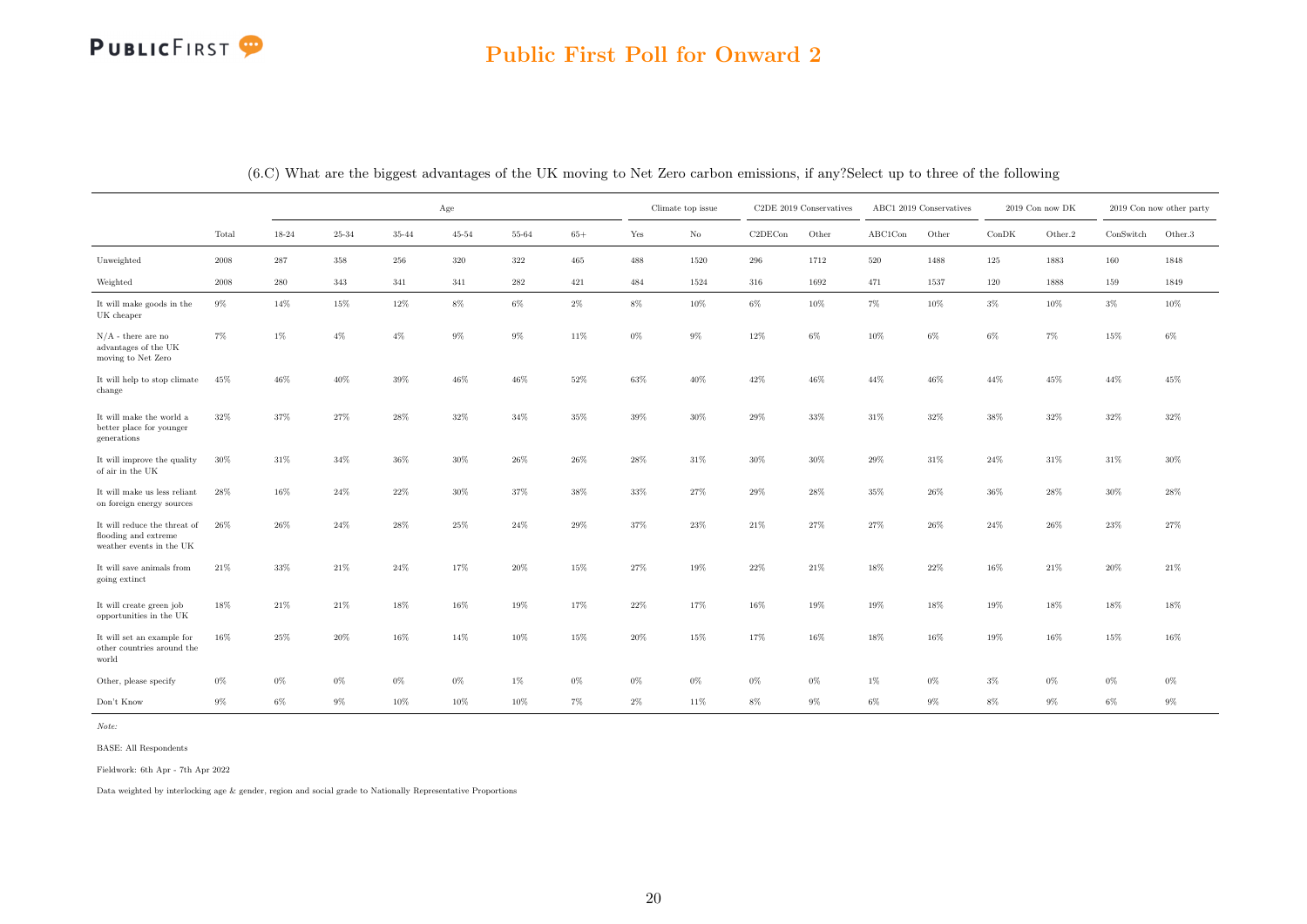<span id="page-21-0"></span>

|                                                                                           |            | Gender |        |        |               |               |                    |                  |                  | Region                         |               |               |          |       |                     |       | $EU$ 2016 Vote |                   |
|-------------------------------------------------------------------------------------------|------------|--------|--------|--------|---------------|---------------|--------------------|------------------|------------------|--------------------------------|---------------|---------------|----------|-------|---------------------|-------|----------------|-------------------|
|                                                                                           | Total      | Male   | Female | London | South<br>East | South<br>West | East of<br>England | East<br>Midlands | West<br>Midlands | Yorkshire<br>and the<br>Humber | North<br>East | North<br>West | Scotland | Wales | Northern<br>Ireland | Leave | Remain         | I did not<br>vote |
| Unweighted                                                                                | $\,2008\,$ | 1000   | 1002   | 298    | 274           | 172           | 163                | 152              | 181              | 168                            | $86\,$        | 238           | 150      | 96    | $30\,$              | 840   | 800            | 227               |
| Weighted                                                                                  | 2008       | 989    | 1013   | 281    | 261           | 161           | 181                | 140              | 181              | 161                            | 80            | 221           | 181      | 100   | 60                  | 836   | 794            | 239               |
| Climate Change is the<br>single most important<br>issue at the moment                     | 14%        | 16%    | 12%    | 17%    | 11%           | 14%           | 18%                | 9%               | 15%              | 12%                            | 14%           | 13%           | 12%      | 19%   | 21%                 | 10%   | 19%            | 12%               |
| Climate Change is one<br>of the most pressing<br>issues of our time                       | 45%        | 45%    | 44%    | 47%    | 48%           | 51%           | 37%                | 47%              | 48%              | 38%                            | $39\%$        | 49%           | 43%      | 35%   | 40%                 | 39%   | 52%            | 41%               |
| Climate Change is a<br>concern but other<br>issues are more<br>important at the<br>moment | $30\%$     | 26%    | 35%    | 23%    | 33%           | 25%           | 33%                | 36%              | 26%              | 36%                            | 31%           | 30%           | 33%      | 34%   | 26%                 | 36%   | 24%            | 33%               |
| Climate Change is not<br>that much of a concern                                           | $4\%$      | $4\%$  | $4\%$  | $6\%$  | $2\%$         | $3\%$         | $3\%$              | $5\%$            | $3\%$            | 6%                             | $9\%$         | $4\%$         | $3\%$    | $3\%$ | $0\%$               | $5\%$ | $2\%$          | $2\%$             |
| Climate Change is not<br>a concern at all                                                 | $4\%$      | 6%     | $2\%$  | $2\%$  | $4\%$         | $3\%$         | $6\%$              | $1\%$            | $4\%$            | $4\%$                          | $5\%$         | $2\%$         | $6\%$    | 6%    | $8\%$               | $6\%$ | $1\%$          | $6\%$             |
| Don't Know                                                                                | $3\%$      | $3\%$  | $4\%$  | $5\%$  | $2\%$         | $3\%$         | $3\%$              | $2\%$            | $4\%$            | $4\%$                          | $2\%$         | $2\%$         | $3\%$    | $4\%$ | $4\%$               | $4\%$ | $1\%$          | $7\%$             |

#### (7.A) How seriously do you take the issue of climate change?

Note:

BASE: All Respondents

Fieldwork: 6th Apr - 7th Apr 2022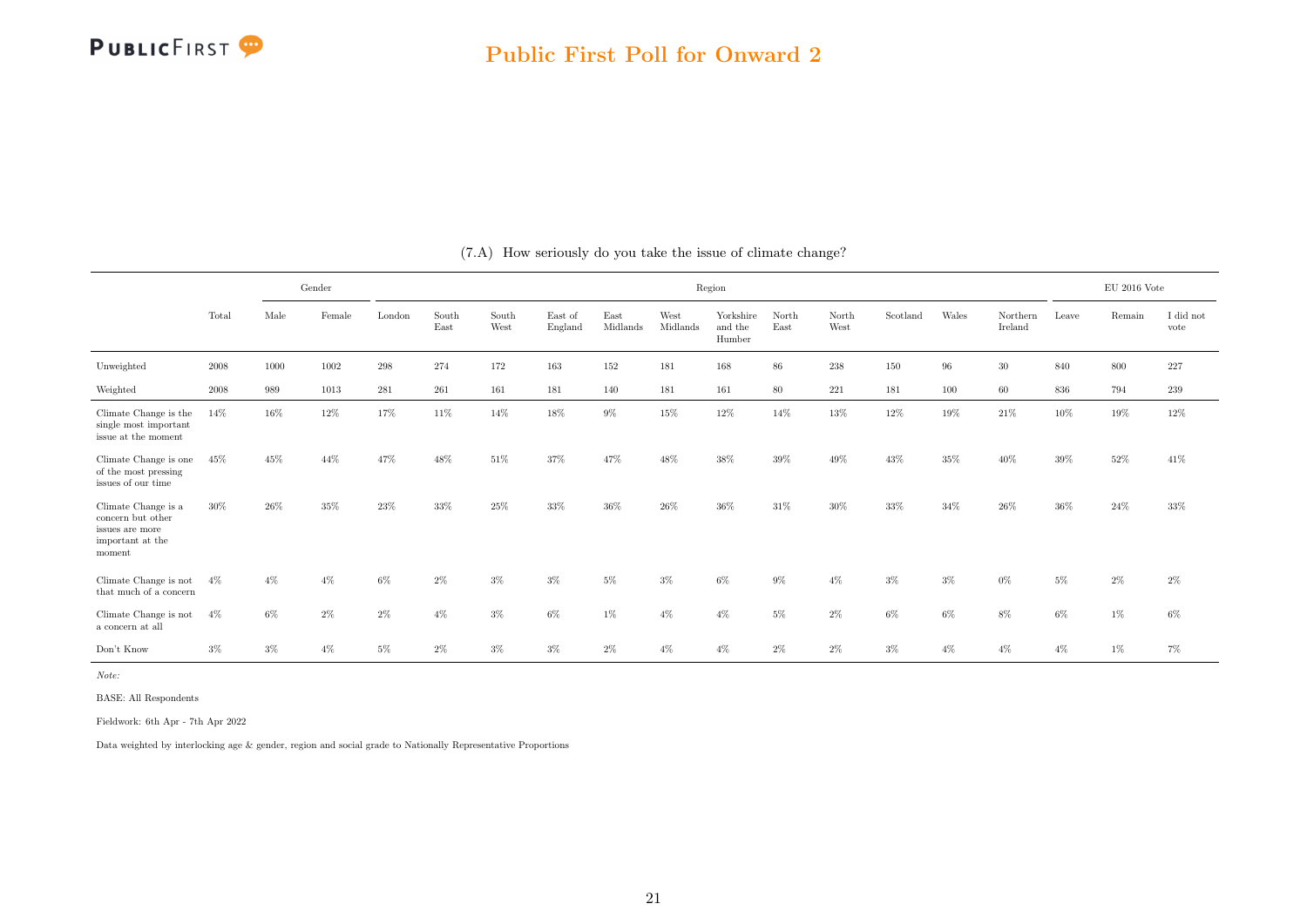|                                                                                           |            |       |       | Social Grade   |           |                     |        | $2019\,$            |                               |                   |                     | Voting Intention |                      |                       |                          | Education                                              |                                                             |                          |
|-------------------------------------------------------------------------------------------|------------|-------|-------|----------------|-----------|---------------------|--------|---------------------|-------------------------------|-------------------|---------------------|------------------|----------------------|-----------------------|--------------------------|--------------------------------------------------------|-------------------------------------------------------------|--------------------------|
|                                                                                           | Total      | AB    | C1    | C <sub>2</sub> | $\rm{DE}$ | Conservative Labour |        | Liberal<br>Democrat | The<br><b>Brexit</b><br>Party | I did not<br>vote | Conservative Labour |                  | Liberal<br>Democrats | GCSE or<br>equivalent | A Level or<br>equivalent | University<br>Under-<br>graduate<br>Degree<br>(BA/BSc) | University<br>Postgrad-<br>uate<br>Degree<br>(MA/MSc/MPhil) | Doctorate<br>(PhD/DPHil) |
| Unweighted                                                                                | $\,2008\,$ | 599   | 550   | 395            | 457       | 817                 | 518    | 151                 | $\sqrt{28}$                   | 224               | 552                 | 614              | 137                  | 452                   | 389                      | 447                                                    | 211                                                         | 40                       |
| Weighted                                                                                  | $\,2008\,$ | 540   | 521   | 440            | 500       | 788                 | 516    | 147                 | 27                            | 235               | 528                 | 614              | 135                  | 468                   | 386                      | 441                                                    | 203                                                         | $38\,$                   |
| Climate Change is the<br>single most important<br>issue at the moment                     | 14%        | 17%   | 14%   | 14%            | 12%       | 11%                 | $19\%$ | 15%                 | $3\%$                         | 8%                | 12%                 | 19%              | 14%                  | 10%                   | 13%                      | 18%                                                    | $22\%$                                                      | 35%                      |
| Climate Change is one<br>of the most pressing<br>issues of our time                       | 45%        | 47%   | 49%   | 43%            | 40%       | 41%                 | $51\%$ | 59%                 | $30\%$                        | $43\%$            | 44%                 | 47%              | 58%                  | 41%                   | 46%                      | $46\%$                                                 | $49\%$                                                      | $33\%$                   |
| Climate Change is a<br>concern but other<br>issues are more<br>important at the<br>moment | 30%        | 29%   | 29%   | 31%            | 32%       | 37%                 | 21%    | 21%                 | 45%                           | 33%               | 32%                 | 26%              | 21%                  | 33%                   | 32%                      | 27%                                                    | 19%                                                         | 24%                      |
| Climate Change is not<br>that much of a concern                                           | $4\%$      | $4\%$ | $3\%$ | $4\%$          | $4\%$     | $5\%$               | 3%     | $3\%$               | 10%                           | $4\%$             | 5%                  | $3\%$            | $3\%$                | $4\%$                 | $3\%$                    | $3\%$                                                  | $6\%$                                                       | $1\%$                    |
| Climate Change is not<br>a concern at all                                                 | $4\%$      | $3\%$ | $3\%$ | $4\%$          | $6\%$     | $5\%$               | $2\%$  | $1\%$               | 11%                           | 6%                | $6\%$               | $2\%$            | 1%                   | 6%                    | $4\%$                    | $3\%$                                                  | 2%                                                          | $0\%$                    |
| Don't Know                                                                                | $3\%$      | $1\%$ | $2\%$ | $3\%$          | 7%        | $1\%$               | $4\%$  | $1\%$               | $0\%$                         | $5\%$             | $2\%$               | $3\%$            | $3\%$                | $6\%$                 | $2\%$                    | $2\%$                                                  | 2%                                                          | $8\%$                    |

(7.B) How seriously do you take the issue of climate change?

Note:

BASE: All Respondents

Fieldwork: 6th Apr - 7th Apr 2022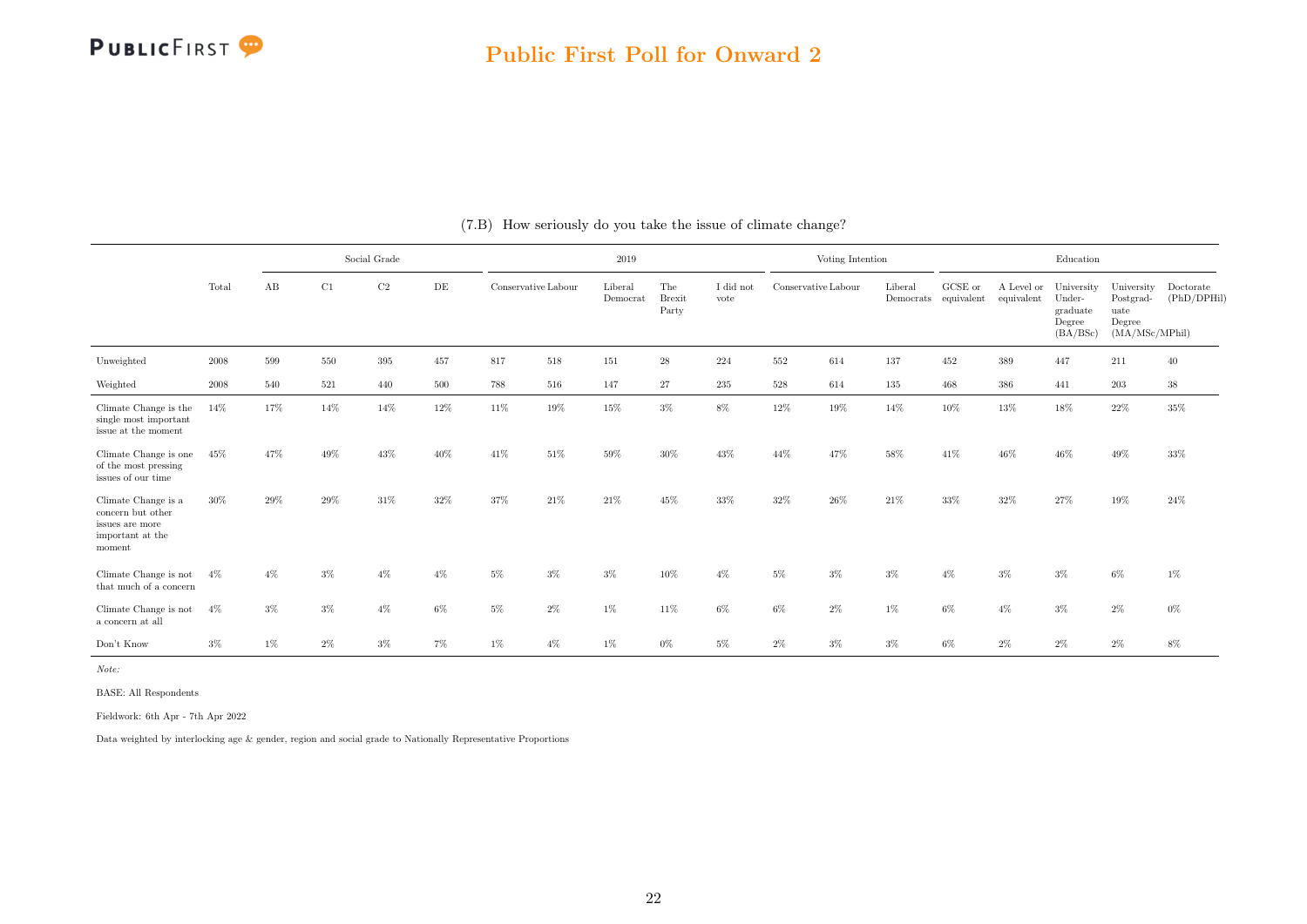

#### Public First Poll for Onward 2

|                                                                                           |       |       |           |       | Age       |       |       |       | Climate top issue |         | C2DE 2019 Conservatives |         | ABC1 2019 Conservatives |       | 2019 Con now DK |                     | 2019 Con now other party |
|-------------------------------------------------------------------------------------------|-------|-------|-----------|-------|-----------|-------|-------|-------|-------------------|---------|-------------------------|---------|-------------------------|-------|-----------------|---------------------|--------------------------|
|                                                                                           | Total | 18-24 | $25 - 34$ | 35-44 | $45 - 54$ | 55-64 | $65+$ | Yes   | $\rm No$          | C2DECon | Other                   | ABC1Con | Other                   | ConDK | Other.2         | $ConSwitch$ Other.3 |                          |
| Unweighted                                                                                | 2008  | 287   | 358       | 256   | 320       | 322   | 465   | 488   | 1520              | 296     | 1712                    | 520     | 1488                    | 125   | 1883            | 160                 | 1848                     |
| Weighted                                                                                  | 2008  | 280   | 343       | 341   | 341       | 282   | 421   | 484   | 1524              | 316     | 1692                    | 471     | 1537                    | 120   | 1888            | 159                 | 1849                     |
| Climate Change is the<br>single most important<br>issue at the moment                     | 14%   | 19%   | 16%       | 19%   | $9\%$     | 11%   | 11%   | 30%   | $9\%$             | 11%     | 15%                     | 10%     | 15%                     | 6%    | 15%             | 11%                 | 14%                      |
| Climate Change is one<br>of the most pressing<br>issues of our time                       | 45%   | 52%   | 47%       | 38%   | 44%       | 43%   | 46%   | 62%   | 39%               | 37%     | 46%                     | 43%     | 45%                     | 40%   | 45%             | 37%                 | 45%                      |
| Climate Change is a<br>concern but other<br>issues are more<br>important at the<br>moment | 30%   | 21%   | 27%       | 33%   | 30%       | 34%   | 34%   | $7\%$ | 38%               | 37%     | 29%                     | 36%     | 28%                     | 43%   | 29%             | 40%                 | 29%                      |
| Climate Change is not<br>that much of a concern                                           | $4\%$ | $4\%$ | $3\%$     | 2%    | $4\%$     | $4\%$ | 5%    | 1%    | 5%                | 6%      | $3\%$                   | 5%      | $3\%$                   | 6%    | $4\%$           | 6%                  | $4\%$                    |
| Climate Change is not<br>a concern at all                                                 | $4\%$ | $2\%$ | $3\%$     | 6%    | $6\%$     | $4\%$ | $3\%$ | $0\%$ | 5%                | 8%      | $3\%$                   | $4\%$   | $4\%$                   | $3\%$ | $4\%$           | 6%                  | $4\%$                    |
| Don't Know                                                                                | $3\%$ | $2\%$ | $4\%$     | 3%    | $6\%$     | $4\%$ | 1%    | $0\%$ | 4%                | 1%      | $4\%$                   | $1\%$   | $4\%$                   | 2%    | 3%              | 1%                  | $4\%$                    |

(7.C) How seriously do you take the issue of climate change?

Note:

BASE: All Respondents

Fieldwork: 6th Apr - 7th Apr 2022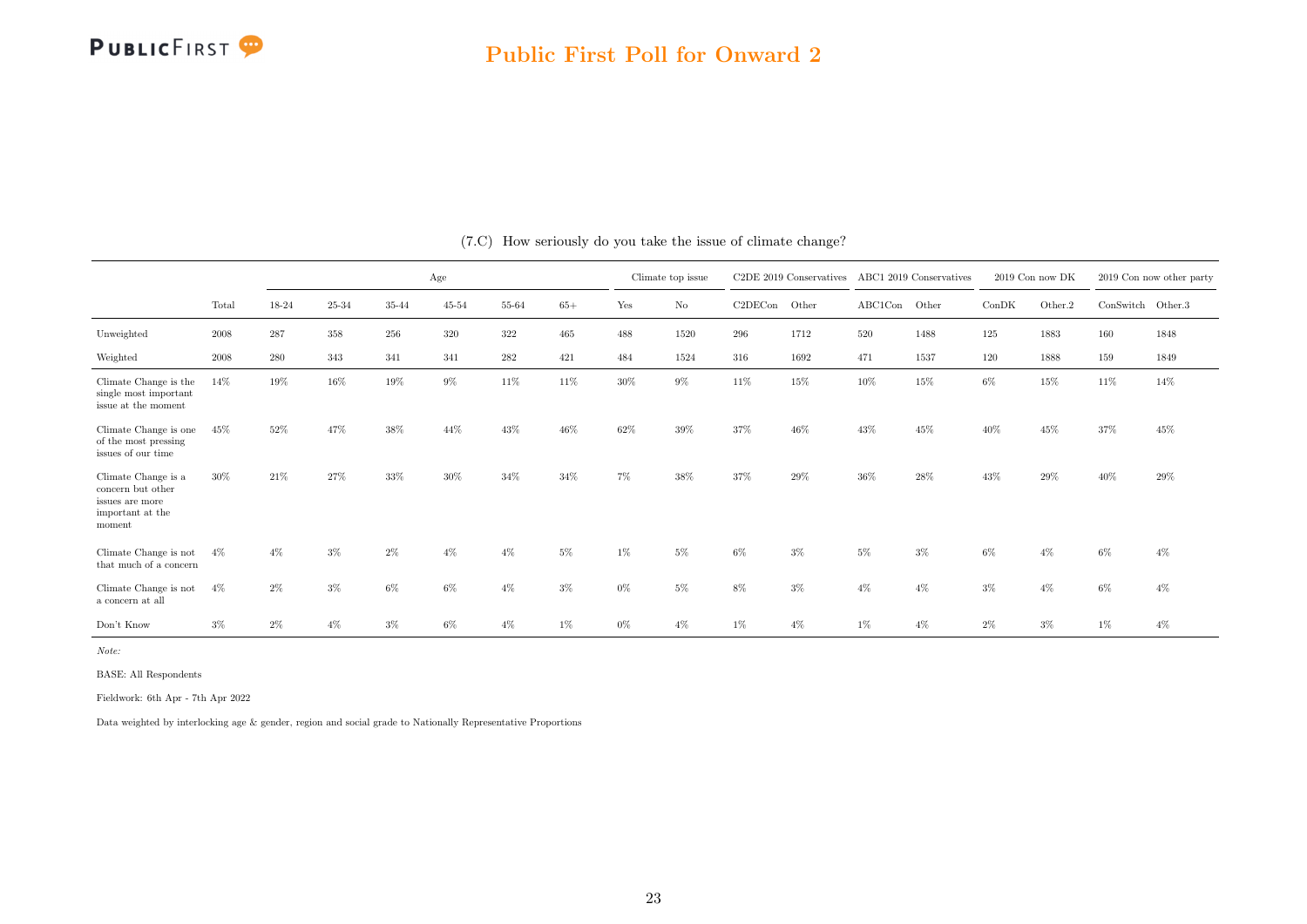<span id="page-24-0"></span>(8.A) How likely or unlikely do you think the following impacts on energy in the UK are, as a result of the conflict and these restrictions on imports:: The cost of gas in the UK will go up as a result of the conflict in Ukraine

|                   |            |       | Gender |        |               |               |                    |                  |                  | Region                         |               |               |          |       |                     |       | $EU$ 2016 Vote |                   |
|-------------------|------------|-------|--------|--------|---------------|---------------|--------------------|------------------|------------------|--------------------------------|---------------|---------------|----------|-------|---------------------|-------|----------------|-------------------|
|                   | Total      | Male  | Female | London | South<br>East | South<br>West | East of<br>England | East<br>Midlands | West<br>Midlands | Yorkshire<br>and the<br>Humber | North<br>East | North<br>West | Scotland | Wales | Northern<br>Ireland | Leave | Remain         | I did not<br>vote |
| Unweighted        | 2008       | 1000  | 1002   | 298    | 274           | 172           | 163                | 152              | 181              | 168                            | 86            | 238           | 150      | 96    | 30                  | 840   | 800            | 227               |
| Weighted          | $\,2008\,$ | 989   | 1013   | 281    | 261           | 161           | 181                | 140              | 181              | 161                            | 80            | 221           | 181      | 100   | 60                  | 836   | 794            | $239\,$           |
| Very likely       | $61\%$     | 60%   | 61%    | 55%    | 62%           | 62%           | 65%                | 63%              | 56%              | $60\%$                         | 60%           | 66%           | 57%      | 67%   | 60%                 | 62%   | $64\%$         | $51\%$            |
| Somewhat likely   | 30%        | 31%   | 29%    | 32%    | 31%           | 25%           | 25%                | 31%              | 35%              | $30\%$                         | 28%           | 29%           | 33%      | 22%   | 36%                 | 30%   | 31%            | $28\%$            |
| Somewhat unlikely | $4\%$      | $4\%$ | $3\%$  | $4\%$  | $3\%$         | 5%            | 5%                 | 2%               | $3\%$            | $5\%$                          | $7\%$         | $3\%$         | $3\%$    | $4\%$ | $3\%$               | $3\%$ | $3\%$          | $7\%$             |
| Very unlikely     | $2\%$      | $2\%$ | $2\%$  | $3\%$  | 1%            | $3\%$         | $1\%$              | 1%               | 2%               | $3\%$                          | $3\%$         | $0\%$         | $1\%$    | 1%    | $0\%$               | $2\%$ | $1\%$          | $4\%$             |
| Don't Know        | $4\%$      | $3\%$ | $4\%$  | 5%     | $3\%$         | 5%            | $4\%$              | $3\%$            | $4\%$            | $2\%$                          | $2\%$         | $2\%$         | 6%       | 5%    | 0%                  | $3\%$ | $2\%$          | $9\%$             |
| Total Likely:     | $91\%$     | 91%   | 90%    | 87%    | 93%           | 87%           | 90%                | 94%              | 91%              | 90%                            | 88%           | 95%           | 90%      | 90%   | 97%                 | 92%   | 94%            | 80%               |
| Total Unlikely:   | $6\%$      | $6\%$ | $5\%$  | 8%     | $4\%$         | 8%            | 6%                 | $4\%$            | 5%               | 8%                             | 10%           | $3\%$         | $4\%$    | $5\%$ | $3\%$               | $5\%$ | $4\%$          | 11%               |
| Net:              | 85%        | 85%   | 85%    | 79%    | 89%           | 79%           | 84%                | 90%              | 85%              | 82%                            | 78%           | 92%           | 87%      | 85%   | 94%                 | 87%   | 90%            | 68%               |

Note:

BASE: All Respondents

Fieldwork: 6th Apr - 7th Apr 2022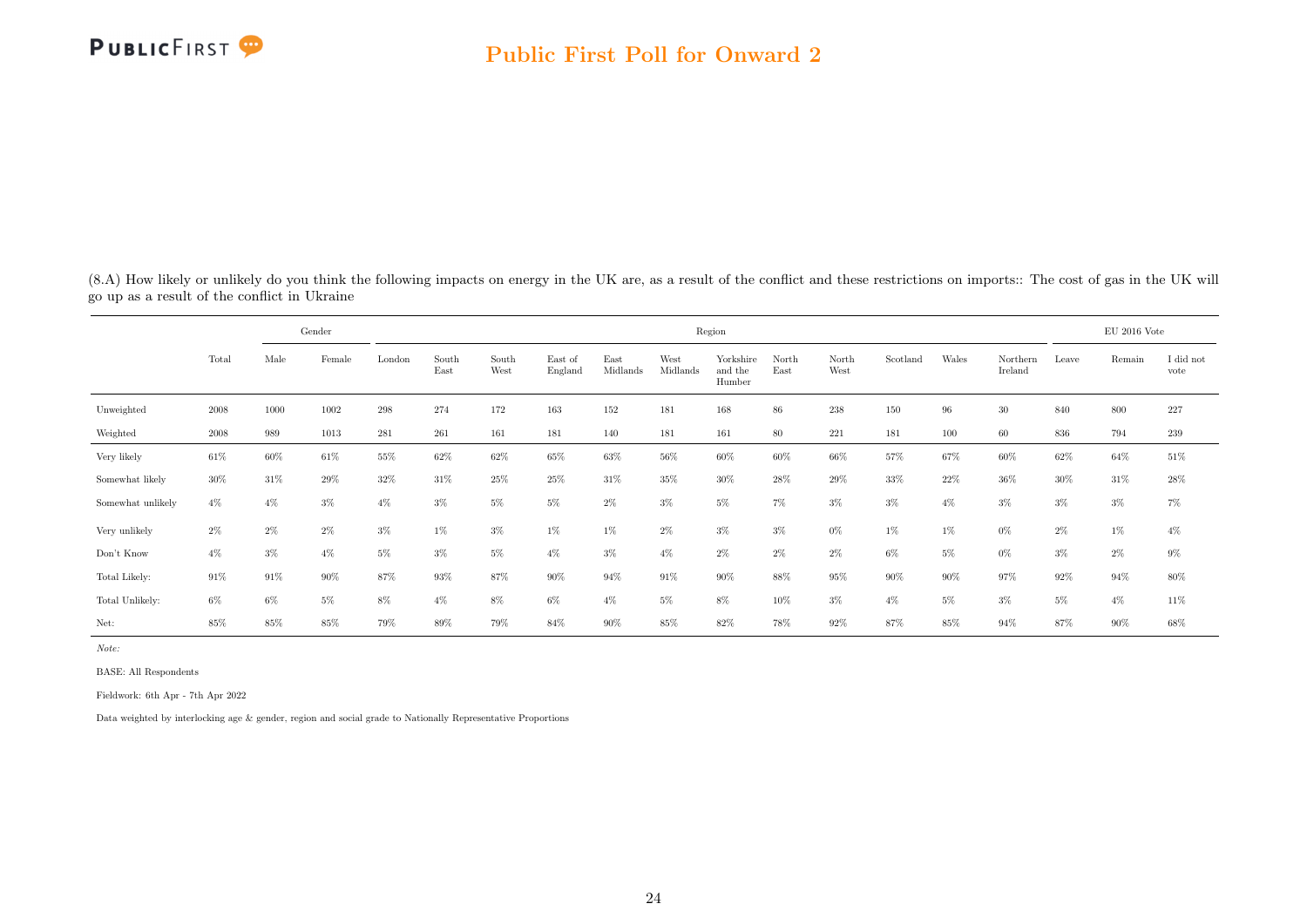(8.B) How likely or unlikely do you think the following impacts on energy in the UK are, as a result of the conflict and these restrictions on imports:: The cost of gas in the UK will go up as a result of the conflict in Ukraine

|                   |        |       |       | Social Grade   |           |                     |        | 2019                |                               |                   |                     | Voting Intention |                      |                       |                          | Education                                              |                                                             |                          |
|-------------------|--------|-------|-------|----------------|-----------|---------------------|--------|---------------------|-------------------------------|-------------------|---------------------|------------------|----------------------|-----------------------|--------------------------|--------------------------------------------------------|-------------------------------------------------------------|--------------------------|
|                   | Total  | AB    | C1    | C <sub>2</sub> | $\rm{DE}$ | Conservative Labour |        | Liberal<br>Democrat | The<br><b>Brexit</b><br>Party | I did not<br>vote | Conservative Labour |                  | Liberal<br>Democrats | GCSE or<br>equivalent | A Level or<br>equivalent | University<br>Under-<br>graduate<br>Degree<br>(BA/BSc) | University<br>Postgrad-<br>uate<br>Degree<br>(MA/MSc/MPhil) | Doctorate<br>(PhD/DPHil) |
| Unweighted        | 2008   | 599   | 550   | 395            | 457       | 817                 | 518    | 151                 | $\sqrt{28}$                   | 224               | 552                 | 614              | 137                  | 452                   | 389                      | 447                                                    | 211                                                         | 40                       |
| Weighted          | 2008   | 540   | 521   | 440            | 500       | 788                 | 516    | 147                 | 27                            | 235               | 528                 | 614              | 135                  | 468                   | 386                      | 441                                                    | 203                                                         | $38\,$                   |
| Very likely       | $61\%$ | 62%   | 62%   | 57%            | 61%       | 63%                 | 60%    | 57%                 | 64%                           | 58%               | 61%                 | 64%              | 62%                  | 65%                   | 60%                      | 62%                                                    | 58%                                                         | $52\%$                   |
| Somewhat likely   | 30%    | 32%   | 29%   | 33%            | 26%       | 31%                 | $30\%$ | 30%                 | 31%                           | 29%               | 33%                 | 28%              | $26\%$               | 25%                   | 29%                      | 31%                                                    | 36%                                                         | 34%                      |
| Somewhat unlikely | $4\%$  | $3\%$ | $4\%$ | $4\%$          | $4\%$     | $3\%$               | $5\%$  | $8\%$               | $4\%$                         | $4\%$             | $3\%$               | $4\%$            | $8\%$                | $4\%$                 | $5\%$                    | $2\%$                                                  | $3\%$                                                       | $6\%$                    |
| Very unlikely     | $2\%$  | $1\%$ | 1%    | $3\%$          | $2\%$     | 1%                  | $2\%$  | $2\%$               | $0\%$                         | 2%                | $0\%$               | $1\%$            | 2%                   | $1\%$                 | $2\%$                    | $2\%$                                                  | $2\%$                                                       | $5\%$                    |
| Don't Know        | $4\%$  | $2\%$ | $4\%$ | $3\%$          | $6\%$     | $2\%$               | $3\%$  | $3\%$               | $0\%$                         | $7\%$             | $2\%$               | $2\%$            | 2%                   | 5%                    | $4\%$                    | $4\%$                                                  | $1\%$                                                       | $2\%$                    |
| Total Likely:     | 91%    | 94%   | 91%   | 90%            | 87%       | 94%                 | 90%    | 87%                 | 96%                           | 87%               | 94%                 | 92%              | 88%                  | 90%                   | $90\%$                   | 92%                                                    | 94%                                                         | 86%                      |
| Total Unlikely:   | $6\%$  | $4\%$ | 5%    | $7\%$          | 7%        | $4\%$               | 7%     | 11%                 | $4\%$                         | 6%                | $3\%$               | 6%               | 10%                  | 5%                    | $7\%$                    | $4\%$                                                  | 5%                                                          | $12\%$                   |
| Net:              | 85%    | 90%   | 86%   | 84%            | 80%       | 90%                 | 84%    | 76%                 | 92%                           | 80%               | 91%                 | 87%              | 78%                  | 85%                   | 83%                      | 88%                                                    | 89%                                                         | 75%                      |

Note:

BASE: All Respondents

Fieldwork: 6th Apr - 7th Apr 2022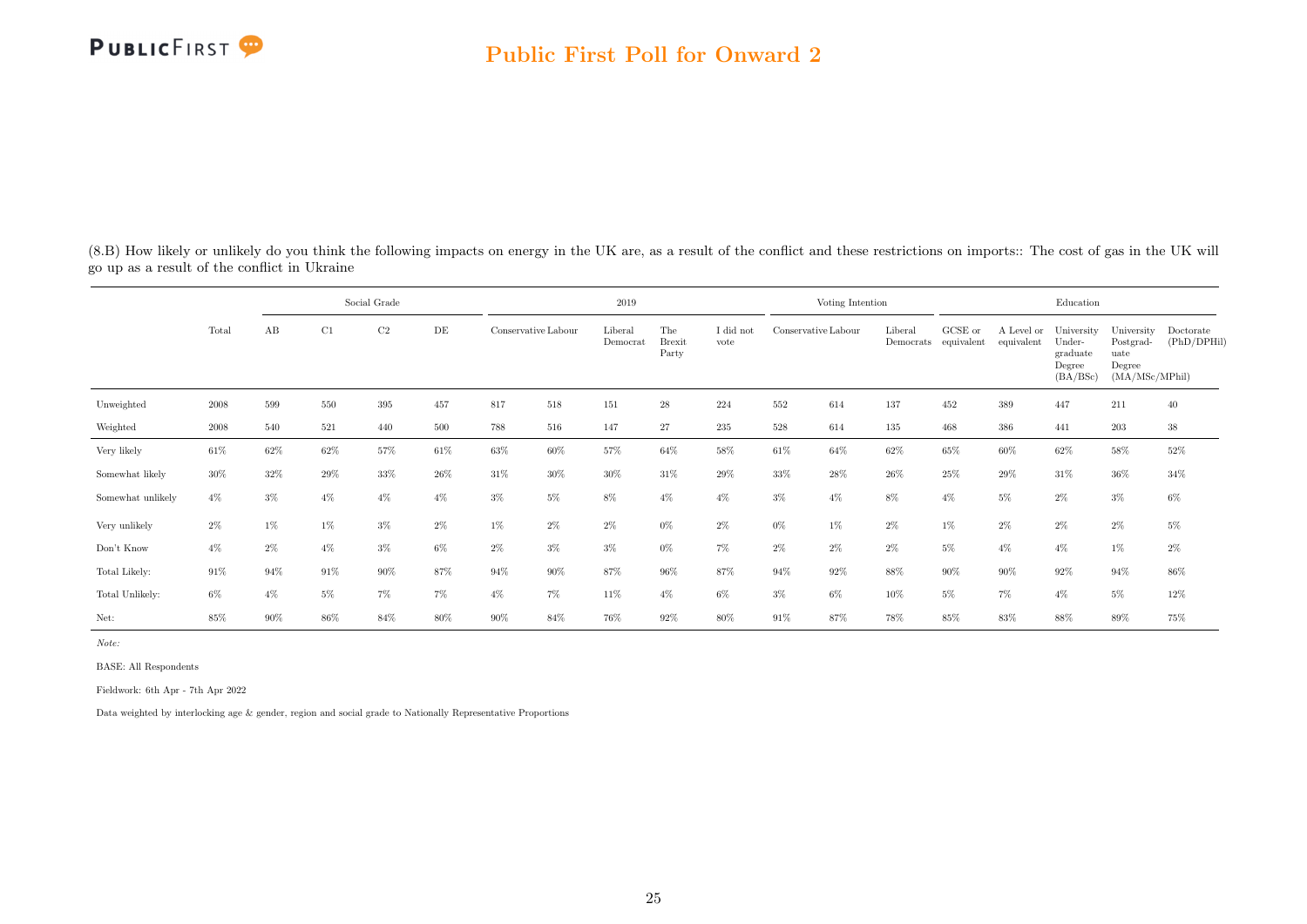

(8.C) How likely or unlikely do you think the following impacts on energy in the UK are, as a result of the conflict and these restrictions on imports:: The cost of gas in the UK will go up as a result of the conflict in Ukraine

|                   |       |           |       |        | Age       |       |        |       | Climate top issue |         | $C2DE$ 2019 Conservatives |         | ABC1 2019 Conservatives |       | $2019$ Con now DK |           | 2019 Con now other party |
|-------------------|-------|-----------|-------|--------|-----------|-------|--------|-------|-------------------|---------|---------------------------|---------|-------------------------|-------|-------------------|-----------|--------------------------|
|                   | Total | 18-24     | 25-34 | 35-44  | $45 - 54$ | 55-64 | $65+$  | Yes   | $\rm No$          | C2DECon | Other                     | ABC1Con | Other                   | ConDK | Other.2           | ConSwitch | Other.3                  |
| Unweighted        | 2008  | $\bf 287$ | 358   | 256    | 320       | 322   | 465    | 488   | 1520              | 296     | 1712                      | 520     | 1488                    | 125   | 1883              | 160       | 1848                     |
| Weighted          | 2008  | $280\,$   | 343   | 341    | 341       | 282   | 421    | 484   | 1524              | 316     | 1692                      | 471     | 1537                    | 120   | 1888              | 159       | 1849                     |
| Very likely       | 61%   | 51%       | 52%   | $57\%$ | 67%       | 69%   | 67%    | 64%   | 60%               | $60\%$  | 61%                       | 65%     | 59%                     | 63%   | 61%               | 69%       | 60%                      |
| Somewhat likely   | 30%   | 34%       | 33%   | 35%    | 24%       | 25%   | 29%    | 29%   | 30%               | 32%     | 29%                       | 30%     | 30%                     | 29%   | 30%               | 24%       | 30%                      |
| Somewhat unlikely | $4\%$ | 8%        | $7\%$ | $3\%$  | $3\%$     | $1\%$ | $2\%$  | $3\%$ | $4\%$             | $4\%$   | $4\%$                     | 2%      | $4\%$                   | 2%    | $4\%$             | 3%        | $4\%$                    |
| Very unlikely     | $2\%$ | 1%        | $4\%$ | $2\%$  | $1\%$     | $1\%$ | $0\%$  | $1\%$ | $2\%$             | $1\%$   | $2\%$                     | 1%      | $2\%$                   | 2%    | $2\%$             | $3\%$     | $2\%$                    |
| Don't Know        | $4\%$ | $6\%$     | $4\%$ | 3%     | $4\%$     | 5%    | $1\%$  | $2\%$ | $4\%$             | 2%      | $4\%$                     | 2%      | $4\%$                   | 5%    | $4\%$             | 0%        | $4\%$                    |
| Total Likely:     | 91%   | 85%       | 85%   | 92%    | 91%       | 93%   | 96%    | 93%   | 90%               | 93%     | 90%                       | 95%     | 89%                     | 91%   | 91%               | 94%       | 90%                      |
| Total Unlikely:   | $6\%$ | 10%       | 11%   | 5%     | $4\%$     | $2\%$ | $2\%$  | 5%    | $6\%$             | 5%      | $6\%$                     | $3\%$   | $6\%$                   | $4\%$ | 6%                | 6%        | 5%                       |
| Net:              | 85%   | 75%       | 74%   | 87%    | 87%       | 92%   | $94\%$ | 89%   | 84%               | 88%     | 85%                       | 91%     | 83%                     | 87%   | 85%               | 87%       | 85%                      |

Note:

BASE: All Respondents

Fieldwork: 6th Apr - 7th Apr 2022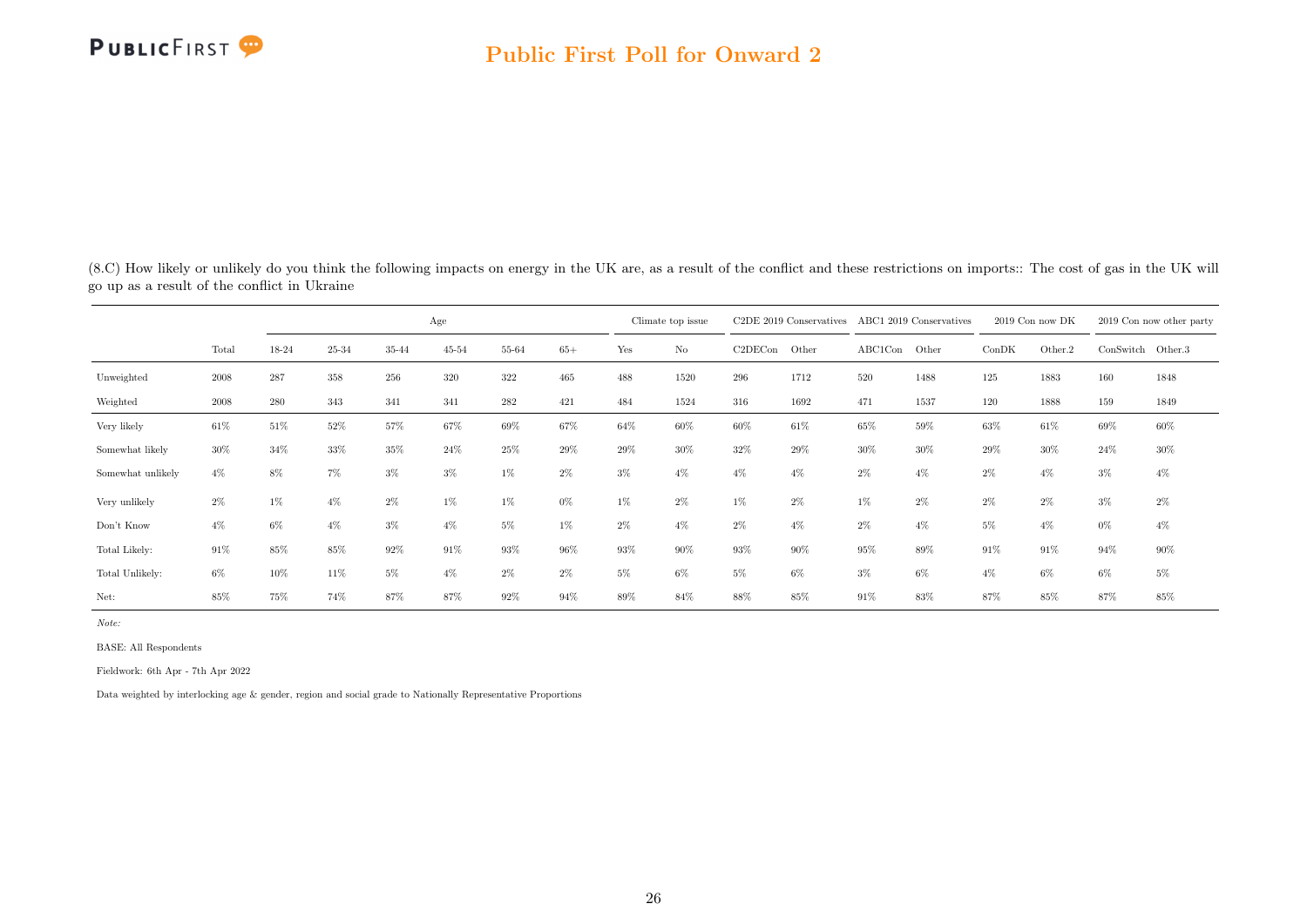<span id="page-27-0"></span>(9.A) How likely or unlikely do you think the following impacts on energy in the UK are, as a result of the conflict and these restrictions on imports:: The cost of electricity in the UK will go up as a result of the conflict in Ukraine

|                   |       |       | Gender |        |               |               |                    |                  |                  | Region                         |               |               |          |       |                     |       | EU 2016 Vote |                   |
|-------------------|-------|-------|--------|--------|---------------|---------------|--------------------|------------------|------------------|--------------------------------|---------------|---------------|----------|-------|---------------------|-------|--------------|-------------------|
|                   | Total | Male  | Female | London | South<br>East | South<br>West | East of<br>England | East<br>Midlands | West<br>Midlands | Yorkshire<br>and the<br>Humber | North<br>East | North<br>West | Scotland | Wales | Northern<br>Ireland | Leave | Remain       | I did not<br>vote |
| Unweighted        | 2008  | 1000  | 1002   | 298    | 274           | 172           | 163                | 152              | 181              | 168                            | 86            | 238           | 150      | 96    | $30\,$              | 840   | 800          | 227               |
| Weighted          | 2008  | 989   | 1013   | 281    | 261           | 161           | 181                | 140              | 181              | 161                            | 80            | 221           | 181      | 100   | 60                  | 836   | 794          | 239               |
| Very likely       | 56%   | 56%   | 56%    | 51%    | 57%           | 55%           | 62%                | $55\%$           | 51%              | 53%                            | 51%           | 61%           | 58%      | 62%   | 55%                 | 58%   | $58\%$       | 48%               |
| Somewhat likely   | 32%   | 33%   | 32%    | 37%    | 30%           | 31%           | 27%                | 34%              | 37%              | 30%                            | 35%           | 32%           | 31%      | 29%   | 39%                 | 31%   | 33%          | $35\%$            |
| Somewhat unlikely | $5\%$ | 6%    | 5%     | 5%     | 5%            | $6\%$         | 6%                 | 7%               | 6%               | $7\%$                          | 7%            | $4\%$         | 6%       | $1\%$ | $6\%$               | $5\%$ | $6\%$        | $6\%$             |
| Very unlikely     | $2\%$ | $3\%$ | 1%     | $2\%$  | $3\%$         | $4\%$         | $0\%$              | $0\%$            | $1\%$            | $4\%$                          | $4\%$         | 1%            | 1%       | $4\%$ | $0\%$               | 2%    | $1\%$        | $3\%$             |
| Don't Know        | $4\%$ | 3%    | 6%     | 5%     | $5\%$         | $4\%$         | $4\%$              | $4\%$            | $5\%$            | 6%                             | 2%            | $3\%$         | 5%       | $4\%$ | $0\%$               | $4\%$ | $3\%$        | $8\%$             |
| Total Likely:     | 88%   | 89%   | 88%    | 88%    | 87%           | 86%           | 89%                | 90%              | 88%              | 83%                            | 87%           | 93%           | 89%      | 91%   | 94%                 | 89%   | 90%          | $83\%$            |
| Total Unlikely:   | $7\%$ | 8%    | 7%     | 7%     | 8%            | 10%           | 7%                 | $7\%$            | 7%               | 11%                            | 11%           | 5%            | 7%       | $5\%$ | $6\%$               | 7%    | $7\%$        | $9\%$             |
| Net:              | 81%   | 80%   | 81%    | 81%    | 79%           | 77%           | 82%                | 83%              | 81%              | 72%                            | 76%           | 88%           | 82%      | 85%   | 88%                 | 82%   | 84%          | 74%               |

Note:

BASE: All Respondents

Fieldwork: 6th Apr - 7th Apr 2022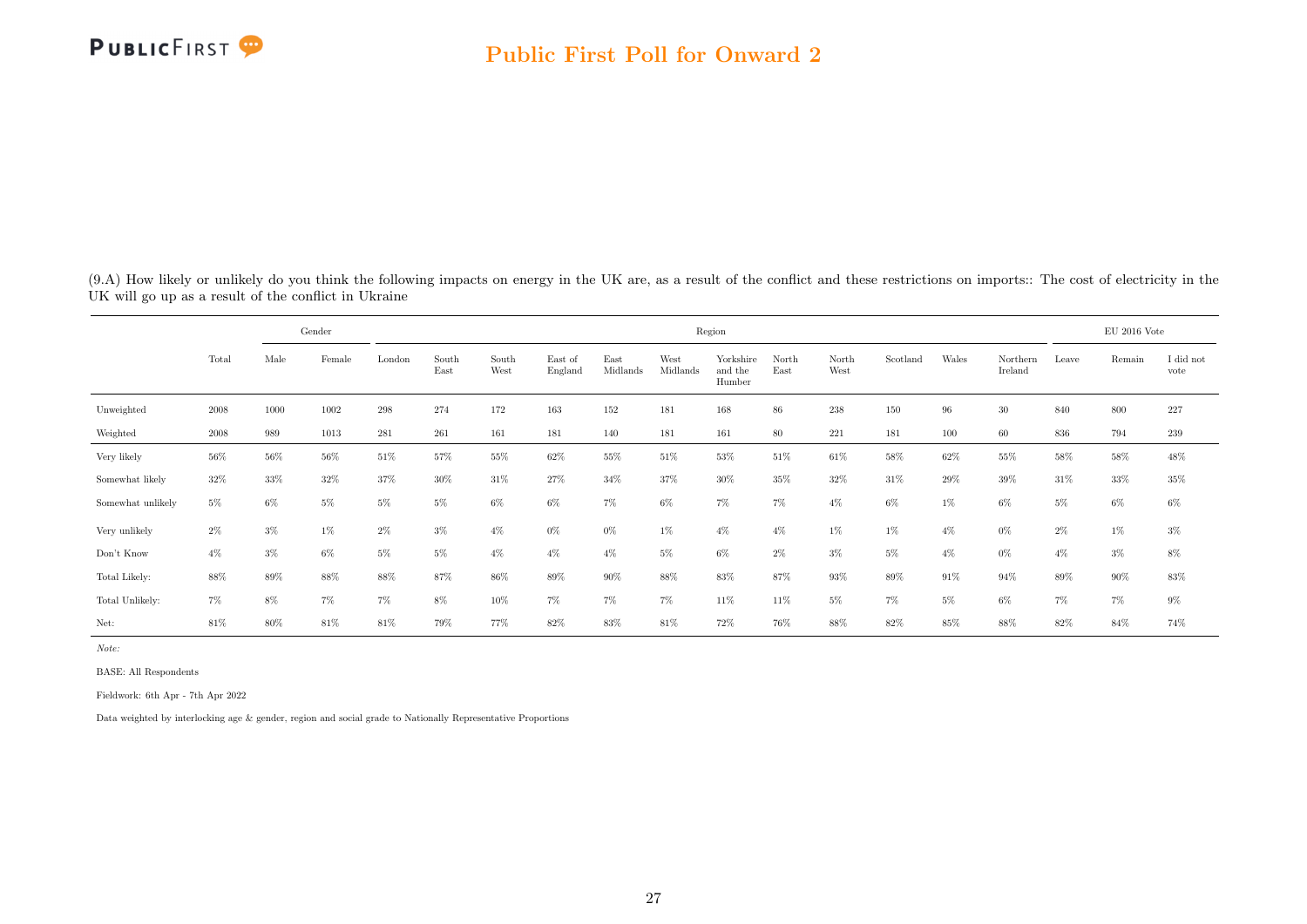(9.B) How likely or unlikely do you think the following impacts on energy in the UK are, as a result of the conflict and these restrictions on imports:: The cost of electricity in the UK will go up as a result of the conflict in Ukraine

|                   |       |       |       | Social Grade |        |                     |        | 2019                |                               |                   |                     | Voting Intention |                      |                       |                          | Education                                              |                                                             |                          |
|-------------------|-------|-------|-------|--------------|--------|---------------------|--------|---------------------|-------------------------------|-------------------|---------------------|------------------|----------------------|-----------------------|--------------------------|--------------------------------------------------------|-------------------------------------------------------------|--------------------------|
|                   | Total | AB    | C1    | C2           | DE     | Conservative Labour |        | Liberal<br>Democrat | The<br><b>Brexit</b><br>Party | I did not<br>vote | Conservative Labour |                  | Liberal<br>Democrats | GCSE or<br>equivalent | A Level or<br>equivalent | University<br>Under-<br>graduate<br>Degree<br>(BA/BSc) | University<br>Postgrad-<br>uate<br>Degree<br>(MA/MSc/MPhil) | Doctorate<br>(PhD/DPHil) |
| Unweighted        | 2008  | 599   | 550   | 395          | 457    | 817                 | 518    | 151                 | $\bf 28$                      | 224               | 552                 | 614              | 137                  | 452                   | 389                      | 447                                                    | 211                                                         | 40                       |
| Weighted          | 2008  | 540   | 521   | 440          | 500    | 788                 | 516    | 147                 | 27                            | 235               | 528                 | 614              | 135                  | 468                   | 386                      | 441                                                    | 203                                                         | $38\,$                   |
| Very likely       | 56%   | 57%   | 58%   | 55%          | $53\%$ | 57%                 | $53\%$ | $60\%$              | 62%                           | $56\%$            | 53%                 | 58%              | 59%                  | $59\%$                | 53%                      | $58\%$                                                 | 55%                                                         | 58%                      |
| Somewhat likely   | 32%   | 35%   | 30%   | 35%          | 31%    | 34%                 | 32%    | $26\%$              | 34%                           | 29%               | 39%                 | 31%              | $29\%$               | 29%                   | 34%                      | 33%                                                    | 37%                                                         | 24%                      |
| Somewhat unlikely | $5\%$ | $4\%$ | 6%    | $5\%$        | $6\%$  | 5%                  | $7\%$  | 10%                 | $4\%$                         | $3\%$             | $5\%$               | 6%               | $7\%$                | $5\%$                 | $6\%$                    | $4\%$                                                  | $6\%$                                                       | $16\%$                   |
| Very unlikely     | $2\%$ | $1\%$ | $1\%$ | $3\%$        | $3\%$  | $2\%$               | $3\%$  | $1\%$               | $0\%$                         | $3\%$             | $1\%$               | $2\%$            | $1\%$                | 1%                    | $3\%$                    | $2\%$                                                  | $1\%$                                                       | $0\%$                    |
| Don't Know        | $4\%$ | $3\%$ | 5%    | $3\%$        | 7%     | $3\%$               | $4\%$  | $3\%$               | $0\%$                         | 8%                | $2\%$               | $3\%$            | $4\%$                | $7\%$                 | 5%                       | $3\%$                                                  | $1\%$                                                       | $2\%$                    |
| Total Likely:     | 88%   | 91%   | 88%   | 90%          | 84%    | 91%                 | 86%    | 86%                 | 96%                           | 85%               | 92%                 | 89%              | 88%                  | 87%                   | 86%                      | 92%                                                    | 91%                                                         | 82%                      |
| Total Unlikely:   | 7%    | $5\%$ | $7\%$ | $8\%$        | $9\%$  | 6%                  | 10%    | 11%                 | $4\%$                         | 6%                | $5\%$               | 8%               | 8%                   | $6\%$                 | $9\%$                    | $5\%$                                                  | 7%                                                          | $16\%$                   |
| Net:              | 81%   | 86%   | 80%   | 82%          | 75%    | 85%                 | 76%    | 75%                 | 92%                           | 79%               | 87%                 | 82%              | 79%                  | 81%                   | 77%                      | 86%                                                    | 84%                                                         | 66%                      |

Note:

BASE: All Respondents

Fieldwork: 6th Apr - 7th Apr 2022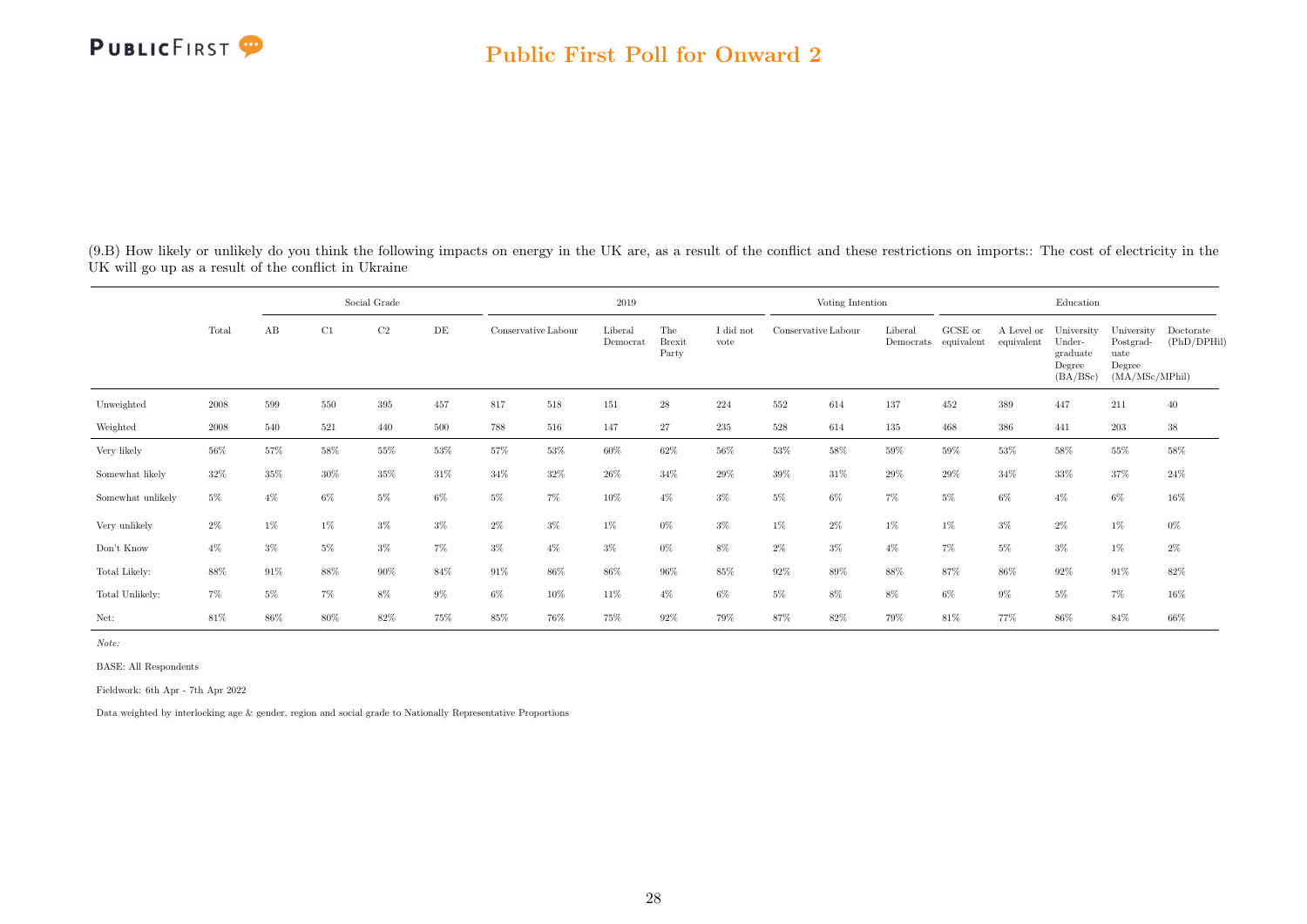

(9.C) How likely or unlikely do you think the following impacts on energy in the UK are, as a result of the conflict and these restrictions on imports:: The cost of electricity in the UK will go up as a result of the conflict in Ukraine

|                   |       |           |       |       | Age       |       |       |       | Climate top issue |         | $C2DE$ 2019 Conservatives |         | ABC1 2019 Conservatives |       | $2019$ Con now DK |           | 2019 Con now other party |
|-------------------|-------|-----------|-------|-------|-----------|-------|-------|-------|-------------------|---------|---------------------------|---------|-------------------------|-------|-------------------|-----------|--------------------------|
|                   | Total | 18-24     | 25-34 | 35-44 | $45 - 54$ | 55-64 | $65+$ | Yes   | $\rm No$          | C2DECon | Other                     | ABC1Con | Other                   | ConDK | Other.2           | ConSwitch | Other.3                  |
| Unweighted        | 2008  | $\bf 287$ | 358   | 256   | 320       | 322   | 465   | 488   | 1520              | 296     | 1712                      | 520     | 1488                    | 125   | 1883              | 160       | 1848                     |
| Weighted          | 2008  | $280\,$   | 343   | 341   | 341       | 282   | 421   | 484   | 1524              | 316     | 1692                      | 471     | 1537                    | 120   | 1888              | 159       | 1849                     |
| Very likely       | 56%   | 45%       | 47%   | 51%   | 63%       | 64%   | 63%   | 59%   | 55%               | 54%     | 56%                       | 58%     | 55%                     | 57%   | 56%               | 65%       | 55%                      |
| Somewhat likely   | 32%   | 39%       | 37%   | 37%   | 25%       | 27%   | 31%   | 31%   | 33%               | 36%     | 32%                       | 33%     | 32%                     | 26%   | 33%               | 27%       | 33%                      |
| Somewhat unlikely | 5%    | 10%       | $7\%$ | 5%    | $4\%$     | $3\%$ | $4\%$ | $6\%$ | 5%                | 6%      | 5%                        | $3\%$   | 6%                      | 7%    | 5%                | $2\%$     | 6%                       |
| Very unlikely     | $2\%$ | $1\%$     | $4\%$ | $3\%$ | $2\%$     | $1\%$ | 1%    | $2\%$ | $2\%$             | $1\%$   | $2\%$                     | 2%      | $2\%$                   | 2%    | $2\%$             | $4\%$     | $2\%$                    |
| Don't Know        | $4\%$ | 5%        | 5%    | $4\%$ | 6%        | 6%    | $2\%$ | $2\%$ | 5%                | 2%      | $5\%$                     | 4%      | 5%                      | 7%    | $4\%$             | $1\%$     | 5%                       |
| Total Likely:     | 88%   | 83%       | 84%   | 88%   | 88%       | 91%   | 93%   | 90%   | 88%               | 91%     | 88%                       | 91%     | 87%                     | 83%   | 89%               | 92%       | 88%                      |
| Total Unlikely:   | $7\%$ | 11%       | 11%   | 8%    | 6%        | $4\%$ | $4\%$ | 8%    | $7\%$             | 8%      | 7%                        | 5%      | 8%                      | 10%   | 7%                | 6%        | 7%                       |
| Net:              | 81%   | 72%       | 73%   | 80%   | 82%       | 87%   | 89%   | 83%   | 80%               | 83%     | 81%                       | 86%     | 79%                     | 74%   | 81%               | 86%       | 80%                      |

Note:

BASE: All Respondents

Fieldwork: 6th Apr - 7th Apr 2022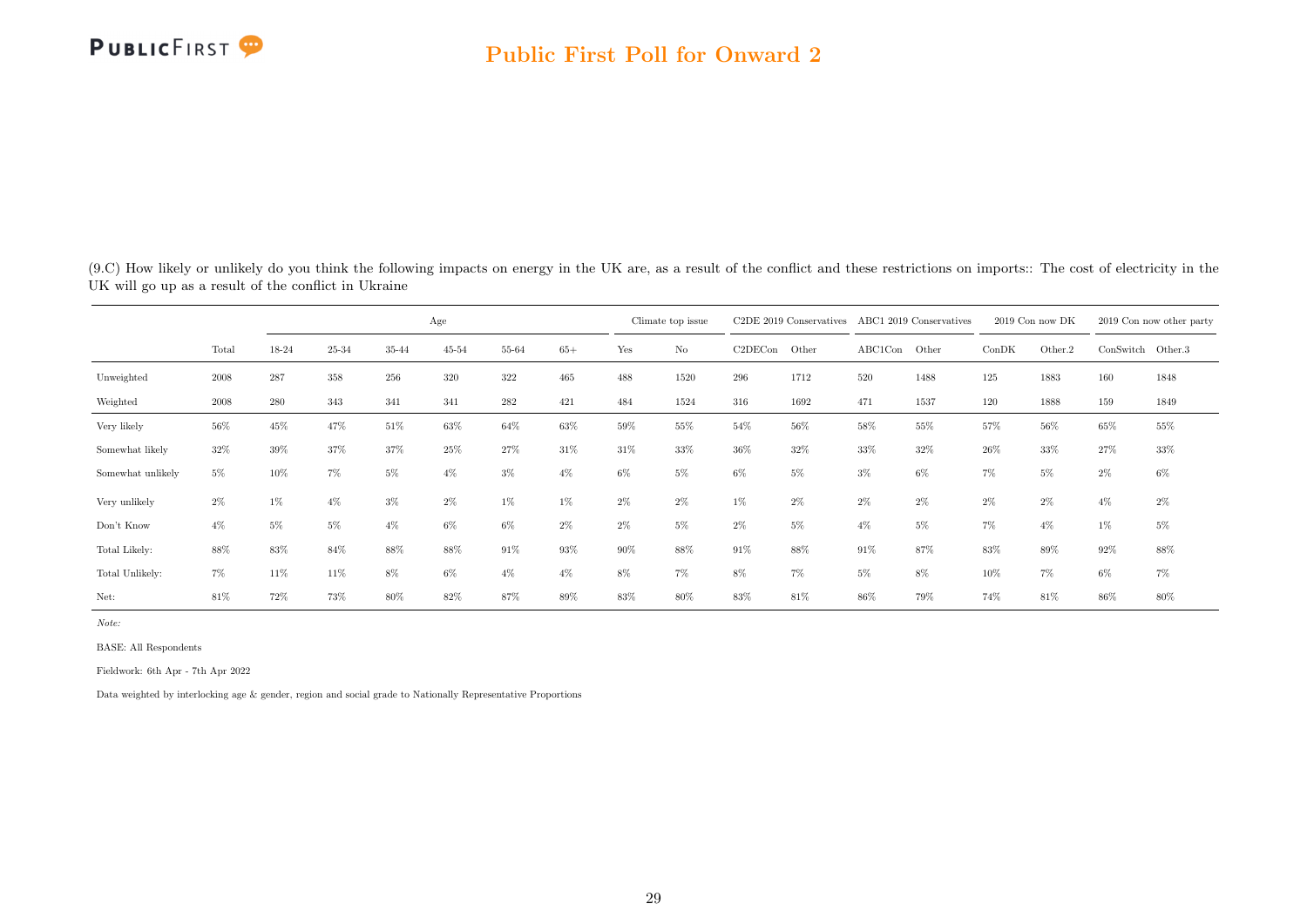

<span id="page-30-0"></span>(10.A) How likely or unlikely do you think the following impacts on energy in the UK are, as a result of the conflict and these restrictions on imports:: There will be more power shortages in the UK, with houses losing power and lights going out, as a result of the conflict in Ukraine

|                   |        |        | Gender |        |               |               |                    |                  |                  | Region                         |               |               |          |       |                     |       | $EU$ 2016 Vote |                   |
|-------------------|--------|--------|--------|--------|---------------|---------------|--------------------|------------------|------------------|--------------------------------|---------------|---------------|----------|-------|---------------------|-------|----------------|-------------------|
|                   | Total  | Male   | Female | London | South<br>East | South<br>West | East of<br>England | East<br>Midlands | West<br>Midlands | Yorkshire<br>and the<br>Humber | North<br>East | North<br>West | Scotland | Wales | Northern<br>Ireland | Leave | Remain         | I did not<br>vote |
| Unweighted        | 2008   | 1000   | 1002   | 298    | 274           | 172           | 163                | 152              | 181              | 168                            | 86            | 238           | 150      | 96    | $30\,$              | 840   | 800            | $227\,$           |
| Weighted          | 2008   | 989    | 1013   | 281    | 261           | 161           | 181                | 140              | 181              | 161                            | 80            | 221           | 181      | 100   | 60                  | 836   | 794            | 239               |
| Very likely       | $20\%$ | $20\%$ | 19%    | 26%    | 17%           | 19%           | 25%                | 18%              | 15%              | 20%                            | 18%           | $22\%$        | 15%      | 29%   | 8%                  | 20%   | 21%            | $21\%$            |
| Somewhat likely   | 38%    | 35%    | 41%    | 40%    | 43%           | 31%           | 38%                | 45%              | 48%              | 34%                            | 31%           | 34%           | 36%      | 37%   | 24%                 | 36%   | 40%            | $35\%$            |
| Somewhat unlikely | 22%    | 25%    | 20%    | 19%    | 20%           | 27%           | 17%                | 19%              | 17%              | 28%                            | 25%           | 27%           | 27%      | 19%   | 33%                 | 25%   | 23%            | 20%               |
| Very unlikely     | $8\%$  | 11%    | $6\%$  | 6%     | 10%           | 12%           | 6%                 | 11%              | 7%               | $6\%$                          | 12%           | 5%            | 9%       | $3\%$ | 26%                 | 10%   | 8%             | $8\%$             |
| Don't Know        | 11%    | 8%     | 14%    | 10%    | 10%           | 10%           | 14%                | $7\%$            | 12%              | 12%                            | 15%           | 12%           | 13%      | 12%   | $9\%$               | 10%   | $9\%$          | $15\%$            |
| Total Likely:     | 58%    | 56%    | 60%    | 66%    | 60%           | 51%           | 62%                | 63%              | 64%              | 54%                            | 49%           | 56%           | 51%      | 66%   | 32%                 | 56%   | 60%            | $56\%$            |
| Total Unlikely:   | $31\%$ | 36%    | 26%    | 25%    | 30%           | 39%           | 23%                | 30%              | 24%              | 34%                            | 36%           | 32%           | 36%      | 22%   | 59%                 | 34%   | 31%            | $29\%$            |
| Net:              | 27%    | 20%    | 34%    | 41%    | 30%           | 12%           | 39%                | 33%              | 40%              | 20%                            | 12%           | 23%           | 15%      | 44%   | $-28%$              | 21%   | 30%            | 28%               |

Note:

BASE: All Respondents

Fieldwork: 6th Apr - 7th Apr 2022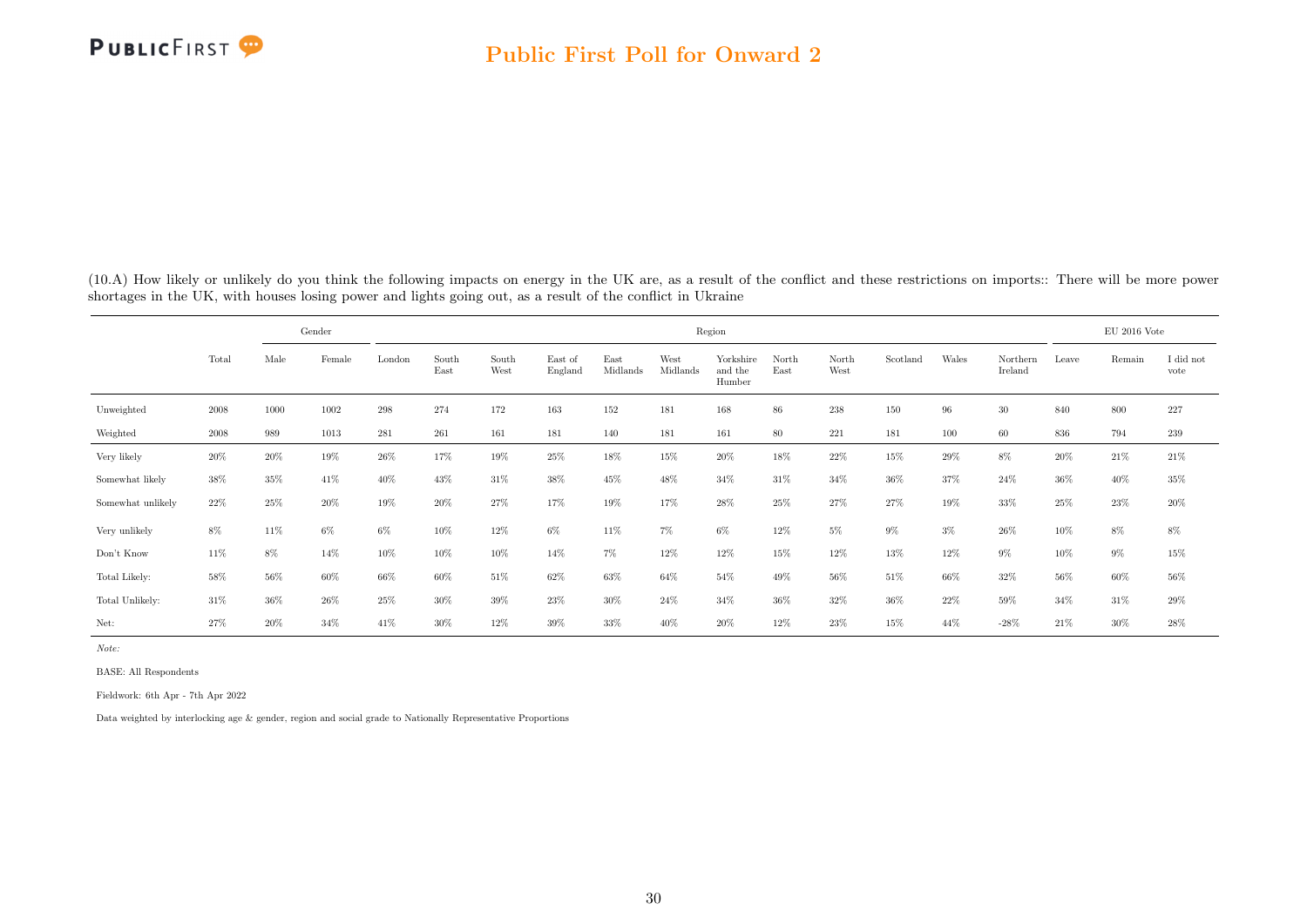(10.B) How likely or unlikely do you think the following impacts on energy in the UK are, as a result of the conflict and these restrictions on imports:: There will be more power shortages in the UK, with houses losing power and lights going out, as a result of the conflict in Ukraine

|                   |        |       |     | Social Grade   |        |                     |        | 2019                |                               |                   |                     | Voting Intention |                      |                       |                          | Education                                              |                                                             |                          |
|-------------------|--------|-------|-----|----------------|--------|---------------------|--------|---------------------|-------------------------------|-------------------|---------------------|------------------|----------------------|-----------------------|--------------------------|--------------------------------------------------------|-------------------------------------------------------------|--------------------------|
|                   | Total  | AB    | C1  | C <sub>2</sub> | DE     | Conservative Labour |        | Liberal<br>Democrat | The<br><b>Brexit</b><br>Party | I did not<br>vote | Conservative Labour |                  | Liberal<br>Democrats | GCSE or<br>equivalent | A Level or<br>equivalent | University<br>Under-<br>graduate<br>Degree<br>(BA/BSc) | University<br>Postgrad-<br>uate<br>Degree<br>(MA/MSc/MPhil) | Doctorate<br>(PhD/DPHil) |
| Unweighted        | 2008   | 599   | 550 | 395            | 457    | 817                 | 518    | 151                 | $\sqrt{28}$                   | 224               | 552                 | 614              | 137                  | 452                   | 389                      | 447                                                    | 211                                                         | 40                       |
| Weighted          | 2008   | 540   | 521 | 440            | 500    | 788                 | 516    | 147                 | 27                            | 235               | 528                 | 614              | 135                  | 468                   | 386                      | 441                                                    | 203                                                         | 38                       |
| Very likely       | $20\%$ | 20%   | 18% | 21%            | $20\%$ | 19%                 | 23%    | $23\%$              | 23%                           | $21\%$            | 20%                 | 24%              | 27%                  | 17%                   | 22%                      | 20%                                                    | $26\%$                                                      | $30\%$                   |
| Somewhat likely   | 38%    | 42%   | 34% | 41%            | 36%    | 39%                 | 40%    | 38%                 | 18%                           | 32%               | 40%                 | 42%              | 33%                  | 37%                   | 38%                      | 38%                                                    | $39\%$                                                      | 38%                      |
| Somewhat unlikely | $22\%$ | 21%   | 28% | 21%            | 20%    | $24\%$              | 20%    | 22%                 | 24%                           | 22%               | 24%                 | 19%              | 26%                  | 23%                   | $20\%$                   | 25%                                                    | 18%                                                         | 14%                      |
| Very unlikely     | $8\%$  | 8%    | 8%  | $6\%$          | 11%    | $9\%$               | 7%     | 8%                  | 12%                           | 9%                | $7\%$               | 7%               | 6%                   | 10%                   | 8%                       | 8%                                                     | $8\%$                                                       | 12%                      |
| Don't Know        | $11\%$ | $9\%$ | 11% | 11%            | 14%    | $9\%$               | $10\%$ | $9\%$               | 23%                           | 16%               | $8\%$               | 8%               | $8\%$                | $13\%$                | $12\%$                   | $9\%$                                                  | $9\%$                                                       | $6\%$                    |
| Total Likely:     | 58%    | 62%   | 52% | 63%            | 55%    | 58%                 | 64%    | 61%                 | 41%                           | 53%               | 60%                 | 66%              | 60%                  | 54%                   | 60%                      | 58%                                                    | 65%                                                         | 68%                      |
| Total Unlikely:   | 31%    | 29%   | 36% | 27%            | 31\%   | 33%                 | 27%    | $30\%$              | 36%                           | 31%               | 31%                 | 26%              | 32%                  | 33%                   | 28%                      | 33%                                                    | 26%                                                         | 26%                      |
| Net:              | 27%    | 33%   | 16% | 36%            | 25%    | 25%                 | 37%    | 31%                 | 5%                            | 22%               | 29%                 | 39%              | 29%                  | 21%                   | 33%                      | 26%                                                    | 39%                                                         | 41\%                     |

Note:

BASE: All Respondents

Fieldwork: 6th Apr - 7th Apr 2022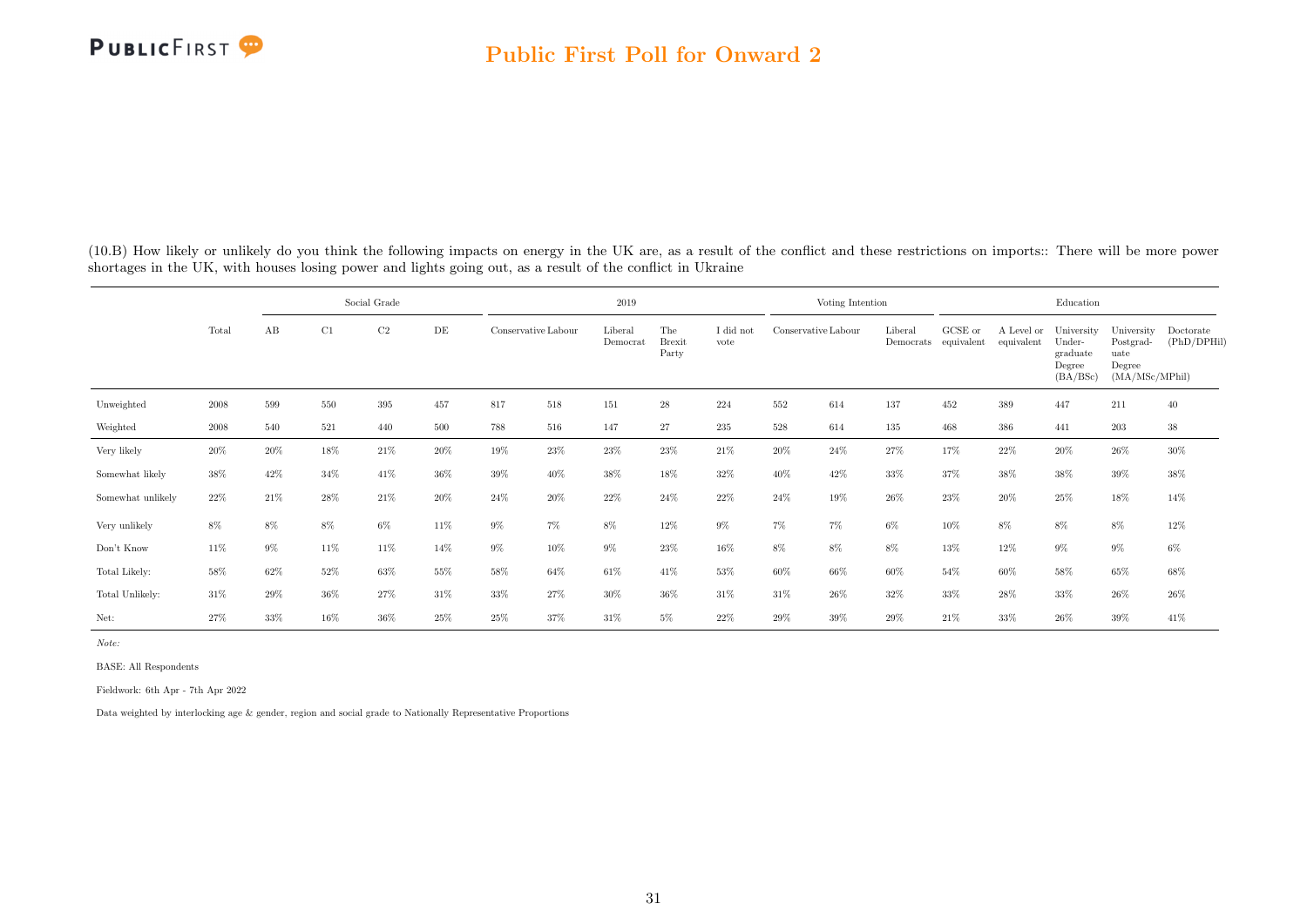

(10.C) How likely or unlikely do you think the following impacts on energy in the UK are, as a result of the conflict and these restrictions on imports:: There will be more power shortages in the UK, with houses losing power and lights going out, as a result of the conflict in Ukraine

|                   |        |       |         |       | Age       |       |       |     | Climate top issue |         | C <sub>2</sub> DE 2019 Conservatives |         | ABC1 2019 Conservatives |       | 2019 Con now DK |                   | 2019 Con now other party |
|-------------------|--------|-------|---------|-------|-----------|-------|-------|-----|-------------------|---------|--------------------------------------|---------|-------------------------|-------|-----------------|-------------------|--------------------------|
|                   | Total  | 18-24 | 25-34   | 35-44 | $45 - 54$ | 55-64 | $65+$ | Yes | $_{\rm No}$       | C2DECon | Other                                | ABC1Con | Other                   | ConDK | Other.2         | ConSwitch Other.3 |                          |
| Unweighted        | 2008   | 287   | $358\,$ | 256   | 320       | 322   | 465   | 488 | 1520              | 296     | 1712                                 | 520     | 1488                    | 125   | 1883            | 160               | 1848                     |
| Weighted          | 2008   | 280   | 343     | 341   | 341       | 282   | 421   | 484 | 1524              | 316     | 1692                                 | 471     | 1537                    | 120   | 1888            | 159               | 1849                     |
| Very likely       | 20%    | 21%   | 23%     | 25%   | 16%       | 20%   | 15%   | 20% | 20%               | 21\%    | 20%                                  | 17%     | 21%                     | 12%   | 20%             | 20%               | 20%                      |
| Somewhat likely   | 38%    | 43%   | 40%     | 38%   | 33%       | 35%   | 40%   | 42% | 37%               | 42%     | 37%                                  | 37%     | 38%                     | 37%   | 38%             | 40%               | 38%                      |
| Somewhat unlikely | $22\%$ | 17%   | 19%     | 15%   | 25%       | 28%   | 29%   | 23% | 22%               | $21\%$  | 23%                                  | 27%     | 21%                     | 21%   | 22%             | 27%               | 22%                      |
| Very unlikely     | 8%     | $8\%$ | 9%      | 10%   | 12%       | 6%    | 6%    | 8%  | 9%                | 9%      | 8%                                   | 9%      | 8%                      | 12%   | 8%              | 9%                | $8\%$                    |
| Don't Know        | 11%    | 10%   | $9\%$   | 12%   | 14%       | 12%   | 10%   | 7%  | 12%               | $7\%$   | 12%                                  | 10%     | 11%                     | 19%   | 11%             | 5%                | 12%                      |
| Total Likely:     | 58%    | 64%   | 64%     | 63%   | 49%       | 55%   | 55%   | 61% | 57%               | 63%     | 57%                                  | 54%     | 59%                     | 48%   | 59%             | 60%               | 58%                      |
| Total Unlikely:   | 31%    | 26%   | 27%     | 25%   | 37%       | 34%   | 35%   | 31% | 31%               | 30%     | 31%                                  | 35%     | 29%                     | 33%   | 31%             | 35%               | 30%                      |
| Net:              | 27%    | 38%   | 36%     | 38%   | 12%       | 21%   | 20%   | 30% | 26%               | 33%     | 26%                                  | 19%     | 30%                     | 16%   | 28%             | 24%               | 28%                      |

Note:

BASE: All Respondents

Fieldwork: 6th Apr - 7th Apr 2022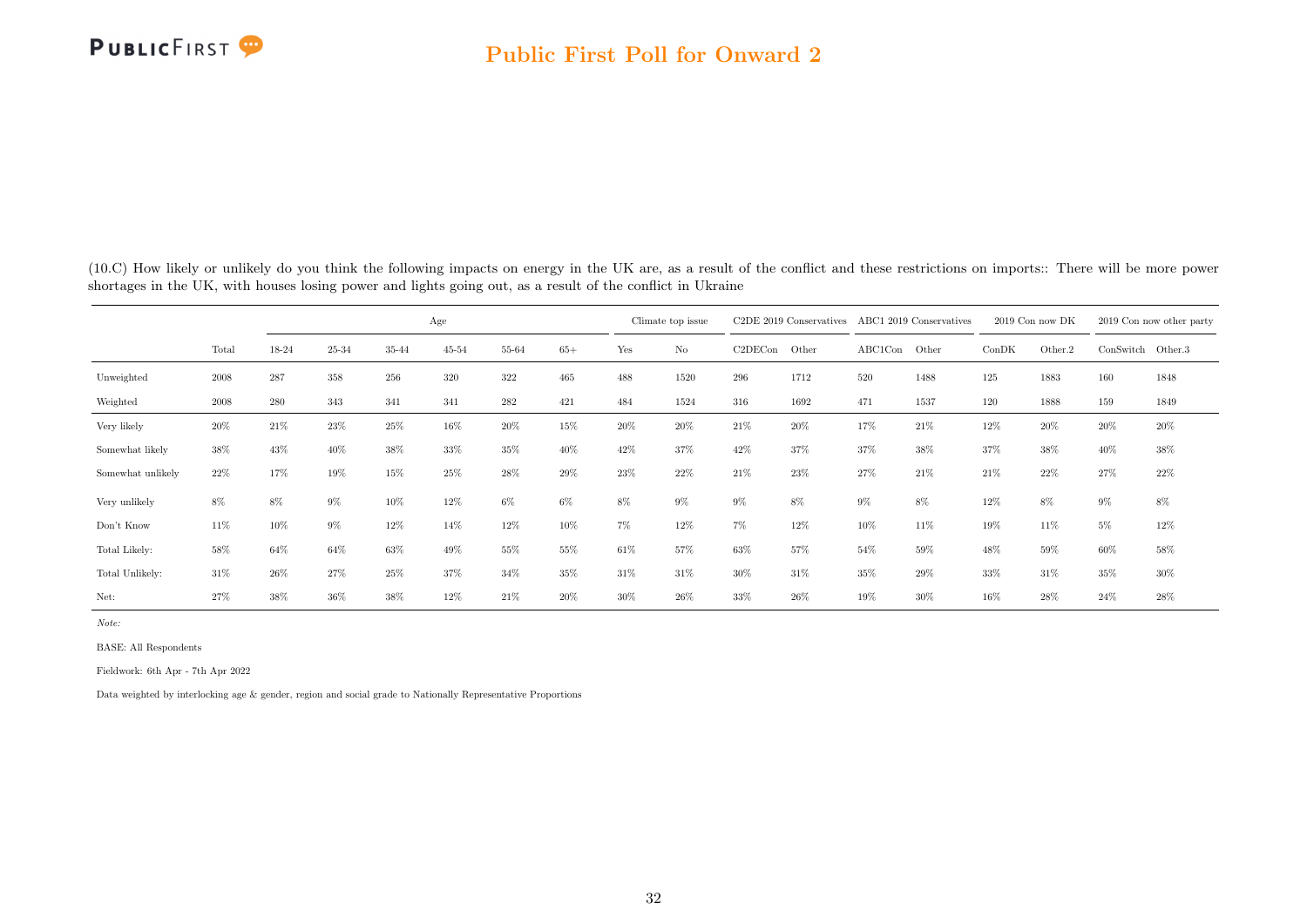<span id="page-33-0"></span>(11.A) Some have suggested that, because Russia supplies oil and gas to the UK which are needed to generate power for homes and businesses , the conflict means that the UK's energy supply is now less "secure". Do you agree or disagree that the conflict in Ukraine means that the UK's energy supply is less secure?

|                               |        |       | Gender |        |               |               |                    |                  |                  | Region                         |               |               |          |       |                     |        | $EU$ 2016 Vote |                   |
|-------------------------------|--------|-------|--------|--------|---------------|---------------|--------------------|------------------|------------------|--------------------------------|---------------|---------------|----------|-------|---------------------|--------|----------------|-------------------|
|                               | Total  | Male  | Female | London | South<br>East | South<br>West | East of<br>England | East<br>Midlands | West<br>Midlands | Yorkshire<br>and the<br>Humber | North<br>East | North<br>West | Scotland | Wales | Northern<br>Ireland | Leave  | Remain         | I did not<br>vote |
| Unweighted                    | 2008   | 1000  | 1002   | 298    | 274           | 172           | 163                | 152              | 181              | 168                            | $86\,$        | 238           | 150      | 96    | $30\,$              | 840    | 800            | 227               |
| Weighted                      | 2008   | 989   | 1013   | 281    | 261           | 161           | 181                | 140              | 181              | 161                            | 80            | 221           | 181      | 100   | 60                  | 836    | 794            | 239               |
| Strongly agree                | $26\%$ | 26%   | 26%    | 32%    | 23%           | 20%           | 25%                | $23\%$           | 26%              | 29%                            | 24%           | 29%           | 22%      | 35%   | $19\%$              | $25\%$ | $29\%$         | 23%               |
| Agree                         | 46%    | 45%   | 47%    | 44%    | 49%           | 48%           | 47%                | 48%              | 48%              | 36%                            | 41%           | $46\%$        | 46%      | 47%   | 44%                 | 43%    | 50%            | 37%               |
| Neither agree nor<br>disagree | 16%    | 17%   | 16%    | 12%    | 18%           | 15%           | 19%                | 16%              | 15%              | 17%                            | 22%           | 16%           | 17%      | 13%   | 17%                 | 18%    | $12\%$         | $26\%$            |
| Disagree                      | $6\%$  | 7%    | 5%     | 6%     | $5\%$         | 8%            | $4\%$              | 6%               | $4\%$            | $7\%$                          | $9\%$         | $6\%$         | $7\%$    | $3\%$ | 16%                 | 7%     | $6\%$          | $4\%$             |
| Strongly disagree             | $1\%$  | $2\%$ | $1\%$  | $1\%$  | $1\%$         | $3\%$         | 0%                 | $1\%$            | $1\%$            | $2\%$                          | $2\%$         | $1\%$         | $4\%$    | $0\%$ | $0\%$               | $2\%$  | $1\%$          | $2\%$             |
| Don't Know                    | $5\%$  | $3\%$ | 7%     | 5%     | $4\%$         | 6%            | 5%                 | $7\%$            | $5\%$            | $9\%$                          | $3\%$         | $3\%$         | 5%       | $3\%$ | $4\%$               | $5\%$  | $3\%$          | $7\%$             |
| Total Agree:                  | 72%    | 70%   | 72%    | 76%    | 72%           | 68%           | 71%                | 71%              | 74%              | 65%                            | 65%           | 75%           | 68%      | 81%   | 63%                 | 68%    | 79%            | 60%               |
| Total Disagree:               | $7\%$  | $9\%$ | $5\%$  | 7%     | 6%            | 11%           | $4\%$              | 6%               | 5%               | $9\%$                          | 10%           | $7\%$         | 11%      | $3\%$ | 16%                 | $9\%$  | 7%             | $6\%$             |
| Net:                          | 64%    | 61%   | 67%    | 69%    | 66%           | 57%           | 67%                | 65%              | 69%              | 56%                            | 54%           | 68%           | 57%      | 79%   | 47%                 | 59%    | 72%            | 54%               |

Note:

BASE: All Respondents

Fieldwork: 6th Apr - 7th Apr 2022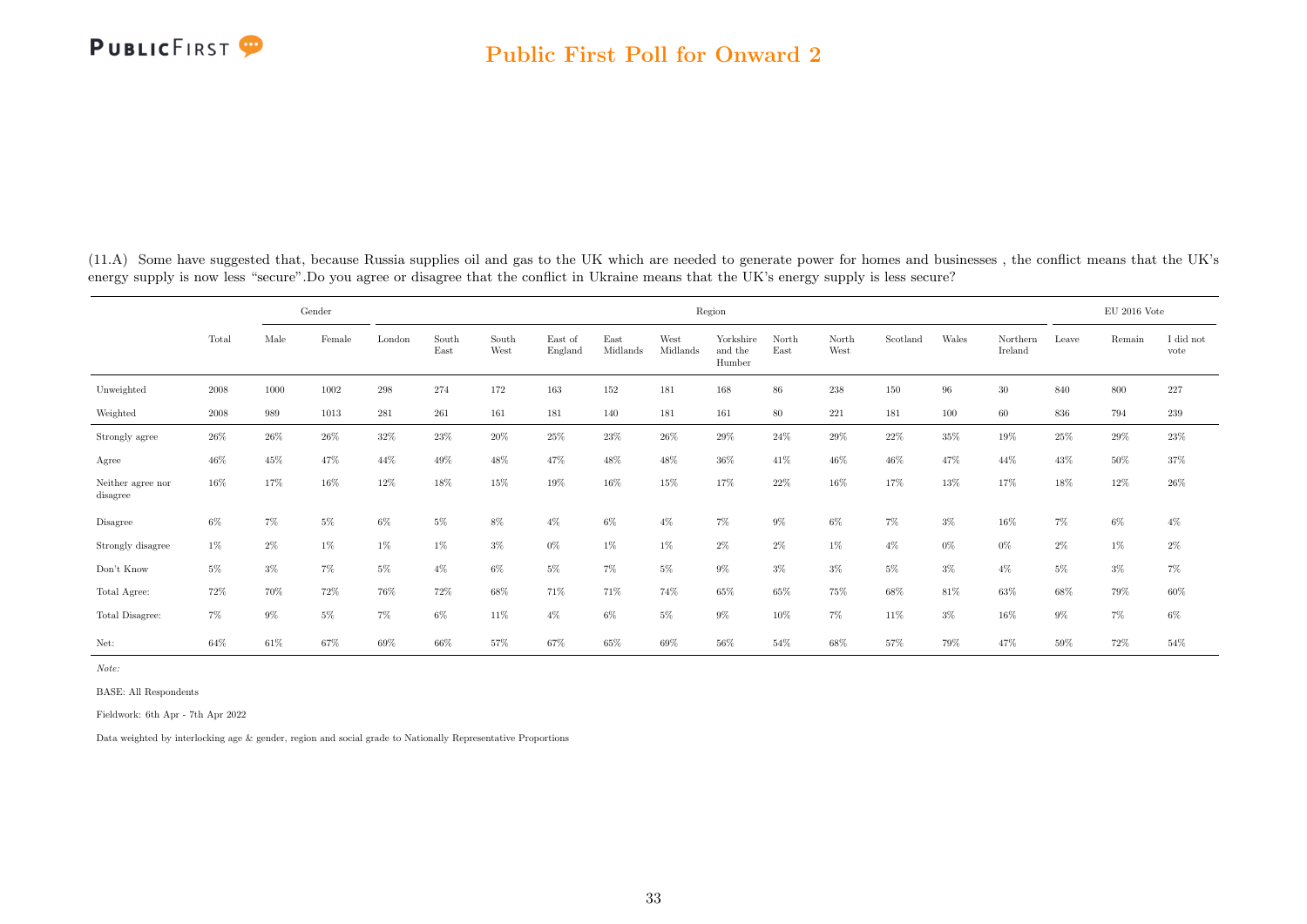#### Public First Poll for Onward 2

|                               |        |       |       | Social Grade |       |        |                     | 2019                |                               |                   |        | Voting Intention    |                      |                       |                          | Education                                              |                                                             |                          |
|-------------------------------|--------|-------|-------|--------------|-------|--------|---------------------|---------------------|-------------------------------|-------------------|--------|---------------------|----------------------|-----------------------|--------------------------|--------------------------------------------------------|-------------------------------------------------------------|--------------------------|
|                               | Total  | AB    | C1    | $\rm{C2}$    | DE    |        | Conservative Labour | Liberal<br>Democrat | The<br><b>Brexit</b><br>Party | I did not<br>vote |        | Conservative Labour | Liberal<br>Democrats | GCSE or<br>equivalent | A Level or<br>equivalent | University<br>Under-<br>graduate<br>Degree<br>(BA/BSc) | University<br>Postgrad-<br>uate<br>Degree<br>(MA/MSc/MPhil) | Doctorate<br>(PhD/DPHil) |
| Unweighted                    | 2008   | 599   | 550   | 395          | 457   | 817    | 518                 | 151                 | $\sqrt{28}$                   | 224               | 552    | 614                 | 137                  | 452                   | 389                      | 447                                                    | 211                                                         | 40                       |
| Weighted                      | 2008   | 540   | 521   | 440          | 500   | 788    | 516                 | 147                 | 27                            | 235               | 528    | 614                 | 135                  | 468                   | 386                      | 441                                                    | $\,203$                                                     | $38\,$                   |
| Strongly agree                | $26\%$ | 28%   | 24%   | 26%          | 26%   | $26\%$ | 29%                 | 30%                 | 28%                           | 22%               | $26\%$ | 29%                 | 35%                  | 26%                   | 26%                      | 29%                                                    | $32\%$                                                      | $32\%$                   |
| Agree                         | 46%    | 50%   | 49%   | 43%          | 41%   | 47%    | 46%                 | 46%                 | 41%                           | 38%               | 48%    | 46%                 | 38%                  | 40%                   | 45%                      | 49%                                                    | 45%                                                         | 39%                      |
| Neither agree nor<br>disagree | 16%    | 13%   | 15%   | 18%          | 19%   | 15%    | 15%                 | 15%                 | 22%                           | 20%               | 15%    | 15%                 | 15%                  | 19%                   | 16%                      | 11%                                                    | 14%                                                         | 19%                      |
| Disagree                      | $6\%$  | $6\%$ | 7%    | 7%           | $4\%$ | 8%     | 5%                  | $6\%$               | 5%                            | 7%                | $7\%$  | 6%                  | 7%                   | 5%                    | 6%                       | 6%                                                     | $7\%$                                                       | $3\%$                    |
| Strongly disagree             | $1\%$  | $1\%$ | 1%    | $1\%$        | 2%    | 1%     | $0\%$               | $0\%$               | $0\%$                         | 3%                | $1\%$  | 1%                  | 2%                   | $2\%$                 | $2\%$                    | $1\%$                                                  | $0\%$                                                       | $2\%$                    |
| Don't Know                    | $5\%$  | $3\%$ | $4\%$ | 5%           | $8\%$ | 3%     | $4\%$               | $3\%$               | $4\%$                         | 10%               | $4\%$  | $4\%$               | $3\%$                | $8\%$                 | $5\%$                    | $4\%$                                                  | $1\%$                                                       | $5\%$                    |
| Total Agree:                  | $72\%$ | 78%   | 72%   | 69%          | 67%   | 73%    | 75%                 | 76%                 | 69%                           | 60%               | 74%    | 75%                 | 73%                  | 66%                   | 71%                      | 78%                                                    | 77%                                                         | 71%                      |
| Total Disagree:               | 7%     | 7%    | 8%    | $8\%$        | 6%    | $9\%$  | $5\%$               | $6\%$               | 5%                            | 10%               | 8%     | 6%                  | $9\%$                | 7%                    | $8\%$                    | $7\%$                                                  | 8%                                                          | $5\%$                    |
| Net:                          | 64%    | 71%   | 64%   | 60%          | 60%   | 64%    | 69%                 | 71%                 | 64%                           | $50\%$            | 66%    | 69%                 | 64%                  | 59%                   | 63%                      | 71%                                                    | 70%                                                         | 66%                      |

(11.B) Some have suggested that, because Russia supplies oil and gas to the UK which are needed to generate power for homes and businesses , the conflict means that the UK's energy supply is now less "secure".Do you agree or disagree that the conflict in Ukraine means that the UK's energy supply is less secure?

Note:

BASE: All Respondents

Fieldwork: 6th Apr - 7th Apr 2022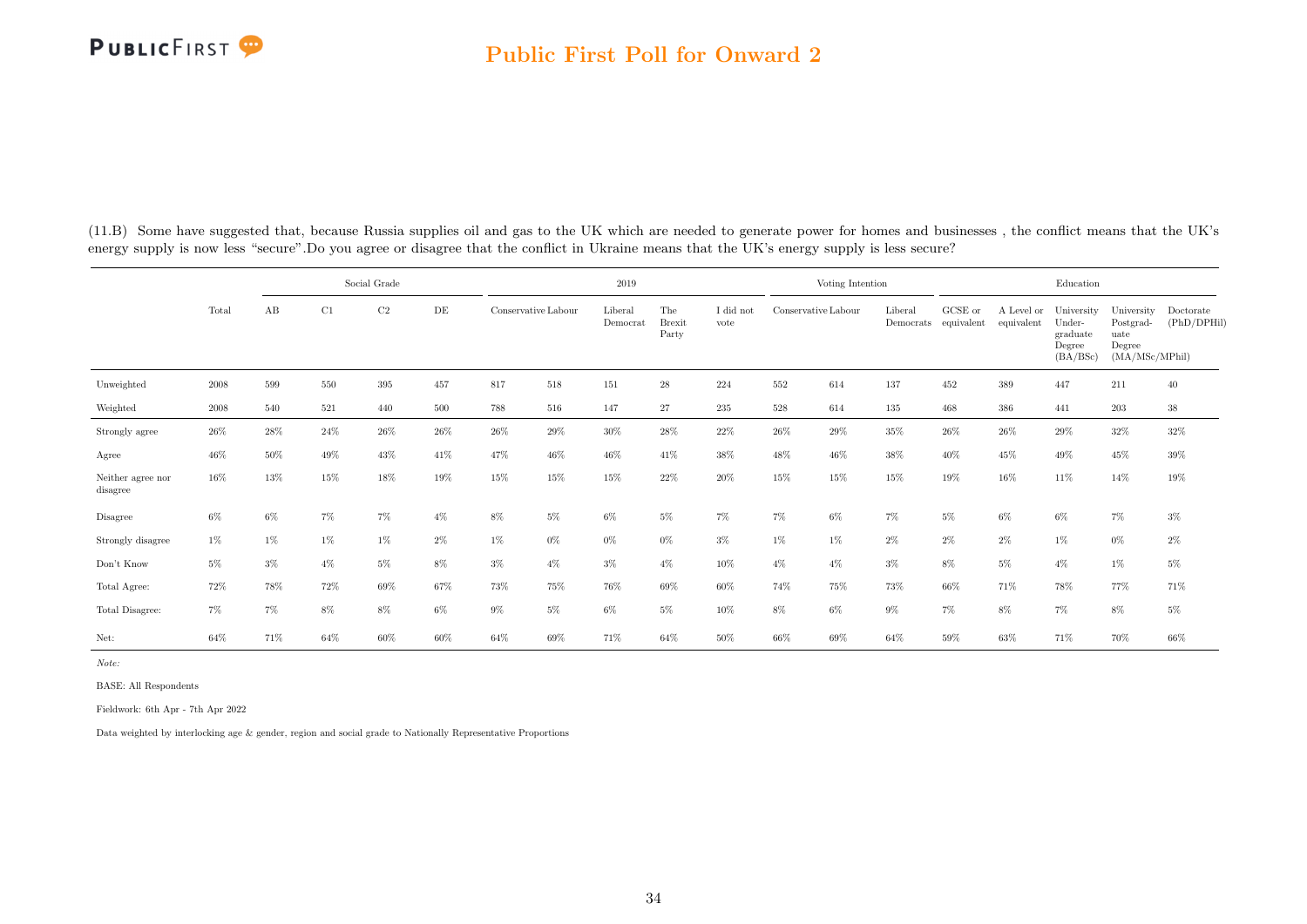|                               |       |       |       |       | Age   |       |       |       | Climate top issue |         | C2DE 2019 Conservatives |               | ABC1 2019 Conservatives |       | 2019 Con now DK |                   | 2019 Con now other party |
|-------------------------------|-------|-------|-------|-------|-------|-------|-------|-------|-------------------|---------|-------------------------|---------------|-------------------------|-------|-----------------|-------------------|--------------------------|
|                               | Total | 18-24 | 25-34 | 35-44 | 45-54 | 55-64 | $65+$ | Yes   | $\rm No$          | C2DECon | Other                   | ABC1Con Other |                         | ConDK | Other.2         | ConSwitch Other.3 |                          |
| Unweighted                    | 2008  | 287   | 358   | 256   | 320   | 322   | 465   | 488   | 1520              | 296     | 1712                    | 520           | 1488                    | 125   | 1883            | 160               | 1848                     |
| Weighted                      | 2008  | 280   | 343   | 341   | 341   | 282   | 421   | 484   | 1524              | 316     | 1692                    | 471           | 1537                    | 120   | 1888            | 159               | 1849                     |
| Strongly agree                | 26%   | 23%   | 26%   | 30%   | 28%   | 25%   | 24%   | 26%   | 26%               | 25%     | 26%                     | 26%           | 26%                     | 20%   | 26%             | 29%               | 26%                      |
| Agree                         | 46%   | 50%   | 44%   | 42%   | 44%   | 43%   | 49%   | 49%   | 45%               | 47%     | 45%                     | 47%           | 45%                     | 52%   | 45%             | 42%               | 46%                      |
| Neither agree nor<br>disagree | 16%   | 16%   | 17%   | 16%   | 12%   | 21%   | 15%   | 14%   | 17%               | 16%     | 16%                     | 14%           | 17%                     | 19%   | 16%             | 14%               | 16%                      |
| Disagree                      | 6%    | $4\%$ | $6\%$ | 7%    | 8%    | 5%    | 7%    | 6%    | 6%                | 6%      | $6\%$                   | 9%            | 5%                      | 5%    | 6%              | 10%               | 6%                       |
| Strongly disagree             | 1%    | $1\%$ | $1\%$ | 2%    | $2\%$ | $1\%$ | 1%    | 1%    | $1\%$             | 1%      | $1\%$                   | $1\%$         | $1\%$                   | $0\%$ | $1\%$           | $2\%$             | 1%                       |
| Don't Know                    | $5\%$ | $6\%$ | $6\%$ | $3\%$ | $6\%$ | 6%    | $4\%$ | $4\%$ | $5\%$             | $5\%$   | 5%                      | $2\%$         | $6\%$                   | $4\%$ | $5\%$           | $2\%$             | $5\%$                    |
| Total Agree:                  | 72%   | 73%   | 70%   | 73%   | 72%   | 68%   | 73%   | 75%   | 70%               | 72%     | 71%                     | 73%           | 71%                     | 71%   | 72%             | 71%               | 72%                      |
| Total Disagree:               | 7%    | 5%    | 7%    | 8%    | 10%   | 5%    | 8%    | 7%    | 7%                | 7%      | $7\%$                   | 10%           | 7%                      | 5%    | 8%              | 12%               | 7%                       |
| Net:                          | 64%   | 68%   | 63%   | 65%   | 62%   | 62%   | 65%   | 68%   | 63%               | 65%     | 64%                     | 64%           | 64%                     | 66%   | 64%             | 59%               | 65%                      |

(11.C) Some have suggested that, because Russia supplies oil and gas to the UK which are needed to generate power for homes and businesses , the conflict means that the UK's energy supply is now less "secure".Do you agree or disagree that the conflict in Ukraine means that the UK's energy supply is less secure?

Note:

BASE: All Respondents

Fieldwork: 6th Apr - 7th Apr 2022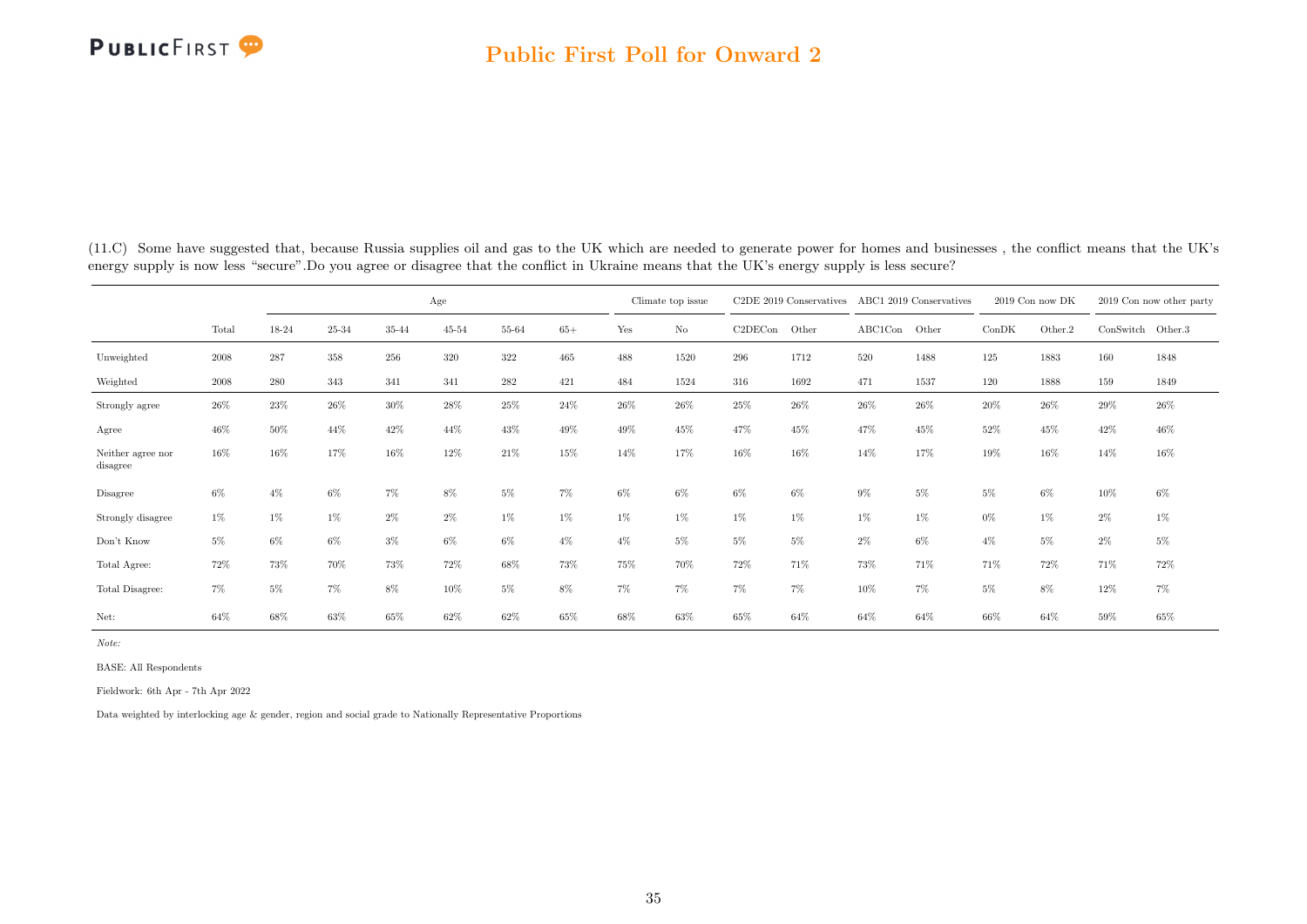### Public First Poll for Onward 2

|                                                                                                                                                                | Gender |       |        |        |               |               |                    |                  |                  | Region                         |               |               |          |        |                     |        | $\mathrm{EU}$ 2016 Vote |                   |
|----------------------------------------------------------------------------------------------------------------------------------------------------------------|--------|-------|--------|--------|---------------|---------------|--------------------|------------------|------------------|--------------------------------|---------------|---------------|----------|--------|---------------------|--------|-------------------------|-------------------|
|                                                                                                                                                                | Total  | Male  | Female | London | South<br>East | South<br>West | East of<br>England | East<br>Midlands | West<br>Midlands | Yorkshire<br>and the<br>Humber | North<br>East | North<br>West | Scotland | Wales  | Northern<br>Ireland | Leave  | Remain                  | I did not<br>vote |
| Unweighted                                                                                                                                                     | 2008   | 1000  | 1002   | 298    | 274           | 172           | 163                | 152              | 181              | 168                            | 86            | 238           | 150      | 96     | 30                  | 840    | 800                     | $227\,$           |
| Weighted                                                                                                                                                       | 2008   | 989   | 1013   | 281    | 261           | 161           | 181                | 140              | 181              | 161                            | 80            | 221           | 181      | 100    | 60                  | 836    | 794                     | 239               |
| Ensuring good trading<br>relationships are<br>maintained with Russia                                                                                           | $9\%$  | 12%   | $7\%$  | $15\%$ | $9\%$         | $9\%$         | $5\%$              | $3\%$            | $13\%$           | 11%                            | $6\%$         | $8\%$         | 8%       | $12\%$ | $12\%$              | $8\%$  | 11%                     | $10\%$            |
| Don't Know                                                                                                                                                     | $8\%$  | $5\%$ | 11%    | $9\%$  | $6\%$         | 10%           | $10\%$             | $8\%$            | $6\%$            | $10\%$                         | $6\%$         | 8%            | 8%       | $4\%$  | $8\%$               | $7\%$  | $5\%$                   | 18%               |
| Investing in renewable<br>energy sources like<br>offshore wind and solar<br>here in the UK                                                                     | 68%    | 69%   | 67%    | 56%    | 68%           | 73%           | 68%                | 70%              | $75\%$           | 69%                            | $70\%$        | 69%           | 69%      | 74%    | $68\%$              | 68%    | 73%                     | 58%               |
| Investing in nuclear<br>energy here in the UK                                                                                                                  | 47%    | 55%   | $39\%$ | $39\%$ | $50\%$        | 48%           | $46\%$             | 48%              | $43\%$           | $49\%$                         | $44\%$        | $52\%$        | $50\%$   | 47%    | $50\%$              | $54\%$ | 47%                     | 34%               |
| Establishing new<br>trading arrangements<br>with countries other<br>than Russia who can<br>supply oil and gas                                                  | 47%    | 47%   | 46%    | 42%    | 50%           | 52%           | 50%                | 47%              | $37\%$           | 44%                            | 44%           | 48%           | 43%      | 51%    | 60%                 | 47%    | 48%                     | 42%               |
| Investing in energy<br>sources like coal and<br>"fracking" here in the<br>UK - the extraction of<br>gas from rock<br>underground by high<br>intensity drilling | 29%    | 32%   | $27\%$ | 30%    | 28%           | 26%           | 24%                | $34\%$           | $32\%$           | 29%                            | $33\%$        | 29%           | 30%      | 26%    | 28%                 | 37%    | $24\%$                  | $25\%$            |
| None of the above<br>would be effective ways<br>for the UK to make its<br>energy supply more<br>secure                                                         | $2\%$  | $2\%$ | $3\%$  | $4\%$  | $3\%$         | $0\%$         | $3\%$              | $0\%$            | $3\%$            | $2\%$                          | $2\%$         | $1\%$         | $5\%$    | 2%     | $0\%$               | $2\%$  | $3\%$                   | $3\%$             |
| Increasing the cost of<br>energy to customers so<br>that energy companies<br>can afford to pay higher<br>rates for international<br>oil and gas                | 10%    | 11%   | 8%     | 19%    | 7%            | 6%            | 7%                 | 9%               | 9%               | $6\%$                          | 12%           | 14%           | 6%       | $4\%$  | 9%                  | 8%     | 11%                     | $9\%$             |

(12.A) Which of the following, if any, do you think would be the most effective ways for the UK to make its energy supply more secure?Select as many as apply

Note:

BASE: All Respondents

Fieldwork: 6th Apr - 7th Apr 2022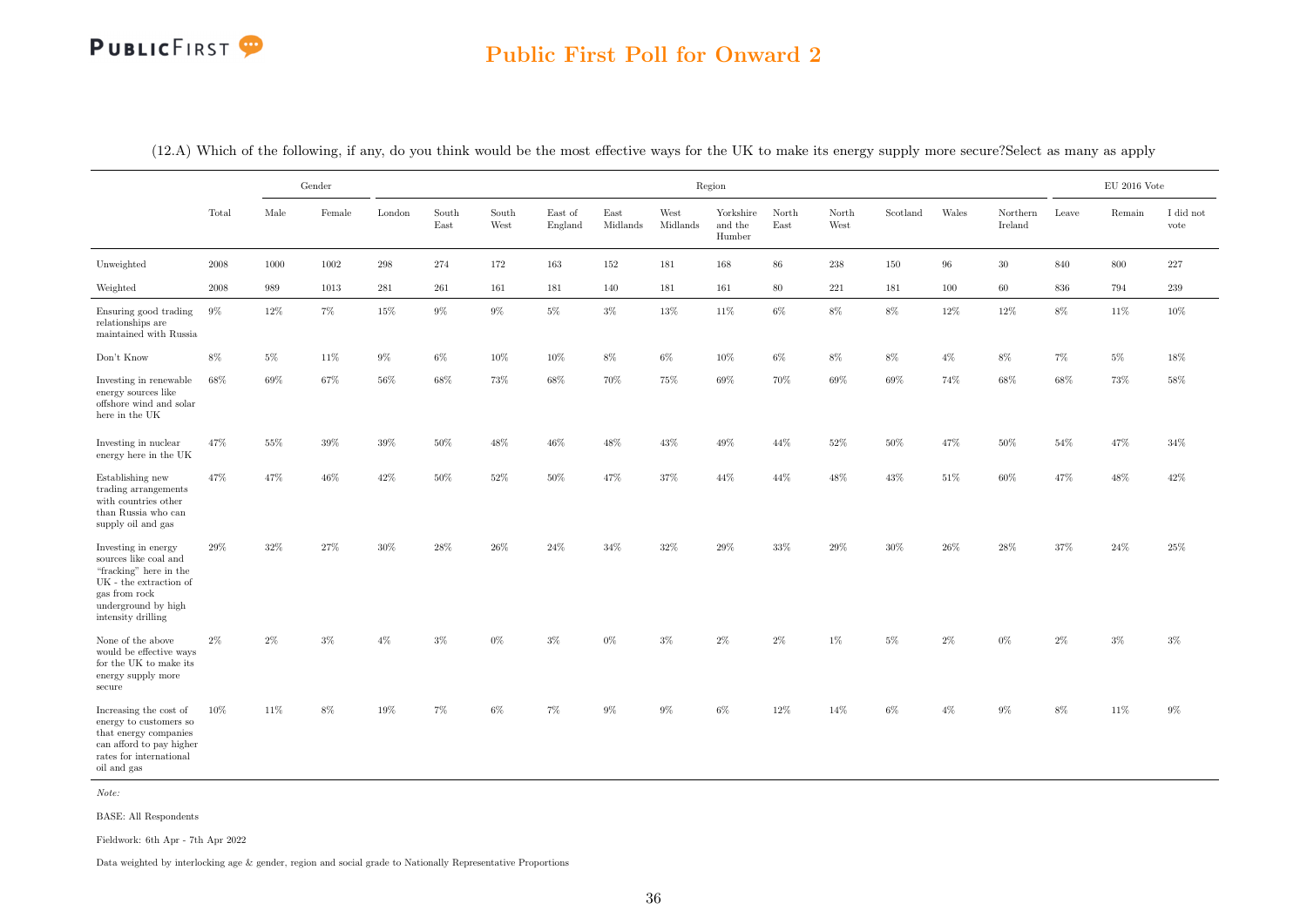

(12.B) Which of the following, if any, do you think would be the most effective ways for the UK to make its energy supply more secure?Select as many as apply

|                                                                                                                                                                      |            |       |        | Social Grade |           |       |                     | 2019                |                               |                   |        | Voting Intention    |         |                                 |            | Education                                                         |                                                              |                          |
|----------------------------------------------------------------------------------------------------------------------------------------------------------------------|------------|-------|--------|--------------|-----------|-------|---------------------|---------------------|-------------------------------|-------------------|--------|---------------------|---------|---------------------------------|------------|-------------------------------------------------------------------|--------------------------------------------------------------|--------------------------|
|                                                                                                                                                                      | Total      | AB    | C1     | $\rm C2$     | $\rm{DE}$ |       | Conservative Labour | Liberal<br>Democrat | The<br><b>Brexit</b><br>Party | I did not<br>vote |        | Conservative Labour | Liberal | GCSE or<br>Democrats equivalent | equivalent | A Level or University<br>Under-<br>graduate<br>Degree<br>(BA/BSc) | University<br>Postgrad-<br>uate<br>Degree<br>(MA/MSc/MPhill) | Doctorate<br>(PhD/DPHil) |
| Unweighted                                                                                                                                                           | 2008       | 599   | 550    | 395          | 457       | 817   | 518                 | 151                 | 28                            | 224               | 552    | 614                 | 137     | 452                             | 389        | 447                                                               | 211                                                          | 40                       |
| Weighted                                                                                                                                                             | $\,2008\,$ | 540   | 521    | 440          | 500       | 788   | 516                 | 147                 | $27\,$                        | $235\,$           | 528    | 614                 | 135     | 468                             | 386        | 441                                                               | $203\,$                                                      | $38\,$                   |
| Ensuring good trading<br>relationships are<br>maintained with Russia                                                                                                 | $9\%$      | 10%   | $8\%$  | 10%          | $9\%$     | $7\%$ | 13%                 | 12%                 | 21%                           | 7%                | 8%     | 11%                 | $12\%$  | $7\%$                           | 10%        | 13%                                                               | 16%                                                          | 17%                      |
| Don't Know                                                                                                                                                           | 8%         | $3\%$ | $7\%$  | 8%           | 14%       | $4\%$ | 7%                  | $6\%$               | $3\%$                         | 18%               | $4\%$  | 8%                  | $6\%$   | 12%                             | 10%        | $6\%$                                                             | $2\%$                                                        | $2\%$                    |
| Investing in renewable<br>energy sources like<br>offshore wind and solar<br>here in the UK                                                                           | 68%        | 72%   | $73\%$ | 63%          | 62%       | 71%   | 65%                 | 76%                 | 64%                           | $62\%$            | 69%    | 67%                 | 72%     | 68%                             | $63\%$     | 69%                                                               | 71%                                                          | $66\%$                   |
| Investing in nuclear<br>energy here in the UK                                                                                                                        | 47%        | 54%   | $51\%$ | $46\%$       | $37\%$    | 60%   | 40%                 | 47%                 | 49%                           | 36%               | $60\%$ | 43%                 | 48%     | 47%                             | 45%        | 49%                                                               | $45\%$                                                       | 45%                      |
| Establishing new<br>trading arrangements<br>with countries other<br>than Russia who can<br>supply oil and gas                                                        | 47%        | 51%   | 51%    | 44%          | 40%       | 50%   | 42%                 | 52%                 | 47%                           | 43%               | 52%    | 44%                 | 55%     | 45%                             | 44%        | 51%                                                               | 42%                                                          | 42%                      |
| Investing in energy<br>sources like coal and<br>"fracking" here in the<br>$\rm UK$ - the extraction of<br>gas from rock<br>underground by high<br>intensity drilling | 29%        | 32%   | $29\%$ | $27\%$       | $26\%$    | 39%   | $21\%$              | 22%                 | $52\%$                        | $24\%$            | 40%    | $24\%$              | $27\%$  | $29\%$                          | $27\%$     | $25\%$                                                            | $30\%$                                                       | $42\%$                   |
| None of the above<br>would be effective ways<br>for the UK to make its<br>energy supply more<br>secure                                                               | $2\%$      | $1\%$ | $2\%$  | $3\%$        | $3\%$     | $1\%$ | $4\%$               | $2\%$               | $0\%$                         | $3\%$             | $1\%$  | $4\%$               | $3\%$   | $2\%$                           | $4\%$      | $2\%$                                                             | $2\%$                                                        | $3\%$                    |
| Increasing the cost of<br>energy to customers so<br>that energy companies<br>can afford to pay higher<br>${\rm rates}$ for international<br>oil and gas              | 10%        | 13%   | 8%     | 9%           | $9\%$     | 8%    | 12%                 | 11%                 | $3\%$                         | 6%                | 11%    | 12%                 | 13%     | 8%                              | $9\%$      | 10%                                                               | 18%                                                          | 27%                      |

Note:

BASE: All Respondents

Fieldwork: 6th Apr - 7th Apr 2022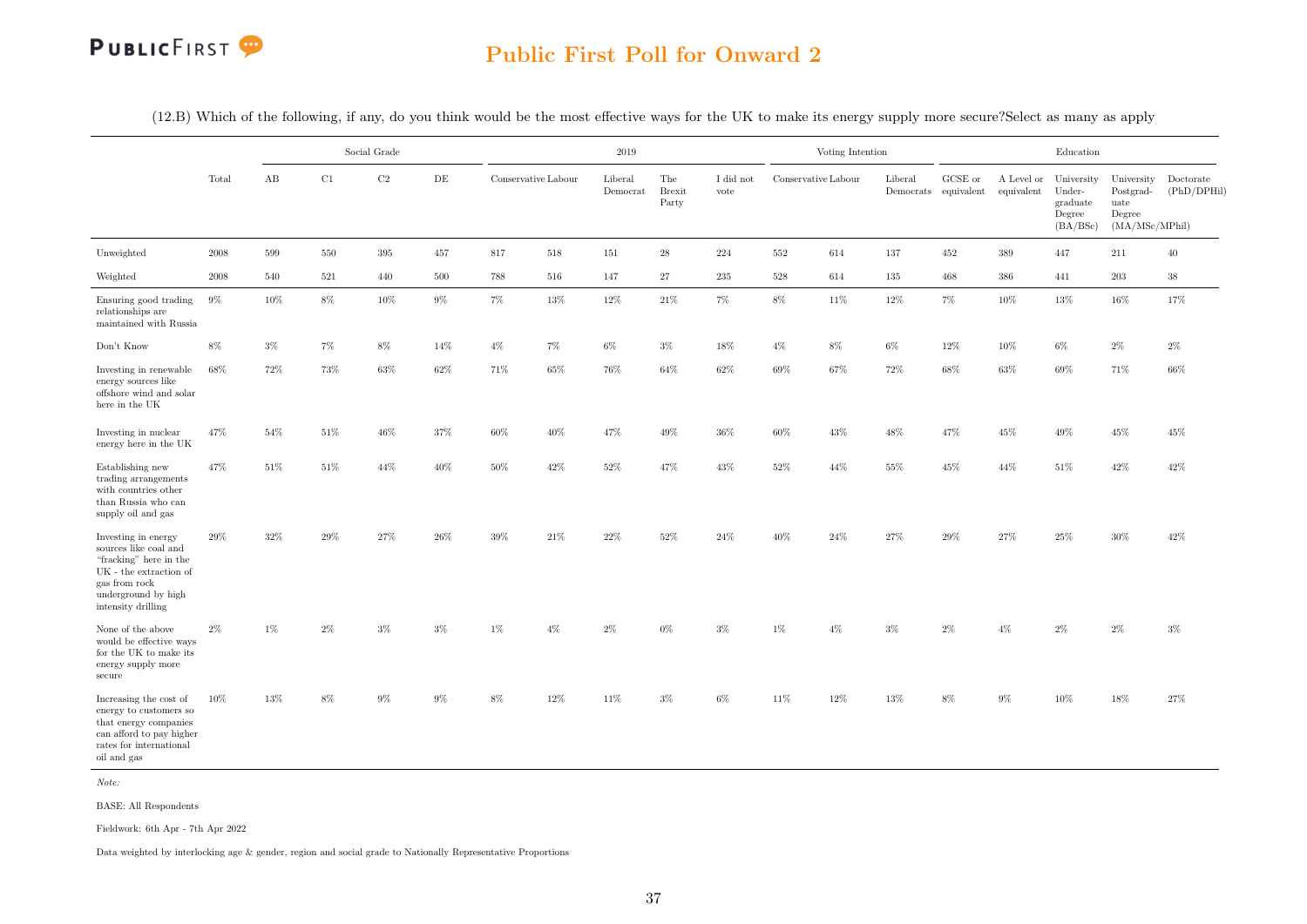### Public First Poll for Onward 2

|                                                                                                                                                                      |            |         |                |           | Age       |         |        |        | Climate top issue |               | C2DE 2019 Conservatives ABC1 2019 Conservatives |               |        |        | 2019 Con now DK |                   | 2019 Con now other party |
|----------------------------------------------------------------------------------------------------------------------------------------------------------------------|------------|---------|----------------|-----------|-----------|---------|--------|--------|-------------------|---------------|-------------------------------------------------|---------------|--------|--------|-----------------|-------------------|--------------------------|
|                                                                                                                                                                      | Total      | 18-24   | $25\hbox{-}34$ | $35 - 44$ | $45 - 54$ | 55-64   | $65+$  | Yes    | $\rm No$          | C2DECon Other |                                                 | ABC1Con Other |        | ConDK  | Other.2         | ConSwitch Other.3 |                          |
| Unweighted                                                                                                                                                           | 2008       | 287     | 358            | 256       | 320       | 322     | 465    | 488    | 1520              | 296           | 1712                                            | 520           | 1488   | 125    | 1883            | 160               | 1848                     |
| Weighted                                                                                                                                                             | $\,2008\,$ | $280\,$ | 343            | 341       | 341       | $282\,$ | 421    | 484    | 1524              | 316           | 1692                                            | 471           | 1537   | 120    | 1888            | 159               | 1849                     |
| Ensuring good trading<br>relationships are<br>maintained with Russia                                                                                                 | 9%         | $18\%$  | 15%            | 13%       | $6\%$     | $3\%$   | $3\%$  | $11\%$ | $9\%$             | $8\%$         | 10%                                             | $6\%$         | 10%    | $3\%$  | $10\%$          | $8\%$             | 10%                      |
| Don't Know                                                                                                                                                           | 8%         | $9\%$   | 10%            | 10%       | 10%       | 6%      | $3\%$  | $4\%$  | 9%                | 6%            | $8\%$                                           | $3\%$         | 9%     | 5%     | 8%              | $5\%$             | 8%                       |
| Investing in renewable<br>energy sources like<br>offshore wind and solar<br>here in the UK                                                                           | $68\%$     | 58%     | 59%            | $62\%$    | 71%       | 74%     | $81\%$ | $81\%$ | 64%               | 68%           | 68%                                             | $74\%$        | 66%    | $79\%$ | 67%             | $75\%$            | 67%                      |
| Investing in nuclear<br>energy here in the UK                                                                                                                        | 47%        | $31\%$  | $33\%$         | $42\%$    | $50\%$    | 54%     | 67%    | $47\%$ | $47\%$            | $52\%$        | $46\%$                                          | $65\%$        | $42\%$ | $54\%$ | 47%             | $60\%$            | $46\%$                   |
| Establishing new<br>trading arrangements<br>with countries other<br>than Russia who can<br>supply oil and gas                                                        | 47%        | 45%     | 40%            | 41%       | 38%       | 49%     | $63\%$ | $51\%$ | 45%               | 42%           | 47%                                             | 55%           | 44%    | 52%    | $46\%$          | 44%               | 47%                      |
| Investing in energy<br>sources like coal and<br>"fracking" here in the<br>$\rm UK$ - the extraction of<br>gas from rock<br>underground by high<br>intensity drilling | 29%        | $22\%$  | $33\%$         | $25\%$    | 25%       | 31%     | $35\%$ | $23\%$ | $31\%$            | $36\%$        | 28%                                             | $40\%$        | $25\%$ | 27%    | 29%             | 42%               | $28\%$                   |
| None of the above<br>would be effective ways<br>for the UK to make its<br>energy supply more<br>secure                                                               | $2\%$      | $5\%$   | $2\%$          | $3\%$     | $2\%$     | $1\%$   | 1%     | $1\%$  | $3\%$             | $1\%$         | $3\%$                                           | $1\%$         | $3\%$  | $2\%$  | $2\%$           | $1\%$             | $3\%$                    |
| Increasing the cost of<br>energy to customers so<br>that energy companies<br>can afford to pay higher<br>${\rm rates}$ for international<br>oil and gas              | 10%        | 19%     | 17%            | 13%       | $4\%$     | $5\%$   | $2\%$  | $9\%$  | 10%               | 7%            | 10%                                             | $9\%$         | 10%    | 1%     | 10%             | 7%                | 10%                      |

(12.C) Which of the following, if any, do you think would be the most effective ways for the UK to make its energy supply more secure?Select as many as apply

Note:

BASE: All Respondents

Fieldwork: 6th Apr - 7th Apr 2022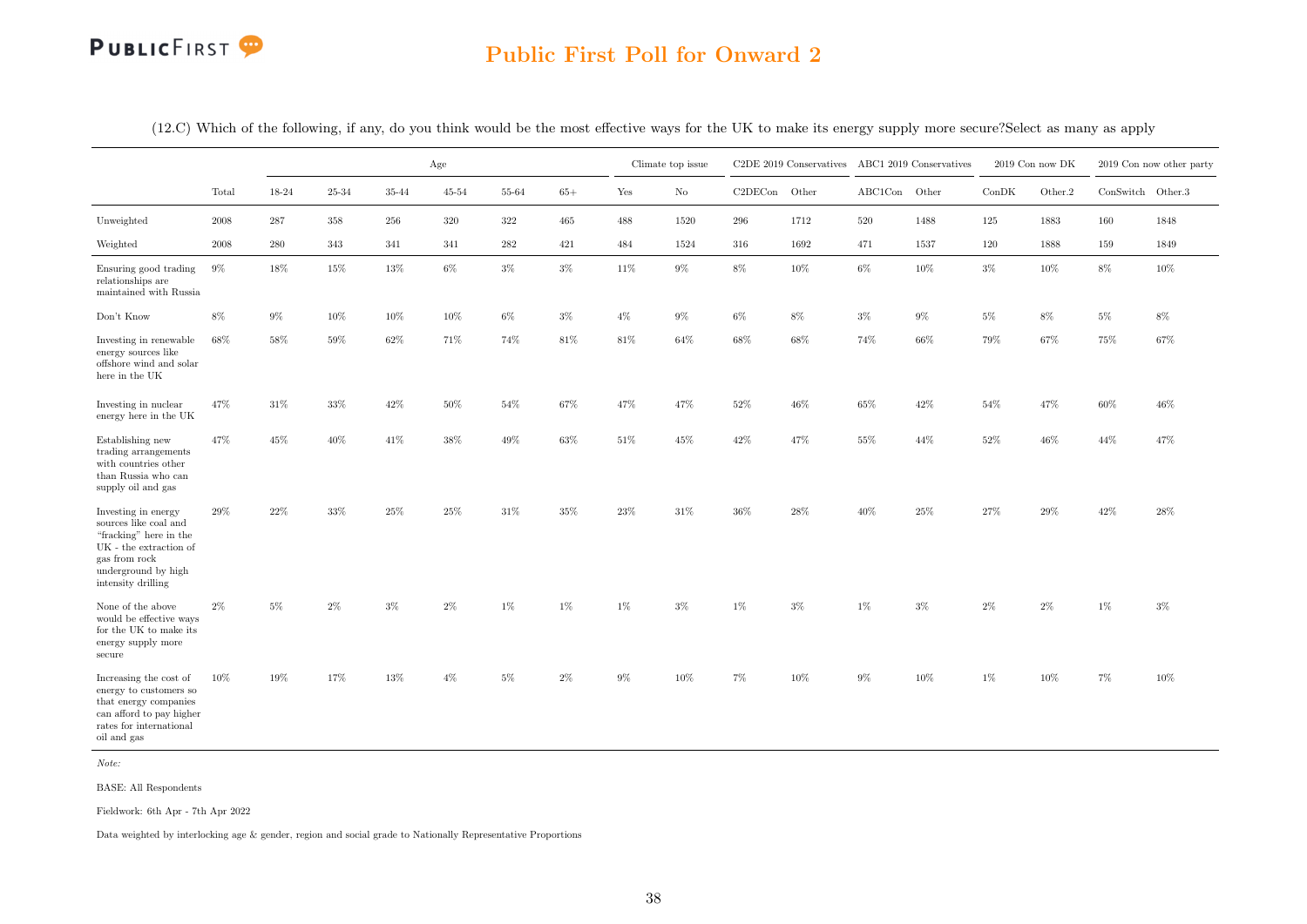

|                               |       |       | Gender |        |               |               |                    |                  |                  | Region                         |               |               |          |       |                     |       | $EU$ 2016 Vote |                   |
|-------------------------------|-------|-------|--------|--------|---------------|---------------|--------------------|------------------|------------------|--------------------------------|---------------|---------------|----------|-------|---------------------|-------|----------------|-------------------|
|                               | Total | Male  | Female | London | South<br>East | South<br>West | East of<br>England | East<br>Midlands | West<br>Midlands | Yorkshire<br>and the<br>Humber | North<br>East | North<br>West | Scotland | Wales | Northern<br>Ireland | Leave | Remain         | I did not<br>vote |
| Unweighted                    | 2008  | 1000  | 1002   | 298    | 274           | 172           | 163                | 152              | 181              | 168                            | 86            | 238           | 150      | 96    | 30                  | 840   | 800            | 227               |
| Weighted                      | 2008  | 989   | 1013   | 281    | 261           | 161           | 181                | 140              | 181              | 161                            | 80            | 221           | 181      | 100   | 60                  | 836   | 794            | 239               |
| Strongly support              | 46%   | 51%   | 42%    | 37%    | 46%           | 51%           | 43%                | 40%              | 46%              | 50%                            | 57%           | 51%           | 51%      | 48%   | 52%                 | 44%   | 55%            | 34%               |
| Support                       | 34%   | 33%   | $36\%$ | 38%    | 37%           | 33%           | 36%                | 44%              | 34%              | 32%                            | 24%           | 29%           | 33%      | 35%   | 34%                 | 36%   | 33%            | 35%               |
| Neither support nor<br>oppose | 11%   | $9\%$ | 13%    | 14%    | 10%           | 11%           | 18%                | 11%              | 15%              | 8%                             | 14%           | $9\%$         | 10%      | $7\%$ | 6%                  | 12%   | $8\%$          | 21%               |
| Oppose                        | $2\%$ | $1\%$ | $2\%$  | $3\%$  | 3%            | $1\%$         | 1%                 | $2\%$            | $1\%$            | $1\%$                          | $2\%$         | $3\%$         | $2\%$    | $1\%$ | 0%                  | $2\%$ | $1\%$          | $2\%$             |
| Strongly oppose               | 1%    | 2%    | $1\%$  | $2\%$  | $2\%$         | $2\%$         | 1%                 | $0\%$            | $0\%$            | $1\%$                          | $0\%$         | $1\%$         | $0\%$    | $4\%$ | $0\%$               | $2\%$ | $1\%$          | $1\%$             |
| Don't Know                    | $5\%$ | $4\%$ | 6%     | 6%     | $3\%$         | $3\%$         | 1%                 | $3\%$            | $5\%$            | $8\%$                          | $2\%$         | 7%            | 5%       | 5%    | 8%                  | $4\%$ | $3\%$          | $7\%$             |
| Total Support:                | 81%   | 84%   | 78%    | 75%    | 83%           | 83%           | 79%                | 84%              | 79%              | 82%                            | 82%           | 80%           | 84%      | 83%   | 86%                 | 80%   | 88%            | 68%               |
| Total Oppose:                 | $3\%$ | $3\%$ | $3\%$  | 5%     | 5%            | $3\%$         | $1\%$              | 2%               | $1\%$            | $2\%$                          | $2\%$         | $4\%$         | $2\%$    | 5%    | $0\%$               | $4\%$ | $2\%$          | $3\%$             |
| Net:                          | 78%   | 81%   | 75%    | 70%    | 78%           | 81%           | 78%                | 81%              | 78%              | 81%                            | 79%           | 75%           | 82%      | 78%   | 86%                 | 76%   | 86%            | 65%               |

(13.A) Would you support or oppose the UK investing in and building the following sources of energy, to reduce the reliance on imported energy from Russia?: Offshore wind

Note:

BASE: All Respondents

Fieldwork: 6th Apr - 7th Apr 2022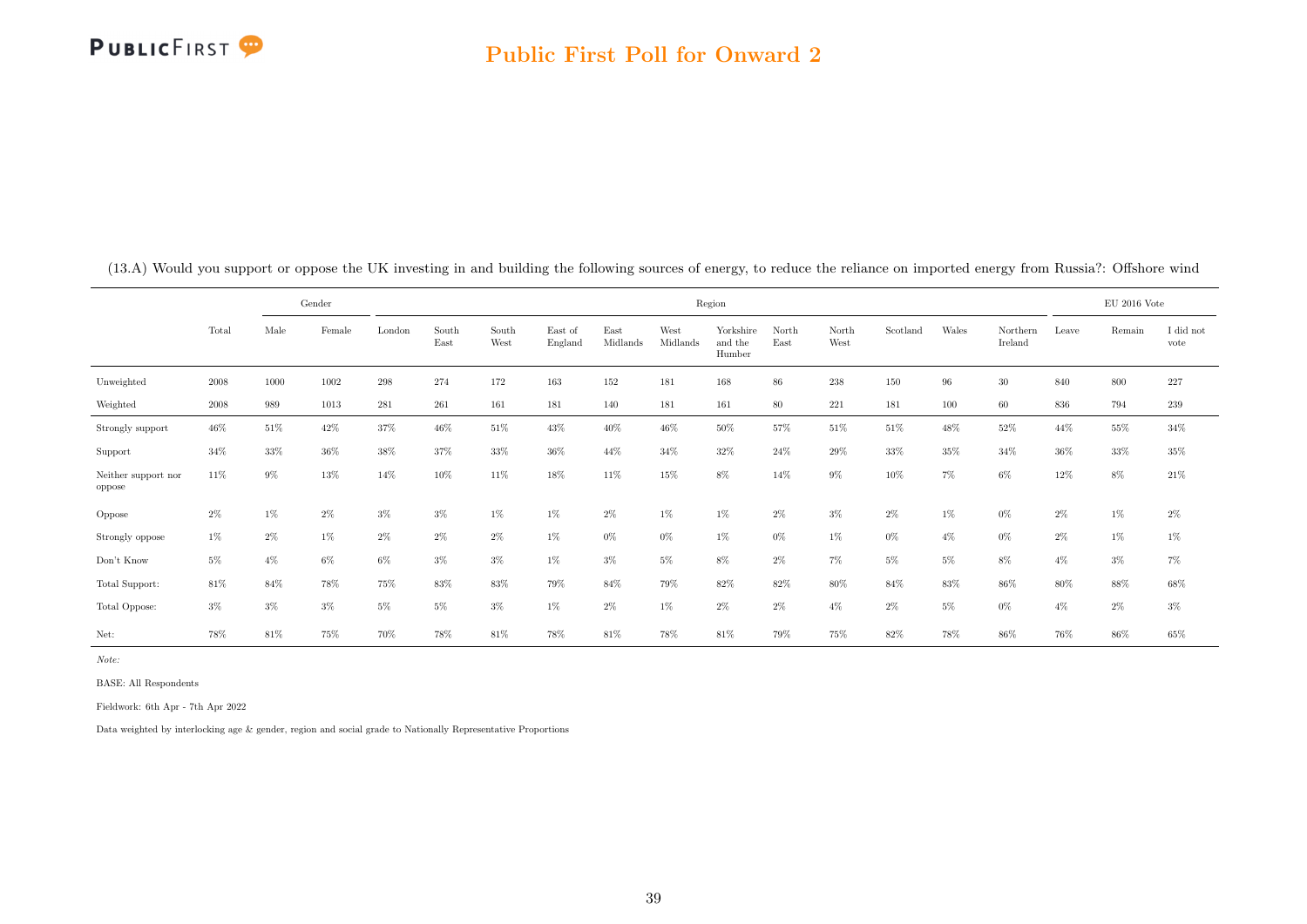### Public First Poll for Onward 2

|                               |            |       |       | Social Grade |       |       |                     | 2019                |                               |                   |       | Voting Intention                                     |                      |                       |                          | Education                                              |                                                             |                          |
|-------------------------------|------------|-------|-------|--------------|-------|-------|---------------------|---------------------|-------------------------------|-------------------|-------|------------------------------------------------------|----------------------|-----------------------|--------------------------|--------------------------------------------------------|-------------------------------------------------------------|--------------------------|
|                               | Total      | AB    | C1    | C2           | DE    |       | Conservative Labour | Liberal<br>Democrat | The<br><b>Brexit</b><br>Party | I did not<br>vote |       | $\label{eq:conservative} {\rm Conservative\,Labour}$ | Liberal<br>Democrats | GCSE or<br>equivalent | A Level or<br>equivalent | University<br>Under-<br>graduate<br>Degree<br>(BA/BSc) | University<br>Postgrad-<br>uate<br>Degree<br>(MA/MSc/MPhil) | Doctorate<br>(PhD/DPHil) |
| Unweighted                    | 2008       | 599   | 550   | 395          | 457   | 817   | 518                 | 151                 | $\sqrt{28}$                   | 224               | 552   | 614                                                  | 137                  | 452                   | 389                      | 447                                                    | 211                                                         | 40                       |
| Weighted                      | $\,2008\,$ | 540   | 521   | 440          | 500   | 788   | 516                 | 147                 | 27                            | 235               | 528   | 614                                                  | 135                  | 468                   | 386                      | 441                                                    | 203                                                         | $38\,$                   |
| Strongly support              | $46\%$     | 49%   | 49%   | 47%          | 40%   | 47%   | 47%                 | 61%                 | 44%                           | 36%               | 42%   | 50%                                                  | 57%                  | 42%                   | 42%                      | 49%                                                    | $53\%$                                                      | $51\%$                   |
| Support                       | 34%        | 36%   | 34%   | 33%          | 34%   | 38%   | 32%                 | 23%                 | 37%                           | 36%               | 42%   | $30\%$                                               | 28%                  | 36%                   | 35%                      | 36%                                                    | $30\%$                                                      | $30\%$                   |
| Neither support nor<br>oppose | 11%        | 11%   | 11%   | 12%          | 13%   | 10%   | 13%                 | $11\%$              | 11%                           | 17%               | 10%   | 13%                                                  | 10%                  | 13%                   | 11%                      | 10%                                                    | $14\%$                                                      | 16%                      |
| Oppose                        | $2\%$      | $1\%$ | $2\%$ | $2\%$        | 2%    | $2\%$ | $3\%$               | $1\%$               | $0\%$                         | 2%                | $1\%$ | 2%                                                   | $1\%$                | $2\%$                 | $3\%$                    | $2\%$                                                  | $2\%$                                                       | $0\%$                    |
| Strongly oppose               | $1\%$      | $1\%$ | 1%    | $1\%$        | $2\%$ | $2\%$ | $1\%$               | $0\%$               | $4\%$                         | 1%                | $1\%$ | 1%                                                   | 0%                   | $0\%$                 | $2\%$                    | $1\%$                                                  | $0\%$                                                       | $0\%$                    |
| Don't Know                    | $5\%$      | $2\%$ | $3\%$ | $5\%$        | $9\%$ | $2\%$ | $5\%$               | $4\%$               | $3\%$                         | $9\%$             | $3\%$ | $4\%$                                                | $4\%$                | $8\%$                 | $7\%$                    | $3\%$                                                  | $1\%$                                                       | $2\%$                    |
| Total Support:                | 81%        | 85%   | 83%   | 80%          | 74%   | 85%   | 79%                 | 84%                 | 81%                           | 71%               | 85%   | 80%                                                  | 85%                  | 77%                   | 77%                      | 85%                                                    | 83%                                                         | 81%                      |
| Total Oppose:                 | $3\%$      | $2\%$ | $3\%$ | $3\%$        | $4\%$ | $3\%$ | $4\%$               | 1%                  | $4\%$                         | $3\%$             | $2\%$ | $3\%$                                                | $1\%$                | $2\%$                 | $5\%$                    | $3\%$                                                  | $2\%$                                                       | $0\%$                    |
| Net:                          | 78%        | 83%   | 80%   | 76%          | 71%   | 82%   | 75%                 | 84%                 | 77%                           | 68%               | 82%   | 77%                                                  | 83%                  | 75%                   | 72%                      | 82%                                                    | 80%                                                         | 81%                      |

(13.B) Would you support or oppose the UK investing in and building the following sources of energy, to reduce the reliance on imported energy from Russia?: Offshore wind

Note:

BASE: All Respondents

Fieldwork: 6th Apr - 7th Apr 2022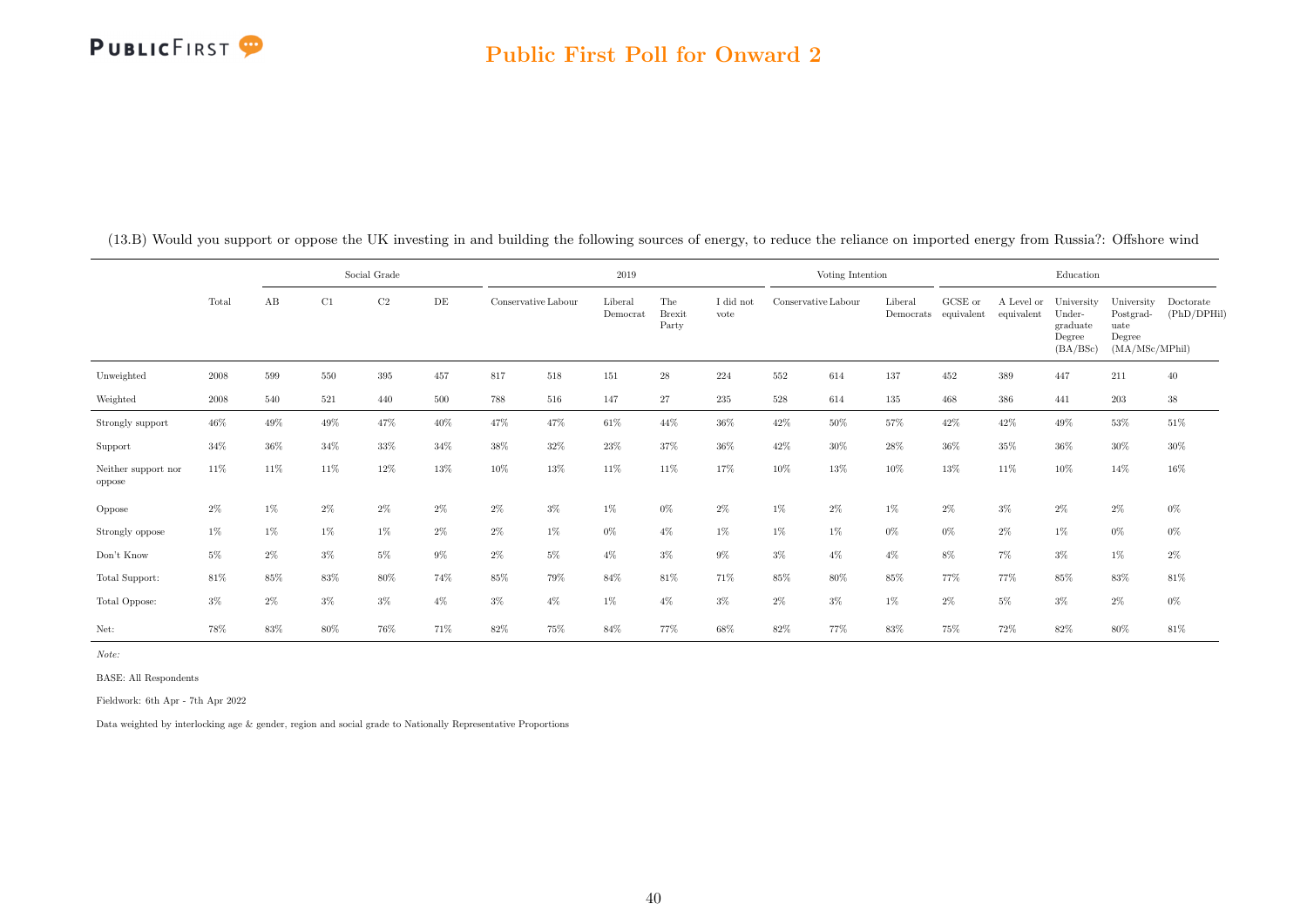### Public First Poll for Onward 2

|                               |            |           |           |       | Age       |       |       |       | Climate top issue |         | C2DE 2019 Conservatives |         | ABC1 2019 Conservatives |       | 2019 Con now DK |                   | 2019 Con now other party |
|-------------------------------|------------|-----------|-----------|-------|-----------|-------|-------|-------|-------------------|---------|-------------------------|---------|-------------------------|-------|-----------------|-------------------|--------------------------|
|                               | Total      | $18 - 24$ | $25 - 34$ | 35-44 | $45 - 54$ | 55-64 | $65+$ | Yes   | $\rm No$          | C2DECon | Other                   | ABC1Con | Other                   | ConDK | Other.2         | ConSwitch Other.3 |                          |
| Unweighted                    | 2008       | 287       | 358       | 256   | 320       | 322   | 465   | 488   | 1520              | 296     | 1712                    | 520     | 1488                    | 125   | 1883            | 160               | 1848                     |
| Weighted                      | $\,2008\,$ | 280       | 343       | 341   | 341       | 282   | 421   | 484   | 1524              | 316     | 1692                    | 471     | 1537                    | 120   | 1888            | 159               | 1849                     |
| Strongly support              | 46%        | 33%       | 39%       | 46%   | 51%       | 56%   | 51%   | 60%   | 42%               | 45%     | 47%                     | 48%     | 46%                     | 51%   | 46%             | 55%               | 46%                      |
| Support                       | 34%        | 33%       | 34%       | 38%   | 32%       | 32%   | 37%   | 30%   | 36%               | 37%     | 34%                     | 40%     | 33%                     | 36%   | 34%             | 31%               | 35%                      |
| Neither support nor<br>oppose | 11%        | 21%       | 15%       | 11%   | $9\%$     | 7%    | 8%    | $6\%$ | 13%               | 11%     | 11%                     | $9\%$   | 12%                     | 9%    | 12%             | 9%                | 12%                      |
| Oppose                        | $2\%$      | 4%        | $4\%$     | 1%    | $1\%$     | 1%    | 1%    | $1\%$ | $2\%$             | 1%      | $2\%$                   | $2\%$   | 2%                      | $2\%$ | $2\%$           | $2\%$             | $2\%$                    |
| Strongly oppose               | $1\%$      | 1%        | 1%        | $1\%$ | $1\%$     | 1%    | 1%    | $0\%$ | $1\%$             | $2\%$   | $1\%$                   | $1\%$   | $1\%$                   | 1%    | $1\%$           | $2\%$             | 1%                       |
| Don't Know                    | 5%         | 9%        | 7%        | $3\%$ | $6\%$     | $3\%$ | $2\%$ | $2\%$ | $6\%$             | 3%      | 5%                      | $0\%$   | 6%                      | 1%    | 5%              | $1\%$             | 5%                       |
| Total Support:                | 81%        | 66%       | 73%       | 84%   | 83%       | 88%   | 88%   | 90%   | 78%               | 82%     | 81%                     | 87%     | 79%                     | 87%   | 80%             | 86%               | 80%                      |
| Total Oppose:                 | $3\%$      | 5%        | 5%        | $2\%$ | $2\%$     | $2\%$ | $2\%$ | $2\%$ | $3\%$             | 3%      | $3\%$                   | $3\%$   | $3\%$                   | $2\%$ | $3\%$           | $4\%$             | 3%                       |
| Net:                          | 78%        | 61%       | 68%       | 82%   | 80%       | 86%   | 86%   | 89%   | 74%               | 79%     | 78%                     | 84%     | 76%                     | 85%   | 77%             | 82%               | 77%                      |

(13.C) Would you support or oppose the UK investing in and building the following sources of energy, to reduce the reliance on imported energy from Russia?: Offshore wind

Note:

BASE: All Respondents

Fieldwork: 6th Apr - 7th Apr 2022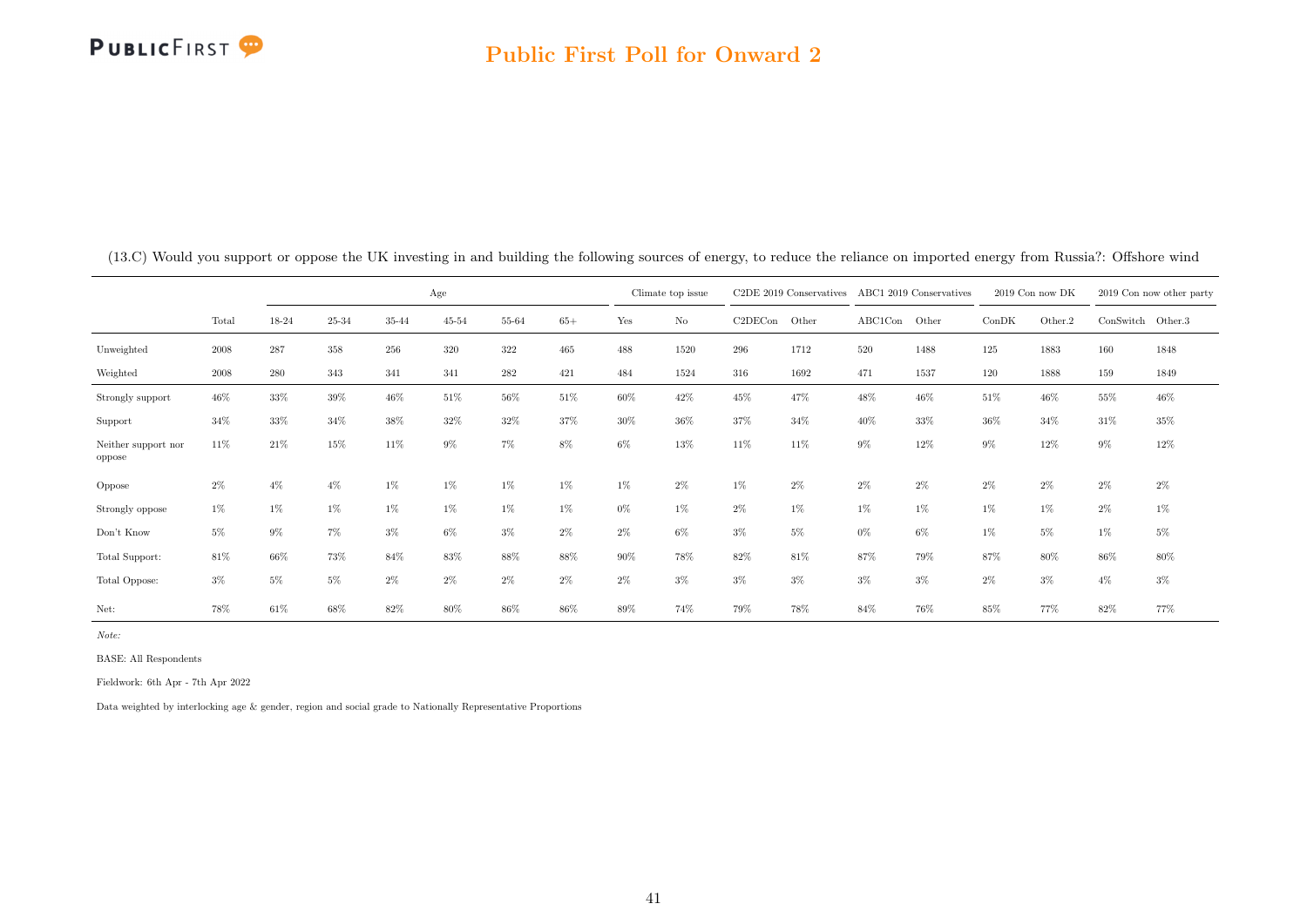

|                               |       |       | Gender |        |               |               |                    |                  |                  | Region                         |               |               |          |       |                     |       | $EU$ 2016 Vote |                   |
|-------------------------------|-------|-------|--------|--------|---------------|---------------|--------------------|------------------|------------------|--------------------------------|---------------|---------------|----------|-------|---------------------|-------|----------------|-------------------|
|                               | Total | Male  | Female | London | South<br>East | South<br>West | East of<br>England | East<br>Midlands | West<br>Midlands | Yorkshire<br>and the<br>Humber | North<br>East | North<br>West | Scotland | Wales | Northern<br>Ireland | Leave | Remain         | I did not<br>vote |
| Unweighted                    | 2008  | 1000  | 1002   | 298    | 274           | 172           | 163                | 152              | 181              | 168                            | 86            | 238           | 150      | 96    | $30\,$              | 840   | 800            | 227               |
| Weighted                      | 2008  | 989   | 1013   | 281    | 261           | 161           | 181                | 140              | 181              | 161                            | 80            | 221           | 181      | 100   | 60                  | 836   | 794            | 239               |
| Strongly support              | 38%   | 40%   | 36%    | 30%    | 38%           | 41%           | 33%                | 34%              | 38%              | 39%                            | 44%           | 42%           | 43%      | 41%   | 49%                 | 35%   | 46%            | 30%               |
| Support                       | 37%   | 37%   | 37%    | 37%    | 39%           | 34%           | 39%                | 44%              | 40%              | 35%                            | 34%           | 33%           | 38%      | 40%   | 34%                 | 38%   | 39%            | 32%               |
| Neither support nor<br>oppose | 14%   | 12%   | 16%    | 21%    | 12%           | 13%           | 20%                | 13%              | 13%              | 12%                            | 15%           | 13%           | 10%      | 10%   | 6%                  | 15%   | 10%            | 25%               |
| Oppose                        | $3\%$ | $4\%$ | $3\%$  | $4\%$  | 6%            | $4\%$         | $1\%$              | $3\%$            | $2\%$            | $2\%$                          | 5%            | $3\%$         | $3\%$    | 1%    | $4\%$               | $5\%$ | $2\%$          | $3\%$             |
| Strongly oppose               | $2\%$ | $3\%$ | $2\%$  | $3\%$  | $2\%$         | $6\%$         | $2\%$              | $3\%$            | $1\%$            | $2\%$                          | $2\%$         | 2%            | $1\%$    | $4\%$ | $0\%$               | $4\%$ | $1\%$          | $3\%$             |
| Don't Know                    | $5\%$ | $4\%$ | $6\%$  | 6%     | $3\%$         | $2\%$         | 5%                 | $3\%$            | $6\%$            | 10%                            | $0\%$         | 6%            | $5\%$    | $4\%$ | 8%                  | $4\%$ | $3\%$          | $7\%$             |
| Total Support:                | 75%   | 78%   | 73%    | 67%    | 77%           | 75%           | 72%                | 78%              | 78%              | 74%                            | 78%           | 76%           | 81%      | 81%   | 82%                 | 72%   | 84%            | 63%               |
| Total Oppose:                 | $6\%$ | $7\%$ | $4\%$  | 7%     | 8%            | $9\%$         | $4\%$              | 5%               | $3\%$            | $5\%$                          | $7\%$         | 6%            | $4\%$    | 5%    | $4\%$               | $9\%$ | $3\%$          | 5%                |
| Net:                          | 70%   | 71%   | 69%    | 60%    | 69%           | 66%           | 68%                | 73%              | 75%              | 69%                            | 71%           | 70%           | 76%      | 76%   | 79%                 | 63%   | 81%            | 57%               |

(14.A) Would you support or oppose the UK investing in and building the following sources of energy, to reduce the reliance on imported energy from Russia?: Onshore wind

Note:

BASE: All Respondents

Fieldwork: 6th Apr - 7th Apr 2022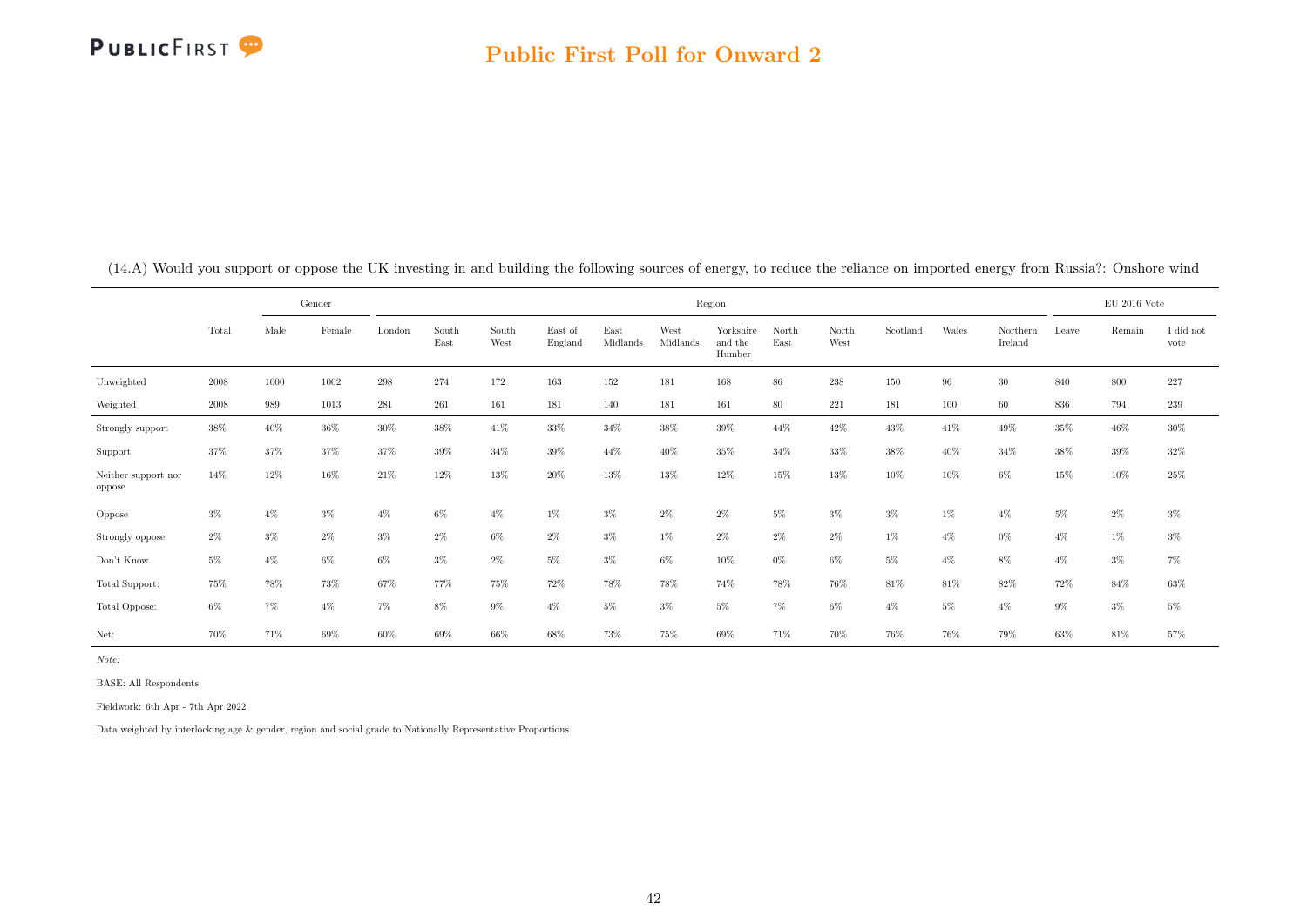### Public First Poll for Onward 2

|                               |        |       |        | Social Grade |        |       |                     | 2019                |                               |                   |                     | Voting Intention |                      |                               |                          | Education                                              |                                                             |                          |
|-------------------------------|--------|-------|--------|--------------|--------|-------|---------------------|---------------------|-------------------------------|-------------------|---------------------|------------------|----------------------|-------------------------------|--------------------------|--------------------------------------------------------|-------------------------------------------------------------|--------------------------|
|                               | Total  | AB    | C1     | C2           | DE     |       | Conservative Labour | Liberal<br>Democrat | The<br><b>Brexit</b><br>Party | I did not<br>vote | Conservative Labour |                  | Liberal<br>Democrats | ${\rm GCSE}$ or<br>equivalent | A Level or<br>equivalent | University<br>Under-<br>graduate<br>Degree<br>(BA/BSc) | University<br>Postgrad-<br>uate<br>Degree<br>(MA/MSc/MPhil) | Doctorate<br>(PhD/DPHil) |
| Unweighted                    | 2008   | 599   | 550    | 395          | 457    | 817   | 518                 | 151                 | $\sqrt{28}$                   | 224               | 552                 | 614              | 137                  | 452                           | 389                      | 447                                                    | 211                                                         | 40                       |
| Weighted                      | 2008   | 540   | 521    | 440          | 500    | 788   | 516                 | 147                 | 27                            | 235               | 528                 | 614              | 135                  | 468                           | 386                      | 441                                                    | 203                                                         | $38\,$                   |
| Strongly support              | $38\%$ | 39%   | $39\%$ | 39%          | $35\%$ | 34%   | 42%                 | 50%                 | $45\%$                        | $33\%$            | 32%                 | 44%              | 46%                  | 34%                           | 37%                      | 39%                                                    | $42\%$                                                      | $44\%$                   |
| Support                       | 37%    | 39%   | 39%    | 36%          | 35%    | 43%   | 36%                 | 30%                 | 25%                           | 32%               | 45%                 | 35%              | 32%                  | 37%                           | 36%                      | 40%                                                    | 34%                                                         | 34%                      |
| Neither support nor<br>oppose | 14%    | 14%   | 12%    | 15%          | 15%    | 13%   | 13%                 | 13%                 | 13%                           | 22%               | 14%                 | 13%              | 18%                  | 16%                           | 16%                      | 12%                                                    | 14%                                                         | $19\%$                   |
| Oppose                        | $3\%$  | $5\%$ | $3\%$  | $2\%$        | 3%     | $4\%$ | $3\%$               | $2\%$               | $0\%$                         | 2%                | $4\%$               | 3%               | $1\%$                | $3\%$                         | $3\%$                    | $3\%$                                                  | 7%                                                          | $0\%$                    |
| Strongly oppose               | $2\%$  | $2\%$ | $3\%$  | $2\%$        | $3\%$  | $3\%$ | 1%                  | $2\%$               | 13%                           | $2\%$             | $2\%$               | 1%               | $1\%$                | 1%                            | $3\%$                    | $2\%$                                                  | $3\%$                                                       | $0\%$                    |
| Don't Know                    | $5\%$  | $2\%$ | $4\%$  | $5\%$        | $9\%$  | $2\%$ | 5%                  | $3\%$               | $3\%$                         | $9\%$             | $3\%$               | 5%               | $3\%$                | $9\%$                         | 5%                       | $4\%$                                                  | $0\%$                                                       | $2\%$                    |
| Total Support:                | 75%    | 78%   | 78%    | 75%          | 70%    | 77%   | 78%                 | 80%                 | 70%                           | 65%               | 76%                 | 78%              | 77%                  | 71%                           | 73%                      | 80%                                                    | 76%                                                         | 79%                      |
| Total Oppose:                 | $6\%$  | 7%    | $6\%$  | $4\%$        | 6%     | 8%    | $4\%$               | $4\%$               | 13%                           | $4\%$             | $7\%$               | $4\%$            | $2\%$                | $4\%$                         | $6\%$                    | $5\%$                                                  | 10%                                                         | $0\%$                    |
| Net:                          | 70%    | 71%   | 72%    | 71%          | 64%    | 69%   | 74%                 | 76%                 | 57%                           | 61%               | 70%                 | 74%              | 76%                  | 67%                           | 67%                      | 75%                                                    | 66%                                                         | 79%                      |

(14.B) Would you support or oppose the UK investing in and building the following sources of energy, to reduce the reliance on imported energy from Russia?: Onshore wind

Note:

BASE: All Respondents

Fieldwork: 6th Apr - 7th Apr 2022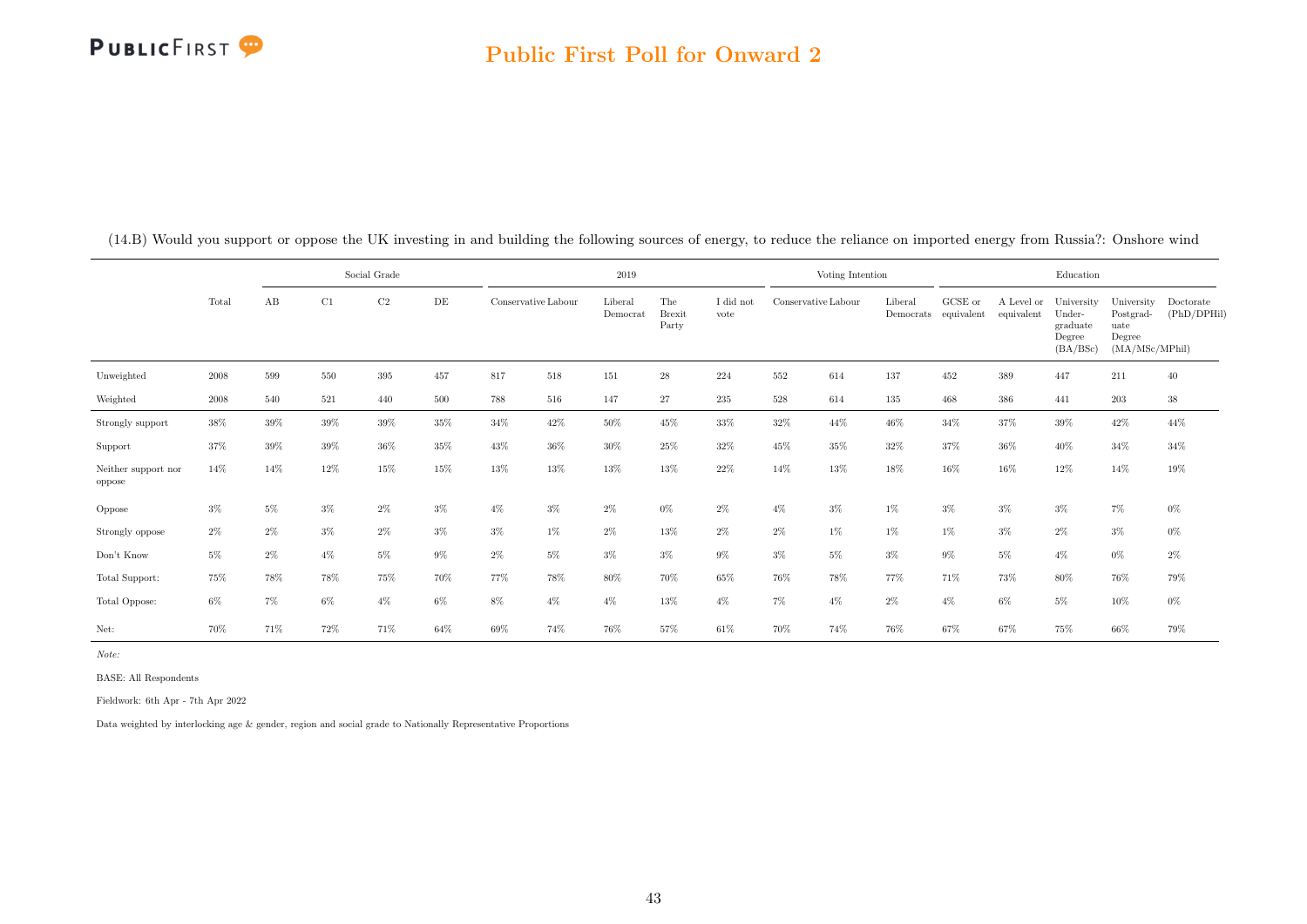### Public First Poll for Onward 2

|                               |       |       |       |       | Age       |       |       |       | Climate top issue |         | C2DE 2019 Conservatives |         | ABC1 2019 Conservatives |        | $2019$ Con now DK |                   | 2019 Con now other party |
|-------------------------------|-------|-------|-------|-------|-----------|-------|-------|-------|-------------------|---------|-------------------------|---------|-------------------------|--------|-------------------|-------------------|--------------------------|
|                               | Total | 18-24 | 25-34 | 35-44 | $45 - 54$ | 55-64 | $65+$ | Yes   | No                | C2DECon | Other                   | ABC1Con | Other                   | ConDK  | Other.2           | ConSwitch Other.3 |                          |
| Unweighted                    | 2008  | 287   | 358   | 256   | 320       | 322   | 465   | 488   | 1520              | 296     | 1712                    | 520     | 1488                    | 125    | 1883              | 160               | 1848                     |
| Weighted                      | 2008  | 280   | 343   | 341   | 341       | 282   | 421   | 484   | 1524              | 316     | 1692                    | 471     | 1537                    | 120    | 1888              | 159               | 1849                     |
| Strongly support              | 38%   | 30%   | 34%   | 39%   | 41%       | 47%   | 38%   | 50%   | 34%               | 34%     | 39%                     | 34%     | 39%                     | 36%    | 38%               | 42%               | 38%                      |
| Support                       | 37%   | 39%   | 36%   | 38%   | 37%       | 35%   | 39%   | 35%   | 38%               | 44%     | 36%                     | 42%     | 36%                     | $45\%$ | 37%               | 33%               | 38%                      |
| Neither support nor<br>oppose | 14%   | 20%   | 17%   | 14%   | 10%       | 10%   | 13%   | 10%   | 15%               | 12%     | 14%                     | 14%     | 14%                     | 10%    | 14%               | 14%               | 14%                      |
| Oppose                        | $3\%$ | $2\%$ | $2\%$ | $2\%$ | $3\%$     | $3\%$ | 6%    | $2\%$ | $4\%$             | 3%      | $3\%$                   | 5%      | $3\%$                   | $4\%$  | $3\%$             | 5%                | $3\%$                    |
| Strongly oppose               | $2\%$ | $1\%$ | $3\%$ | 2%    | $3\%$     | $2\%$ | $3\%$ | $2\%$ | $3\%$             | 3%      | $2\%$                   | 3%      | 2%                      | 2%     | $2\%$             | 5%                | $2\%$                    |
| Don't Know                    | 5%    | 8%    | $8\%$ | $5\%$ | $6\%$     | $3\%$ | $2\%$ | $2\%$ | 6%                | $4\%$   | 5%                      | $1\%$   | 6%                      | $3\%$  | $5\%$             | $1\%$             | 5%                       |
| Total Support:                | 75%   | 68%   | 70%   | 78%   | 78%       | 82%   | 77%   | 85%   | 72%               | 78%     | 75%                     | 76%     | 75%                     | 81%    | 75%               | 75%               | 75%                      |
| Total Oppose:                 | 6%    | 4%    | 5%    | $4\%$ | $6\%$     | 6%    | 8%    | $3\%$ | 6%                | 6%      | 6%                      | 9%      | 5%                      | 6%     | 6%                | 10%               | 5%                       |
| Net:                          | 70%   | 64%   | 64%   | 74%   | 72%       | 76%   | 68%   | 82%   | 66%               | 72%     | 69%                     | 67%     | 70%                     | 75%    | 69%               | 65%               | 70%                      |

(14.C) Would you support or oppose the UK investing in and building the following sources of energy, to reduce the reliance on imported energy from Russia?: Onshore wind

Note:

BASE: All Respondents

Fieldwork: 6th Apr - 7th Apr 2022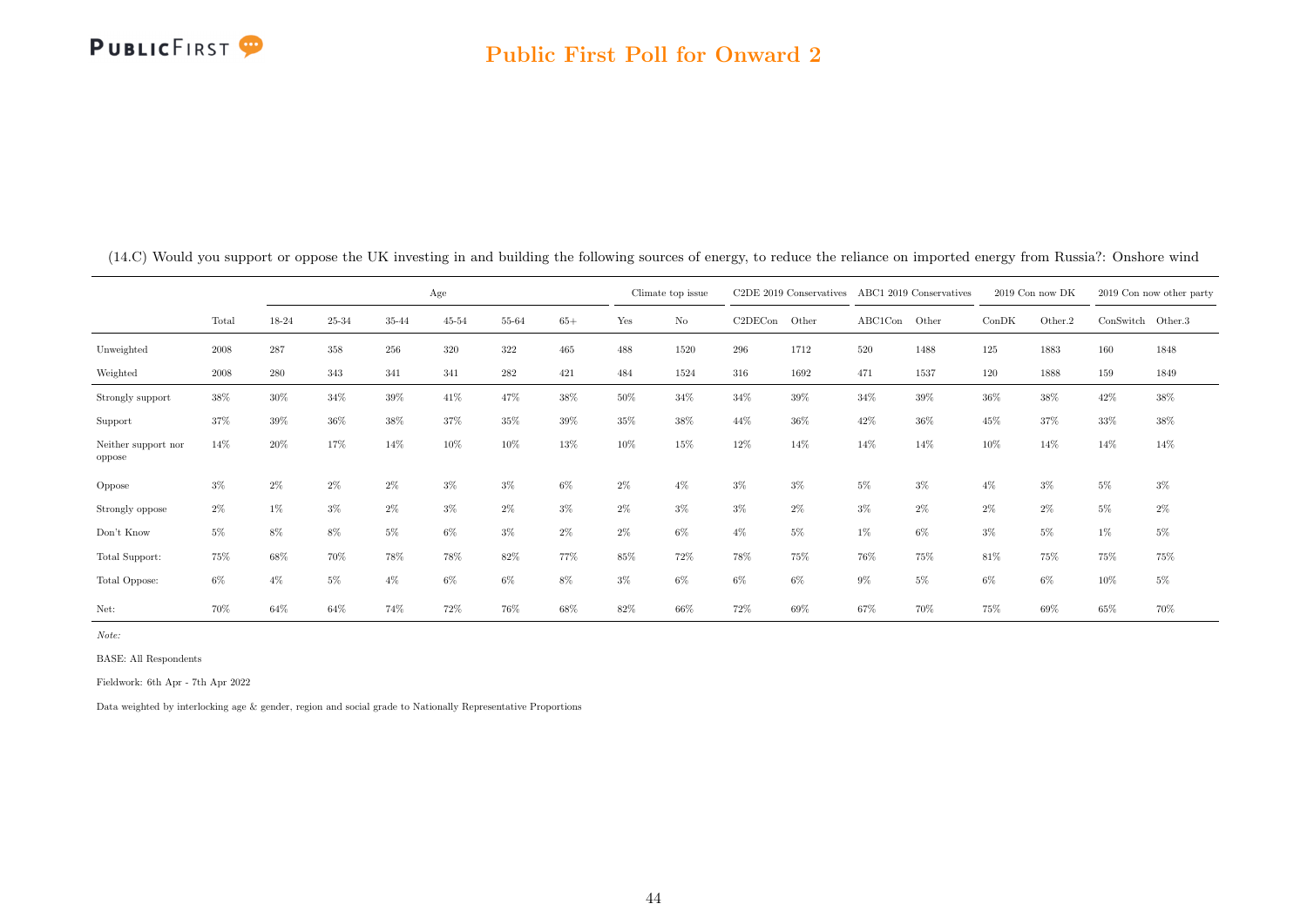

|                               |        |       | Gender |        |               |               |                    |                  |                  | Region                         |               |               |          |       |                     |        | $EU$ 2016 Vote |                   |
|-------------------------------|--------|-------|--------|--------|---------------|---------------|--------------------|------------------|------------------|--------------------------------|---------------|---------------|----------|-------|---------------------|--------|----------------|-------------------|
|                               | Total  | Male  | Female | London | South<br>East | South<br>West | East of<br>England | East<br>Midlands | West<br>Midlands | Yorkshire<br>and the<br>Humber | North<br>East | North<br>West | Scotland | Wales | Northern<br>Ireland | Leave  | Remain         | I did not<br>vote |
| Unweighted                    | 2008   | 1000  | 1002   | 298    | 274           | 172           | 163                | 152              | 181              | 168                            | 86            | 238           | 150      | 96    | $30\,$              | 840    | 800            | 227               |
| Weighted                      | 2008   | 989   | 1013   | 281    | 261           | 161           | 181                | 140              | 181              | 161                            | 80            | 221           | 181      | 100   | 60                  | 836    | 794            | 239               |
| Strongly support              | 24%    | 33%   | 14%    | 25%    | 26%           | 19%           | 19%                | 19%              | 16%              | 29%                            | 27%           | 25%           | 28%      | 23%   | 25%                 | $29\%$ | 23%            | 15%               |
| Support                       | 32%    | 34%   | 29%    | 27%    | 33%           | 38%           | 30%                | 36%              | 33%              | 29%                            | 32%           | 35%           | $30\%$   | 33%   | 21%                 | 32%    | 35%            | $22\%$            |
| Neither support nor<br>oppose | 23%    | 16%   | $30\%$ | 26%    | 23%           | 19%           | 29%                | 23%              | 24%              | 18%                            | 24%           | 22%           | 22%      | 25%   | 21%                 | 20%    | 21%            | 38%               |
| Oppose                        | $8\%$  | $7\%$ | 10%    | 7%     | 11%           | 13%           | $8\%$              | 12%              | $9\%$            | 6%                             | $7\%$         | 6%            | 7%       | $3\%$ | 10%                 | 6%     | $9\%$          | 11%               |
| Strongly oppose               | 6%     | 6%    | 6%     | $4\%$  | $3\%$         | $6\%$         | $8\%$              | $6\%$            | $7\%$            | $5\%$                          | $6\%$         | $4\%$         | $6\%$    | 6%    | 15%                 | 6%     | 6%             | $4\%$             |
| Don't Know                    | $8\%$  | $4\%$ | 11%    | 11%    | 5%            | $5\%$         | $6\%$              | $4\%$            | 11%              | 11%                            | $5\%$         | $8\%$         | $7\%$    | 11%   | $8\%$               | 7%     | 6%             | 10%               |
| Total Support:                | $55\%$ | 67%   | 44%    | 52%    | 59%           | 57%           | 49%                | 55%              | 49%              | 58%                            | 59%           | 60%           | 59%      | 55%   | 46%                 | 61%    | 58%            | 37%               |
| Total Oppose:                 | 14%    | 12%   | 16%    | 11%    | 14%           | 19%           | 16%                | 18%              | 16%              | 12%                            | 12%           | 10%           | 13%      | $9\%$ | 25%                 | 12%    | 15%            | 15%               |
| Net:                          | 41%    | 55%   | $28\%$ | 41%    | 45%           | 38%           | 33%                | 36%              | 33%              | 47%                            | 47%           | 50%           | 45%      | 46%   | 21%                 | 49%    | 43%            | $22\%$            |

(15.A) Would you support or oppose the UK investing in and building the following sources of energy, to reduce the reliance on imported energy from Russia?: Nuclear energy

Note:

BASE: All Respondents

Fieldwork: 6th Apr - 7th Apr 2022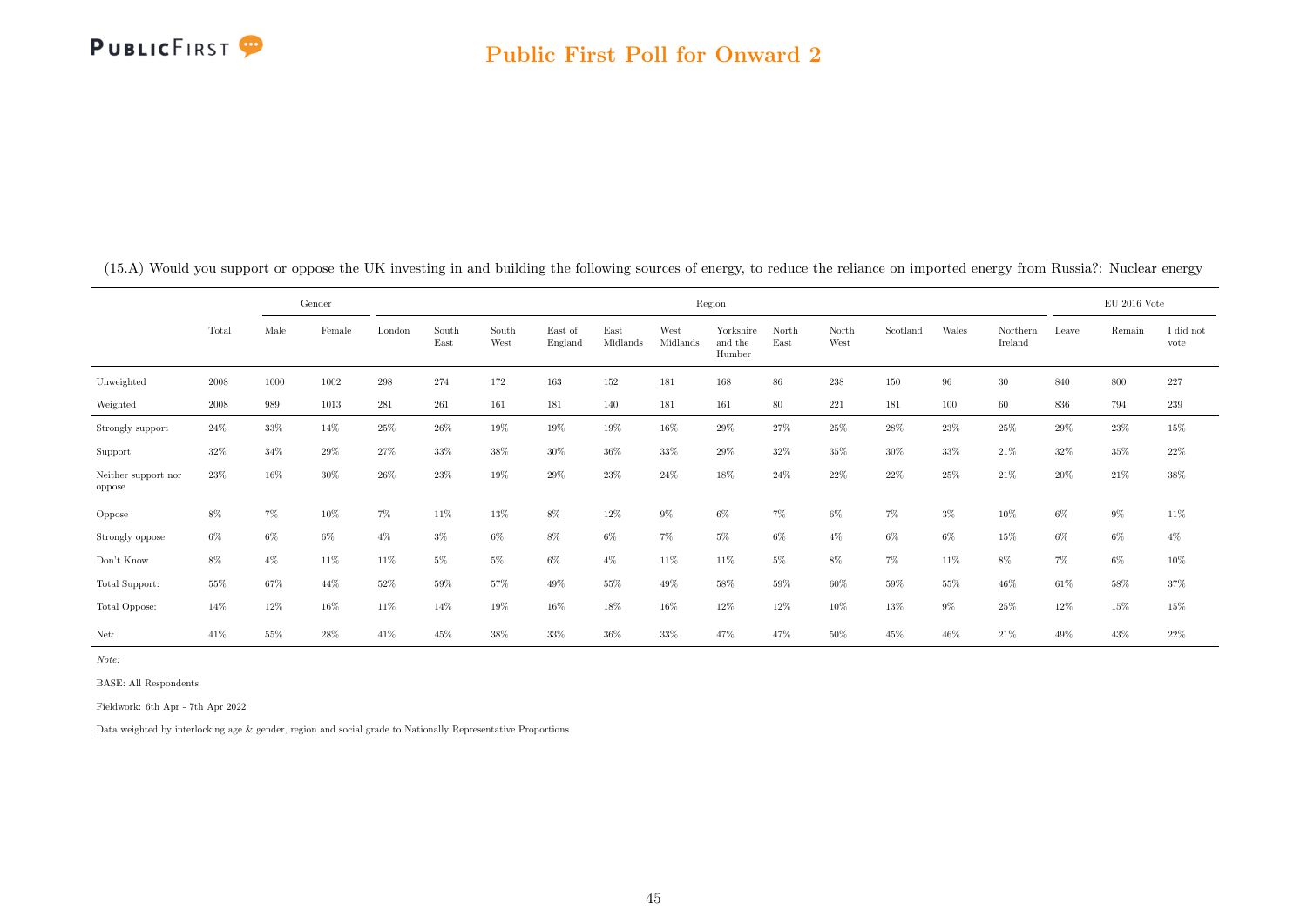### Public First Poll for Onward 2

|                               |            |       |       | Social Grade |        |       |                     | 2019                |                               |                   |                                                      | Voting Intention |                      |                       |                          | Education                                              |                                                             |                          |
|-------------------------------|------------|-------|-------|--------------|--------|-------|---------------------|---------------------|-------------------------------|-------------------|------------------------------------------------------|------------------|----------------------|-----------------------|--------------------------|--------------------------------------------------------|-------------------------------------------------------------|--------------------------|
|                               | Total      | AB    | C1    | C2           | DE     |       | Conservative Labour | Liberal<br>Democrat | The<br><b>Brexit</b><br>Party | I did not<br>vote | $\label{eq:conservative} {\rm Conservative\,Labour}$ |                  | Liberal<br>Democrats | GCSE or<br>equivalent | A Level or<br>equivalent | University<br>Under-<br>graduate<br>Degree<br>(BA/BSc) | University<br>Postgrad-<br>uate<br>Degree<br>(MA/MSc/MPhil) | Doctorate<br>(PhD/DPHil) |
| Unweighted                    | 2008       | 599   | 550   | 395          | 457    | 817   | 518                 | 151                 | $\sqrt{28}$                   | 224               | 552                                                  | 614              | 137                  | 452                   | 389                      | 447                                                    | 211                                                         | 40                       |
| Weighted                      | $\,2008\,$ | 540   | 521   | 440          | 500    | 788   | 516                 | 147                 | 27                            | 235               | 528                                                  | 614              | 135                  | 468                   | 386                      | 441                                                    | 203                                                         | $38\,$                   |
| Strongly support              | $24\%$     | 28%   | 24%   | 23%          | $19\%$ | 33%   | 16%                 | 28%                 | 36%                           | 14%               | $36\%$                                               | 19%              | $28\%$               | $22\%$                | 22%                      | $23\%$                                                 | $30\%$                                                      | $27\%$                   |
| Support                       | 32%        | 36%   | 36%   | 29%          | $26\%$ | 36%   | 31%                 | 32%                 | 31%                           | 28%               | 37%                                                  | 32%              | 35%                  | 32%                   | 28%                      | 37%                                                    | 28%                                                         | 26%                      |
| Neither support nor<br>oppose | 23%        | 17%   | 23%   | 28%          | 26%    | 17%   | 28%                 | 18%                 | 18%                           | $30\%$            | 17%                                                  | 26%              | 22%                  | 23%                   | 28%                      | 21%                                                    | $20\%$                                                      | $17\%$                   |
| Oppose                        | 8%         | $9\%$ | 7%    | 8%           | 8%     | 6%    | 9%                  | 8%                  | $5\%$                         | 10%               | 5%                                                   | 10%              | $3\%$                | 7%                    | 10%                      | 8%                                                     | $8\%$                                                       | $13\%$                   |
| Strongly oppose               | $6\%$      | $6\%$ | $4\%$ | $6\%$        | 7%     | $3\%$ | $7\%$               | $8\%$               | $6\%$                         | 4%                | $1\%$                                                | $7\%$            | 6%                   | 5%                    | $4\%$                    | $7\%$                                                  | $9\%$                                                       | $13\%$                   |
| Don't Know                    | 8%         | $4\%$ | 7%    | $6\%$        | 14%    | $5\%$ | $7\%$               | $5\%$               | $3\%$                         | 15%               | $4\%$                                                | 6%               | $6\%$                | $12\%$                | $8\%$                    | $5\%$                                                  | $4\%$                                                       | $5\%$                    |
| Total Support:                | 55%        | 64%   | 59%   | 51%          | 45%    | 69%   | 48%                 | 60%                 | 67%                           | 42%               | 73%                                                  | 51%              | 63%                  | 54%                   | 50%                      | 59%                                                    | 59%                                                         | 53%                      |
| Total Oppose:                 | 14%        | 15%   | 11%   | 14%          | 15%    | $9\%$ | 16%                 | 16%                 | 12%                           | 14%               | $6\%$                                                | 17%              | $9\%$                | 12%                   | 14%                      | 15%                                                    | 17%                                                         | $26\%$                   |
| Net:                          | 41%        | 49%   | 48%   | 37%          | 30%    | 60%   | 31%                 | 44%                 | 55%                           | 28%               | 67%                                                  | 34%              | 54%                  | 42%                   | 37%                      | 44%                                                    | 42%                                                         | 27%                      |

(15.B) Would you support or oppose the UK investing in and building the following sources of energy, to reduce the reliance on imported energy from Russia?: Nuclear energy

Note:

BASE: All Respondents

Fieldwork: 6th Apr - 7th Apr 2022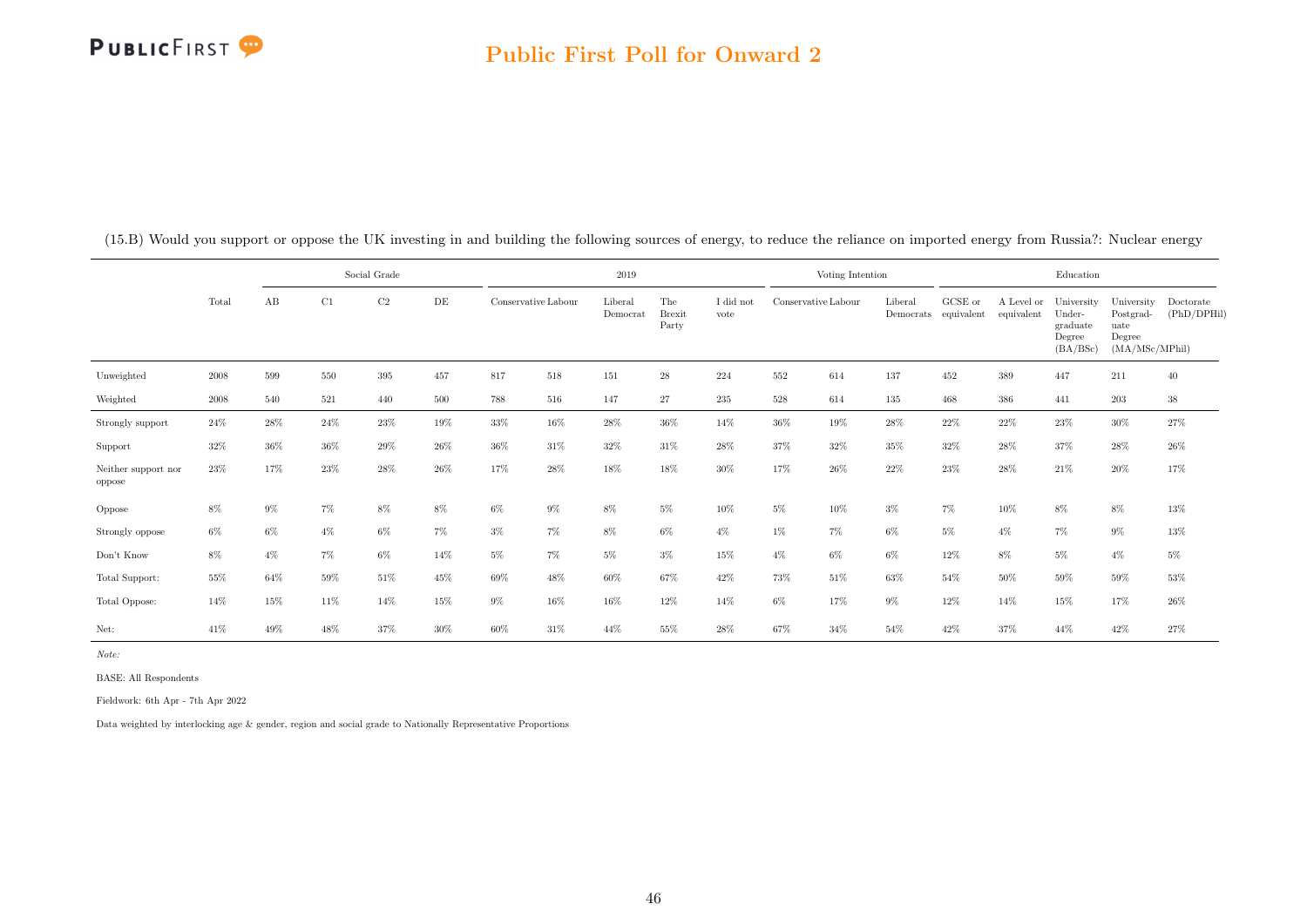|                               |       |              |       |       | Age       |       |       |       | Climate top issue |         | C2DE 2019 Conservatives |         | ABC1 2019 Conservatives |        | 2019 Con now DK |                   | 2019 Con now other party |
|-------------------------------|-------|--------------|-------|-------|-----------|-------|-------|-------|-------------------|---------|-------------------------|---------|-------------------------|--------|-----------------|-------------------|--------------------------|
|                               | Total | 18-24        | 25-34 | 35-44 | $45 - 54$ | 55-64 | $65+$ | Yes   | No                | C2DECon | Other                   | ABC1Con | Other                   | ConDK  | Other.2         | ConSwitch Other.3 |                          |
| Unweighted                    | 2008  | $\sqrt{287}$ | 358   | 256   | 320       | 322   | 465   | 488   | 1520              | 296     | 1712                    | 520     | 1488                    | 125    | 1883            | 160               | 1848                     |
| Weighted                      | 2008  | 280          | 343   | 341   | 341       | 282   | 421   | 484   | 1524              | 316     | 1692                    | 471     | 1537                    | 120    | 1888            | 159               | 1849                     |
| Strongly support              | 24%   | 13%          | 18%   | 22%   | 25%       | 26%   | 33%   | 21\%  | 24%               | 31%     | 22%                     | 35%     | 20%                     | $21\%$ | 24%             | 35%               | 23%                      |
| Support                       | 32%   | 28%          | 30%   | 31%   | 33%       | 30%   | 36%   | 32%   | 31%               | 30%     | 32%                     | 40%     | 29%                     | 39%    | 31%             | 32%               | 32%                      |
| Neither support nor<br>oppose | 23%   | 28%          | 26%   | 25%   | 22%       | 25%   | 16%   | 21\%  | 24%               | 21%     | 24%                     | 14%     | 26%                     | 19%    | 23%             | 13%               | 24%                      |
| Oppose                        | 8%    | 16%          | 11%   | 8%    | 6%        | 5%    | 6%    | 12%   | $7\%$             | 7%      | 8%                      | $5\%$   | 9%                      | 6%     | 8%              | 10%               | 8%                       |
| Strongly oppose               | $6\%$ | $6\%$        | 5%    | 6%    | 6%        | 8%    | $4\%$ | 10%   | $4\%$             | $4\%$   | 6%                      | $3\%$   | 7%                      | 6%     | 6%              | 6%                | 6%                       |
| Don't Know                    | 8%    | $9\%$        | $9\%$ | 9%    | 8%        | 6%    | 5%    | $4\%$ | $9\%$             | $7\%$   | 8%                      | $3\%$   | 9%                      | 9%     | 8%              | $3\%$             | 8%                       |
| Total Support:                | 55%   | 41%          | 49%   | 53%   | 58%       | 56%   | 69%   | 53%   | 56%               | 61%     | 54%                     | 75%     | 49%                     | 60%    | 55%             | 67%               | 54%                      |
| Total Oppose:                 | 14%   | 22%          | 15%   | 13%   | 12%       | 13%   | 10%   | 22%   | 12%               | 11%     | 15%                     | 8%      | 16%                     | 12%    | 14%             | 16%               | 14%                      |
| Net:                          | 41%   | 19%          | 33%   | 40%   | 46%       | 43%   | 59%   | 32%   | 44%               | 50%     | 40%                     | 68%     | 33%                     | 48%    | 41%             | 51%               | 40%                      |

(15.C) Would you support or oppose the UK investing in and building the following sources of energy, to reduce the reliance on imported energy from Russia?: Nuclear energy

Note:

BASE: All Respondents

Fieldwork: 6th Apr - 7th Apr 2022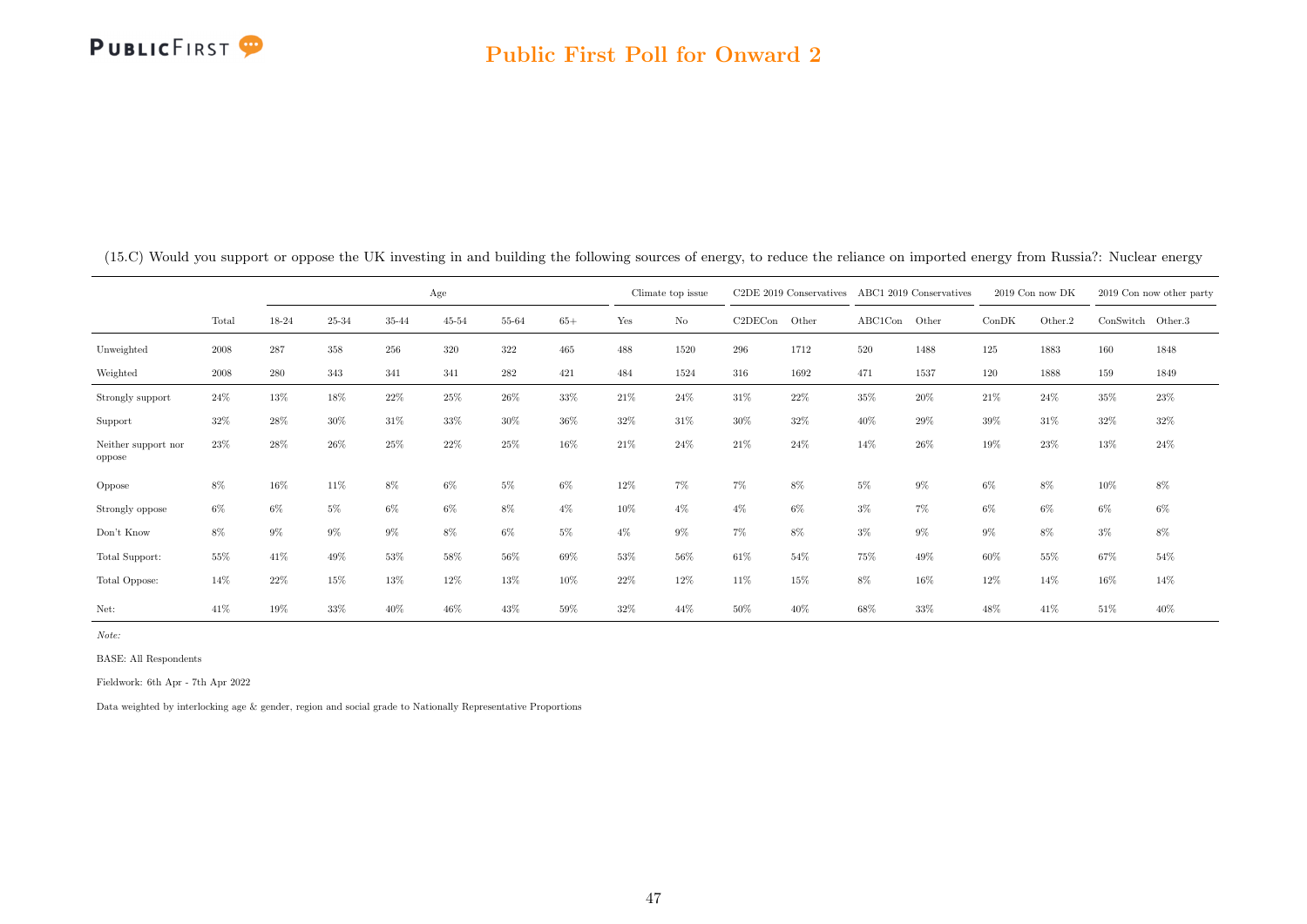|                               |        |       | Gender |        |               |               |                    |                  |                  | Region                         |               |               |          |       |                     |        | EU 2016 Vote |                   |
|-------------------------------|--------|-------|--------|--------|---------------|---------------|--------------------|------------------|------------------|--------------------------------|---------------|---------------|----------|-------|---------------------|--------|--------------|-------------------|
|                               | Total  | Male  | Female | London | South<br>East | South<br>West | East of<br>England | East<br>Midlands | West<br>Midlands | Yorkshire<br>and the<br>Humber | North<br>East | North<br>West | Scotland | Wales | Northern<br>Ireland | Leave  | Remain       | I did not<br>vote |
| Unweighted                    | 2008   | 1000  | 1002   | 298    | 274           | 172           | 163                | 152              | 181              | 168                            | 86            | 238           | 150      | 96    | 30                  | 840    | 800          | 227               |
| Weighted                      | 2008   | 989   | 1013   | 281    | 261           | 161           | 181                | 140              | 181              | 161                            | 80            | 221           | 181      | 100   | 60                  | 836    | 794          | 239               |
| Strongly support              | 12%    | 16%   | $9\%$  | 17%    | 10%           | 12%           | $8\%$              | 12%              | 10%              | 17%                            | 18%           | $11\%$        | 16%      | 8%    | $7\%$               | $17\%$ | $11\%$       | $6\%$             |
| Support                       | 23%    | 24%   | 22%    | 26%    | 22%           | 20%           | 22%                | 26%              | 25%              | 21%                            | 21%           | 26%           | 19%      | 22%   | 26%                 | 25%    | 24%          | 18%               |
| Neither support nor<br>oppose | 25%    | 22%   | 27%    | 21%    | 28%           | 17%           | 33%                | 25%              | 31%              | 22%                            | 29%           | 22%           | 22%      | 32%   | 19%                 | $25\%$ | 22%          | 35%               |
| Oppose                        | 15%    | 16%   | 14%    | 15%    | 18%           | 22%           | 15%                | 15%              | $9\%$            | 16%                            | 12%           | 17%           | 14%      | 11%   | 15%                 | 13%    | 18%          | 15%               |
| Strongly oppose               | 16%    | 17%   | 16%    | 11%    | 16%           | 21%           | 18%                | 18%              | 17%              | 13%                            | 15%           | 16%           | 19%      | 19%   | 21%                 | 13%    | 20%          | 13%               |
| Don't Know                    | $8\%$  | 5%    | 11%    | $9\%$  | $7\%$         | 8%            | $5\%$              | $5\%$            | $8\%$            | 11%                            | 5%            | 9%            | 10%      | 9%    | 12%                 | $7\%$  | $6\%$        | $12\%$            |
| Total Support:                | 35%    | 40%   | 31%    | 44%    | 32%           | 32%           | 29%                | 37%              | 35%              | 38%                            | 38%           | 36%           | 35%      | 29%   | 32%                 | 42%    | 34%          | $25\%$            |
| Total Oppose:                 | $32\%$ | 33%   | $30\%$ | 26%    | 34%           | 43%           | 33%                | $33\%$           | 26%              | 29%                            | 27%           | 33%           | 33%      | 29%   | 36%                 | 26%    | 38%          | $29\%$            |
| Net:                          | $4\%$  | $7\%$ | $1\%$  | 17%    | $-2%$         | $-10\%$       | $-4%$              | $4\%$            | $9\%$            | $9\%$                          | 11%           | $4\%$         | $2\%$    | $0\%$ | $-4%$               | 16%    | $-3%$        | $-4%$             |

(16.A) Would you support or oppose the UK investing in and building the following sources of energy, to reduce the reliance on imported energy from Russia?: "Fracking" - the extraction of gas from rock underground by high intensity drilling

Note:

BASE: All Respondents

Fieldwork: 6th Apr - 7th Apr 2022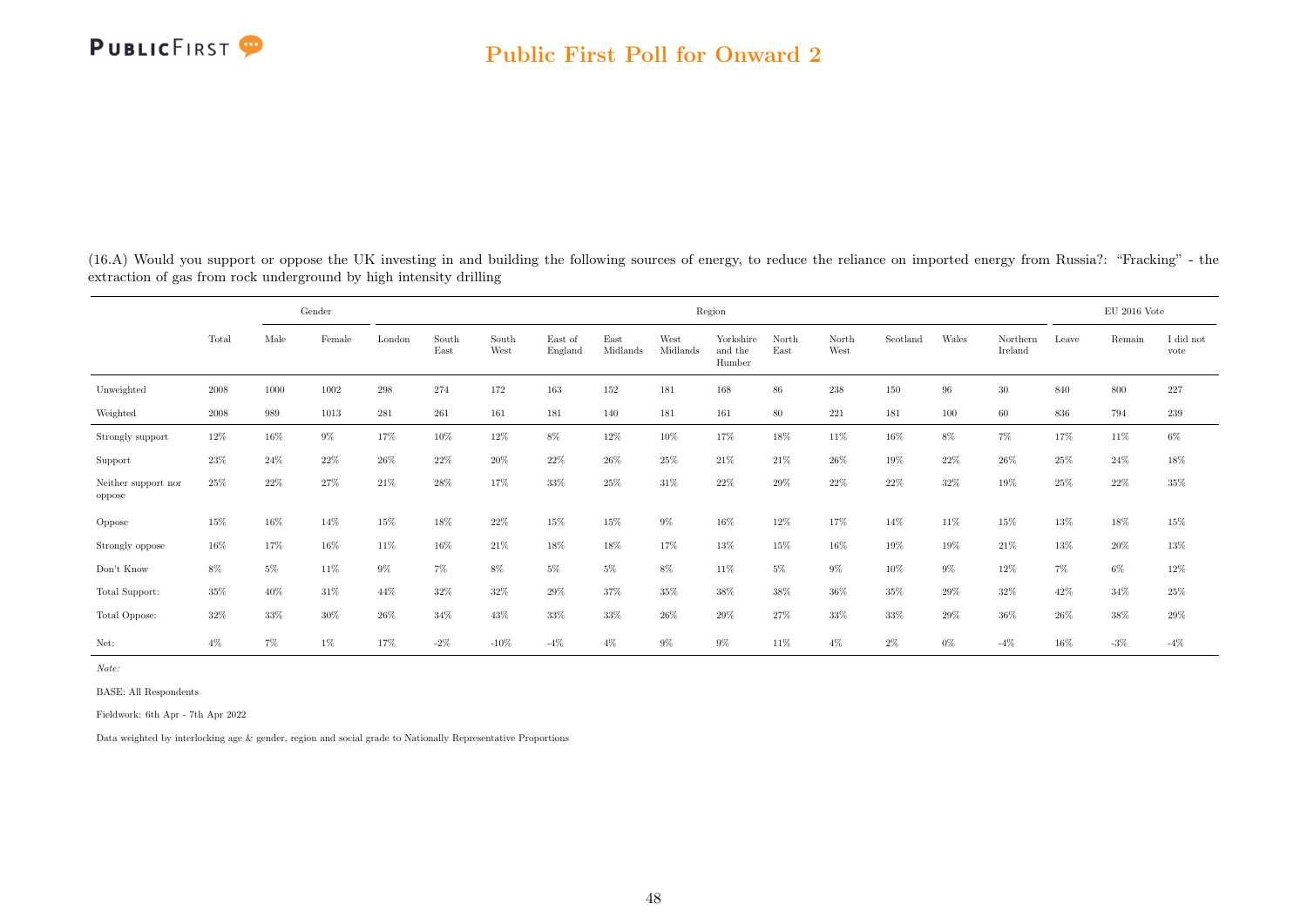### Public First Poll for Onward 2

(16.B) Would you support or oppose the UK investing in and building the following sources of energy, to reduce the reliance on imported energy from Russia?: "Fracking" - the extraction of gas from rock underground by high intensity drilling

|                               |       |     |       | Social Grade |        |                     |        | 2019                |                               |                   |                     | Voting Intention |         |                                 |                          | Education                                              |                                                             |                          |
|-------------------------------|-------|-----|-------|--------------|--------|---------------------|--------|---------------------|-------------------------------|-------------------|---------------------|------------------|---------|---------------------------------|--------------------------|--------------------------------------------------------|-------------------------------------------------------------|--------------------------|
|                               | Total | AB  | C1    | C2           | DE     | Conservative Labour |        | Liberal<br>Democrat | The<br><b>Brexit</b><br>Party | I did not<br>vote | Conservative Labour |                  | Liberal | GCSE or<br>Democrats equivalent | A Level or<br>equivalent | University<br>Under-<br>graduate<br>Degree<br>(BA/BSc) | University<br>Postgrad-<br>uate<br>Degree<br>(MA/MSc/MPhil) | Doctorate<br>(PhD/DPHil) |
| Unweighted                    | 2008  | 599 | 550   | 395          | 457    | 817                 | 518    | 151                 | $\sqrt{28}$                   | 224               | 552                 | 614              | 137     | 452                             | 389                      | 447                                                    | 211                                                         | 40                       |
| Weighted                      | 2008  | 540 | 521   | 440          | 500    | 788                 | 516    | 147                 | 27                            | 235               | 528                 | 614              | 135     | 468                             | 386                      | 441                                                    | 203                                                         | $38\,$                   |
| Strongly support              | 12%   | 12% | 13%   | 15%          | 11%    | 18%                 | $9\%$  | 10%                 | 35%                           | $6\%$             | 19%                 | 11%              | 13%     | 13%                             | 10%                      | 12%                                                    | 13%                                                         | $6\%$                    |
| Support                       | 23%   | 28% | 23%   | 23%          | 18%    | 27%                 | 22%    | 17%                 | 32%                           | 20%               | 31%                 | 22%              | 22%     | 19%                             | 25%                      | 24%                                                    | 28%                                                         | 32%                      |
| Neither support nor<br>oppose | 25%   | 24% | 22%   | 27%          | 27%    | 25%                 | 25%    | 25%                 | 16%                           | 31%               | 25%                 | 25%              | 21%     | 27%                             | 25%                      | 22%                                                    | 24%                                                         | $19\%$                   |
| Oppose                        | 15%   | 15% | 18%   | 14%          | 14%    | 13%                 | 17%    | 18%                 | 7%                            | 13%               | 12%                 | 19%              | 18%     | 15%                             | 18%                      | 17%                                                    | 10%                                                         | 10%                      |
| Strongly oppose               | 16%   | 18% | 17%   | 13%          | 18%    | 11%                 | 20%    | 23%                 | 7%                            | 16%               | $8\%$               | 18%              | 17%     | 13%                             | 14%                      | 20%                                                    | 21%                                                         | 25%                      |
| Don't Know                    | 8%    | 3%  | 8%    | $9\%$        | 12%    | $6\%$               | 6%     | $6\%$               | $3\%$                         | 14%               | $5\%$               | $6\%$            | $9\%$   | 12%                             | $8\%$                    | $5\%$                                                  | $4\%$                                                       | 8%                       |
| Total Support:                | 35%   | 39% | 35%   | 38%          | 29%    | 45%                 | 31%    | 27%                 | 67%                           | 26%               | 50%                 | 33%              | 35%     | 32%                             | 35%                      | 36%                                                    | 42%                                                         | 38%                      |
| Total Oppose:                 | 32%   | 33% | 35%   | 27%          | 32%    | 24%                 | 37%    | 42%                 | 14%                           | 29%               | 19%                 | 37%              | 35%     | 28%                             | 32%                      | 37%                                                    | 31%                                                         | 36%                      |
| Net:                          | $4\%$ | 7%  | $0\%$ | 11%          | $-2\%$ | 22%                 | $-6\%$ | $-14%$              | 53%                           | $-3\%$            | 30%                 | $-4%$            | $0\%$   | $5\%$                           | $4\%$                    | $-1\%$                                                 | 11%                                                         | $2\%$                    |

Note:

BASE: All Respondents

Fieldwork: 6th Apr - 7th Apr 2022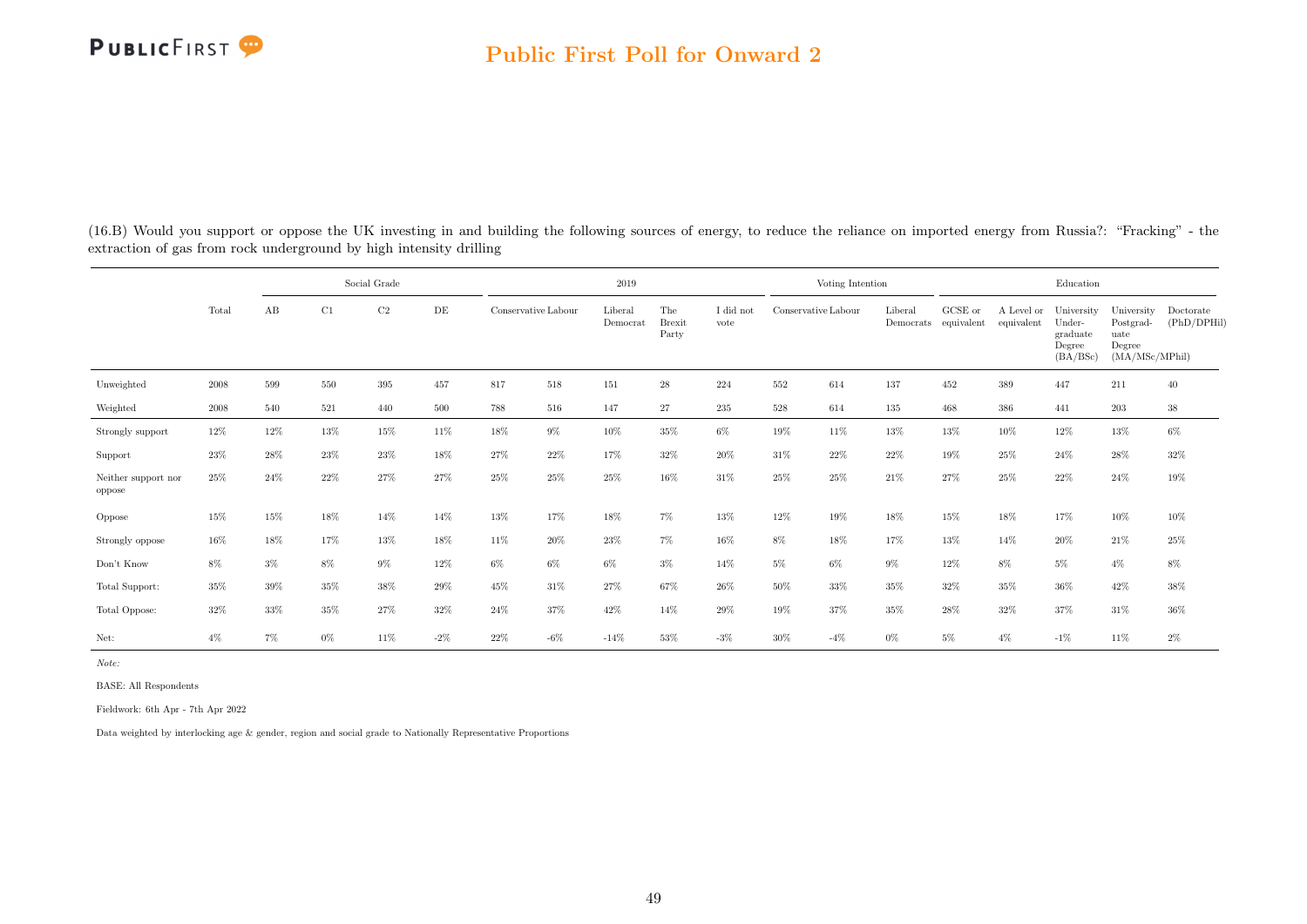### Public First Poll for Onward 2

| (16.C) Would you support or oppose the UK investing in and building the following sources of energy, to reduce the reliance on imported energy from Russia?: "Fracking" - the |  |  |
|-------------------------------------------------------------------------------------------------------------------------------------------------------------------------------|--|--|
| extraction of gas from rock underground by high intensity drilling                                                                                                            |  |  |

|                               |       |       |       |       | Age       |        |       |        | Climate top issue |         | C2DE 2019 Conservatives |         | ABC1 2019 Conservatives |       | 2019 Con now DK |                   | 2019 Con now other party |
|-------------------------------|-------|-------|-------|-------|-----------|--------|-------|--------|-------------------|---------|-------------------------|---------|-------------------------|-------|-----------------|-------------------|--------------------------|
|                               | Total | 18-24 | 25-34 | 35-44 | $45 - 54$ | 55-64  | $65+$ | Yes    | $\rm No$          | C2DECon | Other                   | ABC1Con | Other                   | ConDK | Other.2         | ConSwitch Other.3 |                          |
| Unweighted                    | 2008  | 287   | 358   | 256   | 320       | 322    | 465   | 488    | 1520              | 296     | 1712                    | 520     | 1488                    | 125   | 1883            | 160               | 1848                     |
| Weighted                      | 2008  | 280   | 343   | 341   | 341       | 282    | 421   | 484    | 1524              | 316     | 1692                    | 471     | 1537                    | 120   | 1888            | 159               | 1849                     |
| Strongly support              | 12%   | $7\%$ | 13%   | 13%   | 14%       | $12\%$ | 14%   | $9\%$  | 13%               | 19%     | 11%                     | 18%     | 11%                     | 7%    | 13%             | 24%               | 11%                      |
| Support                       | 23%   | 24%   | 25%   | 24%   | 18%       | $23\%$ | 24%   | 17%    | 25%               | 23%     | 23%                     | 30%     | 21%                     | 17%   | $23\%$          | 23%               | 23%                      |
| Neither support nor<br>oppose | 25%   | 25%   | 26%   | 27%   | 24%       | 25%    | 23%   | 20%    | 26%               | 27%     | 25%                     | 24%     | 25%                     | 33%   | 24%             | 17%               | 26%                      |
| Oppose                        | 15%   | 20%   | 12%   | 12%   | 17%       | 13%    | 17%   | 20%    | 14%               | 12%     | 16%                     | 13%     | 16%                     | 12%   | 15%             | 17%               | 15%                      |
| Strongly oppose               | 16%   | 16%   | 13%   | 16%   | 17%       | 22%    | 16%   | 28%    | 13%               | 11%     | 18%                     | 11%     | 18%                     | 18%   | 16%             | 14%               | 17%                      |
| Don't Know                    | 8%    | 8%    | 11%   | 8%    | 10%       | 5%     | 7%    | 5%     | 9%                | 8%      | 8%                      | 5%      | 9%                      | 14%   | 8%              | 5%                | 8%                       |
| Total Support:                | 35%   | 31%   | 39%   | 37%   | 32%       | 35%    | 38%   | 27%    | 38%               | 42%     | 34%                     | 47%     | 32%                     | 24%   | 36%             | 47%               | 34%                      |
| Total Oppose:                 | 32%   | 36%   | 25%   | 29%   | 33%       | 35%    | 33%   | 49%    | 26%               | 23%     | 33%                     | 24%     | 34%                     | 30%   | 32%             | 31%               | 32%                      |
| Net:                          | $4\%$ | $-5%$ | 14%   | 8%    | $-1\%$    | 0%     | $4\%$ | $-22%$ | 12%               | 18%     | 1%                      | 23%     | $-2\%$                  | $-6%$ | $4\%$           | 16%               | $3\%$                    |

Note:

BASE: All Respondents

Fieldwork: 6th Apr - 7th Apr 2022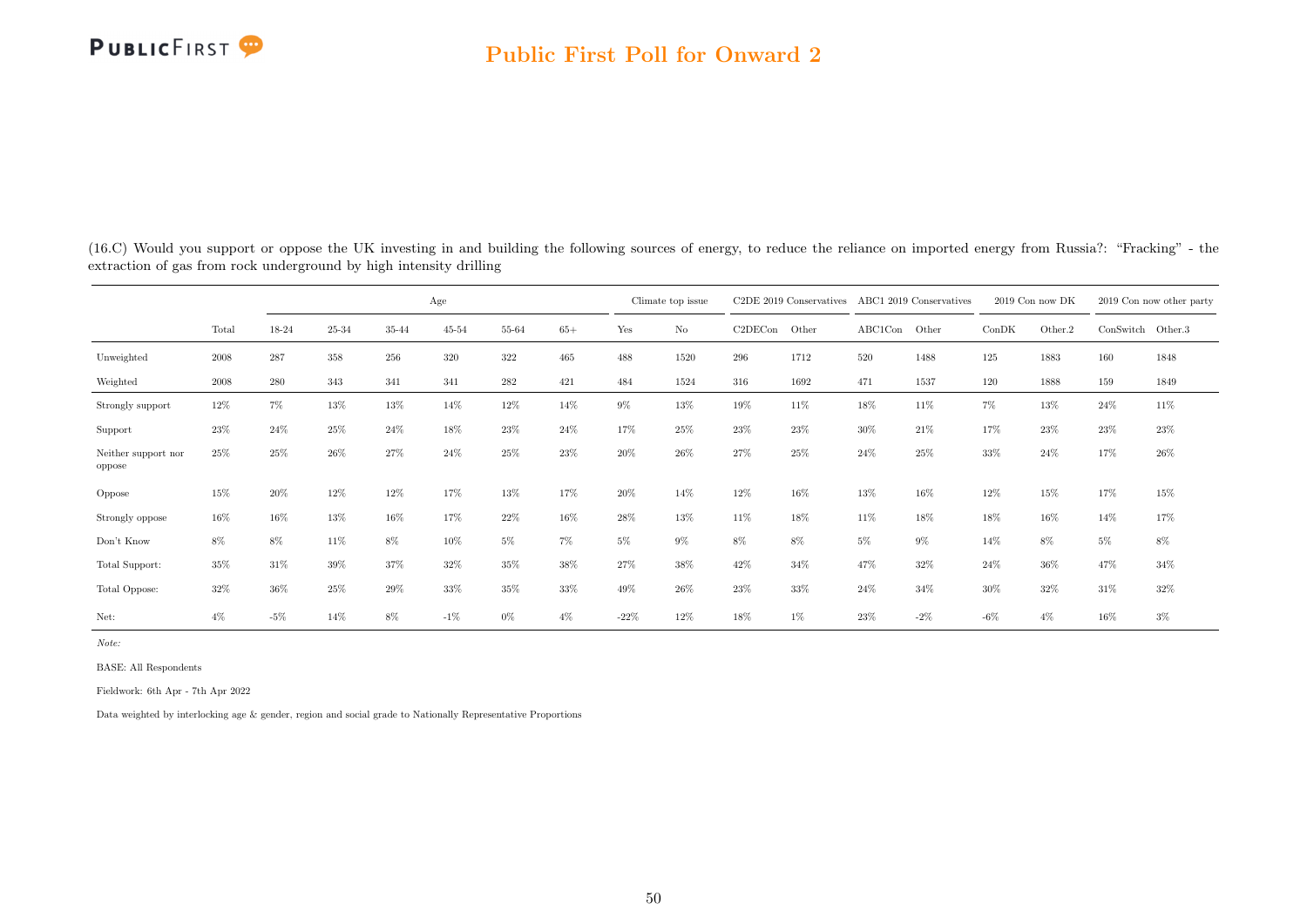

|                               |        |       | Gender |        |               |               |                    |                  |                  | Region                         |               |               |          |       |                     |       | $EU$ 2016 Vote |                   |
|-------------------------------|--------|-------|--------|--------|---------------|---------------|--------------------|------------------|------------------|--------------------------------|---------------|---------------|----------|-------|---------------------|-------|----------------|-------------------|
|                               | Total  | Male  | Female | London | South<br>East | South<br>West | East of<br>England | East<br>Midlands | West<br>Midlands | Yorkshire<br>and the<br>Humber | North<br>East | North<br>West | Scotland | Wales | Northern<br>Ireland | Leave | Remain         | I did not<br>vote |
| Unweighted                    | 2008   | 1000  | 1002   | 298    | 274           | 172           | 163                | 152              | 181              | 168                            | 86            | 238           | 150      | 96    | $30\,$              | 840   | 800            | 227               |
| Weighted                      | 2008   | 989   | 1013   | 281    | 261           | 161           | 181                | 140              | 181              | 161                            | 80            | 221           | 181      | 100   | 60                  | 836   | 794            | $239\,$           |
| Strongly support              | 44%    | 47%   | 42%    | 38%    | 43%           | 52%           | 38%                | 39%              | 43%              | 43%                            | 52%           | 48%           | 50%      | 49%   | 56%                 | 42%   | 52%            | 32%               |
| Support                       | 36%    | 37%   | $36\%$ | 38%    | 39%           | 33%           | 40%                | 41%              | 37%              | 39%                            | 27%           | $36\%$        | 34%      | 31%   | 26%                 | 37%   | 36%            | 38%               |
| Neither support nor<br>oppose | 11%    | $9\%$ | 13%    | 13%    | 10%           | $9\%$         | 16%                | 13%              | 13%              | $8\%$                          | 17%           | 6%            | $9\%$    | 13%   | 6%                  | 12%   | $7\%$          | 20%               |
| Oppose                        | $3\%$  | $3\%$ | $2\%$  | 2%     | $4\%$         | 1%            | $2\%$              | 6%               | $3\%$            | $1\%$                          | $0\%$         | $3\%$         | $4\%$    | 2%    | $0\%$               | $3\%$ | $2\%$          | $2\%$             |
| Strongly oppose               | 1%     | $1\%$ | $1\%$  | $1\%$  | $1\%$         | $3\%$         | $2\%$              | 0%               | $1\%$            | $1\%$                          | $1\%$         | 1%            | $0\%$    | $2\%$ | $3\%$               | $2\%$ | $1\%$          | $1\%$             |
| Don't Know                    | $4\%$  | $3\%$ | 6%     | 8%     | $3\%$         | $3\%$         | $3\%$              | $2\%$            | $4\%$            | $8\%$                          | $3\%$         | 5%            | 4%       | $3\%$ | 8%                  | $4\%$ | $3\%$          | $7\%$             |
| Total Support:                | $81\%$ | 83%   | 78%    | 76%    | 82%           | 85%           | 77%                | 79%              | 80%              | 82%                            | 79%           | 84%           | 84%      | 80%   | 82%                 | 79%   | 88%            | 70%               |
| Total Oppose:                 | $4\%$  | $5\%$ | $3\%$  | $4\%$  | 5%            | $3\%$         | $4\%$              | 6%               | $3\%$            | $2\%$                          | $1\%$         | $4\%$         | $4\%$    | $4\%$ | $3\%$               | $5\%$ | $2\%$          | $3\%$             |
| Net:                          | 77%    | 79%   | 75%    | 72%    | 77%           | 82%           | 73%                | 74%              | 77%              | 81%                            | 78%           | 80%           | 80%      | 75%   | 79%                 | 74%   | 85%            | 66%               |

(17.A) Would you support or oppose the UK investing in and building the following sources of energy, to reduce the reliance on imported energy from Russia?: Solar farms

Note:

BASE: All Respondents

Fieldwork: 6th Apr - 7th Apr 2022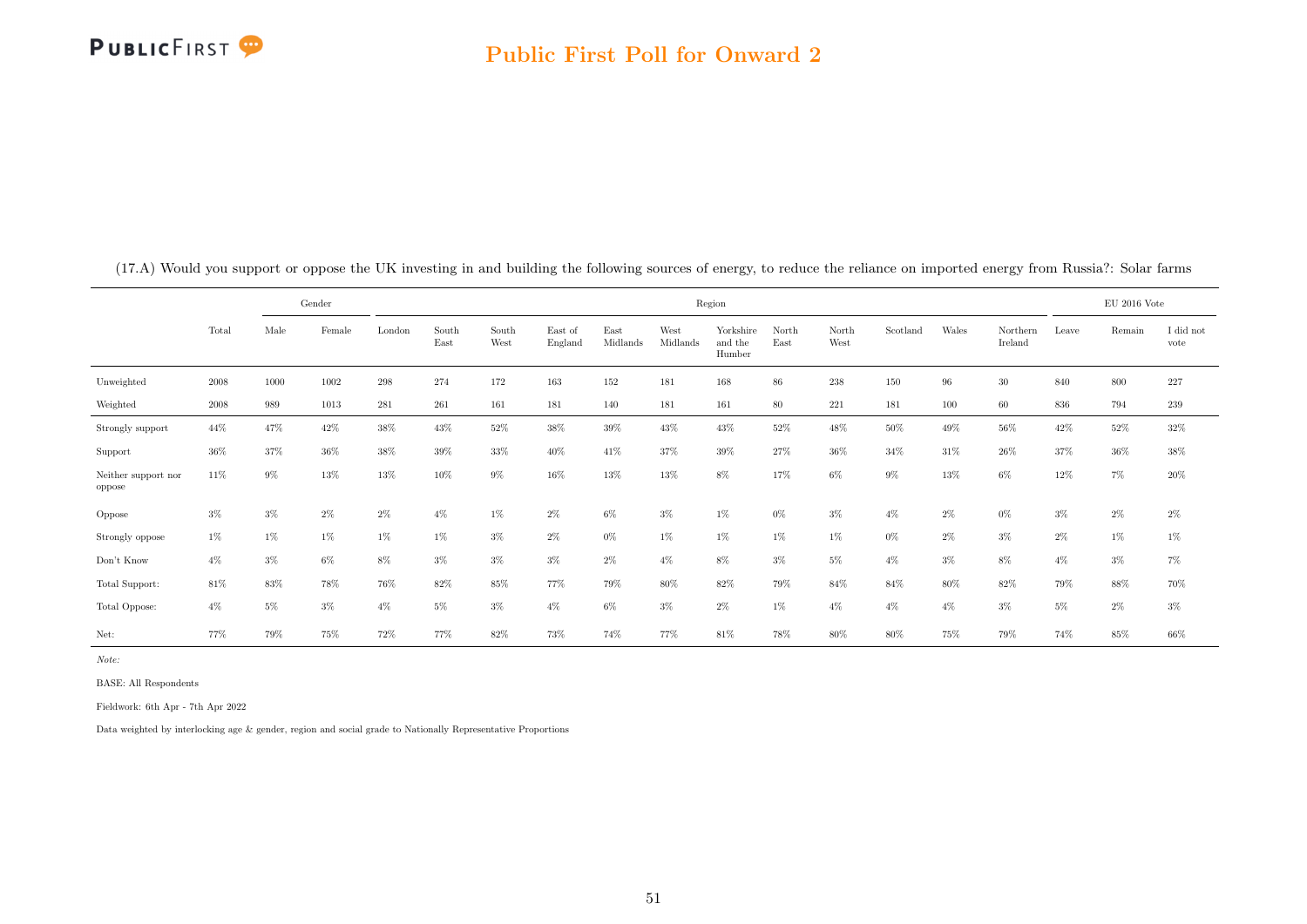### Public First Poll for Onward 2

|                               |            |       |       | Social Grade |       |                     |       | 2019                |                               |                   |                     | Voting Intention |         |                                 |                          | Education                                              |                                                             |                          |
|-------------------------------|------------|-------|-------|--------------|-------|---------------------|-------|---------------------|-------------------------------|-------------------|---------------------|------------------|---------|---------------------------------|--------------------------|--------------------------------------------------------|-------------------------------------------------------------|--------------------------|
|                               | Total      | AB    | C1    | $\rm{C2}$    | DE    | Conservative Labour |       | Liberal<br>Democrat | The<br><b>Brexit</b><br>Party | I did not<br>vote | Conservative Labour |                  | Liberal | GCSE or<br>Democrats equivalent | A Level or<br>equivalent | University<br>Under-<br>graduate<br>Degree<br>(BA/BSc) | University<br>Postgrad-<br>uate<br>Degree<br>(MA/MSc/MPhil) | Doctorate<br>(PhD/DPHil) |
| Unweighted                    | 2008       | 599   | 550   | 395          | 457   | 817                 | 518   | 151                 | $\sqrt{28}$                   | 224               | 552                 | 614              | 137     | 452                             | 389                      | 447                                                    | 211                                                         | 40                       |
| Weighted                      | $\,2008\,$ | 540   | 521   | 440          | 500   | 788                 | 516   | 147                 | 27                            | 235               | 528                 | 614              | 135     | 468                             | 386                      | 441                                                    | 203                                                         | $38\,$                   |
| Strongly support              | 44%        | 47%   | 46%   | 44%          | 40%   | $43\%$              | 49%   | $47\%$              | 43%                           | $34\%$            | $41\%$              | 50%              | 45%     | 40%                             | 43%                      | $50\%$                                                 | $48\%$                                                      | $38\%$                   |
| Support                       | 36%        | 38%   | 37%   | 35%          | 34%   | 41%                 | 31%   | 38%                 | 40%                           | 37%               | 43%                 | 33%              | 42%     | 37%                             | 36%                      | 34%                                                    | 38%                                                         | 49%                      |
| Neither support nor<br>oppose | 11%        | $9\%$ | 10%   | 12%          | 13%   | 10%                 | 12%   | $9\%$               | 10%                           | 18%               | 10%                 | 11%              | $6\%$   | 12%                             | 12%                      | 10%                                                    | 8%                                                          | $8\%$                    |
| Oppose                        | $3\%$      | $3\%$ | $2\%$ | $3\%$        | 2%    | $3\%$               | 2%    | $2\%$               | $0\%$                         | 1%                | $2\%$               | 2%               | $2\%$   | 2%                              | $3\%$                    | $3\%$                                                  | $4\%$                                                       | $0\%$                    |
| Strongly oppose               | $1\%$      | $1\%$ | 1%    | $1\%$        | $2\%$ | 1%                  | $1\%$ | $3\%$               | $4\%$                         | $1\%$             | $1\%$               | $0\%$            | $1\%$   | 1%                              | $1\%$                    | $0\%$                                                  | $0\%$                                                       | $0\%$                    |
| Don't Know                    | $4\%$      | $2\%$ | 3%    | $4\%$        | $9\%$ | $2\%$               | $5\%$ | $1\%$               | $3\%$                         | 10%               | $2\%$               | $4\%$            | $4\%$   | 8%                              | $5\%$                    | $3\%$                                                  | $1\%$                                                       | $5\%$                    |
| Total Support:                | $81\%$     | 85%   | 83%   | 80%          | 74%   | 84%                 | 80%   | 84%                 | 82%                           | 70%               | 85%                 | 83%              | 86%     | 77%                             | 79%                      | 84%                                                    | 86%                                                         | 87%                      |
| Total Oppose:                 | $4\%$      | $4\%$ | $3\%$ | $4\%$        | $4\%$ | $4\%$               | $3\%$ | 5%                  | $4\%$                         | $2\%$             | $3\%$               | $2\%$            | $4\%$   | $3\%$                           | $4\%$                    | $3\%$                                                  | $5\%$                                                       | $0\%$                    |
| Net:                          | 77%        | 81%   | 80%   | 76%          | 70%   | 80%                 | 77%   | 79%                 | 78%                           | 68%               | 82%                 | 81%              | 82%     | 74%                             | 75%                      | 81%                                                    | 81%                                                         | 87%                      |

(17.B) Would you support or oppose the UK investing in and building the following sources of energy, to reduce the reliance on imported energy from Russia?: Solar farms

Note:

BASE: All Respondents

Fieldwork: 6th Apr - 7th Apr 2022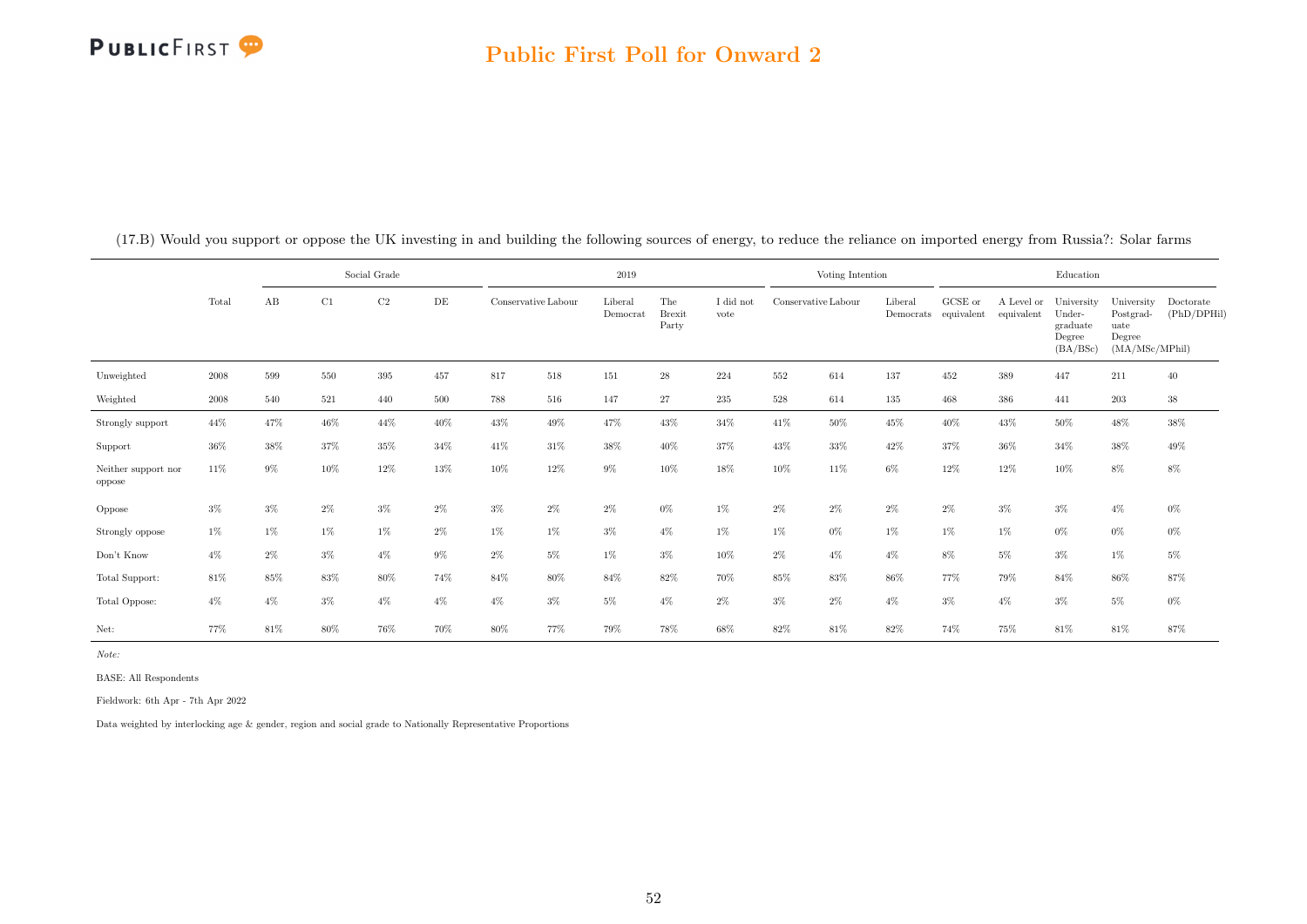# **PUBLICFIRST**

### Public First Poll for Onward 2

|                               |       |       |       |       | Age       |       |       |       | Climate top issue |         | C <sub>2</sub> DE 2019 Conservatives |         | ABC1 2019 Conservatives | 2019 Con now DK |         |                   | 2019 Con now other party |
|-------------------------------|-------|-------|-------|-------|-----------|-------|-------|-------|-------------------|---------|--------------------------------------|---------|-------------------------|-----------------|---------|-------------------|--------------------------|
|                               | Total | 18-24 | 25-34 | 35-44 | $45 - 54$ | 55-64 | $65+$ | Yes   | No                | C2DECon | Other                                | ABC1Con | Other                   | ConDK           | Other.2 | ConSwitch Other.3 |                          |
| Unweighted                    | 2008  | 287   | 358   | 256   | 320       | 322   | 465   | 488   | 1520              | 296     | 1712                                 | 520     | 1488                    | 125             | 1883    | 160               | 1848                     |
| Weighted                      | 2008  | 280   | 343   | 341   | 341       | 282   | 421   | 484   | 1524              | 316     | 1692                                 | 471     | 1537                    | 120             | 1888    | 159               | 1849                     |
| Strongly support              | 44%   | 39%   | 40%   | 46%   | 48%       | 53%   | 42%   | 58%   | 40%               | 43%     | 45%                                  | 43%     | 45%                     | 44%             | 45%     | 49%               | 44%                      |
| Support                       | 36%   | 35%   | 40%   | 34%   | 34%       | 32%   | 41%   | 32%   | 38%               | 39%     | 36%                                  | 43%     | 34%                     | 38%             | 36%     | 34%               | 37%                      |
| Neither support nor<br>oppose | 11%   | 17%   | 10%   | 12%   | $10\%$    | 8%    | 10%   | 5%    | 13%               | 11%     | 11%                                  | 8%      | 12%                     | 11%             | 11%     | 9%                | 11%                      |
| Oppose                        | $3\%$ | 3%    | $3\%$ | $3\%$ | $2\%$     | 2%    | $3\%$ | $2\%$ | 3%                | $2\%$   | $3\%$                                | $4\%$   | $2\%$                   | $2\%$           | $3\%$   | $6\%$             | $2\%$                    |
| Strongly oppose               | $1\%$ | 1%    | $1\%$ | $0\%$ | $1\%$     | $1\%$ | $2\%$ | $1\%$ | $1\%$             | 1%      | 1%                                   | $1\%$   | 1%                      | 1%              | $1\%$   | $2\%$             | 1%                       |
| Don't Know                    | $4\%$ | 5%    | 7%    | $4\%$ | 6%        | $4\%$ | $2\%$ | $1\%$ | 5%                | $4\%$   | $4\%$                                | 1%      | 6%                      | $3\%$           | $4\%$   | $1\%$             | 5%                       |
| Total Support:                | 81%   | 74%   | 80%   | 80%   | 81%       | 85%   | 83%   | 90%   | 78%               | 81%     | 81%                                  | 86%     | 79%                     | 82%             | 81%     | 82%               | 81%                      |
| Total Oppose:                 | $4\%$ | $4\%$ | $4\%$ | $4\%$ | $3\%$     | $3\%$ | 5%    | $3\%$ | 4%                | 3%      | $4\%$                                | 5%      | $3\%$                   | $3\%$           | $4\%$   | 8%                | $3\%$                    |
| Net:                          | 77%   | 69%   | 76%   | 77%   | 79%       | 83%   | 78%   | 87%   | 74%               | 78%     | 77%                                  | 81%     | 76%                     | 79%             | 77%     | 74%               | 77%                      |

(17.C) Would you support or oppose the UK investing in and building the following sources of energy, to reduce the reliance on imported energy from Russia?: Solar farms

Note:

BASE: All Respondents

Fieldwork: 6th Apr - 7th Apr 2022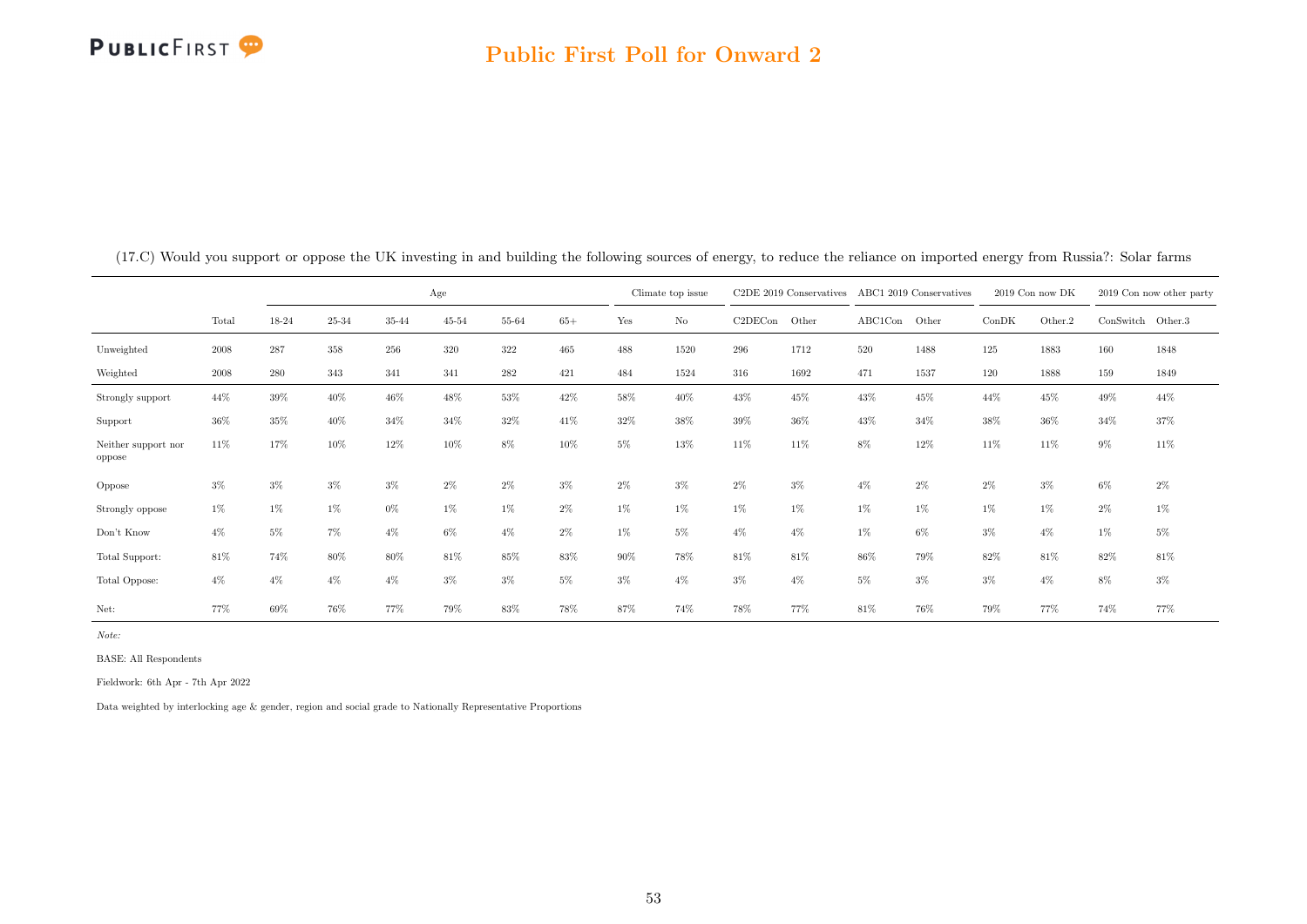

|                               |        |       | Gender |        |               |               |                    |                  |                  | Region                         |               |               |          |       |                     |       | $EU$ 2016 Vote |                   |
|-------------------------------|--------|-------|--------|--------|---------------|---------------|--------------------|------------------|------------------|--------------------------------|---------------|---------------|----------|-------|---------------------|-------|----------------|-------------------|
|                               | Total  | Male  | Female | London | South<br>East | South<br>West | East of<br>England | East<br>Midlands | West<br>Midlands | Yorkshire<br>and the<br>Humber | North<br>East | North<br>West | Scotland | Wales | Northern<br>Ireland | Leave | Remain         | I did not<br>vote |
| Unweighted                    | 2008   | 1000  | 1002   | 298    | 274           | 172           | 163                | 152              | 181              | 168                            | 86            | 238           | 150      | 96    | 30                  | 840   | 800            | 227               |
| Weighted                      | 2008   | 989   | 1013   | 281    | 261           | 161           | 181                | 140              | 181              | 161                            | 80            | 221           | 181      | 100   | 60                  | 836   | 794            | 239               |
| Strongly support              | 10%    | 12%   | 8%     | 13%    | 7%            | 10%           | $7\%$              | $9\%$            | $9\%$            | 13%                            | 12%           | 12%           | 12%      | $7\%$ | $2\%$               | 14%   | $8\%$          | $9\%$             |
| Support                       | 22%    | 21%   | 22\%   | 23%    | 22%           | 15%           | 21%                | 20%              | 24%              | 21%                            | $30\%$        | 22%           | 20%      | 28%   | 21%                 | 25%   | 20%            | 19%               |
| Neither support nor<br>oppose | 26%    | 24%   | 29%    | $28\%$ | 25%           | 21%           | 30%                | 27%              | 29%              | 27%                            | 32%           | 26%           | 25%      | 20%   | 26%                 | 26%   | 24%            | 37%               |
| Oppose                        | $21\%$ | 22%   | 19%    | 16%    | 24%           | 27%           | 23%                | 24%              | 15%              | 21%                            | 11%           | 22%           | 20%      | 24%   | 17%                 | 19%   | 24%            | $18\%$            |
| Strongly oppose               | 15%    | 17%   | 12%    | 12%    | 15%           | 22%           | 13%                | 16%              | 16%              | 11%                            | 12%           | 10%           | 17%      | 17%   | 25%                 | 11\%  | 19%            | $9\%$             |
| Don't Know                    | $6\%$  | $4\%$ | $9\%$  | 8%     | 7%            | 5%            | 5%                 | 5%               | $7\%$            | $8\%$                          | $2\%$         | $8\%$         | $7\%$    | 5%    | 8%                  | $6\%$ | $5\%$          | $8\%$             |
| Total Support:                | $32\%$ | 33%   | 30%    | 36%    | 29%           | 25%           | 28%                | 28%              | $33\%$           | 33%                            | 42%           | $34\%$        | 32%      | 34%   | 23%                 | 38%   | 28%            | 27%               |
| Total Oppose:                 | 36%    | 40%   | 31%    | 28%    | 40%           | 49%           | 37%                | 40%              | 31%              | 31%                            | 23%           | 32%           | 37%      | 41%   | 42%                 | 30%   | 44%            | 28%               |
| Net:                          | $-4%$  | $-7%$ | $-1\%$ | 8%     | $-10%$        | $-24%$        | $-9%$              | $-12%$           | $2\%$            | $2\%$                          | 19%           | $1\%$         | $-5%$    | $-7%$ | $-19%$              | 8%    | $-16%$         | $0\%$             |

(18.A) Would you support or oppose the UK investing in and building the following sources of energy, to reduce the reliance on imported energy from Russia?: Coal mines

Note:

BASE: All Respondents

Fieldwork: 6th Apr - 7th Apr 2022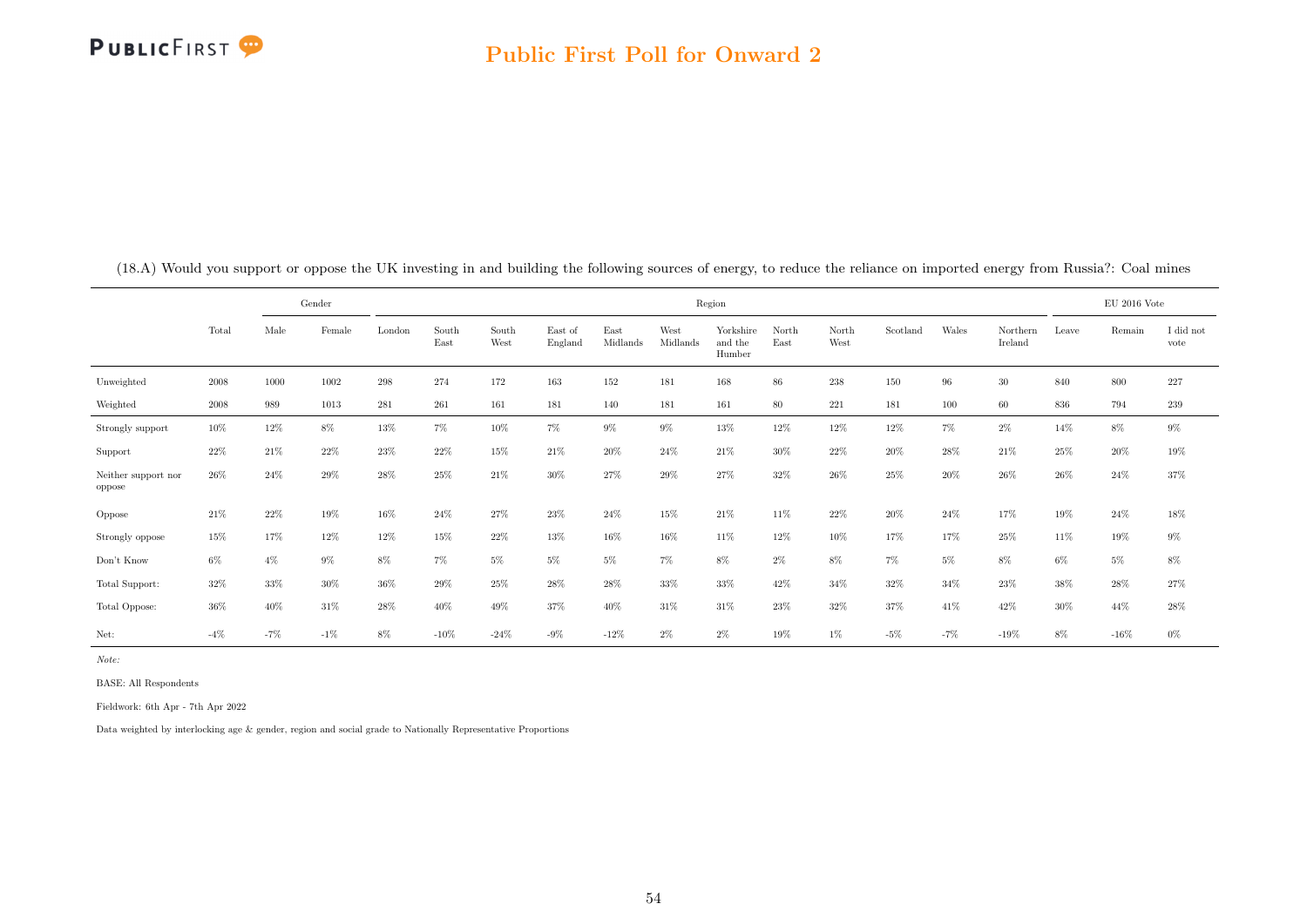### Public First Poll for Onward 2

|                               |        |       |        | Social Grade |        |       |                     | 2019                |                               |                   |        | Voting Intention    |                      |                               |                          | Education                                              |                                                             |                          |
|-------------------------------|--------|-------|--------|--------------|--------|-------|---------------------|---------------------|-------------------------------|-------------------|--------|---------------------|----------------------|-------------------------------|--------------------------|--------------------------------------------------------|-------------------------------------------------------------|--------------------------|
|                               | Total  | AB    | C1     | C2           | DE     |       | Conservative Labour | Liberal<br>Democrat | The<br><b>Brexit</b><br>Party | I did not<br>vote |        | Conservative Labour | Liberal<br>Democrats | ${\rm GCSE}$ or<br>equivalent | A Level or<br>equivalent | University<br>Under-<br>graduate<br>Degree<br>(BA/BSc) | University<br>Postgrad-<br>uate<br>Degree<br>(MA/MSc/MPhil) | Doctorate<br>(PhD/DPHil) |
| Unweighted                    | 2008   | 599   | 550    | 395          | 457    | 817   | 518                 | 151                 | $\sqrt{28}$                   | 224               | 552    | 614                 | 137                  | 452                           | 389                      | 447                                                    | 211                                                         | 40                       |
| Weighted                      | 2008   | 540   | 521    | 440          | 500    | 788   | 516                 | 147                 | 27                            | 235               | 528    | 614                 | 135                  | 468                           | 386                      | 441                                                    | 203                                                         | $38\,$                   |
| Strongly support              | $10\%$ | 10%   | 10%    | 11%          | $9\%$  | 13%   | $9\%$               | $8\%$               | $32\%$                        | $8\%$             | 13%    | 10%                 | 14%                  | $9\%$                         | $9\%$                    | $9\%$                                                  | $13\%$                                                      | $19\%$                   |
| Support                       | 22%    | 24%   | 19%    | 24%          | 20%    | 25%   | 20%                 | 12%                 | 27%                           | 21%               | $29\%$ | 19%                 | 13%                  | 22%                           | 20%                      | 21%                                                    | 26%                                                         | 15%                      |
| Neither support nor<br>oppose | 26%    | 25%   | 27%    | 28%          | 25%    | 26%   | 26%                 | 21%                 | 23%                           | 32%               | 24%    | 26%                 | 24%                  | 26%                           | 32%                      | 23%                                                    | 21%                                                         | $25\%$                   |
| Oppose                        | 21%    | 21%   | 24%    | 20%          | 19%    | 20%   | 20%                 | 28%                 | 12%                           | 19%               | 21\%   | 23%                 | 21%                  | 19%                           | 19%                      | 25%                                                    | 19%                                                         | $8\%$                    |
| Strongly oppose               | $15\%$ | 18%   | 15%    | 10%          | 16%    | 11%   | 18%                 | 27%                 | $3\%$                         | $8\%$             | $9\%$  | 17%                 | 24%                  | 13%                           | 13%                      | 17%                                                    | 18%                                                         | 31%                      |
| Don't Know                    | 6%     | $3\%$ | $6\%$  | $7\%$        | 11%    | $4\%$ | $7\%$               | $4\%$               | $3\%$                         | 12%               | $4\%$  | 5%                  | 5%                   | 10%                           | 7%                       | $4\%$                                                  | $3\%$                                                       | $2\%$                    |
| Total Support:                | 32%    | 34%   | 29%    | 35%          | 29%    | 38%   | 29%                 | 19%                 | 59%                           | 28%               | 42%    | 29%                 | 26%                  | 31%                           | 28%                      | $30\%$                                                 | 39%                                                         | 34%                      |
| Total Oppose:                 | 36%    | 38%   | 39%    | 30%          | 35%    | 31%   | 38%                 | 56%                 | 15%                           | 28%               | 30%    | 40%                 | 45%                  | 33%                           | 32%                      | 42%                                                    | 37%                                                         | 39%                      |
| Net:                          | $-4%$  | $-5%$ | $-10%$ | $6\%$        | $-6\%$ | 7%    | $-9%$               | $-36%$              | 44%                           | $0\%$             | 12%    | $-11%$              | $-19%$               | $-2\%$                        | $-4%$                    | $-12%$                                                 | $2\%$                                                       | $-5%$                    |

(18.B) Would you support or oppose the UK investing in and building the following sources of energy, to reduce the reliance on imported energy from Russia?: Coal mines

Note:

BASE: All Respondents

Fieldwork: 6th Apr - 7th Apr 2022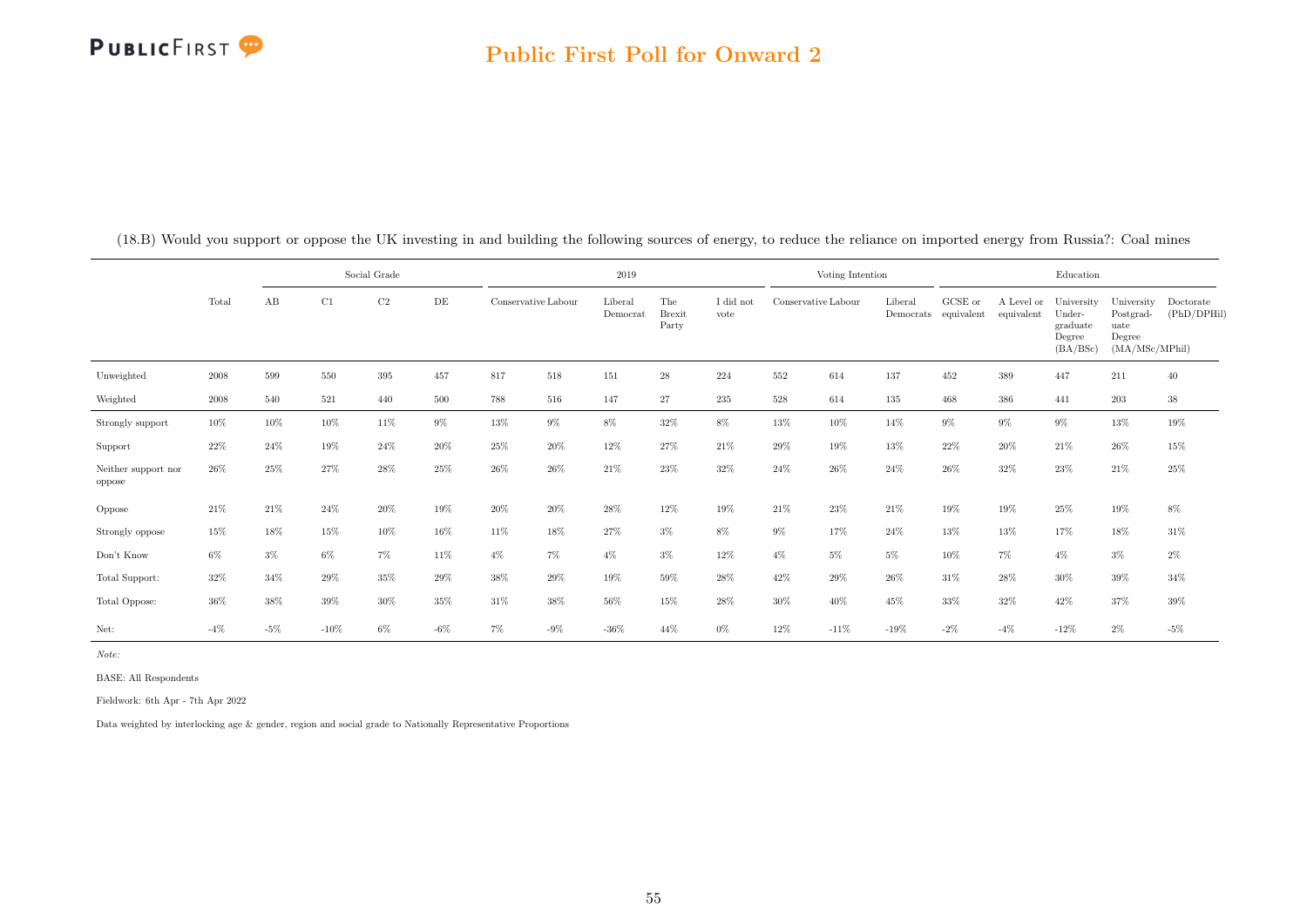# **PUBLICFIRST**

### Public First Poll for Onward 2

|                               |       |        |       |       | Age       |        |        |         | Climate top issue |         | C2DE 2019 Conservatives |         | ABC1 2019 Conservatives | $2019$ Con now DK |         |                   | 2019 Con now other party |
|-------------------------------|-------|--------|-------|-------|-----------|--------|--------|---------|-------------------|---------|-------------------------|---------|-------------------------|-------------------|---------|-------------------|--------------------------|
|                               | Total | 18-24  | 25-34 | 35-44 | $45 - 54$ | 55-64  | $65+$  | Yes     | $\rm No$          | C2DECon | Other                   | ABC1Con | Other                   | ConDK             | Other.2 | ConSwitch Other.3 |                          |
| Unweighted                    | 2008  | 287    | 358   | 256   | 320       | 322    | 465    | 488     | 1520              | 296     | 1712                    | 520     | 1488                    | 125               | 1883    | 160               | 1848                     |
| Weighted                      | 2008  | 280    | 343   | 341   | 341       | 282    | 421    | 484     | 1524              | 316     | 1692                    | 471     | 1537                    | 120               | 1888    | 159               | 1849                     |
| Strongly support              | 10%   | 7%     | 10%   | 14%   | 10%       | 8%     | $9\%$  | $7\%$   | 11%               | 14%     | 9%                      | 12%     | 9%                      | $3\%$             | 10%     | 17%               | 9%                       |
| Support                       | 22%   | 17%    | 24%   | 27%   | 19%       | 24%    | 20%    | 13%     | 25%               | 25%     | 21%                     | 26%     | 20%                     | 20%               | 22%     | 19%               | 22%                      |
| Neither support nor<br>oppose | 26%   | 31%    | 25%   | 23%   | 24%       | 30%    | 27%    | 24%     | 27%               | 25%     | 27%                     | 27%     | 26%                     | 36%               | 26%     | 27%               | 26%                      |
| Oppose                        | 21%   | 21%    | 20%   | 18%   | 21%       | 18%    | 25%    | 27%     | 19%               | 21%     | 21%                     | 20%     | 21%                     | 20%               | 21\%    | 22%               | 21\%                     |
| Strongly oppose               | 15%   | 16%    | 11%   | 12%   | 17%       | 15%    | 16%    | 26%     | 11%               | $9\%$   | 16%                     | 12%     | 16%                     | 13%               | 15%     | 14%               | 15%                      |
| Don't Know                    | 6%    | 7%     | $9\%$ | 6%    | $9\%$     | $5\%$  | $4\%$  | $4\%$   | $7\%$             | $5\%$   | $7\%$                   | $3\%$   | 7%                      | 8%                | $6\%$   | $1\%$             | 7%                       |
| Total Support:                | 32%   | 24%    | 34%   | 41%   | 29%       | 32%    | 29%    | 19%     | 36%               | 39%     | 30%                     | 38%     | 30%                     | 22%               | 32%     | 37%               | 31%                      |
| Total Oppose:                 | 36%   | 37%    | 32%   | 31%   | 38%       | 33%    | 41%    | 53%     | 30%               | 30%     | 37%                     | 32%     | 37%                     | 33%               | 36%     | 35%               | 36%                      |
| Net:                          | $-4%$ | $-13%$ | $2\%$ | 10%   | $-9%$     | $-1\%$ | $-12%$ | $-33\%$ | 5%                | $9\%$   | $-6%$                   | 6%      | $-7%$                   | $-10%$            | $-3%$   | $2\%$             | $-4%$                    |

(18.C) Would you support or oppose the UK investing in and building the following sources of energy, to reduce the reliance on imported energy from Russia?: Coal mines

Note:

BASE: All Respondents

Fieldwork: 6th Apr - 7th Apr 2022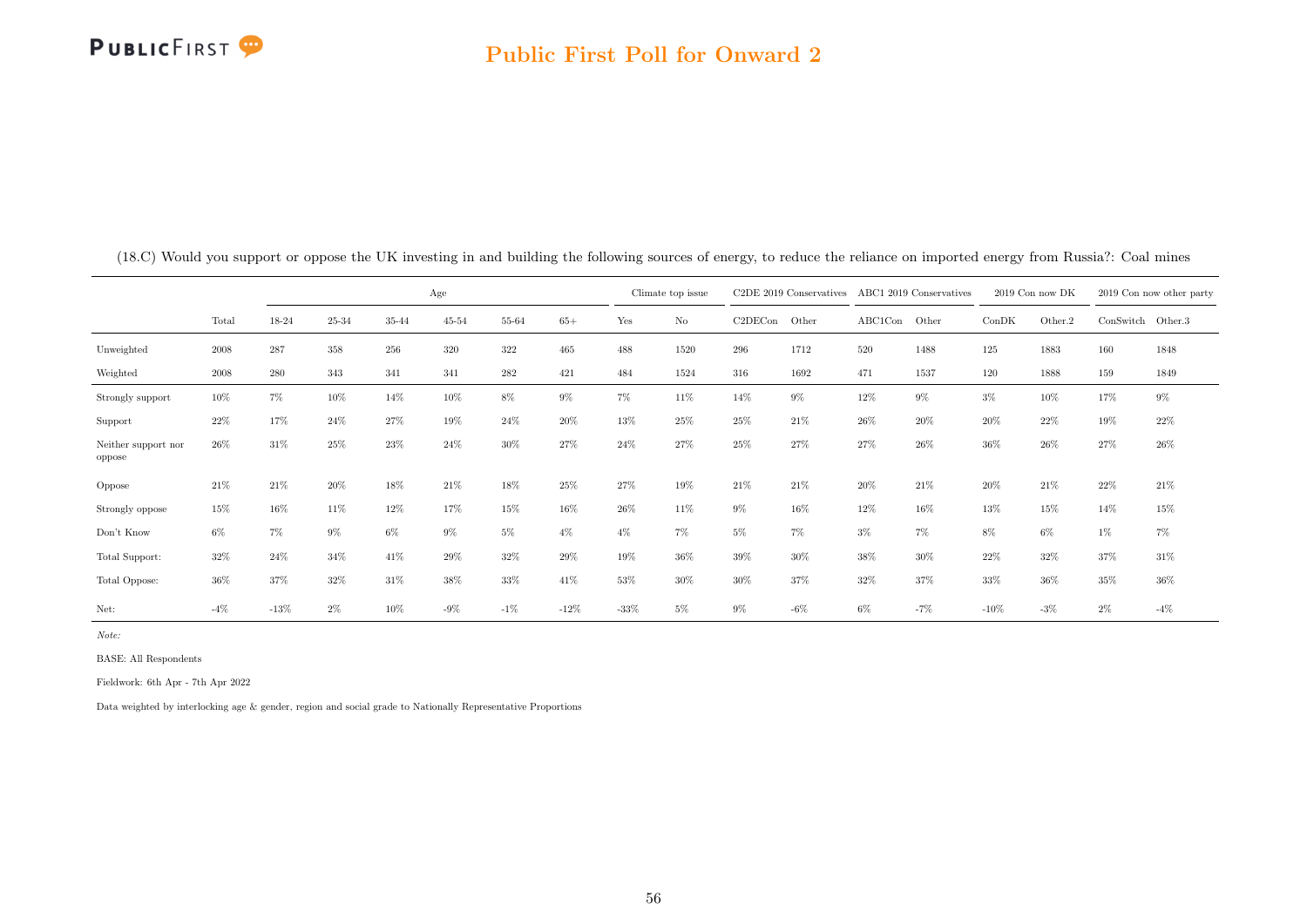

|                               |        |       | Gender |        |               |               |                    |                  |                  | Region                         |               |               |          |        |                     |        | EU 2016 Vote |                   |
|-------------------------------|--------|-------|--------|--------|---------------|---------------|--------------------|------------------|------------------|--------------------------------|---------------|---------------|----------|--------|---------------------|--------|--------------|-------------------|
|                               | Total  | Male  | Female | London | South<br>East | South<br>West | East of<br>England | East<br>Midlands | West<br>Midlands | Yorkshire<br>and the<br>Humber | North<br>East | North<br>West | Scotland | Wales  | Northern<br>Ireland | Leave  | Remain       | I did not<br>vote |
| Unweighted                    | 2008   | 1000  | 1002   | 298    | 274           | 172           | 163                | 152              | 181              | 168                            | 86            | $238\,$       | 150      | $96\,$ | $30\,$              | 840    | 800          | $227\,$           |
| Weighted                      | 2008   | 989   | 1013   | 281    | 261           | 161           | 181                | 140              | 181              | 161                            | 80            | 221           | 181      | 100    | 60                  | 836    | 794          | 239               |
| Strongly support              | $31\%$ | 34%   | 27%    | 25%    | 31\%          | 33%           | 30%                | $26\%$           | 31%              | 31%                            | 34%           | 34%           | 32%      | 35%    | 40%                 | $28\%$ | 36%          | $25\%$            |
| Support                       | 41%    | 41%   | 42%    | 39%    | 42%           | 42%           | 42%                | 44%              | 37%              | 43%                            | 39%           | 44%           | 43%      | 43%    | 40%                 | 41%    | 43%          | 39%               |
| Neither support nor<br>oppose | 15%    | 13%   | 16%    | 16%    | 16%           | 12%           | 18%                | 14%              | $22\%$           | 13%                            | 17%           | 10%           | 8%       | 13%    | 17%                 | 16%    | 12%          | 20%               |
| Oppose                        | $5\%$  | $5\%$ | $4\%$  | 7%     | $3\%$         | 5%            | 4%                 | $9\%$            | $3\%$            | $3\%$                          | 8%            | $3\%$         | $7\%$    | $3\%$  | $4\%$               | 6%     | $4\%$        | $3\%$             |
| Strongly oppose               | $4\%$  | $4\%$ | $4\%$  | $6\%$  | $5\%$         | $4\%$         | $3\%$              | $2\%$            | $4\%$            | $3\%$                          | 2%            | $4\%$         | $5\%$    | $3\%$  | $0\%$               | 6%     | $2\%$        | $4\%$             |
| Don't Know                    | $5\%$  | $3\%$ | 7%     | 7%     | $4\%$         | $4\%$         | $4\%$              | $5\%$            | $4\%$            | 8%                             | $1\%$         | 6%            | $6\%$    | $3\%$  | 0%                  | $4\%$  | $3\%$        | 8%                |
| Total Support:                | 72%    | 75%   | 69%    | 64%    | 72%           | 74%           | 71%                | 71%              | 67%              | 74%                            | 72%           | 78%           | 74%      | 78%    | 80%                 | 69%    | 79%          | 64%               |
| Total Oppose:                 | $9\%$  | $9\%$ | $8\%$  | 13%    | $8\%$         | $9\%$         | $7\%$              | 11%              | $6\%$            | $6\%$                          | 10%           | 7%            | 12%      | $6\%$  | $4\%$               | 12%    | 6%           | 7%                |
| Net:                          | 64%    | 66%   | 61%    | 51%    | 65%           | 65%           | 65%                | 60%              | 61%              | 67%                            | 62%           | 71%           | 63%      | 72%    | 76%                 | 57%    | 74%          | 57%               |

(19.A) And, would you support or oppose the following being built in your local area?: A wind farm

Note:

BASE: All Respondents

Fieldwork: 6th Apr - 7th Apr 2022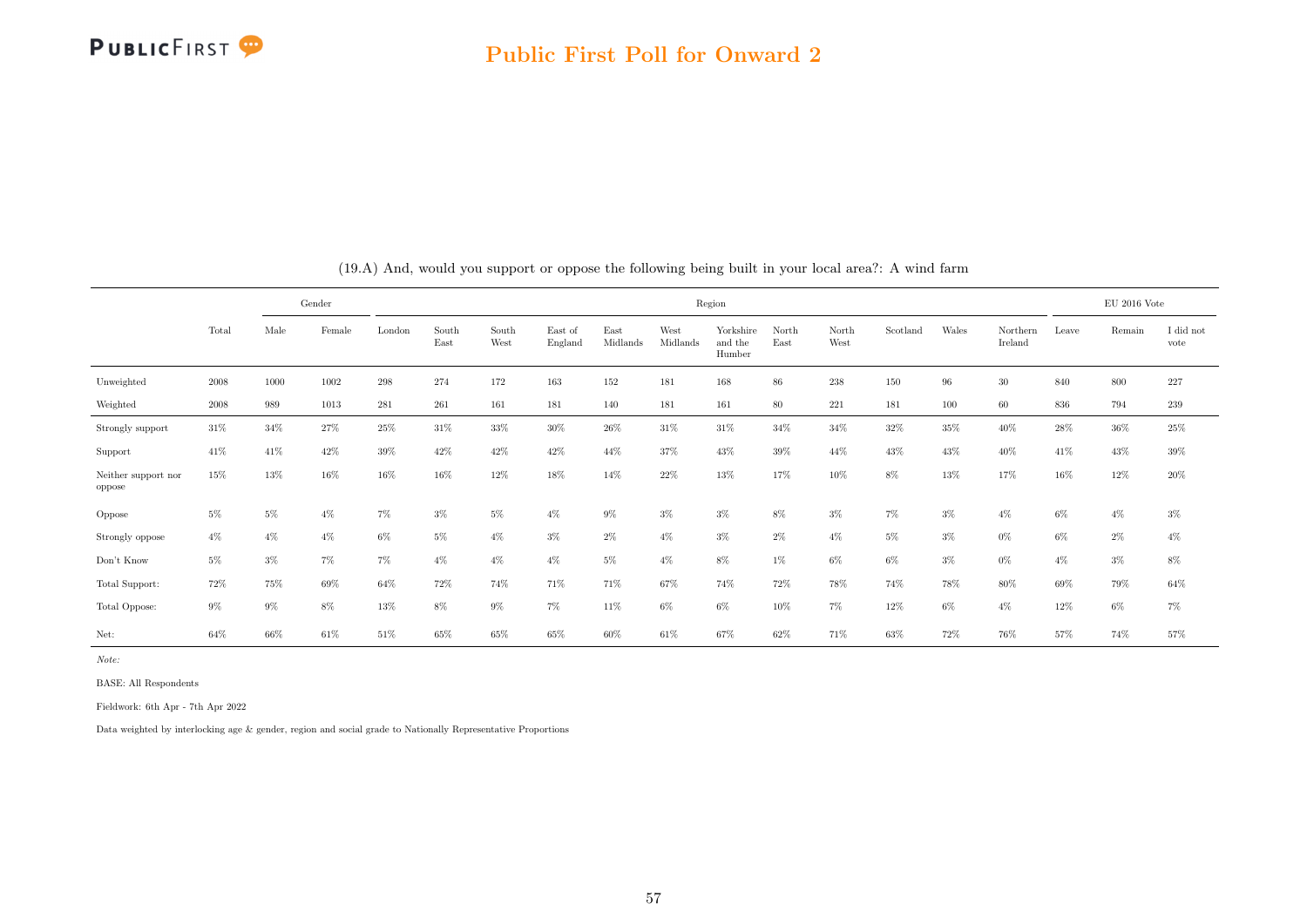

#### Public First Poll for Onward 2

|                               |       |        |       | Social Grade |           |       |                     | 2019                |                               |                   |       | Voting Intention    |         |                                 |                          | Education                                              |                                                             |                          |
|-------------------------------|-------|--------|-------|--------------|-----------|-------|---------------------|---------------------|-------------------------------|-------------------|-------|---------------------|---------|---------------------------------|--------------------------|--------------------------------------------------------|-------------------------------------------------------------|--------------------------|
|                               | Total | AB     | C1    | C2           | $\rm{DE}$ |       | Conservative Labour | Liberal<br>Democrat | The<br><b>Brexit</b><br>Party | I did not<br>vote |       | Conservative Labour | Liberal | GCSE or<br>Democrats equivalent | A Level or<br>equivalent | University<br>Under-<br>graduate<br>Degree<br>(BA/BSc) | University<br>Postgrad-<br>uate<br>Degree<br>(MA/MSc/MPhil) | Doctorate<br>(PhD/DPHil) |
| Unweighted                    | 2008  | 599    | 550   | 395          | 457       | 817   | 518                 | 151                 | $\sqrt{28}$                   | 224               | 552   | 614                 | 137     | 452                             | 389                      | 447                                                    | 211                                                         | 40                       |
| Weighted                      | 2008  | 540    | 521   | 440          | 500       | 788   | 516                 | 147                 | 27                            | 235               | 528   | 614                 | 135     | 468                             | 386                      | 441                                                    | 203                                                         | $38\,$                   |
| Strongly support              | 31%   | $30\%$ | 31%   | 30%          | 31%       | 28%   | $35\%$              | 32%                 | 42%                           | 25%               | 28%   | 35%                 | 30%     | 28%                             | 28%                      | 31%                                                    | $38\%$                                                      | $40\%$                   |
| Support                       | 41%   | 45%    | 41%   | 42%          | 37%       | 43%   | 41%                 | 44%                 | 22%                           | 41%               | 44%   | 43%                 | 47%     | 41%                             | 42%                      | 41%                                                    | 40%                                                         | 37%                      |
| Neither support nor<br>oppose | 15%   | 14%    | 14%   | 14%          | 16%       | 15%   | 14%                 | 12%                 | 18%                           | 17%               | 16%   | 13%                 | 15%     | 16%                             | 16%                      | 15%                                                    | 14%                                                         | 11%                      |
| Oppose                        | 5%    | $5\%$  | 5%    | $5\%$        | $4\%$     | $6\%$ | $4\%$               | 6%                  | $0\%$                         | $4\%$             | $6\%$ | $4\%$               | $2\%$   | 5%                              | 5%                       | 6%                                                     | 6%                                                          | $5\%$                    |
| Strongly oppose               | $4\%$ | $4\%$  | $4\%$ | $3\%$        | $4\%$     | $5\%$ | 2%                  | 2%                  | 15%                           | $4\%$             | $4\%$ | $2\%$               | $2\%$   | $3\%$                           | $4\%$                    | $4\%$                                                  | $2\%$                                                       | $2\%$                    |
| Don't Know                    | $5\%$ | $2\%$  | $4\%$ | $5\%$        | 8%        | $3\%$ | $4\%$               | $4\%$               | $3\%$                         | $9\%$             | $2\%$ | $3\%$               | 5%      | $8\%$                           | 6%                       | $3\%$                                                  | $2\%$                                                       | $5\%$                    |
| Total Support:                | 72%   | 75%    | 72%   | 73%          | 68%       | 71%   | 76%                 | 75%                 | 64%                           | 66%               | 73%   | 77%                 | 76%     | 68%                             | 70%                      | 73%                                                    | 77%                                                         | 77%                      |
| Total Oppose:                 | $9\%$ | $9\%$  | 9%    | 8%           | $7\%$     | 11%   | 6%                  | $8\%$               | 15%                           | $8\%$             | $9\%$ | 6%                  | $4\%$   | $8\%$                           | $9\%$                    | 10%                                                    | $7\%$                                                       | $7\%$                    |
| Net:                          | 64%   | 66%    | 63%   | 65%          | 61%       | 60%   | 70%                 | 67%                 | 48%                           | 58%               | 63%   | 71%                 | 72%     | 61%                             | 61%                      | 63%                                                    | 70%                                                         | 70%                      |

(19.B) And, would you support or oppose the following being built in your local area?: A wind farm

Note:

BASE: All Respondents

Fieldwork: 6th Apr - 7th Apr 2022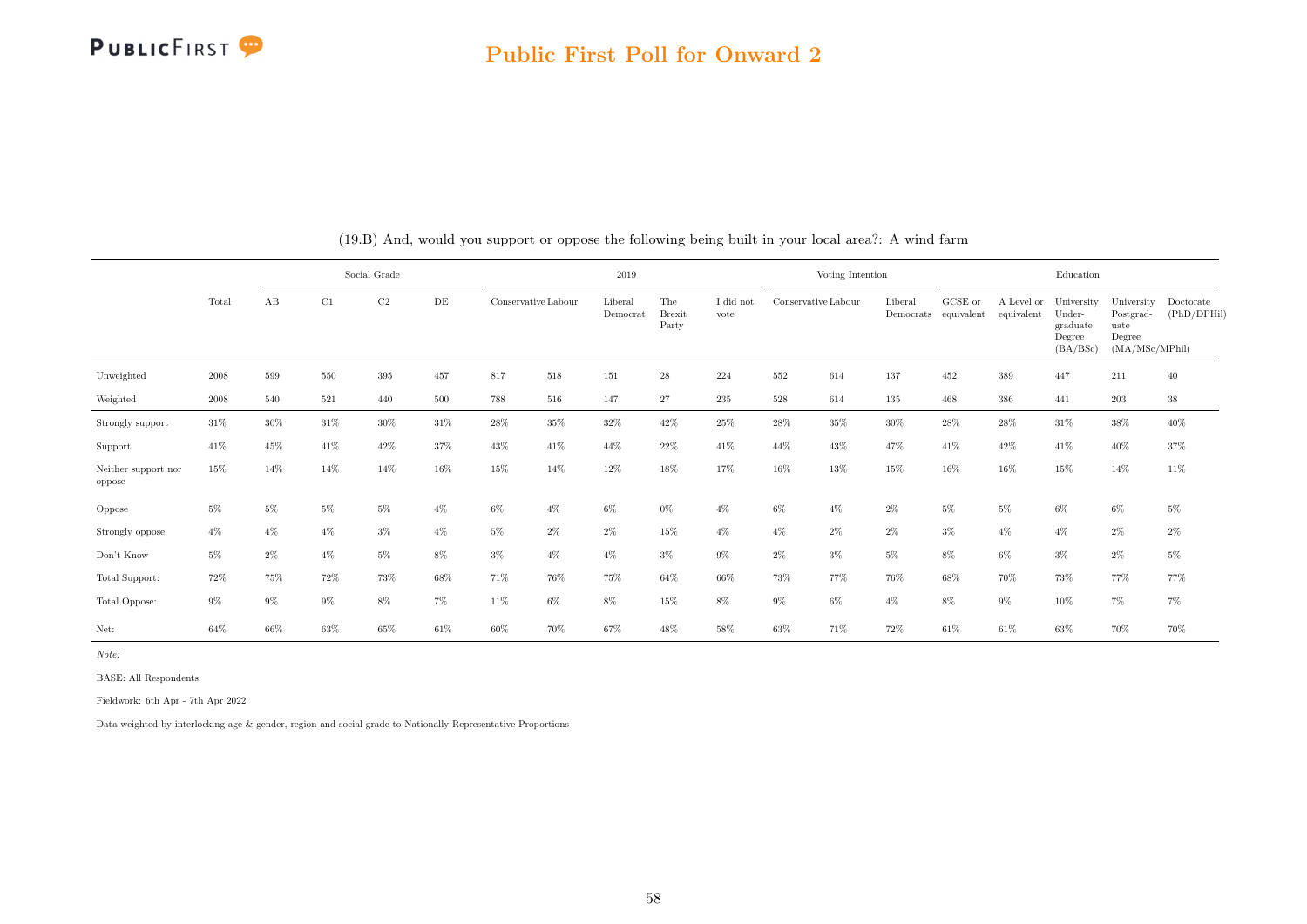

#### Public First Poll for Onward 2

|                               |       |       | Age   |       |           |        |        |       | Climate top issue |         | $C2DE$ 2019 Conservatives |         | ABC1 2019 Conservatives |       | 2019 Con now DK |                   | 2019 Con now other party |
|-------------------------------|-------|-------|-------|-------|-----------|--------|--------|-------|-------------------|---------|---------------------------|---------|-------------------------|-------|-----------------|-------------------|--------------------------|
|                               | Total | 18-24 | 25-34 | 35-44 | $45 - 54$ | 55-64  | $65+$  | Yes   | No                | C2DECon | Other                     | ABC1Con | Other                   | ConDK | Other.2         | ConSwitch Other.3 |                          |
| Unweighted                    | 2008  | 287   | 358   | 256   | $320\,$   | 322    | 465    | 488   | 1520              | 296     | 1712                      | 520     | 1488                    | 125   | 1883            | 160               | 1848                     |
| Weighted                      | 2008  | 280   | 343   | 341   | 341       | 282    | 421    | 484   | 1524              | 316     | 1692                      | 471     | 1537                    | 120   | 1888            | 159               | 1849                     |
| Strongly support              | 31%   | 29%   | 32%   | 34%   | 33%       | 33%    | 25%    | 44%   | 27%               | 29%     | 31%                       | 28%     | 32%                     | 21%   | 31\%            | 36%               | 30%                      |
| Support                       | 41%   | 36%   | 39%   | 43%   | 41%       | 43%    | 45%    | 41%   | 41%               | 45%     | 41%                       | 42%     | 41%                     | 47%   | 41%             | 35%               | 42%                      |
| Neither support nor<br>oppose | 15%   | 17%   | 16%   | 14%   | 12%       | 12%    | 16%    | $9\%$ | 17%               | 12%     | 15%                       | 17%     | 14%                     | 14%   | 15%             | 13%               | 15%                      |
| Oppose                        | 5%    | 8%    | $4\%$ | $1\%$ | 5%        | 5%     | 6%     | $2\%$ | $5\%$             | $5\%$   | $5\%$                     | 6%      | $4\%$                   | $6\%$ | 5%              | $5\%$             | 5%                       |
| Strongly oppose               | $4\%$ | $3\%$ | $3\%$ | $2\%$ | 5%        | $4\%$  | 6%     | $2\%$ | $4\%$             | $4\%$   | $4\%$                     | $6\%$   | $3\%$                   | $4\%$ | $4\%$           | 10%               | $3\%$                    |
| Don't Know                    | 5%    | $6\%$ | 6%    | 6%    | 5%        | $4\%$  | $3\%$  | $2\%$ | $6\%$             | $4\%$   | 5%                        | $2\%$   | 6%                      | $7\%$ | 5%              | $1\%$             | 5%                       |
| Total Support:                | 72%   | 65%   | 70%   | 77%   | 74%       | 76%    | 70%    | 85%   | 68%               | 74%     | 72%                       | 69%     | 73%                     | 68%   | 72%             | 71%               | 72%                      |
| Total Oppose:                 | 9%    | 12%   | 7%    | $3\%$ | 10%       | $8\%$  | 12%    | $5\%$ | 10%               | 10%     | 8%                        | 12%     | 8%                      | 10%   | 8%              | 14%               | 8%                       |
| Net:                          | 64%   | 53%   | 64%   | 74%   | 64%       | $67\%$ | $58\%$ | 80%   | 58%               | 64%     | 63%                       | 58%     | 65%                     | 58%   | 64%             | 56%               | 64%                      |

(19.C) And, would you support or oppose the following being built in your local area?: A wind farm

Note:

BASE: All Respondents

Fieldwork: 6th Apr - 7th Apr 2022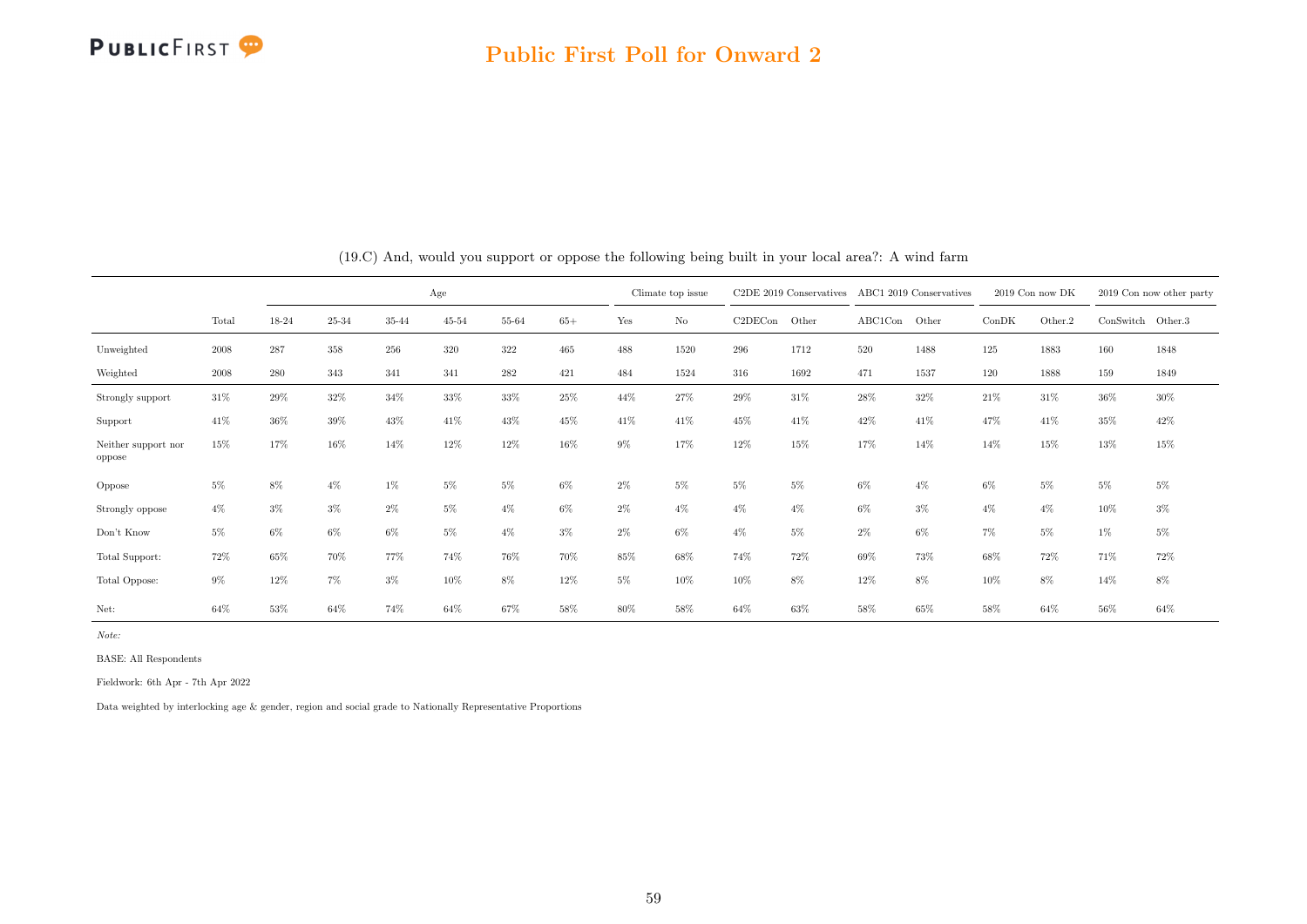

|                               |       |        | Gender |         |               |               |                    |                  |                  | Region                         |               |               |          |        |                     |       | EU 2016 Vote |                   |
|-------------------------------|-------|--------|--------|---------|---------------|---------------|--------------------|------------------|------------------|--------------------------------|---------------|---------------|----------|--------|---------------------|-------|--------------|-------------------|
|                               | Total | Male   | Female | London  | South<br>East | South<br>West | East of<br>England | East<br>Midlands | West<br>Midlands | Yorkshire<br>and the<br>Humber | North<br>East | North<br>West | Scotland | Wales  | Northern<br>Ireland | Leave | Remain       | I did not<br>vote |
| Unweighted                    | 2008  | 1000   | 1002   | $\,298$ | 274           | 172           | 163                | 152              | 181              | 168                            | $86\,$        | $238\,$       | 150      | 96     | $30\,$              | 840   | 800          | $227\,$           |
| Weighted                      | 2008  | 989    | 1013   | 281     | 261           | 161           | 181                | 140              | 181              | 161                            | 80            | 221           | 181      | 100    | 60                  | 836   | 794          | 239               |
| Strongly support              | 11%   | 16%    | 7%     | 12%     | 11%           | 8%            | 5%                 | 8%               | $7\%$            | 14%                            | 15%           | 11%           | 19%      | 15%    | 16%                 | 13%   | 13%          | $6\%$             |
| Support                       | 23%   | $29\%$ | 18%    | 21%     | 28%           | 24%           | 24%                | 23%              | 23%              | 24%                            | 25%           | 23%           | 25%      | 17%    | 15%                 | 26%   | 24%          | 17%               |
| Neither support nor<br>oppose | 23%   | 22%    | 24%    | 22%     | 24%           | $23\%$        | 27%                | 25%              | 19%              | 23%                            | 26%           | 29%           | 20%      | $21\%$ | 21%                 | 25%   | 21%          | 29%               |
| Oppose                        | 16%   | 15%    | 17%    | 16%     | 14%           | 15%           | 15%                | 17%              | 21%              | 11%                            | 18%           | 18%           | 15%      | 15%    | 18%                 | 13%   | 17%          | $23\%$            |
| Strongly oppose               | 19%   | 15%    | 23%    | 18%     | 16%           | 24%           | 22%                | $20\%$           | 22%              | 18%                            | 14%           | 14%           | 14%      | 23%    | 31%                 | 17%   | 20%          | 15%               |
| Don't Know                    | $7\%$ | $4\%$  | 10%    | 9%      | $7\%$         | 6%            | $6\%$              | $8\%$            | $8\%$            | 10%                            | $2\%$         | $5\%$         | $7\%$    | 10%    | $0\%$               | $6\%$ | $5\%$        | $11\%$            |
| Total Support:                | 35%   | 45%    | 25%    | 34%     | 39%           | 33%           | 29%                | 31%              | 31%              | 38%                            | 40%           | 34%           | 44%      | 31%    | 30%                 | 39%   | 37%          | 23%               |
| Total Oppose:                 | 35%   | $29\%$ | 40%    | 35%     | 30%           | 39%           | 38%                | 36%              | 43%              | 29%                            | 32%           | 32%           | 29%      | 38%    | 49%                 | 30%   | 37%          | 37%               |
| Net:                          | $0\%$ | 15%    | $-15%$ | $-1\%$  | $9\%$         | $-6\%$        | $-9%$              | $-5%$            | $-12%$           | $9\%$                          | $8\%$         | 2%            | 15%      | $-7%$  | $-19%$              | 8%    | $0\%$        | $-14%$            |

(20.A) And, would you support or oppose the following being built in your local area?: A nuclear power station

Note:

BASE: All Respondents

Fieldwork: 6th Apr - 7th Apr 2022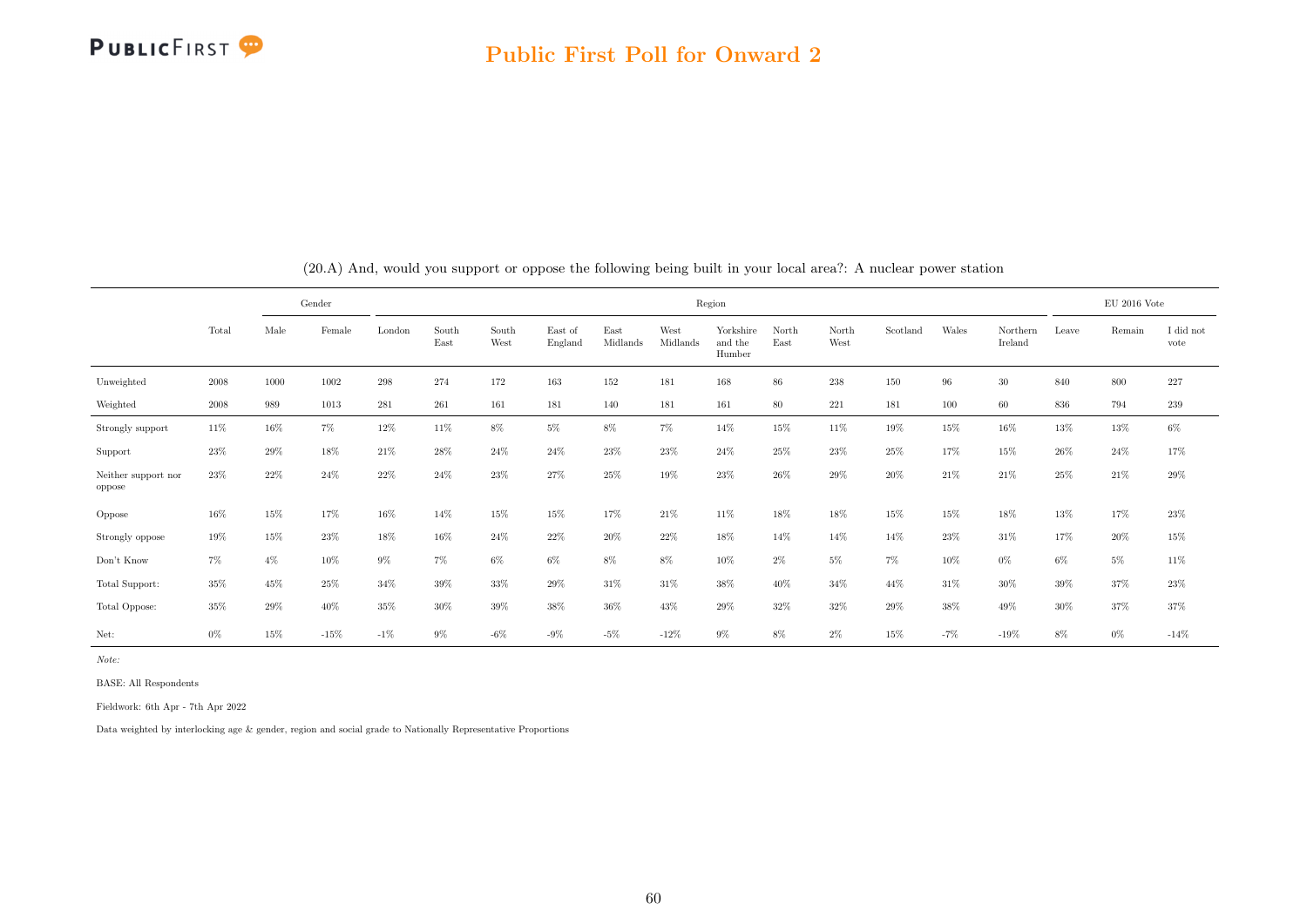

#### Public First Poll for Onward 2

|                               |       |        |       | Social Grade |           |       |                     | 2019                |                               |                   |        | Voting Intention    |         |                                 |            | Education                                                         |                                                             |                          |
|-------------------------------|-------|--------|-------|--------------|-----------|-------|---------------------|---------------------|-------------------------------|-------------------|--------|---------------------|---------|---------------------------------|------------|-------------------------------------------------------------------|-------------------------------------------------------------|--------------------------|
|                               | Total | AB     | C1    | C2           | $\rm{DE}$ |       | Conservative Labour | Liberal<br>Democrat | The<br><b>Brexit</b><br>Party | I did not<br>vote |        | Conservative Labour | Liberal | GCSE or<br>Democrats equivalent | equivalent | A Level or University<br>Under-<br>graduate<br>Degree<br>(BA/BSc) | University<br>Postgrad-<br>uate<br>Degree<br>(MA/MSc/MPhil) | Doctorate<br>(PhD/DPHil) |
| Unweighted                    | 2008  | 599    | 550   | 395          | 457       | 817   | 518                 | 151                 | $\sqrt{28}$                   | 224               | 552    | 614                 | 137     | 452                             | 389        | 447                                                               | 211                                                         | 40                       |
| Weighted                      | 2008  | 540    | 521   | 440          | 500       | 788   | 516                 | 147                 | 27                            | 235               | 528    | 614                 | 135     | 468                             | 386        | 441                                                               | 203                                                         | 38                       |
| Strongly support              | 11%   | 13%    | 10%   | 15%          | 9%        | 14%   | 10%                 | 14%                 | 24%                           | $6\%$             | 15%    | 10%                 | 17%     | 10%                             | 10%        | $9\%$                                                             | 17%                                                         | $18\%$                   |
| Support                       | 23%   | 28%    | 24%   | 23%          | 18%       | 29%   | 21\%                | 27%                 | 20%                           | 15%               | $30\%$ | 21\%                | 31%     | 25%                             | 20%        | 26%                                                               | 29%                                                         | 22%                      |
| Neither support nor<br>oppose | 23%   | $20\%$ | 26%   | 22%          | 26%       | 24%   | 24%                 | 20%                 | 36%                           | 28%               | 24%    | 24%                 | 18%     | 25%                             | 27%        | 20%                                                               | 17%                                                         | 15%                      |
| Oppose                        | 16%   | 15%    | 14%   | 18%          | 16%       | 12%   | 19%                 | 18%                 | $3\%$                         | 21%               | 14%    | 20%                 | 16%     | 14%                             | 18%        | 18%                                                               | 11%                                                         | 23%                      |
| Strongly oppose               | 19%   | 19%    | 19%   | 16%          | 20%       | 16%   | 21%                 | 16%                 | 13%                           | 16%               | 13%    | 19%                 | 12%     | 16%                             | 18%        | 22%                                                               | 21%                                                         | $20\%$                   |
| Don't Know                    | $7\%$ | $5\%$  | 7%    | $6\%$        | 10%       | $6\%$ | 6%                  | $5\%$               | $3\%$                         | 13%               | 5%     | $6\%$               | 6%      | $10\%$                          | $8\%$      | $5\%$                                                             | $4\%$                                                       | $2\%$                    |
| Total Support:                | 35%   | 40%    | 34%   | 37%          | 27%       | 43%   | 31%                 | 41\%                | 44%                           | 22%               | 45%    | 31%                 | 48%     | 35%                             | 29%        | 35%                                                               | 46%                                                         | 40%                      |
| Total Oppose:                 | 35%   | $35\%$ | 33%   | 34%          | 36%       | 28%   | $39\%$              | $34\%$              | 16%                           | 37%               | 26%    | 39%                 | 28%     | 30%                             | 35%        | 40%                                                               | 32%                                                         | $43\%$                   |
| Net:                          | $0\%$ | $6\%$  | $1\%$ | $3\%$        | $-9\%$    | 14%   | $-9\%$              | $7\%$               | 28%                           | $-15%$            | 19%    | $-8\%$              | 21%     | $4\%$                           | $-6\%$     | $-5%$                                                             | 14%                                                         | $-3\%$                   |

(20.B) And, would you support or oppose the following being built in your local area?: A nuclear power station

Note:

BASE: All Respondents

Fieldwork: 6th Apr - 7th Apr 2022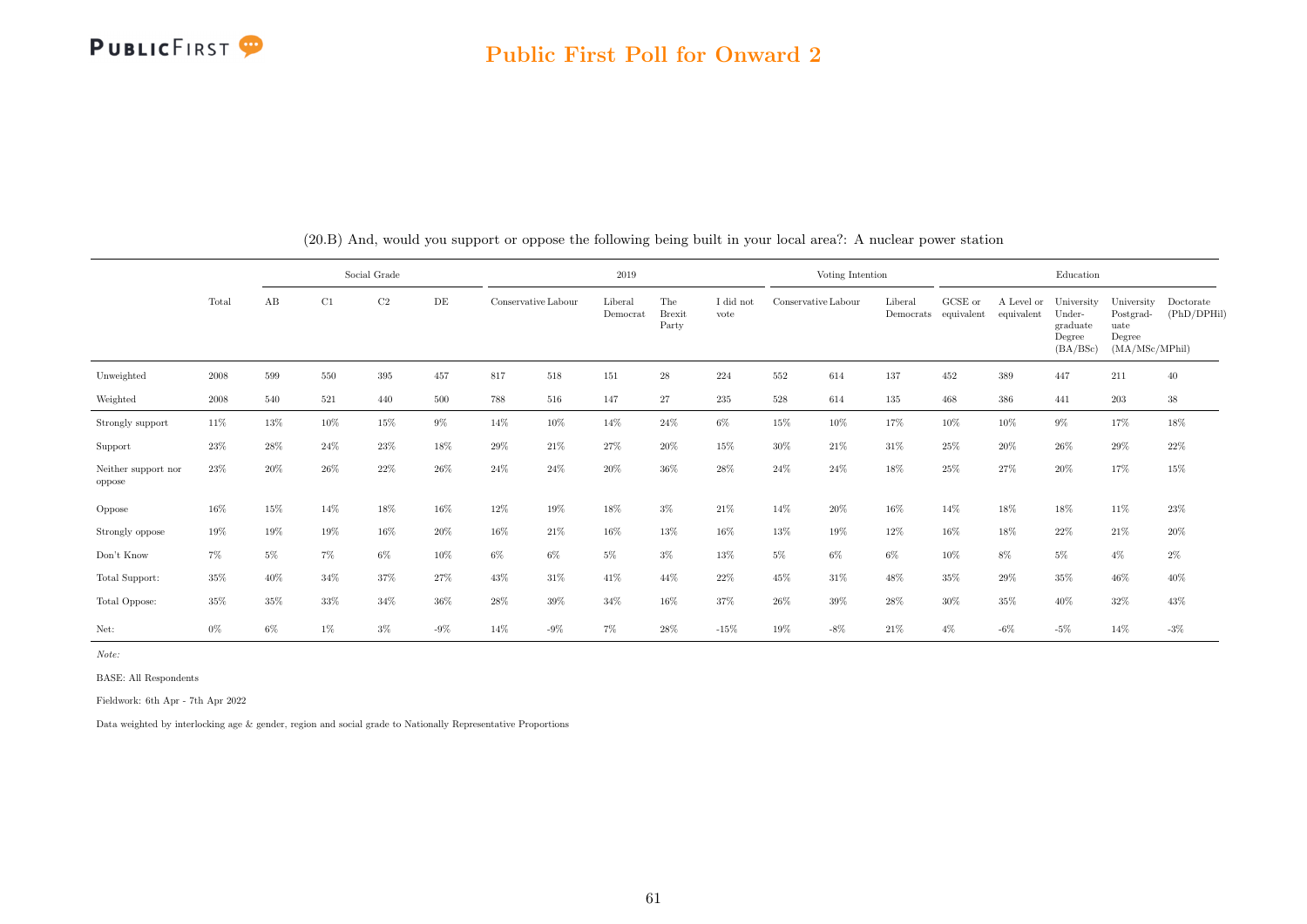

|                               |       |        |       |       | Age       |       |       |        | Climate top issue |         | $C2DE$ 2019 Conservatives |         | ABC1 2019 Conservatives |       | 2019 Con now DK |                     | 2019 Con now other party |
|-------------------------------|-------|--------|-------|-------|-----------|-------|-------|--------|-------------------|---------|---------------------------|---------|-------------------------|-------|-----------------|---------------------|--------------------------|
|                               | Total | 18-24  | 25-34 | 35-44 | $45 - 54$ | 55-64 | $65+$ | Yes    | No                | C2DECon | Other                     | ABC1Con | Other                   | ConDK | Other.2         | $ConSwitch$ Other.3 |                          |
| Unweighted                    | 2008  | 287    | 358   | 256   | 320       | 322   | 465   | 488    | 1520              | 296     | 1712                      | 520     | 1488                    | 125   | 1883            | 160                 | 1848                     |
| Weighted                      | 2008  | 280    | 343   | 341   | 341       | 282   | 421   | 484    | 1524              | 316     | 1692                      | 471     | 1537                    | 120   | 1888            | 159                 | 1849                     |
| Strongly support              | 11%   | $7\%$  | 11%   | 12%   | 13%       | 10%   | 14%   | 12%    | 11%               | 16%     | 11%                       | 13%     | 11%                     | $7\%$ | $12\%$          | 16%                 | 11%                      |
| Support                       | 23%   | 18%    | 20%   | 22%   | 24%       | 25%   | 29%   | 20%    | 25%               | 24%     | 23%                       | 32%     | 21%                     | 24%   | 23%             | $26\%$              | 23%                      |
| Neither support nor<br>oppose | 23%   | 23%    | 22%   | 23%   | 20%       | 25%   | 26%   | 20%    | 24%               | 24%     | 23%                       | 23%     | 23%                     | 25%   | 23%             | 21%                 | 24%                      |
| Oppose                        | 16%   | 22%    | 19%   | 16%   | 14%       | 14%   | 13%   | 17%    | 15%               | 13%     | 17%                       | 12%     | 17%                     | 12%   | 16%             | 11%                 | 16%                      |
| Strongly oppose               | 19%   | 24%    | 19%   | 18%   | 20%       | 19%   | 14%   | $26\%$ | 17%               | 17%     | 19%                       | 15%     | 20%                     | 22%   | 19%             | 20%                 | 19%                      |
| Don't Know                    | 7%    | $7\%$  | 7%    | $9\%$ | $9\%$     | 7%    | $4\%$ | 5%     | 8%                | $7\%$   | $7\%$                     | $5\%$   | 8%                      | 11%   | 7%              | 5%                  | $7\%$                    |
| Total Support:                | 35%   | 25%    | 32%   | 34%   | 37%       | 36%   | 43%   | 32%    | 36%               | 40%     | 34%                       | 44%     | 32%                     | 31%   | 35%             | 42%                 | 34%                      |
| Total Oppose:                 | 35%   | 46%    | 39%   | 34%   | 34%       | 33%   | 27%   | 43%    | 32%               | 29%     | 36%                       | 28%     | 37%                     | 34%   | 35%             | 31%                 | 35%                      |
| Net:                          | $0\%$ | $-21%$ | $-7%$ | $0\%$ | $3\%$     | $3\%$ | 16%   | $-12%$ | $4\%$             | 11%     | $-2\%$                    | 16%     | $-5%$                   | $-3%$ | 0%              | 12%                 | $-1\%$                   |

(20.C) And, would you support or oppose the following being built in your local area?: A nuclear power station

Note:

BASE: All Respondents

Fieldwork: 6th Apr - 7th Apr 2022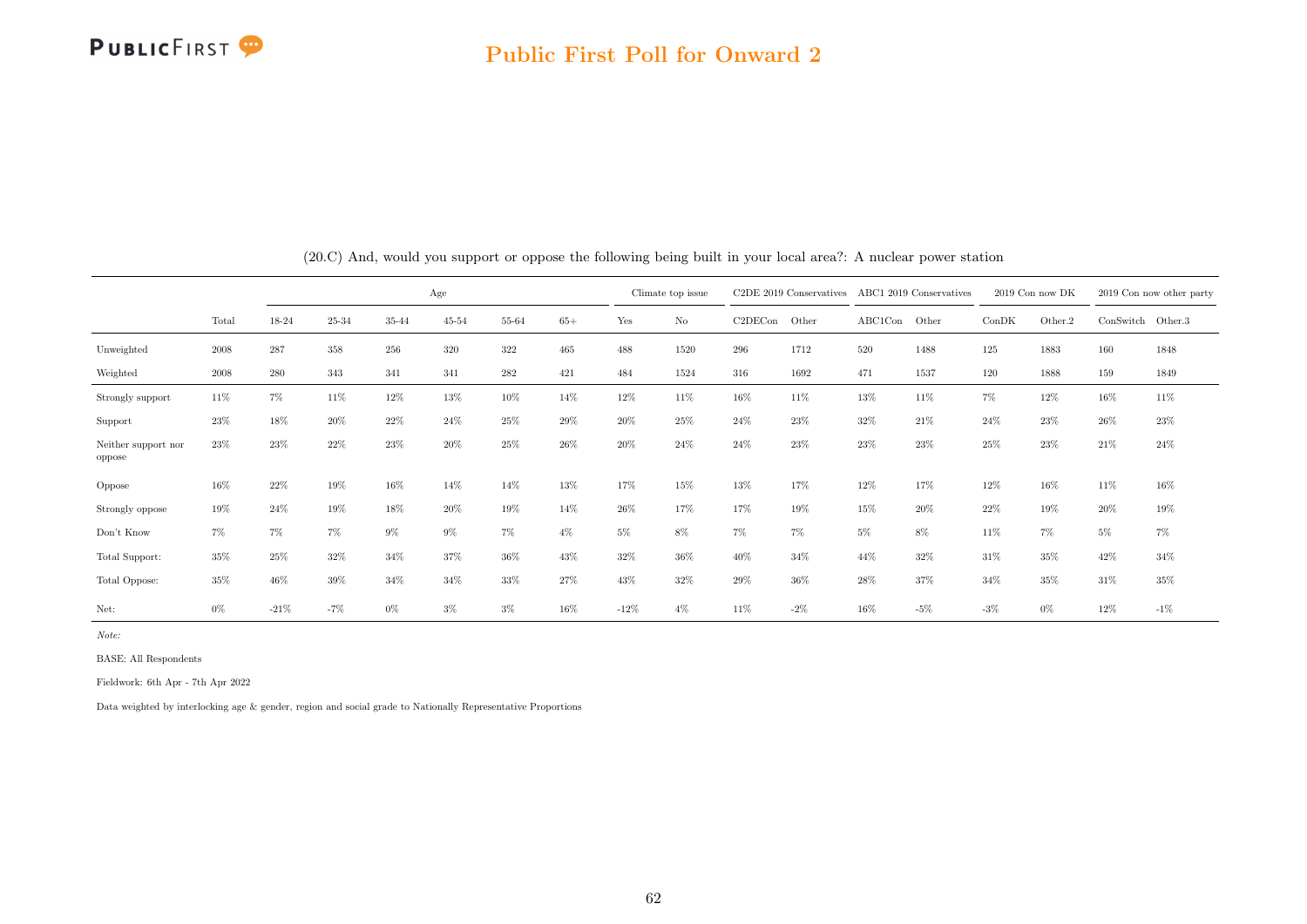

|                               |        |        | Gender |        |               |               |                    |                  |                  | Region                         |               |               |          |        |                     |       | EU 2016 Vote |                   |
|-------------------------------|--------|--------|--------|--------|---------------|---------------|--------------------|------------------|------------------|--------------------------------|---------------|---------------|----------|--------|---------------------|-------|--------------|-------------------|
|                               | Total  | Male   | Female | London | South<br>East | South<br>West | East of<br>England | East<br>Midlands | West<br>Midlands | Yorkshire<br>and the<br>Humber | North<br>East | North<br>West | Scotland | Wales  | Northern<br>Ireland | Leave | Remain       | I did not<br>vote |
| Unweighted                    | 2008   | 1000   | 1002   | 298    | 274           | 172           | 163                | 152              | 181              | 168                            | $86\,$        | $238\,$       | 150      | 96     | 30                  | 840   | 800          | 227               |
| Weighted                      | 2008   | 989    | 1013   | 281    | 261           | 161           | 181                | 140              | 181              | 161                            | 80            | 221           | 181      | 100    | 60                  | 836   | 794          | 239               |
| Strongly support              | $7\%$  | 10%    | 5%     | 11%    | $5\%$         | 6%            | $3\%$              | 6%               | 5%               | 11%                            | 10%           | 7%            | 10%      | 10%    | $3\%$               | 9%    | $7\%$        | $6\%$             |
| Support                       | 18%    | 21%    | 16%    | 21%    | 20%           | 16%           | 18%                | 20%              | 18%              | 18%                            | 18%           | 16%           | 17%      | 16%    | 28%                 | 22%   | 17%          | 14%               |
| Neither support nor<br>oppose | 22%    | 21%    | 23%    | 22%    | 23%           | 20%           | 27%                | 17%              | 28%              | 23%                            | 29%           | 25%           | 16%      | 20%    | $9\%$               | 23%   | 21%          | 27%               |
| Oppose                        | 17%    | 16%    | 18%    | 14%    | 19%           | 18%           | 16%                | 19%              | 14%              | 15%                            | 16%           | 21%           | 20%      | 18%    | 24%                 | 15%   | 19%          | 19%               |
| Strongly oppose               | $27\%$ | 27%    | 26%    | 23%    | 26%           | 32%           | 31%                | 29%              | 26%              | 23%                            | 21%           | 24%           | 28%      | 28%    | 36%                 | 23%   | 31%          | $21\%$            |
| Don't Know                    | 8%     | $5\%$  | 11%    | 9%     | $8\%$         | 8%            | 6%                 | 8%               | $8\%$            | 10%                            | $5\%$         | 7%            | $9\%$    | $8\%$  | $0\%$               | 7%    | $5\%$        | 13%               |
| Total Support:                | $26\%$ | 31%    | 21%    | 32%    | 25%           | 22%           | 21%                | 26%              | 23%              | 30%                            | 28%           | 23%           | 27%      | 26%    | 31%                 | 31%   | 24%          | $20\%$            |
| Total Oppose:                 | 44%    | 43%    | 45%    | 37%    | 45%           | 50%           | 46%                | 49%              | 40%              | 37%                            | 37%           | 45%           | 48%      | 46%    | 60%                 | 38%   | 50%          | 40%               |
| Net:                          | $-18%$ | $-12%$ | $-23%$ | $-5%$  | $-20%$        | $-28%$        | $-25%$             | $-23%$           | $-17%$           | $-8\%$                         | $-9\%$        | $-22%$        | $-21%$   | $-20%$ | $-28%$              | $-6%$ | $-26%$       | $-21%$            |

(21.A) And, would you support or oppose the following being built in your local area?: A "fracking" drill / rig

Note:

BASE: All Respondents

Fieldwork: 6th Apr - 7th Apr 2022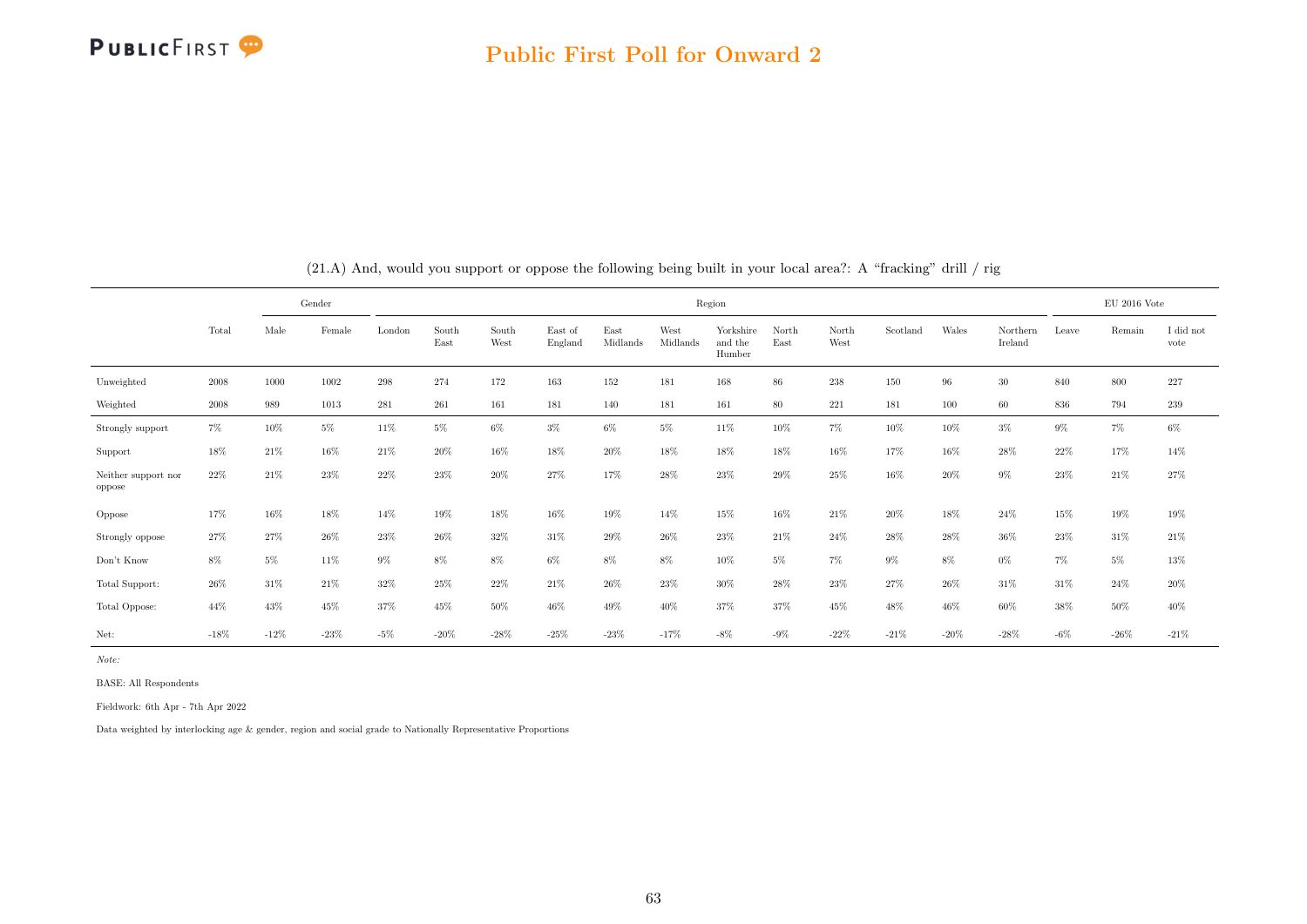

#### Public First Poll for Onward 2

|                               |            |         |        | Social Grade |        |        |                     | 2019                |                               |                   |                     | Voting Intention |         |                                 |                          | Education                                              |                                                             |                          |
|-------------------------------|------------|---------|--------|--------------|--------|--------|---------------------|---------------------|-------------------------------|-------------------|---------------------|------------------|---------|---------------------------------|--------------------------|--------------------------------------------------------|-------------------------------------------------------------|--------------------------|
|                               | Total      | AB      | C1     | $\rm C2$     | DE     |        | Conservative Labour | Liberal<br>Democrat | The<br><b>Brexit</b><br>Party | I did not<br>vote | Conservative Labour |                  | Liberal | GCSE or<br>Democrats equivalent | A Level or<br>equivalent | University<br>Under-<br>graduate<br>Degree<br>(BA/BSc) | University<br>Postgrad-<br>uate<br>Degree<br>(MA/MSc/MPhil) | Doctorate<br>(PhD/DPHil) |
| Unweighted                    | 2008       | 599     | 550    | 395          | 457    | 817    | 518                 | 151                 | 28                            | 224               | 552                 | 614              | 137     | 452                             | 389                      | 447                                                    | 211                                                         | 40                       |
| Weighted                      | $\,2008\,$ | 540     | 521    | 440          | 500    | 788    | 516                 | 147                 | 27                            | 235               | 528                 | 614              | 135     | 468                             | 386                      | 441                                                    | 203                                                         | $38\,$                   |
| Strongly support              | $7\%$      | 7%      | 7%     | $9\%$        | 7%     | 10%    | $6\%$               | $8\%$               | 26%                           | $4\%$             | 11%                 | 6%               | 13%     | 7%                              | 6%                       | 7%                                                     | 10%                                                         | $9\%$                    |
| Support                       | 18%        | 20%     | 17%    | 21%          | 15%    | 25%    | 15%                 | 15%                 | 27%                           | 15%               | 27%                 | 15%              | 20%     | 17%                             | 16%                      | 19%                                                    | 21\%                                                        | 24%                      |
| Neither support nor<br>oppose | 22%        | 24%     | 21%    | 25%          | 19%    | 23%    | 23%                 | 22%                 | 28%                           | 21%               | 23%                 | 24%              | 17%     | 24%                             | 21%                      | 22%                                                    | 23%                                                         | 22%                      |
| Oppose                        | 17%        | 16%     | 18%    | 15%          | 20%    | 15%    | 21\%                | 15%                 | $4\%$                         | 20%               | 15%                 | 22%              | 18%     | 17%                             | 22%                      | 16%                                                    | 11%                                                         | $3\%$                    |
| Strongly oppose               | 27%        | 27%     | 28%    | 24%          | 27%    | 21%    | 30%                 | 32%                 | 13%                           | 25%               | 17%                 | 28%              | 22%     | $23\%$                          | 26%                      | $30\%$                                                 | 30%                                                         | $30\%$                   |
| Don't Know                    | 8%         | $6\%$   | 8%     | $7\%$        | 11%    | $7\%$  | $6\%$               | $7\%$               | $3\%$                         | 15%               | 6%                  | 5%               | 10%     | 11%                             | 8%                       | $5\%$                                                  | $5\%$                                                       | 11%                      |
| Total Support:                | 26%        | 27%     | 25%    | 29%          | 23%    | 34%    | 21\%                | 23%                 | 52%                           | 19%               | 38%                 | 21\%             | 32%     | 24%                             | 23%                      | 26%                                                    | 31%                                                         | 34%                      |
| Total Oppose:                 | 44%        | 43%     | 46%    | 39%          | 47%    | 36%    | 51%                 | 47%                 | 17%                           | 45%               | 32%                 | 49%              | 40%     | 41%                             | 49%                      | 47%                                                    | 41%                                                         | $33\%$                   |
| Net:                          | $-18%$     | $-16\%$ | $-21%$ | $-10%$       | $-24%$ | $-1\%$ | $-30\%$             | $-24%$              | 36%                           | $-26%$            | $6\%$               | $-28%$           | $-8%$   | $-17%$                          | $-26%$                   | $-21%$                                                 | $-9\%$                                                      | $0\%$                    |

(21.B) And, would you support or oppose the following being built in your local area?: A "fracking" drill / rig

Note:

BASE: All Respondents

Fieldwork: 6th Apr - 7th Apr 2022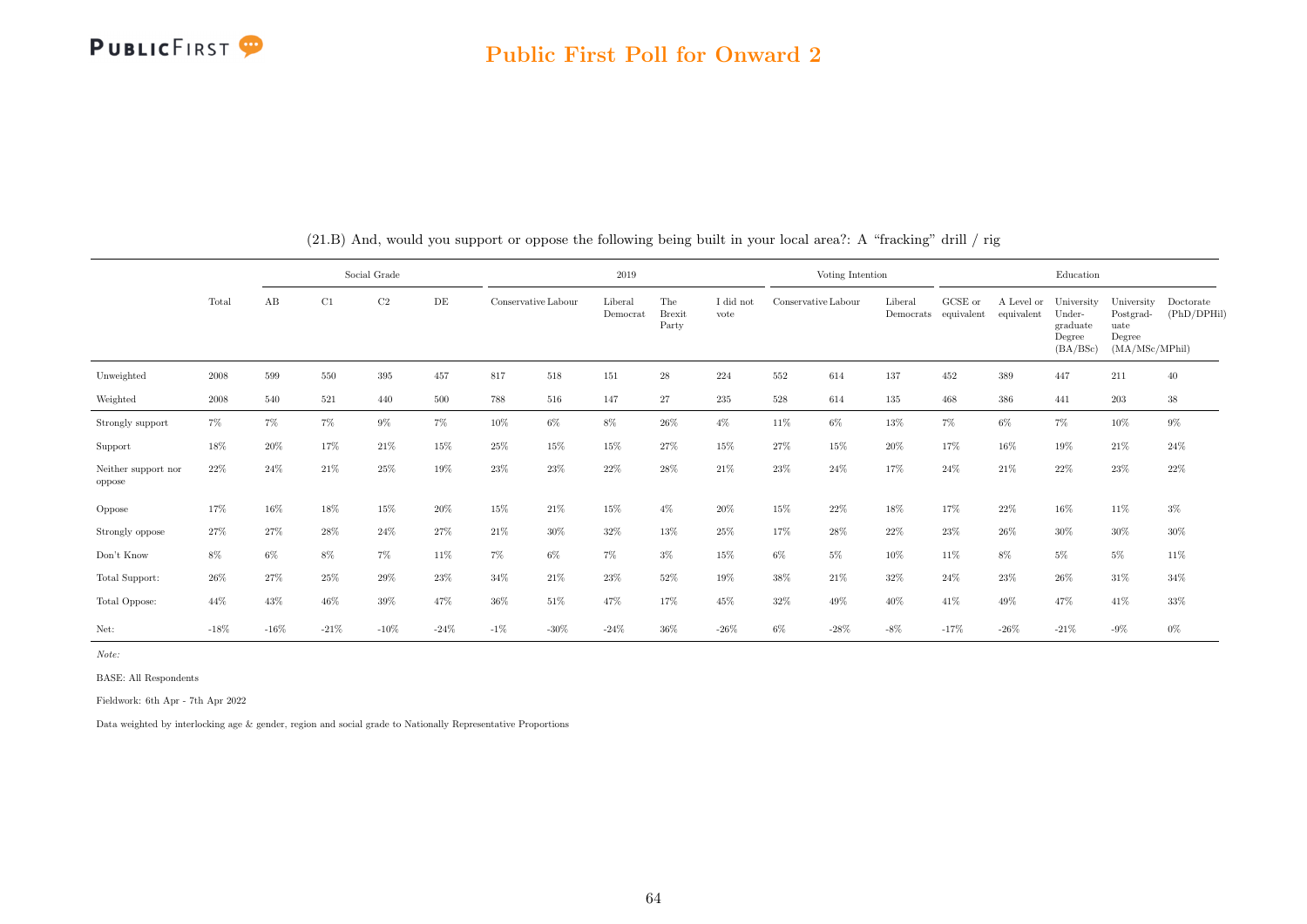

#### Public First Poll for Onward 2

|                               |        |         |       |        | Age       |         |        |        | Climate top issue |         | $C2DE$ 2019 Conservatives |         | ABC1 2019 Conservatives |        | 2019 Con now DK |                   | 2019 Con now other party |
|-------------------------------|--------|---------|-------|--------|-----------|---------|--------|--------|-------------------|---------|---------------------------|---------|-------------------------|--------|-----------------|-------------------|--------------------------|
|                               | Total  | 18-24   | 25-34 | 35-44  | $45 - 54$ | 55-64   | $65+$  | Yes    | No                | C2DECon | Other                     | ABC1Con | Other                   | ConDK  | Other.2         | ConSwitch Other.3 |                          |
| Unweighted                    | 2008   | 287     | 358   | 256    | 320       | 322     | 465    | 488    | 1520              | 296     | 1712                      | 520     | 1488                    | 125    | 1883            | 160               | 1848                     |
| Weighted                      | 2008   | 280     | 343   | 341    | 341       | 282     | 421    | 484    | 1524              | 316     | 1692                      | 471     | 1537                    | 120    | 1888            | 159               | 1849                     |
| Strongly support              | 7%     | $3\%$   | $9\%$ | 10%    | 10%       | 6%      | 7%     | 7%     | $8\%$             | 11%     | 7%                        | $9\%$   | 7%                      | $3\%$  | $8\%$           | 13%               | $7\%$                    |
| Support                       | 18%    | 15%     | 22%   | 19%    | 16%       | 18%     | 20%    | 14%    | 20%               | 24%     | 17%                       | 25%     | 16%                     | 13%    | 19%             | 25%               | 18%                      |
| Neither support nor<br>oppose | 22%    | 21%     | 24%   | 23%    | 19%       | 25%     | $22\%$ | 15%    | 24%               | 23%     | 22%                       | 24%     | 22%                     | 26%    | 22%             | 20%               | 22%                      |
| Oppose                        | 17%    | 26%     | 15%   | 15%    | 18%       | 16%     | 17%    | 18%    | 17%               | 13%     | 18%                       | 16%     | 18%                     | 12%    | 18%             | 13%               | 18%                      |
| Strongly oppose               | 27%    | 28%     | 22%   | 25%    | 29%       | $29\%$  | 27%    | 41%    | 22%               | 22%     | 28%                       | 20%     | 29%                     | 31%    | 26%             | 25%               | 27%                      |
| Don't Know                    | 8%     | $7\%$   | 8%    | $9\%$  | 9%        | $7\%$   | 8%     | $5\%$  | $9\%$             | 8%      | 8%                        | 6%      | 9%                      | 15%    | 7%              | $4\%$             | 8%                       |
| Total Support:                | 26%    | 18%     | 31%   | 28%    | 26%       | 24%     | 27%    | 21%    | 28%               | 34%     | 24%                       | 34%     | 23%                     | 16%    | 27%             | 37%               | 25%                      |
| Total Oppose:                 | 44%    | 54%     | 38%   | 40%    | 47%       | 44%     | 43%    | 58%    | 40%               | 35%     | 46%                       | 36%     | 46%                     | 43%    | 44%             | 39%               | 45%                      |
| Net:                          | $-18%$ | $-36\%$ | $-7%$ | $-12%$ | $-21%$    | $-20\%$ | $-17%$ | $-37%$ | $-12%$            | $-1\%$  | $-21%$                    | $-2%$   | $-23%$                  | $-28%$ | $-18%$          | $-1%$             | $-20%$                   |

(21.C) And, would you support or oppose the following being built in your local area?: A "fracking" drill / rig

Note:

BASE: All Respondents

Fieldwork: 6th Apr - 7th Apr 2022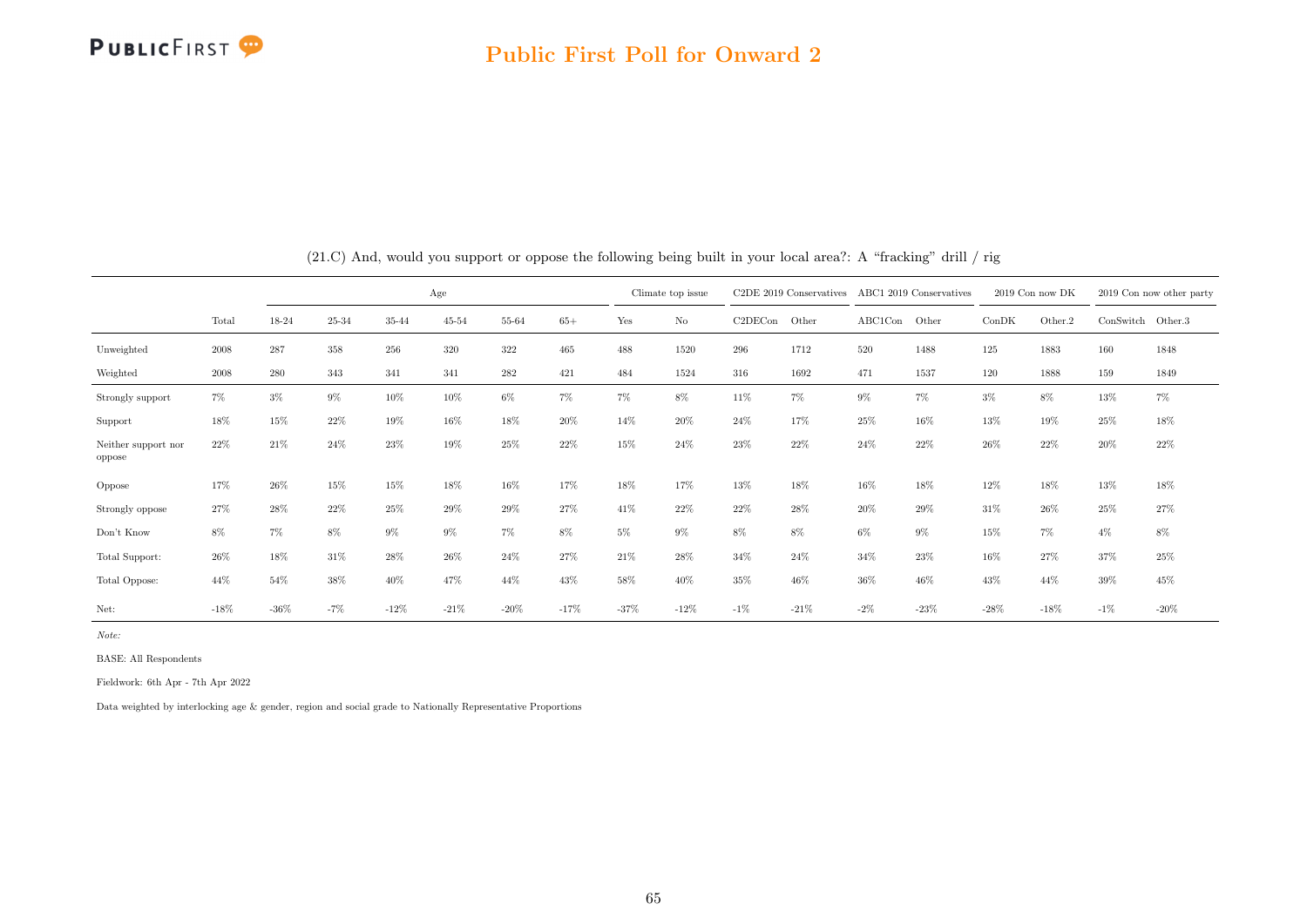

|                               |            |       | Gender   |        |               |               |                    |                  |                  | Region                         |               |               |          |        |                     |       | EU 2016 Vote |                   |
|-------------------------------|------------|-------|----------|--------|---------------|---------------|--------------------|------------------|------------------|--------------------------------|---------------|---------------|----------|--------|---------------------|-------|--------------|-------------------|
|                               | Total      | Male  | Female   | London | South<br>East | South<br>West | East of<br>England | East<br>Midlands | West<br>Midlands | Yorkshire<br>and the<br>Humber | North<br>East | North<br>West | Scotland | Wales  | Northern<br>Ireland | Leave | Remain       | I did not<br>vote |
| Unweighted                    | $\,2008\,$ | 1000  | $1002\,$ | 298    | 274           | 172           | 163                | 152              | 181              | 168                            | 86            | $238\,$       | 150      | $96\,$ | $30\,$              | 840   | 800          | 227               |
| Weighted                      | 2008       | 989   | 1013     | 281    | 261           | 161           | 181                | 140              | 181              | 161                            | 80            | 221           | 181      | 100    | 60                  | 836   | 794          | 239               |
| Strongly support              | 33%        | 37%   | 28%      | 28%    | 31%           | 32%           | 30%                | 25%              | $34\%$           | $33\%$                         | 35%           | 36%           | $39\%$   | 40%    | 33%                 | 31%   | 38%          | 23%               |
| Support                       | 42%        | 42%   | 43%      | 41%    | 43%           | 45%           | 42%                | 50%              | 37%              | 45%                            | 35%           | 43%           | 42%      | 37%    | 46%                 | 41%   | 45%          | 41%               |
| Neither support nor<br>oppose | 14%        | 12%   | 15%      | 14%    | 13%           | 13%           | 19%                | 15%              | 16%              | 13%                            | 22%           | 11%           | $7\%$    | 12%    | 14%                 | 15%   | 11%          | 18%               |
| Oppose                        | $4\%$      | $4\%$ | 4%       | 6%     | $4\%$         | $4\%$         | $4\%$              | 6%               | 5%               | 2%                             | 5%            | 2%            | $4\%$    | $1\%$  | 0%                  | $5\%$ | $2\%$        | $7\%$             |
| Strongly oppose               | $3\%$      | $2\%$ | $3\%$    | $2\%$  | $4\%$         | 2%            | $2\%$              | $0\%$            | $2\%$            | $1\%$                          | $1\%$         | $4\%$         | $3\%$    | $5\%$  | 6%                  | $4\%$ | $1\%$        | $3\%$             |
| Don't Know                    | $5\%$      | $3\%$ | 7%       | 8%     | $5\%$         | $4\%$         | $4\%$              | $5\%$            | $5\%$            | 6%                             | $1\%$         | $4\%$         | $5\%$    | $5\%$  | 0%                  | $5\%$ | $3\%$        | $8\%$             |
| Total Support:                | 75%        | 79%   | 71%      | 69%    | 75%           | 77%           | 72%                | 75%              | 72%              | 78%                            | 70%           | 79%           | 80%      | 77%    | 80%                 | 72%   | 83%          | 64%               |
| Total Oppose:                 | 7%         | $6\%$ | 7%       | 8%     | $8\%$         | $6\%$         | $6\%$              | $6\%$            | $8\%$            | $3\%$                          | $6\%$         | 6%            | 7%       | $6\%$  | 6%                  | 9%    | $3\%$        | 10%               |
| Net:                          | 68%        | 73%   | 64%      | 61%    | 67%           | 70%           | 66%                | 69%              | 64%              | 75%                            | 64%           | 73%           | 73%      | 71%    | 73%                 | 63%   | 80%          | 54%               |

(22.A) And, would you support or oppose the following being built in your local area?: Solar farm

Note:

BASE: All Respondents

Fieldwork: 6th Apr - 7th Apr 2022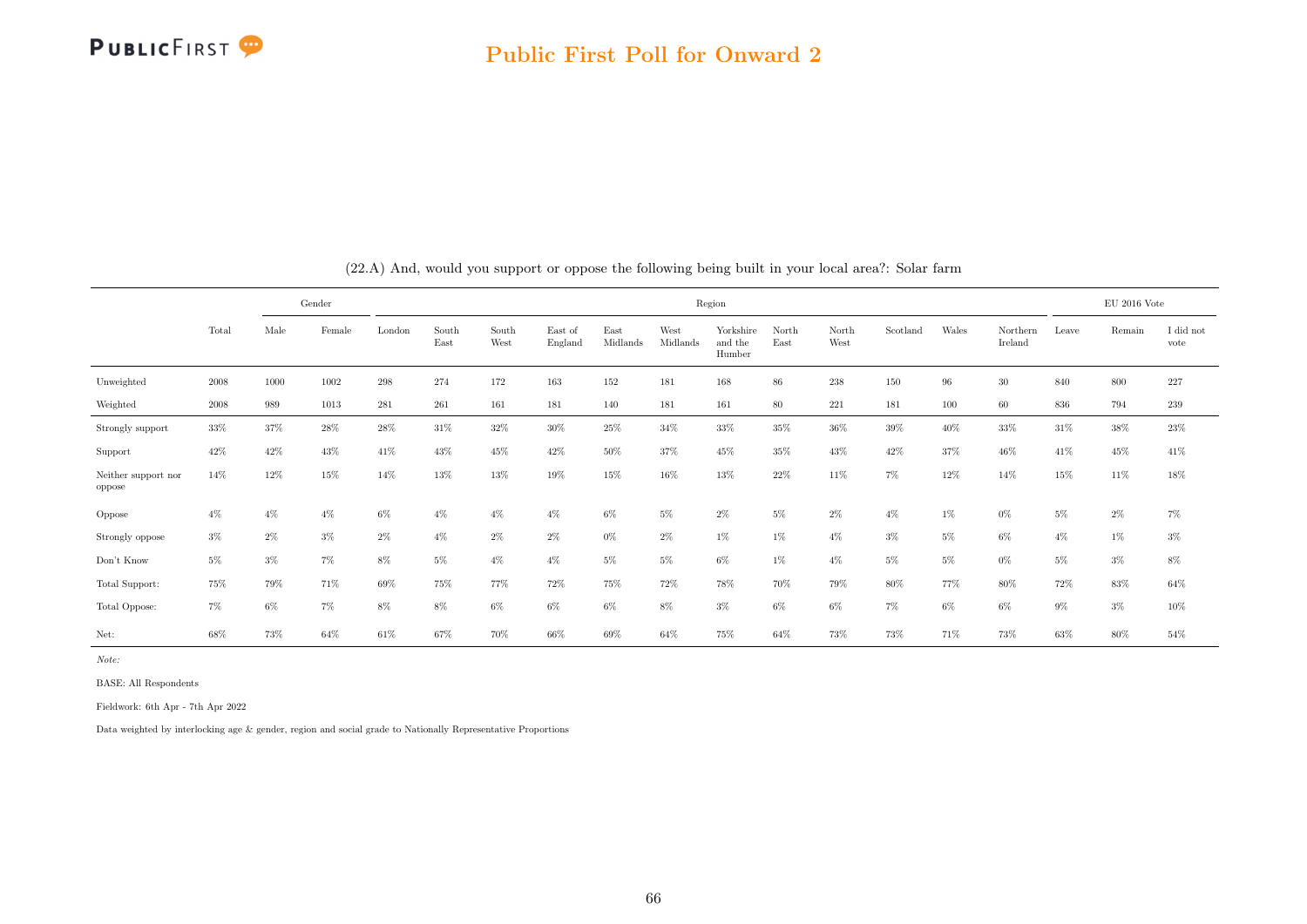

|                               |            |        |       | Social Grade |       |       |                     | 2019                |                               |                   |                     | Voting Intention |         |                                 |                          | Education                                              |                                                             |                          |
|-------------------------------|------------|--------|-------|--------------|-------|-------|---------------------|---------------------|-------------------------------|-------------------|---------------------|------------------|---------|---------------------------------|--------------------------|--------------------------------------------------------|-------------------------------------------------------------|--------------------------|
|                               | Total      | AB     | C1    | C2           | DE    |       | Conservative Labour | Liberal<br>Democrat | The<br><b>Brexit</b><br>Party | I did not<br>vote | Conservative Labour |                  | Liberal | GCSE or<br>Democrats equivalent | A Level or<br>equivalent | University<br>Under-<br>graduate<br>Degree<br>(BA/BSc) | University<br>Postgrad-<br>uate<br>Degree<br>(MA/MSc/MPhil) | Doctorate<br>(PhD/DPHil) |
| Unweighted                    | 2008       | 599    | 550   | 395          | 457   | 817   | 518                 | 151                 | $\sqrt{28}$                   | 224               | 552                 | 614              | 137     | 452                             | 389                      | 447                                                    | 211                                                         | 40                       |
| Weighted                      | $\,2008\,$ | 540    | 521   | 440          | 500   | 788   | 516                 | 147                 | 27                            | 235               | 528                 | 614              | 135     | 468                             | 386                      | 441                                                    | 203                                                         | $38\,$                   |
| Strongly support              | 33%        | $35\%$ | 31%   | 33%          | 31%   | 31%   | $36\%$              | $37\%$              | 36%                           | 24%               | 31%                 | 36%              | 34%     | 29%                             | $30\%$                   | $30\%$                                                 | 42%                                                         | $50\%$                   |
| Support                       | 42%        | 44%    | 46%   | 41%          | 38%   | 45%   | 41%                 | 46%                 | 38%                           | 40%               | 47%                 | 42%              | 48%     | 42%                             | 42%                      | 45%                                                    | 37%                                                         | 34%                      |
| Neither support nor<br>oppose | 14%        | 12%    | 13%   | 15%          | 15%   | 14%   | 13%                 | $9\%$               | 11%                           | 17%               | 13%                 | 13%              | 10%     | 14%                             | 16%                      | 14%                                                    | 12%                                                         | $6\%$                    |
| Oppose                        | $4\%$      | $4\%$  | 3%    | $5\%$        | $4\%$ | $4\%$ | $4\%$               | $4\%$               | $0\%$                         | 5%                | $4\%$               | $4\%$            | 2%      | $3\%$                           | $4\%$                    | $4\%$                                                  | $5\%$                                                       | $0\%$                    |
| Strongly oppose               | $3\%$      | $3\%$  | $3\%$ | $2\%$        | $3\%$ | $3\%$ | 2%                  | $0\%$               | 11%                           | $3\%$             | $2\%$               | $2\%$            | 1%      | $3\%$                           | $2\%$                    | $3\%$                                                  | $1\%$                                                       | $5\%$                    |
| Don't Know                    | $5\%$      | $3\%$  | 5%    | $4\%$        | 8%    | $3\%$ | $4\%$               | $3\%$               | $3\%$                         | 11%               | $3\%$               | $3\%$            | $5\%$   | $9\%$                           | 5%                       | $3\%$                                                  | $2\%$                                                       | $5\%$                    |
| Total Support:                | 75%        | 79%    | 77%   | 74%          | 70%   | 76%   | 77%                 | 83%                 | 75%                           | 64%               | 77%                 | 78%              | 82%     | 71%                             | 73%                      | 76%                                                    | 80%                                                         | 84%                      |
| Total Oppose:                 | 7%         | $7\%$  | 6%    | 7%           | 7%    | 7%    | 6%                  | $4\%$               | 11%                           | $8\%$             | $6\%$               | $6\%$            | $4\%$   | 6%                              | 6%                       | 7%                                                     | $7\%$                                                       | $5\%$                    |
| Net:                          | 68%        | 72%    | 71%   | 67%          | 62%   | 68%   | 71%                 | 79%                 | 64%                           | 56%               | 71%                 | 73%              | 78%     | 65%                             | 66%                      | 69%                                                    | 73%                                                         | 79%                      |

(22.B) And, would you support or oppose the following being built in your local area?: Solar farm

Note:

BASE: All Respondents

Fieldwork: 6th Apr - 7th Apr 2022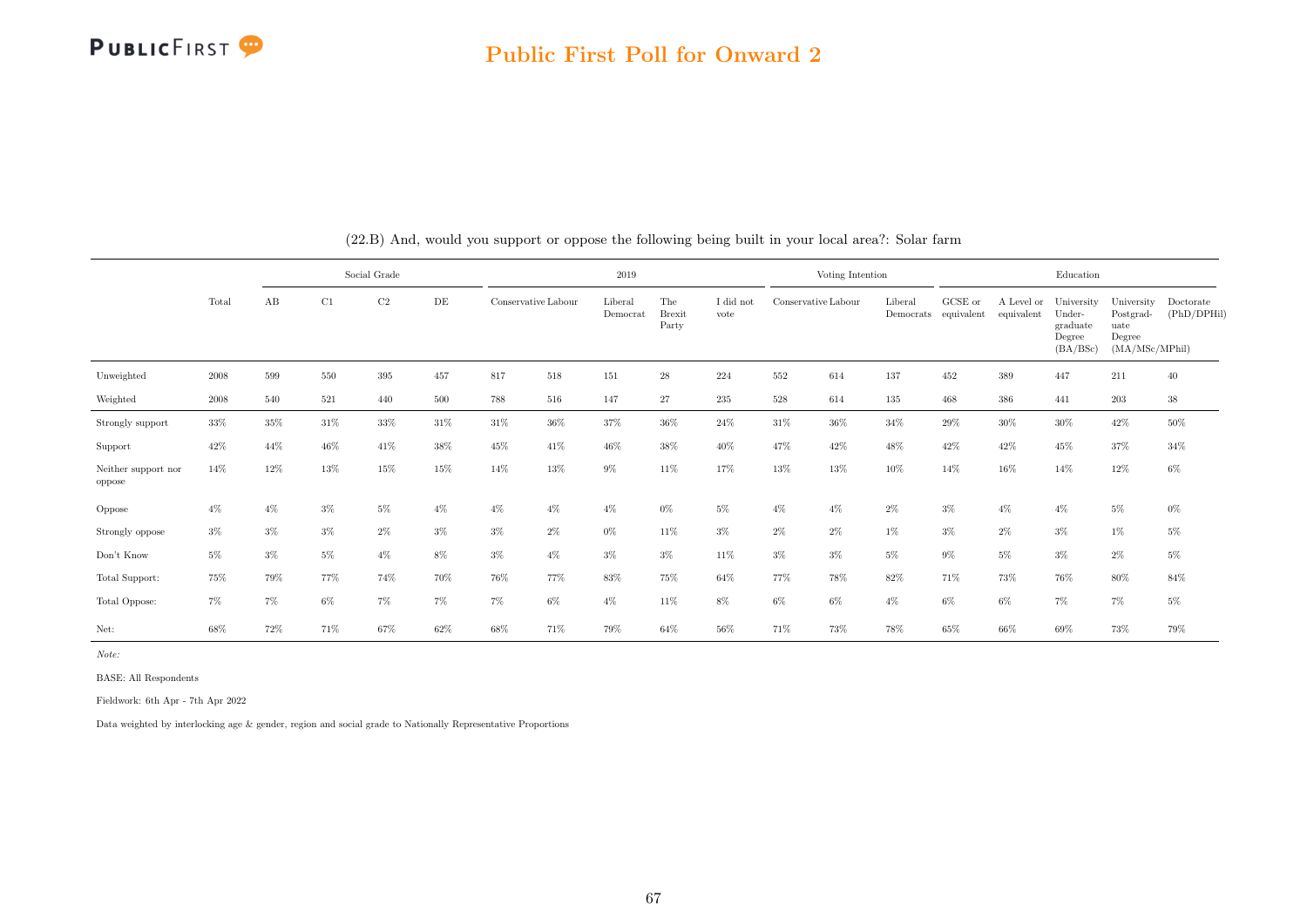

|                               |       |       |        |       | Age       |       |       |       | Climate top issue |         | C2DE 2019 Conservatives |         | ABC1 2019 Conservatives |        | 2019 Con now DK |                     | 2019 Con now other party |
|-------------------------------|-------|-------|--------|-------|-----------|-------|-------|-------|-------------------|---------|-------------------------|---------|-------------------------|--------|-----------------|---------------------|--------------------------|
|                               | Total | 18-24 | 25-34  | 35-44 | $45 - 54$ | 55-64 | $65+$ | Yes   | No                | C2DECon | Other                   | ABC1Con | Other                   | ConDK  | Other.2         | $ConSwitch$ Other.3 |                          |
| Unweighted                    | 2008  | 287   | 358    | 256   | 320       | 322   | 465   | 488   | 1520              | 296     | 1712                    | 520     | 1488                    | 125    | 1883            | 160                 | 1848                     |
| Weighted                      | 2008  | 280   | 343    | 341   | 341       | 282   | 421   | 484   | 1524              | 316     | 1692                    | 471     | 1537                    | 120    | 1888            | 159                 | 1849                     |
| Strongly support              | 33%   | 30%   | $30\%$ | 37%   | 35%       | 37%   | 27%   | 46%   | 28%               | 34%     | 32%                     | 29%     | 34%                     | $27\%$ | $33\%$          | 37%                 | 32%                      |
| Support                       | 42%   | 38%   | 41%    | 40%   | 42%       | 43%   | 48%   | 40%   | 43%               | 43%     | 42%                     | 46%     | 41%                     | 50%    | 42%             | 34%                 | 43%                      |
| Neither support nor<br>oppose | 14%   | 16%   | 17%    | 12%   | 12%       | 11%   | 14%   | 8%    | 15%               | 13%     | 14%                     | 15%     | 13%                     | 12%    | 14%             | 17%                 | 13%                      |
| Oppose                        | $4\%$ | 8%    | $3\%$  | $3\%$ | $4\%$     | $2\%$ | $4\%$ | $2\%$ | 5%                | 5%      | $4\%$                   | $4\%$   | $4\%$                   | $4\%$  | $4\%$           | $5\%$               | $4\%$                    |
| Strongly oppose               | $3\%$ | $2\%$ | $3\%$  | $2\%$ | $3\%$     | $2\%$ | $4\%$ | $2\%$ | $3\%$             | $3\%$   | $3\%$                   | $3\%$   | $2\%$                   | $3\%$  | 3%              | $5\%$               | $2\%$                    |
| Don't Know                    | $5\%$ | 6%    | 7%     | $6\%$ | $4\%$     | 5%    | $2\%$ | $2\%$ | $6\%$             | $4\%$   | 5%                      | $2\%$   | $6\%$                   | $4\%$  | 5%              | $1\%$               | 5%                       |
| Total Support:                | 75%   | 68%   | 70%    | 78%   | 77%       | 80%   | 76%   | 86%   | 71%               | 76%     | 75%                     | 75%     | 75%                     | 77%    | 75%             | 71%                 | 75%                      |
| Total Oppose:                 | 7%    | 10%   | 6%     | 5%    | 7%        | $4\%$ | 8%    | $4\%$ | $7\%$             | $7\%$   | 7%                      | 8%      | $6\%$                   | 7%     | 7%              | 11%                 | 6%                       |
| Net:                          | 68%   | 59%   | 64%    | 73%   | 70%       | 76%   | 68%   | 82%   | 64%               | 69%     | 68%                     | 68%     | 68%                     | 70%    | 68%             | 61%                 | 69%                      |

(22.C) And, would you support or oppose the following being built in your local area?: Solar farm

Note:

BASE: All Respondents

Fieldwork: 6th Apr - 7th Apr 2022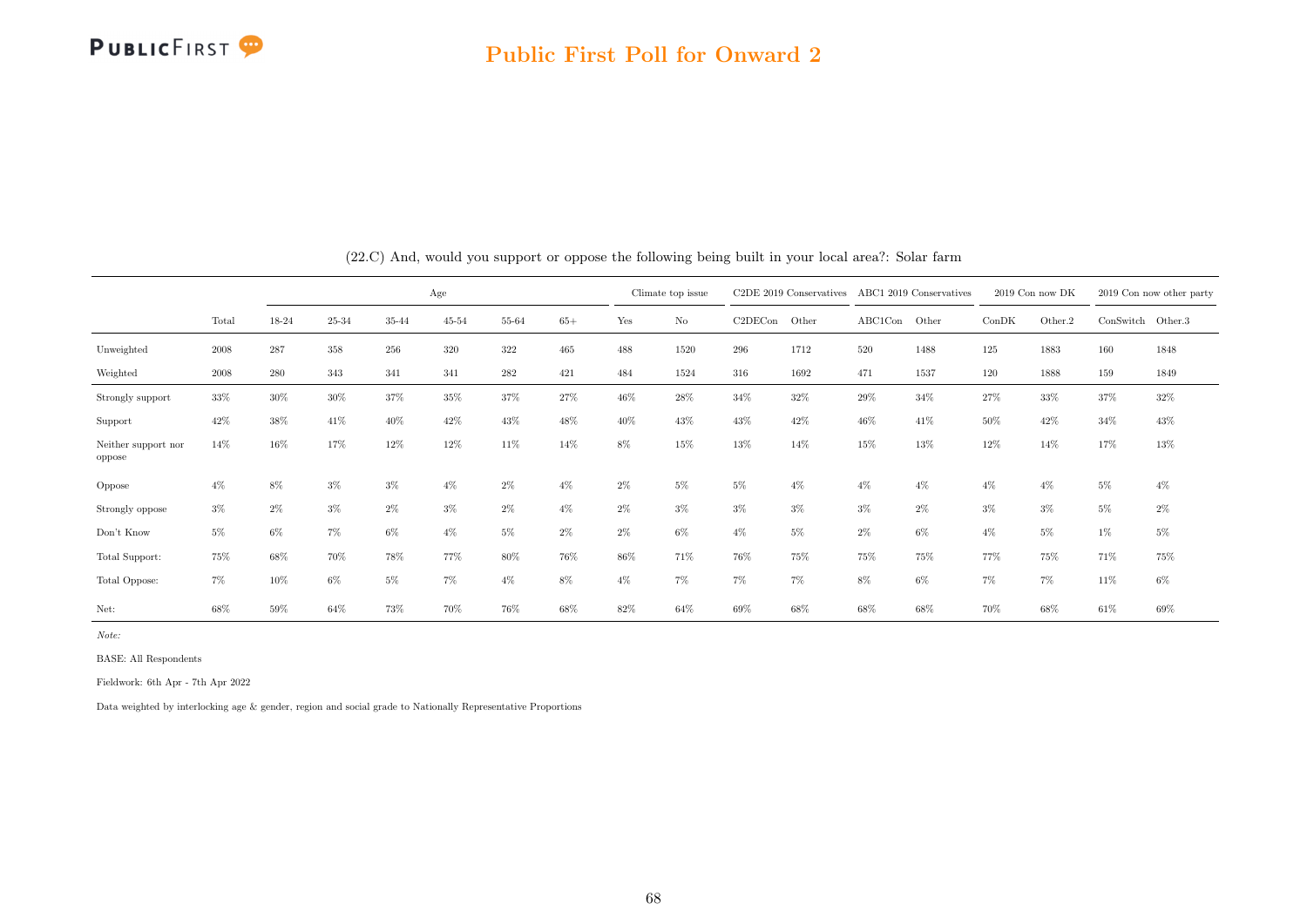

|                               |        |        | Gender |         |               |               |                    |                  |                  | Region                         |               |               |          |        |                     |        | EU 2016 Vote |                   |
|-------------------------------|--------|--------|--------|---------|---------------|---------------|--------------------|------------------|------------------|--------------------------------|---------------|---------------|----------|--------|---------------------|--------|--------------|-------------------|
|                               | Total  | Male   | Female | London  | South<br>East | South<br>West | East of<br>England | East<br>Midlands | West<br>Midlands | Yorkshire<br>and the<br>Humber | North<br>East | North<br>West | Scotland | Wales  | Northern<br>Ireland | Leave  | Remain       | I did not<br>vote |
| Unweighted                    | 2008   | 1000   | 1002   | $\,298$ | 274           | 172           | 163                | 152              | 181              | 168                            | $86\,$        | $238\,$       | 150      | 96     | $30\,$              | 840    | 800          | $227\,$           |
| Weighted                      | 2008   | 989    | 1013   | 281     | 261           | 161           | 181                | 140              | 181              | 161                            | 80            | 221           | 181      | 100    | 60                  | 836    | 794          | 239               |
| Strongly support              | $8\%$  | 10%    | 5%     | 12%     | 6%            | 6%            | $4\%$              | 8%               | $7\%$            | $9\%$                          | 12%           | 6%            | $9\%$    | $9\%$  | $0\%$               | 9%     | $7\%$        | $6\%$             |
| Support                       | 16%    | 17%    | 16%    | 14%     | 17%           | 11%           | 13%                | 17%              | 15%              | 21\%                           | 22%           | $20\%$        | 18%      | 18%    | 11%                 | 19%    | 15%          | 15%               |
| Neither support nor<br>oppose | 25%    | 22%    | 29%    | 27%     | 21%           | 21%           | 30%                | 24%              | 29%              | 25%                            | 35%           | 26%           | 20%      | 22%    | 31%                 | 26%    | 23%          | 32%               |
| Oppose                        | 18%    | 18%    | 18%    | 15%     | 19%           | 23%           | $20\%$             | $18\%$           | 13%              | 18%                            | 15%           | 18%           | 19%      | 19%    | $29\%$              | 16%    | $19\%$       | $20\%$            |
| Strongly oppose               | 26%    | 28%    | 23%    | 23%     | 29%           | 33%           | 28%                | $26\%$           | 28%              | 19%                            | 14%           | 25%           | 25%      | 26%    | 29%                 | 23%    | 31%          | 18%               |
| Don't Know                    | $7\%$  | $4\%$  | 9%     | 8%      | $7\%$         | 6%            | $6\%$              | 7%               | $8\%$            | $8\%$                          | $2\%$         | $5\%$         | $9\%$    | 5%     | $0\%$               | 6%     | $4\%$        | $10\%$            |
| Total Support:                | 24%    | 27%    | 21%    | 27%     | 23%           | 18%           | 17%                | 25%              | 22%              | 30%                            | 34%           | 26%           | 27%      | 27%    | 11%                 | 29%    | 23%          | 21%               |
| Total Oppose:                 | 44%    | 47%    | 41%    | 38%     | 48%           | 56%           | 48%                | 44%              | 41%              | 37%                            | 29%           | 43%           | 44%      | 45%    | 58%                 | 39%    | 50%          | 38%               |
| Net:                          | $-20%$ | $-19%$ | $-20%$ | $-12%$  | $-25%$        | $-38%$        | $-30\%$            | $-19\%$          | $-20%$           | $-7%$                          | 5%            | $-17%$        | $-18%$   | $-18%$ | $-47%$              | $-10%$ | $-28%$       | $-17%$            |

(23.A) And, would you support or oppose the following being built in your local area?: Coal mine

Note:

BASE: All Respondents

Fieldwork: 6th Apr - 7th Apr 2022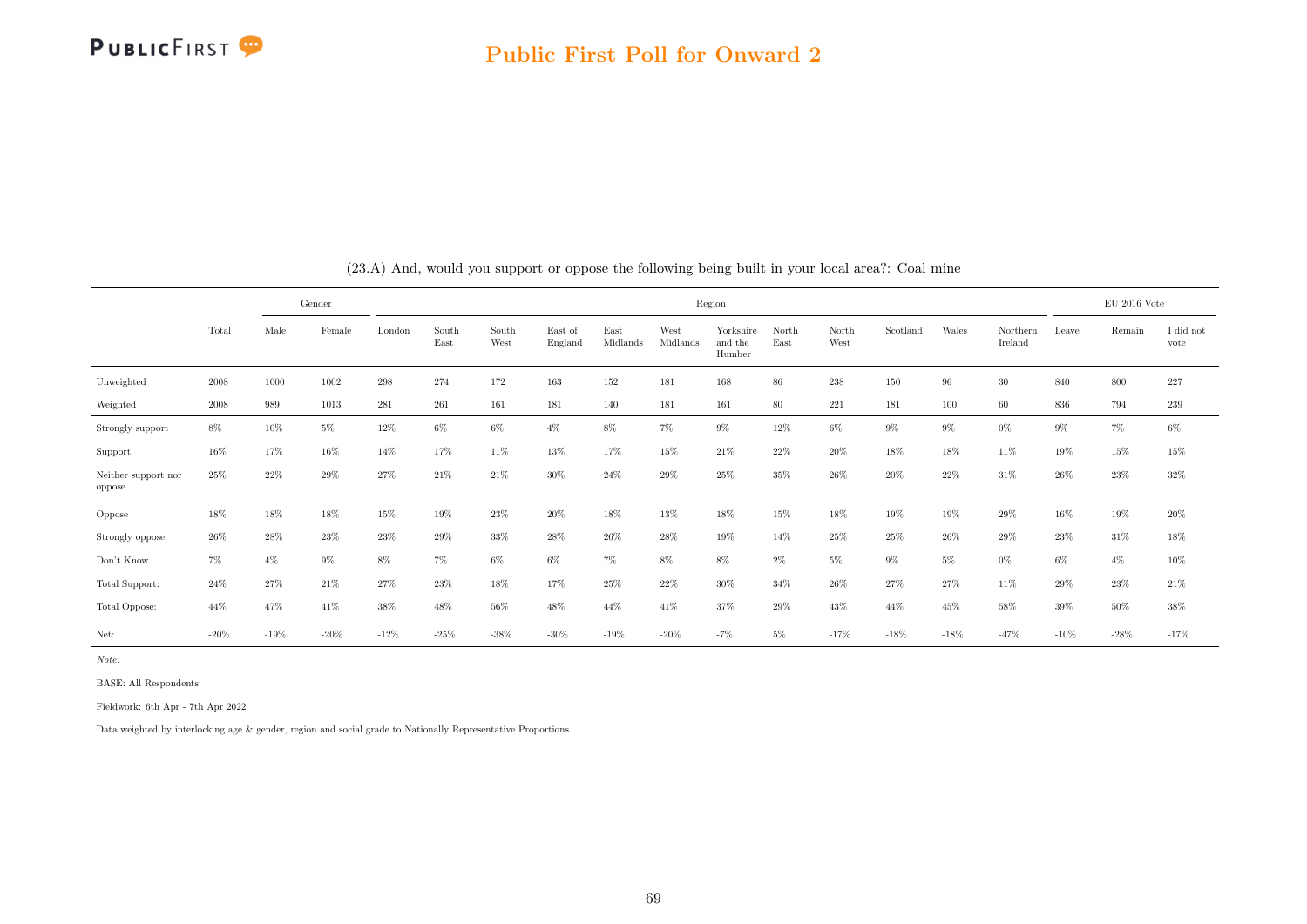

|                               |        |        |        | Social Grade |        |                     |        | 2019                |                               |                   |                     | Voting Intention |                      |                       |                          | Education                                              |                                                             |                          |
|-------------------------------|--------|--------|--------|--------------|--------|---------------------|--------|---------------------|-------------------------------|-------------------|---------------------|------------------|----------------------|-----------------------|--------------------------|--------------------------------------------------------|-------------------------------------------------------------|--------------------------|
|                               | Total  | AB     | C1     | C2           | DE     | Conservative Labour |        | Liberal<br>Democrat | The<br><b>Brexit</b><br>Party | I did not<br>vote | Conservative Labour |                  | Liberal<br>Democrats | GCSE or<br>equivalent | A Level or<br>equivalent | University<br>Under-<br>graduate<br>Degree<br>(BA/BSc) | University<br>Postgrad-<br>uate<br>Degree<br>(MA/MSc/MPhil) | Doctorate<br>(PhD/DPHil) |
| Unweighted                    | 2008   | 599    | 550    | 395          | 457    | 817                 | 518    | 151                 | $\sqrt{28}$                   | 224               | 552                 | 614              | 137                  | 452                   | 389                      | 447                                                    | 211                                                         | 40                       |
| Weighted                      | 2008   | 540    | 521    | 440          | 500    | 788                 | 516    | 147                 | 27                            | 235               | 528                 | 614              | 135                  | 468                   | 386                      | 441                                                    | 203                                                         | $38\,$                   |
| Strongly support              | $8\%$  | 8%     | 7%     | 10%          | $7\%$  | $9\%$               | $8\%$  | $5\%$               | 20%                           | $4\%$             | 10%                 | $8\%$            | 9%                   | $7\%$                 | $6\%$                    | $6\%$                                                  | $11\%$                                                      | $18\%$                   |
| Support                       | 16%    | 19%    | 13%    | 21%          | 13%    | 18%                 | 17%    | 12%                 | 18%                           | 16%               | 20%                 | 17%              | 18%                  | 14%                   | 17%                      | 15%                                                    | 22%                                                         | 21%                      |
| Neither support nor<br>oppose | 25%    | 24%    | 25%    | 28%          | $25\%$ | 27%                 | 26%    | 22%                 | 33%                           | 27%               | 27%                 | 24%              | 23%                  | 28%                   | 25%                      | 23%                                                    | $20\%$                                                      | 17%                      |
| Oppose                        | 18%    | 17%    | 21%    | 15%          | 19%    | 17%                 | 19%    | 17%                 | 14%                           | 22%               | 18%                 | 20%              | 11%                  | 17%                   | 22%                      | 20%                                                    | 15%                                                         | $8\%$                    |
| Strongly oppose               | 26%    | 28%    | 28%    | 21%          | 26%    | 23%                 | $25\%$ | 38%                 | 12%                           | 21%               | 20%                 | 27%              | 33%                  | 23%                   | 24%                      | 31%                                                    | 27%                                                         | 28%                      |
| Don't Know                    | $7\%$  | 5%     | 6%     | $6\%$        | 10%    | $5\%$               | $4\%$  | $6\%$               | $3\%$                         | 11%               | $5\%$               | $4\%$            | 6%                   | $9\%$                 | 7%                       | $5\%$                                                  | $3\%$                                                       | $8\%$                    |
| Total Support:                | 24%    | 26%    | 20%    | 31%          | 20%    | 27%                 | 26%    | 17%                 | 38%                           | 20%               | 30%                 | 25%              | 26%                  | 22%                   | 22%                      | 21%                                                    | 34%                                                         | 39%                      |
| Total Oppose:                 | 44%    | 45%    | 49%    | 35%          | 45%    | 41%                 | 44%    | 55%                 | 26%                           | 42%               | 38%                 | 47%              | 44%                  | 40%                   | 46%                      | 52%                                                    | 43%                                                         | 37%                      |
| Net:                          | $-20%$ | $-19%$ | $-29%$ | $-5%$        | $-25%$ | $-13%$              | $-18%$ | $-38%$              | 12%                           | $-22%$            | $-8\%$              | $-22%$           | $-18%$               | $-19%$                | $-24%$                   | $-31%$                                                 | $-9\%$                                                      | $2\%$                    |

(23.B) And, would you support or oppose the following being built in your local area?: Coal mine

Note:

BASE: All Respondents

Fieldwork: 6th Apr - 7th Apr 2022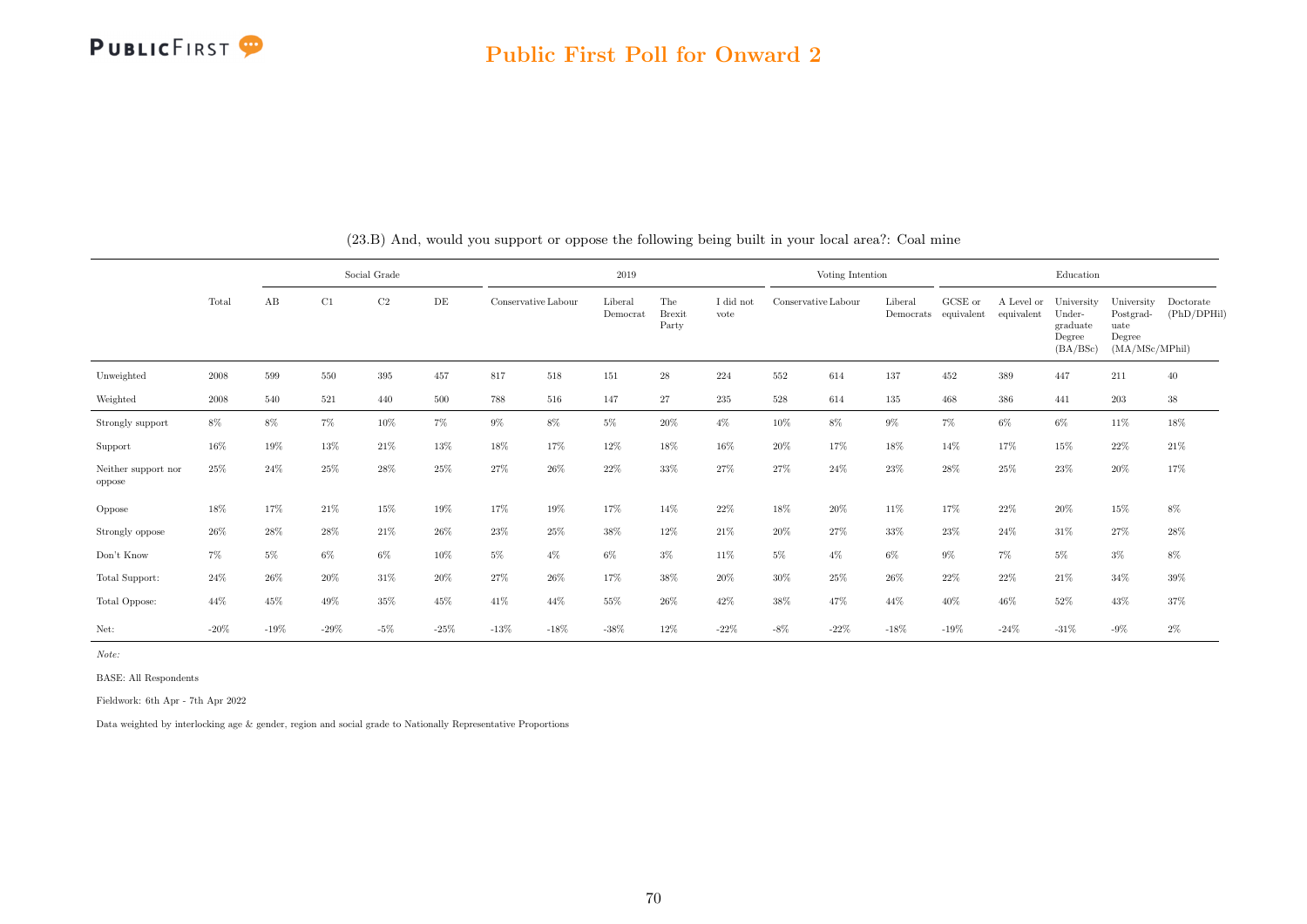

|                               |        | Age     |         |       |           |        |         | Climate top issue |        | $C2DE$ 2019 Conservatives |        | ABC1 2019 Conservatives |        | 2019 Con now DK |         | 2019 Con now other party |        |
|-------------------------------|--------|---------|---------|-------|-----------|--------|---------|-------------------|--------|---------------------------|--------|-------------------------|--------|-----------------|---------|--------------------------|--------|
|                               | Total  | 18-24   | 25-34   | 35-44 | $45 - 54$ | 55-64  | $65+$   | Yes               | No     | C2DECon                   | Other  | ABC1Con                 | Other  | ConDK           | Other.2 | $ConSwitch$ Other.3      |        |
| Unweighted                    | 2008   | 287     | 358     | 256   | 320       | 322    | 465     | 488               | 1520   | 296                       | 1712   | 520                     | 1488   | 125             | 1883    | 160                      | 1848   |
| Weighted                      | 2008   | 280     | 343     | 341   | 341       | 282    | 421     | 484               | 1524   | 316                       | 1692   | 471                     | 1537   | 120             | 1888    | 159                      | 1849   |
| Strongly support              | 8%     | $5\%$   | 11%     | $9\%$ | $9\%$     | 7%     | 5%      | 5%                | 8%     | 11%                       | 7%     | 8%                      | $8\%$  | $2\%$           | 8%      | 11%                      | $7\%$  |
| Support                       | 16%    | 14%     | 15%     | 23%   | 16%       | 17%    | 15%     | 11%               | 18%    | 19%                       | 16%    | 17%                     | 16%    | 11%             | 17%     | 18%                      | 16%    |
| Neither support nor<br>oppose | 25%    | 25%     | 28%     | 23%   | 21%       | 28%    | 27%     | 19%               | 28%    | 25%                       | 25%    | 28%                     | 25%    | 30%             | 25%     | 24%                      | 25%    |
| Oppose                        | 18%    | 20%     | 20%     | 15%   | 18%       | 16%    | $20\%$  | 22%               | 17%    | 19%                       | 18%    | 17%                     | 19%    | 18%             | 18%     | 18%                      | 18%    |
| Strongly oppose               | 26%    | 28%     | 19%     | 23%   | 29%       | 24%    | 30%     | 39%               | 22%    | 20%                       | 27%    | 26%                     | 26%    | $28\%$          | 26%     | 27%                      | 26%    |
| Don't Know                    | 7%     | $7\%$   | 7%      | $7\%$ | $7\%$     | 8%     | $4\%$   | $4\%$             | $7\%$  | $7\%$                     | $6\%$  | $4\%$                   | 7%     | 11%             | 6%      | $2\%$                    | $7\%$  |
| Total Support:                | 24%    | 19%     | 26%     | 31%   | 25%       | 24%    | 19%     | 16%               | 27%    | 30%                       | 23%    | 25%                     | 24%    | 13%             | 25%     | $29\%$                   | 24%    |
| Total Oppose:                 | 44%    | 49%     | 39%     | 38%   | 47%       | 40%    | 49%     | 60%               | 39%    | 38%                       | 45%    | 42%                     | 44%    | 46%             | 44%     | 45%                      | 44%    |
| Net:                          | $-20%$ | $-30\%$ | $-13\%$ | $-7%$ | $-23%$    | $-16%$ | $-30\%$ | $-44%$            | $-12%$ | $-8\%$                    | $-22%$ | $-17%$                  | $-21%$ | $-34%$          | $-19\%$ | $-16\%$                  | $-20%$ |

(23.C) And, would you support or oppose the following being built in your local area?: Coal mine

Note:

BASE: All Respondents

Fieldwork: 6th Apr - 7th Apr 2022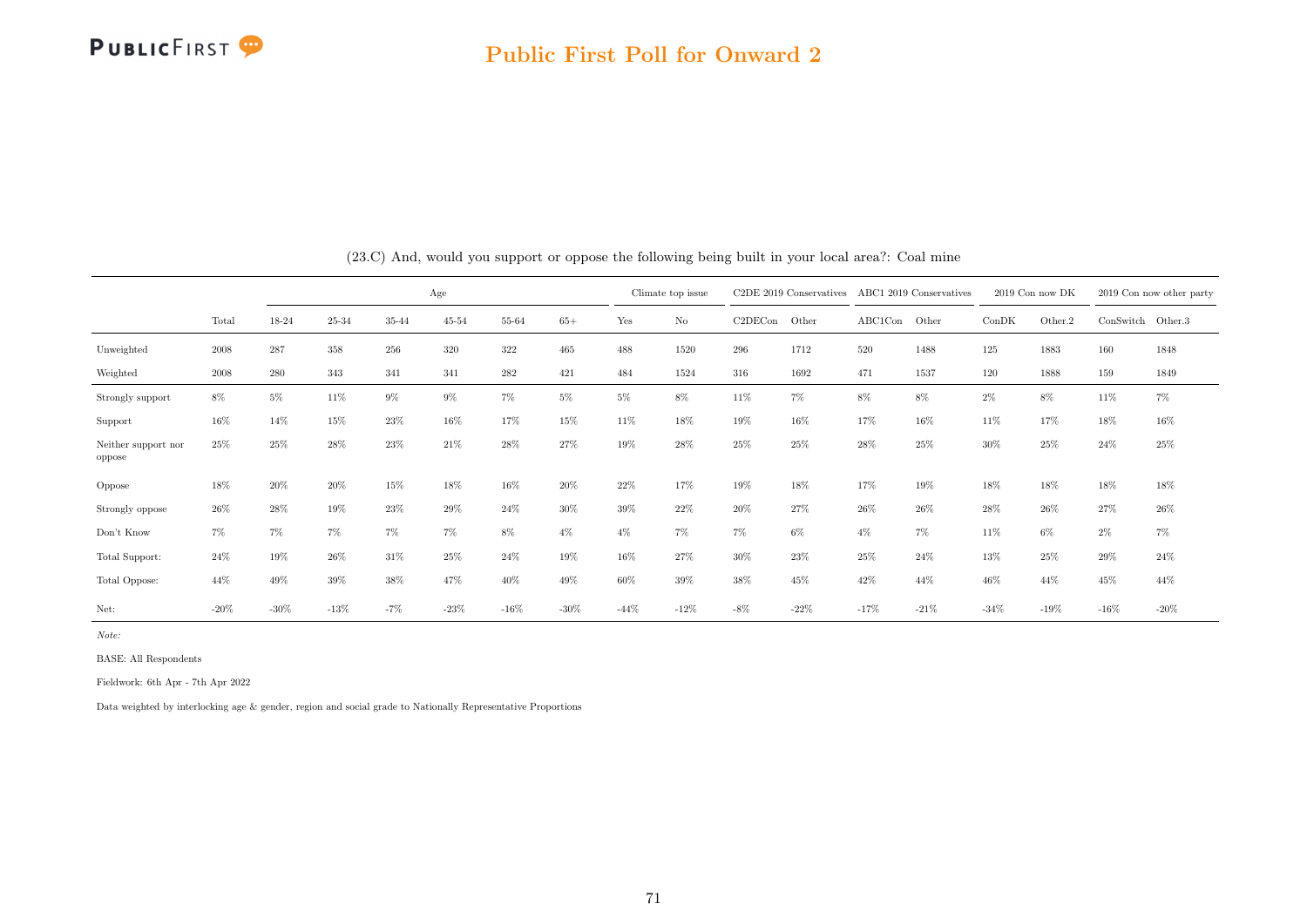

|                                                                                                                                                                                    |       |        | Gender |        |               |               |                    |                  |                  | Region                         |               |               |          |       |                     |        | EU 2016 Vote |                   |
|------------------------------------------------------------------------------------------------------------------------------------------------------------------------------------|-------|--------|--------|--------|---------------|---------------|--------------------|------------------|------------------|--------------------------------|---------------|---------------|----------|-------|---------------------|--------|--------------|-------------------|
|                                                                                                                                                                                    | Total | Male   | Female | London | South<br>East | South<br>West | East of<br>England | East<br>Midlands | West<br>Midlands | Yorkshire<br>and the<br>Humber | North<br>East | North<br>West | Scotland | Wales | Northern<br>Ireland | Leave  | Remain       | I did not<br>vote |
| Unweighted                                                                                                                                                                         | 2008  | 1000   | 1002   | 298    | 274           | 172           | 163                | 152              | 181              | 168                            | 86            | $238\,$       | 150      | 96    | $30\,$              | 840    | 800          | 227               |
| Weighted                                                                                                                                                                           | 2008  | 989    | 1013   | 281    | 261           | 161           | 181                | 140              | 181              | 161                            | 80            | 221           | 181      | 100   | 60                  | 836    | 794          | 239               |
| We should restrict the<br>import of Russian<br>energy even if this<br>means higher bills and<br>less secure energy<br>supplies because their<br>behaviour in Ukraine<br>demands it | 68%   | $69\%$ | 67%    | 61%    | $73\%$        | 74%           | 63%                | 73%              | $57\%$           | 69%                            | $73\%$        | 69%           | $72\%$   | 67%   | 71%                 | 72%    | 73%          | 49%               |
| We should continue to<br>import Russian energy<br>so we can keep bills<br>down and maintain<br>secure energy supplies<br>regardless of their<br>behaviour in Ukraine               | 16%   | 20%    | 13%    | 24%    | 14%           | 13%           | 15%                | 13%              | 24%              | 13%                            | 17%           | 16%           | 14%      | 14%   | 10%                 | 15%    | 16%          | 20%               |
| Don't Know                                                                                                                                                                         | 16%   | 11\%   | 20%    | 15%    | 13%           | 13%           | 22%                | $14\%$           | 19%              | 18%                            | 10%           | 15%           | 15%      | 19%   | 19%                 | $13\%$ | 11%          | $31\%$            |

(24.A) Which of the following comes closest to your view?

Note:

BASE: All Respondents

Fieldwork: 6th Apr - 7th Apr 2022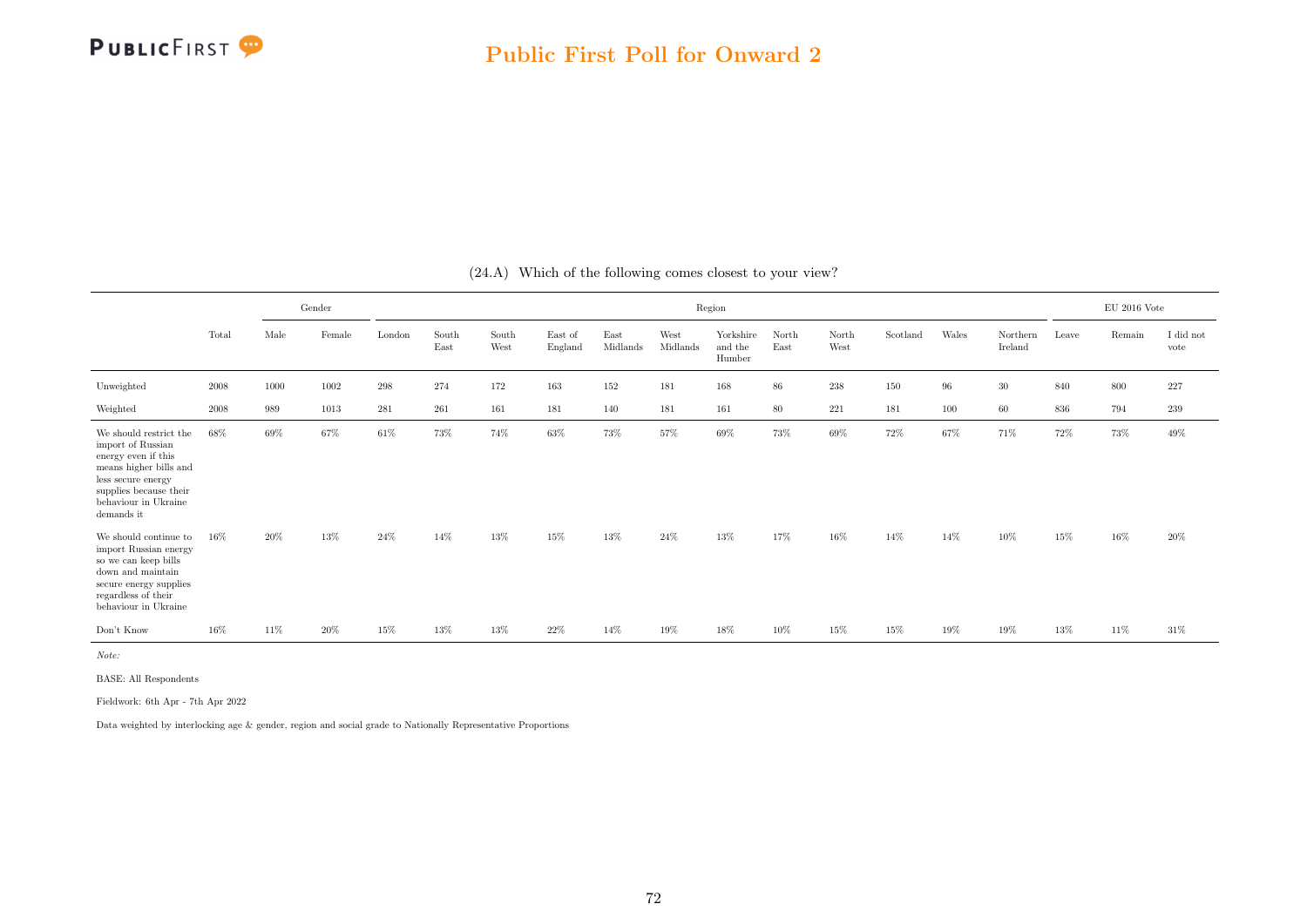|                                                                                                                                                                                    |       |       |     | Social Grade |     |                     |     | 2019                |                        |                   |                     | Voting Intention |         |                                 |            | Education                                                         |                                                             |                          |
|------------------------------------------------------------------------------------------------------------------------------------------------------------------------------------|-------|-------|-----|--------------|-----|---------------------|-----|---------------------|------------------------|-------------------|---------------------|------------------|---------|---------------------------------|------------|-------------------------------------------------------------------|-------------------------------------------------------------|--------------------------|
|                                                                                                                                                                                    | Total | AB    | C1  | $\rm{C2}$    | DE  | Conservative Labour |     | Liberal<br>Democrat | The<br>Brexit<br>Party | I did not<br>vote | Conservative Labour |                  | Liberal | GCSE or<br>Democrats equivalent | equivalent | A Level or University<br>Under-<br>graduate<br>Degree<br>(BA/BSc) | University<br>Postgrad-<br>uate<br>Degree<br>(MA/MSc/MPhil) | Doctorate<br>(PhD/DPHil) |
| Unweighted                                                                                                                                                                         | 2008  | 599   | 550 | 395          | 457 | 817                 | 518 | 151                 | $\sqrt{28}$            | 224               | 552                 | 614              | 137     | 452                             | 389        | 447                                                               | 211                                                         | 40                       |
| Weighted                                                                                                                                                                           | 2008  | 540   | 521 | 440          | 500 | 788                 | 516 | 147                 | 27                     | 235               | 528                 | 614              | 135     | 468                             | 386        | 441                                                               | 203                                                         | $38\,$                   |
| We should restrict the<br>import of Russian<br>energy even if this<br>means higher bills and<br>less secure energy<br>supplies because their<br>behaviour in Ukraine<br>demands it | 68%   | 74%   | 74% | 64%          | 58% | 75%                 | 65% | 78%                 | 65%                    | 47%               | 76%                 | 68%              | 71%     | 67%                             | 63%        | 68%                                                               | 72%                                                         | 69%                      |
| We should continue to<br>import Russian energy<br>so we can keep bills<br>down and maintain<br>secure energy supplies<br>regardless of their<br>behaviour in Ukraine               | 16%   | 17%   | 13% | 18%          | 17% | 14%                 | 21% | 12%                 | 17%                    | 21%               | 14%                 | 19%              | 19%     | 14%                             | 18%        | 19%                                                               | 20%                                                         | 26%                      |
| Don't Know                                                                                                                                                                         | 16%   | $9\%$ | 13% | 18%          | 24% | 11%                 | 14% | $9\%$               | 18%                    | 32%               | 10%                 | 14%              | 10%     | 19%                             | 19%        | 13%                                                               | 8%                                                          | $5\%$                    |

(24.B) Which of the following comes closest to your view?

Note:

BASE: All Respondents

Fieldwork: 6th Apr - 7th Apr 2022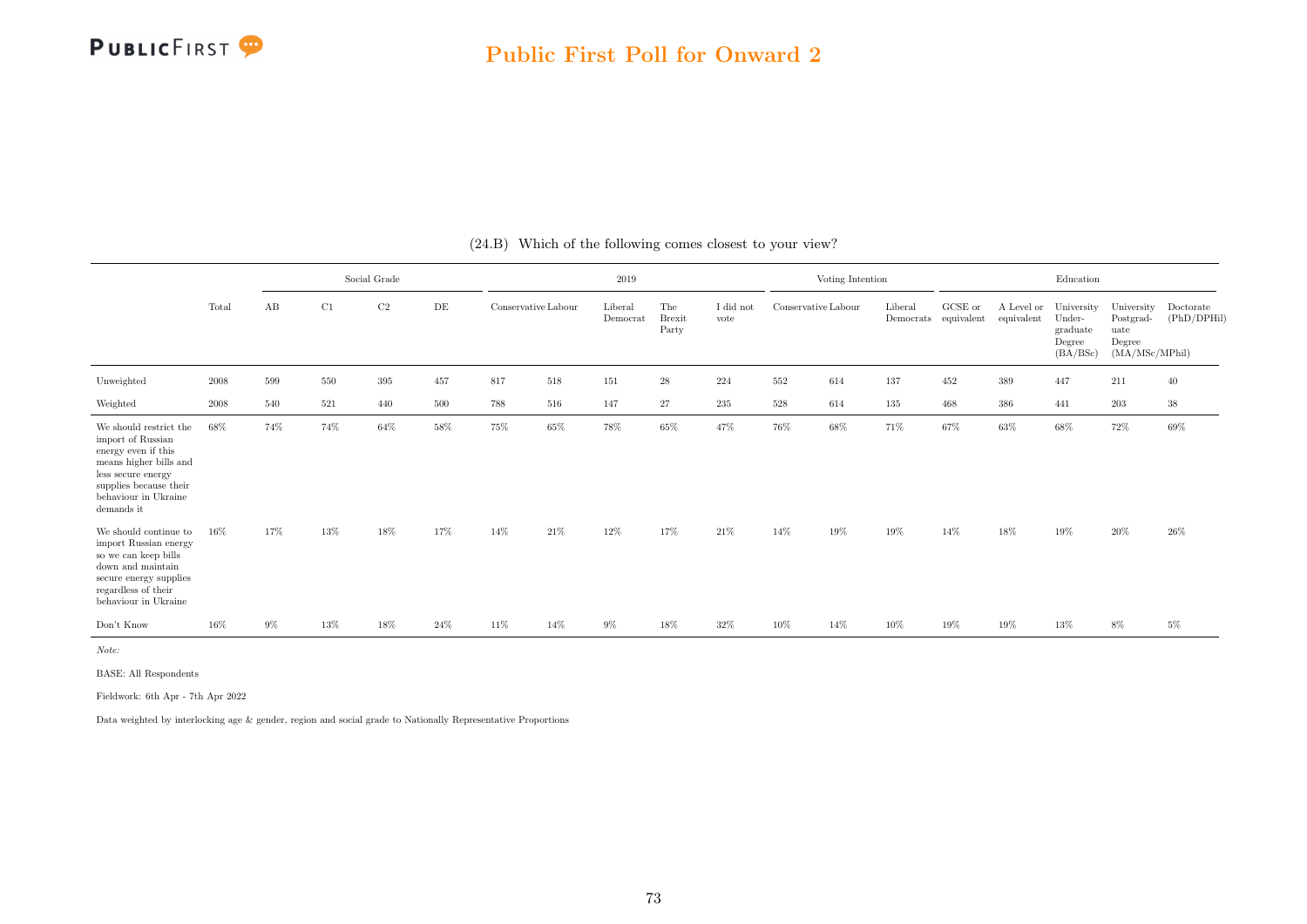

|                                                                                                                                                                                    |       |         |         |       | Age       |       |       |        | Climate top issue |         | C2DE 2019 Conservatives |         | ABC1 2019 Conservatives |       | 2019 Con now DK |                   | 2019 Con now other party |
|------------------------------------------------------------------------------------------------------------------------------------------------------------------------------------|-------|---------|---------|-------|-----------|-------|-------|--------|-------------------|---------|-------------------------|---------|-------------------------|-------|-----------------|-------------------|--------------------------|
|                                                                                                                                                                                    | Total | 18-24   | 25-34   | 35-44 | $45 - 54$ | 55-64 | $65+$ | Yes    | $\rm No$          | C2DECon | Other                   | ABC1Con | Other                   | ConDK | Other.2         | ConSwitch Other.3 |                          |
| Unweighted                                                                                                                                                                         | 2008  | $287\,$ | $358\,$ | 256   | 320       | 322   | 465   | 488    | 1520              | 296     | 1712                    | 520     | 1488                    | 125   | 1883            | 160               | 1848                     |
| Weighted                                                                                                                                                                           | 2008  | 280     | 343     | 341   | 341       | 282   | 421   | 484    | 1524              | 316     | 1692                    | 471     | 1537                    | 120   | 1888            | 159               | 1849                     |
| We should restrict the<br>import of Russian<br>energy even if this<br>means higher bills and<br>less secure energy<br>supplies because their<br>behaviour in Ukraine<br>demands it | 68%   | 52%     | $56\%$  | 60%   | 70%       | 80%   | 85%   | $78\%$ | 65%               | 70%     | 67%                     | 79%     | 65%                     | 79%   | 67%             | $70\%$            | $68\%$                   |
| We should continue to<br>import Russian energy<br>so we can keep bills<br>down and maintain<br>secure energy supplies<br>regardless of their<br>behaviour in Ukraine               | 16%   | 28%     | 24%     | 23%   | 14%       | $7\%$ | 5%    | 11%    | 18%               | 17%     | 16%                     | 12%     | 18%                     | 5%    | 17%             | 22%               | 16%                      |
| Don't Know                                                                                                                                                                         | 16%   | 20%     | 21%     | 17%   | 16%       | 13%   | 10%   | 10%    | 17%               | 13%     | $16\%$                  | 9%      | 18%                     | 16%   | 16%             | $9\%$             | 16%                      |

(24.C) Which of the following comes closest to your view?

Note:

BASE: All Respondents

Fieldwork: 6th Apr - 7th Apr 2022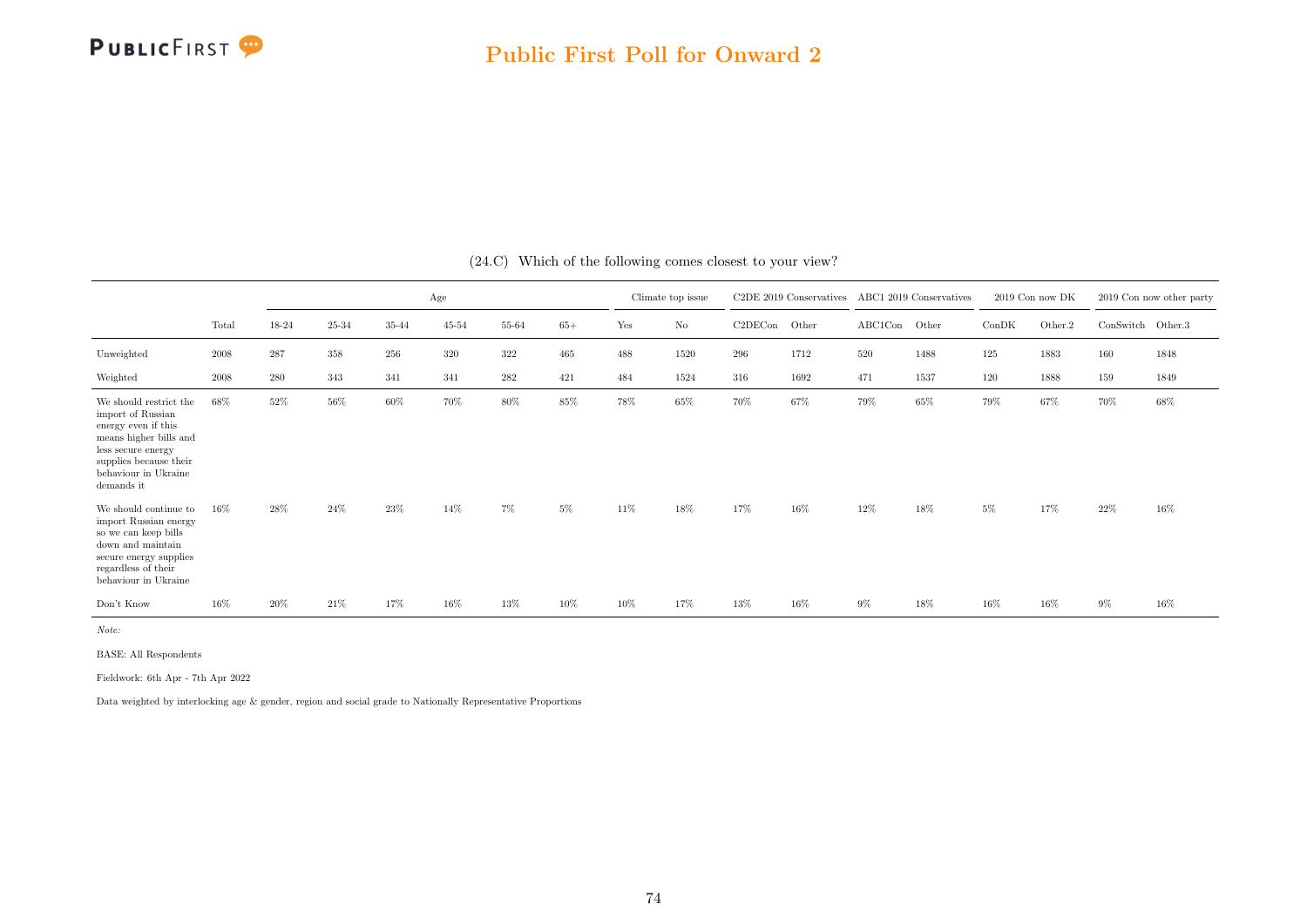|                                                                                                                                                                                 |       |      | Gender |        |               |               |                    |                  |                  | Region                         |               |               |          |        |                     |        | $\rm EU$ 2016 Vote |                   |
|---------------------------------------------------------------------------------------------------------------------------------------------------------------------------------|-------|------|--------|--------|---------------|---------------|--------------------|------------------|------------------|--------------------------------|---------------|---------------|----------|--------|---------------------|--------|--------------------|-------------------|
|                                                                                                                                                                                 | Total | Male | Female | London | South<br>East | South<br>West | East of<br>England | East<br>Midlands | West<br>Midlands | Yorkshire<br>and the<br>Humber | North<br>East | North<br>West | Scotland | Wales  | Northern<br>Ireland | Leave  | Remain             | I did not<br>vote |
| Unweighted                                                                                                                                                                      | 2008  | 1000 | 1002   | 298    | 274           | 172           | 163                | 152              | 181              | 168                            | $86\,$        | 238           | 150      | 96     | 30                  | 840    | 800                | 227               |
| Weighted                                                                                                                                                                        | 2008  | 989  | 1013   | 281    | 261           | 161           | 181                | 140              | 181              | 161                            | 80            | 221           | 181      | 100    | 60                  | 836    | 794                | 239               |
| The war in Ukraine<br>means that the UK<br>should move faster in<br>its transition to Net<br>Zero, moving to green<br>energy sources to<br>secure its energy supply             | 55%   | 56%  | 54%    | 56%    | 58%           | 55%           | $52\%$             | 55%              | 55%              | 50%                            | $56\%$        | $60\%$        | $52\%$   | $50\%$ | $61\%$              | $49\%$ | $64\%$             | 50%               |
| The war in Ukraine<br>means that the $\rm UK$<br>should slow down its<br>transition to Net Zero,<br>using less green energy<br>sources like coal to<br>secure its energy supply | 28%   | 31%  | 25%    | 28%    | 26%           | 25%           | 26%                | 29%              | 25%              | 32%                            | 30%           | 26%           | $30\%$   | 33%    | 29%                 | 35%    | 23%                | $20\%$            |
| Don't Know                                                                                                                                                                      | 17%   | 13%  | 21%    | 17%    | 16%           | 20%           | $22\%$             | 15%              | 20%              | 19%                            | 14%           | 14%           | 17%      | 16%    | 11%                 | 16%    | 13%                | $30\%$            |

(25.A) Which of the following comes closest to your view?

Note:

BASE: All Respondents

Fieldwork: 6th Apr - 7th Apr 2022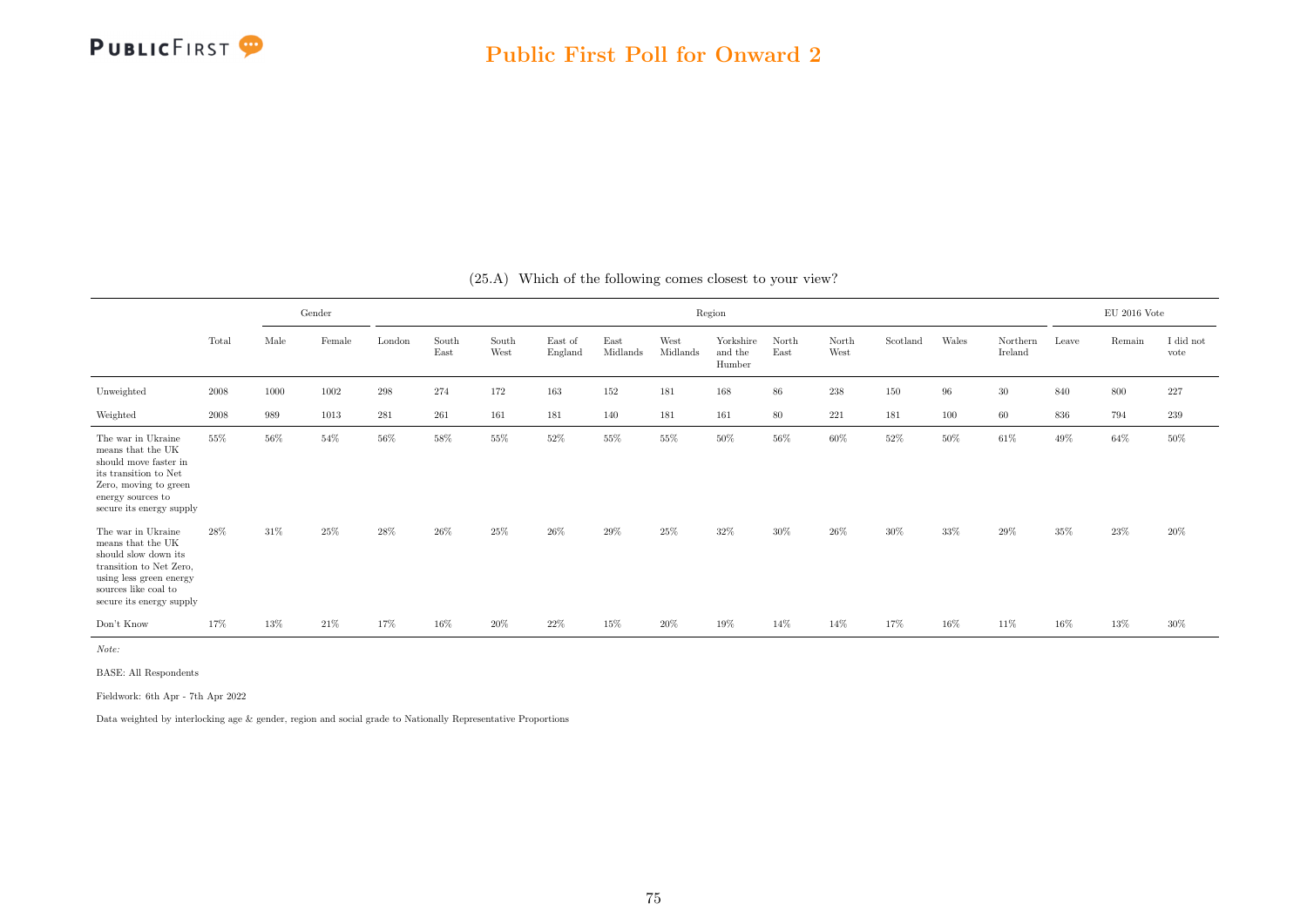|                                                                                                                                                                           |       |     |     | Social Grade |     |                     |     | 2019                |                               |                               |                     | Voting Intention |         |                                 |                          | Education                                              |                                                             |                          |
|---------------------------------------------------------------------------------------------------------------------------------------------------------------------------|-------|-----|-----|--------------|-----|---------------------|-----|---------------------|-------------------------------|-------------------------------|---------------------|------------------|---------|---------------------------------|--------------------------|--------------------------------------------------------|-------------------------------------------------------------|--------------------------|
|                                                                                                                                                                           | Total | AB  | C1  | C2           | DE  | Conservative Labour |     | Liberal<br>Democrat | The<br><b>Brexit</b><br>Party | $\rm I$ did $\rm not$<br>vote | Conservative Labour |                  | Liberal | GCSE or<br>Democrats equivalent | A Level or<br>equivalent | University<br>Under-<br>graduate<br>Degree<br>(BA/BSc) | University<br>Postgrad-<br>uate<br>Degree<br>(MA/MSc/MPhil) | Doctorate<br>(PhD/DPHil) |
| Unweighted                                                                                                                                                                | 2008  | 599 | 550 | 395          | 457 | 817                 | 518 | 151                 | $\sqrt{28}$                   | 224                           | 552                 | 614              | 137     | 452                             | 389                      | 447                                                    | 211                                                         | 40                       |
| Weighted                                                                                                                                                                  | 2008  | 540 | 521 | 440          | 500 | 788                 | 516 | 147                 | 27                            | 235                           | 528                 | 614              | 135     | 468                             | 386                      | 441                                                    | 203                                                         | $38\,$                   |
| The war in Ukraine<br>means that the UK<br>should move faster in<br>its transition to Net<br>Zero, moving to green<br>energy sources to<br>secure its energy supply       | 55%   | 60% | 57% | 53%          | 50% | 50%                 | 64% | $61\%$              | 32%                           | 48%                           | 50%                 | 62%              | 58%     | 51%                             | $52\%$                   | $62\%$                                                 | 60%                                                         | 63%                      |
| The war in Ukraine<br>means that the UK<br>should slow down its<br>transition to Net Zero,<br>using less green energy<br>sources like coal to<br>secure its energy supply | 28%   | 29% | 28% | 29%          | 26% | 35%                 | 25% | 25%                 | 56%                           | 19%                           | 35%                 | 24%              | 25%     | 28%                             | 27%                      | 26%                                                    | 31%                                                         | 28%                      |
| Don't Know                                                                                                                                                                | 17%   | 11% | 15% | 18%          | 24% | 14%                 | 12% | 14%                 | 11%                           | 33%                           | 14%                 | 14%              | 16%     | $21\%$                          | $20\%$                   | $12\%$                                                 | $9\%$                                                       | $9\%$                    |

(25.B) Which of the following comes closest to your view?

Note:

BASE: All Respondents

Fieldwork: 6th Apr - 7th Apr 2022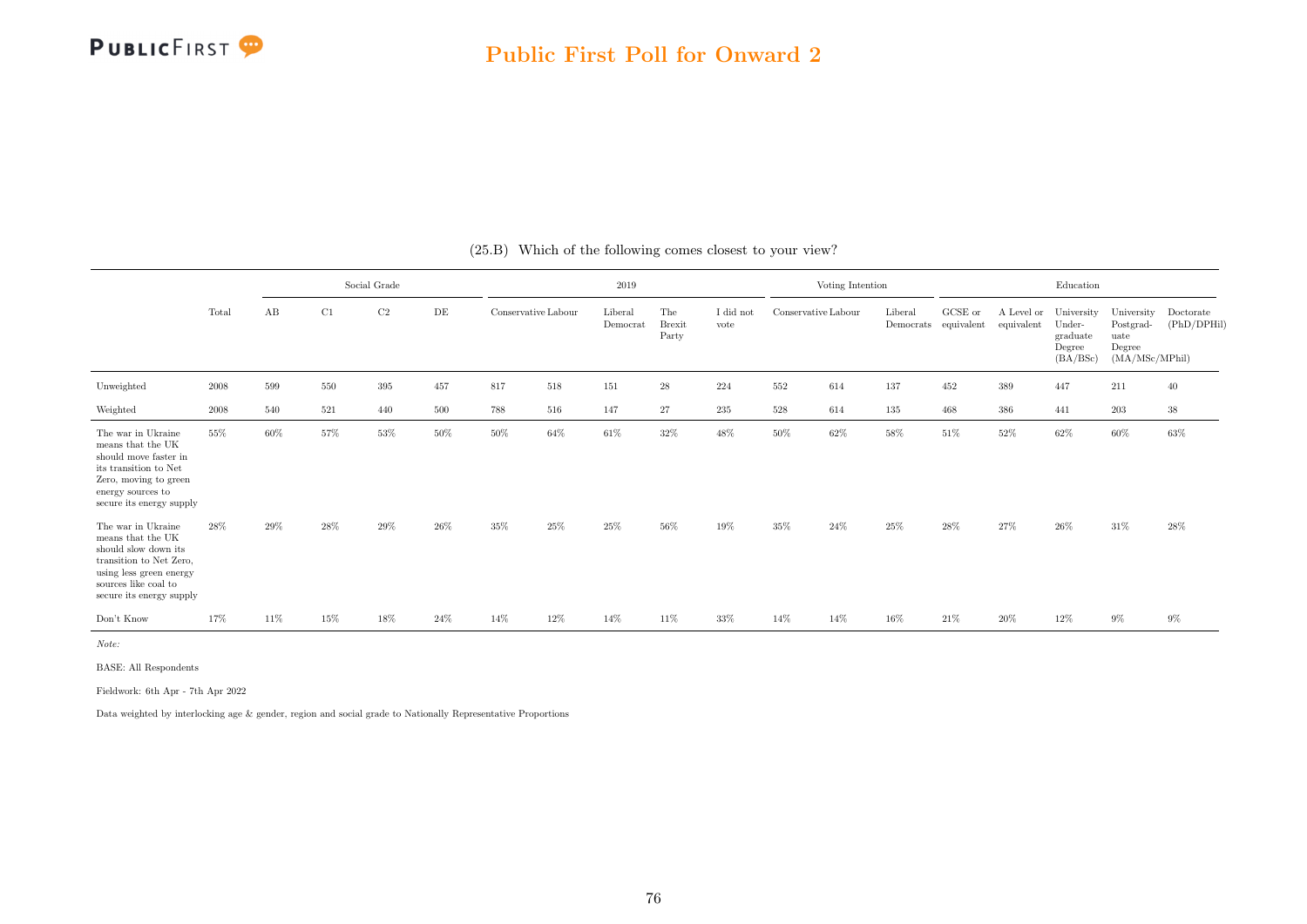

|                                                                                                                                                                                 |       |       |       |       | Age       |       |       |     | Climate top issue |         | C <sub>2</sub> DE 2019 Conservatives |         | ABC1 2019 Conservatives |       | 2019 Con now DK |                   | 2019 Con now other party |
|---------------------------------------------------------------------------------------------------------------------------------------------------------------------------------|-------|-------|-------|-------|-----------|-------|-------|-----|-------------------|---------|--------------------------------------|---------|-------------------------|-------|-----------------|-------------------|--------------------------|
|                                                                                                                                                                                 | Total | 18-24 | 25-34 | 35-44 | $45 - 54$ | 55-64 | $65+$ | Yes | $\rm No$          | C2DECon | Other                                | ABC1Con | Other                   | ConDK | Other.2         | ConSwitch Other.3 |                          |
| Unweighted                                                                                                                                                                      | 2008  | 287   | 358   | 256   | 320       | 322   | 465   | 488 | 1520              | 296     | 1712                                 | 520     | 1488                    | 125   | 1883            | 160               | 1848                     |
| Weighted                                                                                                                                                                        | 2008  | 280   | 343   | 341   | 341       | 282   | 421   | 484 | 1524              | 316     | 1692                                 | 471     | 1537                    | 120   | 1888            | 159               | 1849                     |
| The war in Ukraine<br>means that the UK<br>should move faster in<br>its transition to Net<br>Zero, moving to green<br>energy sources to<br>secure its energy supply             | 55%   | 56%   | 58%   | 55%   | 52%       | 58%   | 52%   | 75% | 49%               | 50%     | 56%                                  | 51%     | 57%                     | 48%   | $56\%$          | 51%               | 56%                      |
| The war in Ukraine<br>means that the $\rm UK$<br>should slow down its<br>transition to Net Zero,<br>using less green energy<br>sources like coal to<br>secure its energy supply | 28%   | 27%   | 22%   | 27%   | 29%       | 27%   | 32%   | 14% | 32%               | 33%     | 27%                                  | 37%     | 25%                     | 28%   | 28%             | 40%               | 27%                      |
| Don't Know                                                                                                                                                                      | 17%   | 17%   | 19%   | 18%   | 18%       | 15%   | 15%   | 11% | 19%               | 17%     | 17%                                  | 13%     | 19%                     | 23%   | 17%             | 10%               | 18%                      |

(25.C) Which of the following comes closest to your view?

Note:

BASE: All Respondents

Fieldwork: 6th Apr - 7th Apr 2022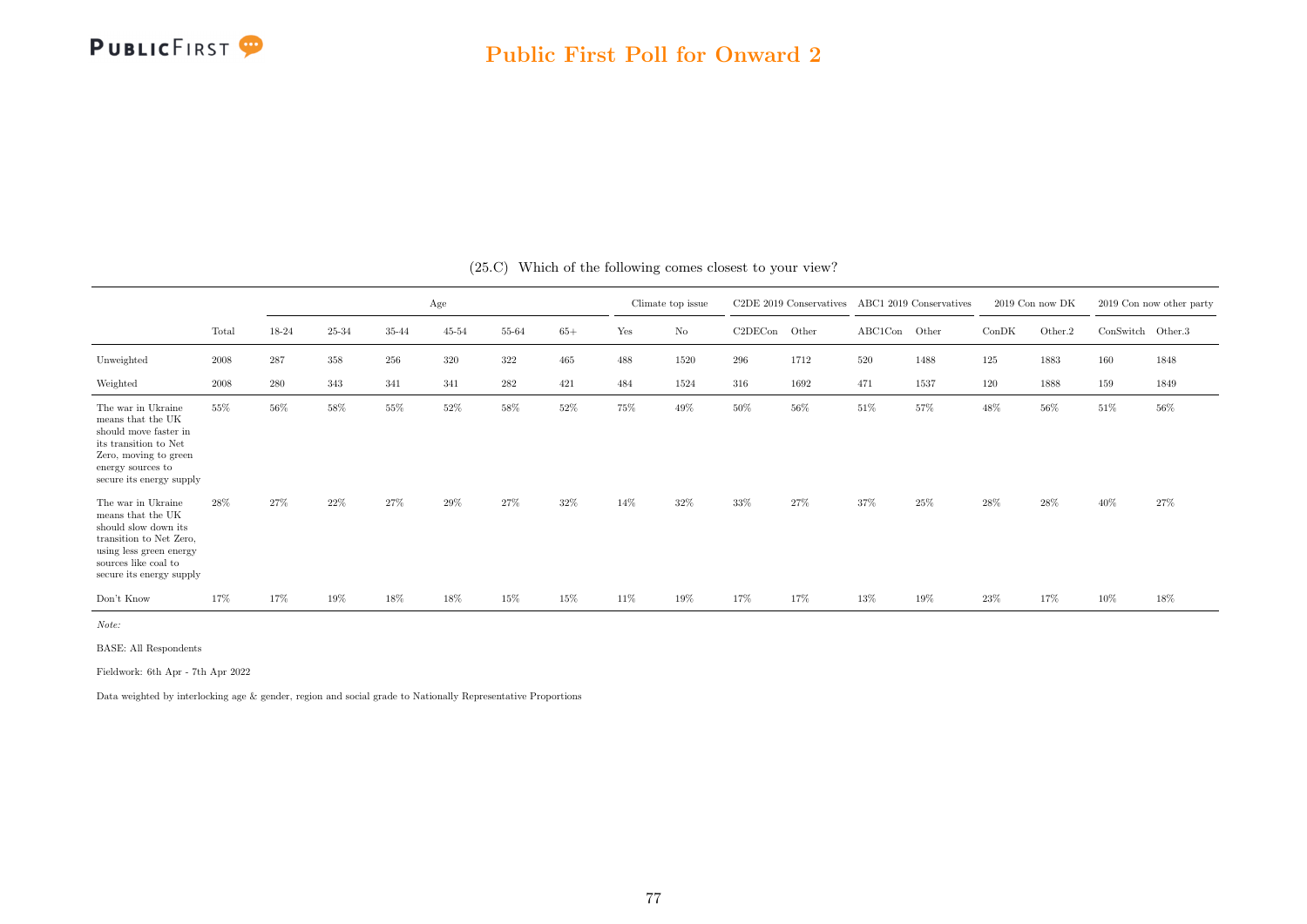

(26.A) You said that you would vote Conservative if there was a general election. If the Conservatives stated before the next election that they wanted to get rid of the UK's Net Zero target of 2050 as it was too expensive, how would this impact your likelihood to vote for them?

|                                           |       |       | Gender |        |               |               |                    |                  |                  | Region                         |               |               |          |        |                     |       | $\rm EU$ 2016 Vote |                   |
|-------------------------------------------|-------|-------|--------|--------|---------------|---------------|--------------------|------------------|------------------|--------------------------------|---------------|---------------|----------|--------|---------------------|-------|--------------------|-------------------|
|                                           | Total | Male  | Female | London | South<br>East | South<br>West | East of<br>England | East<br>Midlands | West<br>Midlands | Yorkshire<br>and the<br>Humber | North<br>East | North<br>West | Scotland | Wales  | Northern<br>Ireland | Leave | Remain             | I did not<br>vote |
| Unweighted                                | 552   | 307   | 244    | 87     | 93            | 54            | 46                 | $50\,$           | 49               | 43                             | 20            | 58            | 24       | $22\,$ | 6                   | 340   | 176                | 24                |
| Weighted                                  | 528   | 292   | 235    | 79     | 86            | 49            | 51                 | 44               | 48               | 41                             | 18            | $52\,$        | 25       | 23     | 13                  | 325   | 168                | $23\,$            |
| I would definitely not<br>vote for them   | $7\%$ | 9%    | $4\%$  | 12%    | $7\%$         | $4\%$         | $0\%$              | $6\%$            | 5%               | $9\%$                          | 10%           | $9\%$         | $4\%$    | $0\%$  | 15%                 | $5\%$ | $9\%$              | 17%               |
| I would probably not<br>vote for them     | 12%   | 13%   | 11%    | 22%    | 13%           | 7%            | $12\%$             | 17%              | $4\%$            | 11%                            | 21\%          | $9\%$         | $0\%$    | 17%    | $0\%$               | 10%   | 15%                | 18%               |
| I would probably still<br>vote for them   | 35%   | 34%   | 36%    | 28%    | 25%           | 46%           | 46%                | 33%              | 51%              | 34%                            | 20%           | 45%           | 34%      | 19%    | 36%                 | 35%   | 36%                | 35%               |
| I would definitely still<br>vote for them | 35%   | 34%   | 37%    | 33%    | 46%           | 28%           | $30\%$             | 38%              | 27%              | 37%                            | $30\%$        | 34%           | 52%      | 39%    | 14%                 | 41%   | 29%                | $11\%$            |
| Don't Know                                | 11%   | $9\%$ | 12%    | $4\%$  | 10%           | 15%           | 13%                | $6\%$            | $13\%$           | $9\%$                          | 19%           | $3\%$         | $9\%$    | 25%    | 35%                 | 10%   | $10\%$             | 19%               |

Note:

BASE: Those planning to vote Conservative

Fieldwork: 6th Apr - 7th Apr 2022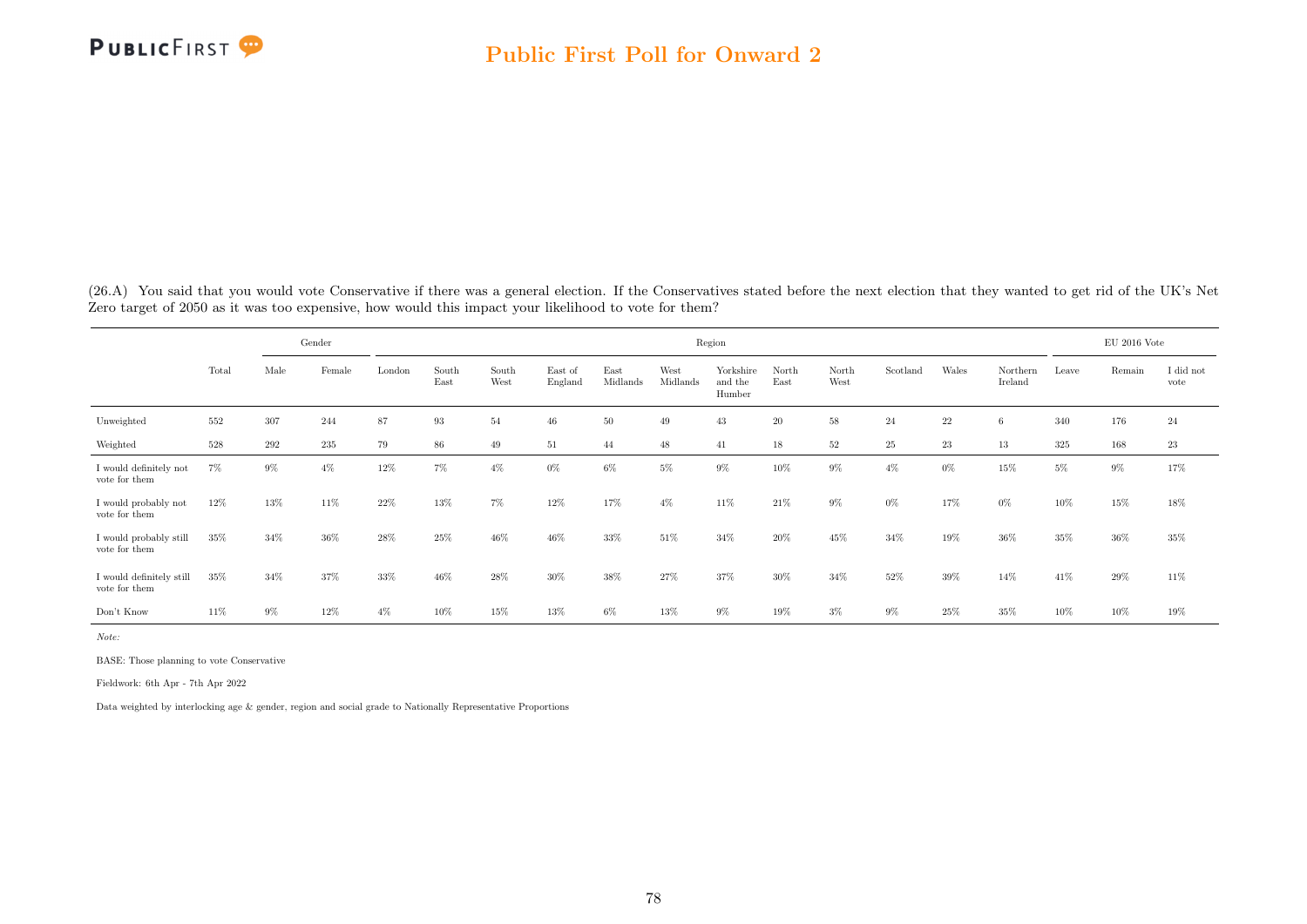(26.B) You said that you would vote Conservative if there was a general election. If the Conservatives stated before the next election that they wanted to get rid of the UK's Net Zero target of 2050 as it was too expensive, how would this impact your likelihood to vote for them?

|                                           |       |       | Social Grade<br>$\rm C2$<br>C1<br>DE |     |       |                     |                 | 2019                |                               |                   |                     | Voting Intention |                |                                 |                          | Education                                              |                                                              |                          |
|-------------------------------------------|-------|-------|--------------------------------------|-----|-------|---------------------|-----------------|---------------------|-------------------------------|-------------------|---------------------|------------------|----------------|---------------------------------|--------------------------|--------------------------------------------------------|--------------------------------------------------------------|--------------------------|
|                                           | Total | AB    |                                      |     |       | Conservative Labour |                 | Liberal<br>Democrat | The<br><b>Brexit</b><br>Party | I did not<br>vote | Conservative Labour |                  | Liberal        | GCSE or<br>Democrats equivalent | A Level or<br>equivalent | University<br>Under-<br>graduate<br>Degree<br>(BA/BSc) | University<br>Postgrad-<br>uate<br>Degree<br>(MA/MSc/MPhill) | Doctorate<br>(PhD/DPHil) |
| Unweighted                                | 552   | 212   | 154                                  | 93  | 92    | 519                 | 10 <sup>°</sup> | $\overline{7}$      | $\overline{2}$                | 9                 | 552                 | $\theta$         | $\overline{0}$ | $\theta$                        | $\theta$                 | 114                                                    | 58                                                           |                          |
| Weighted                                  | 528   | 190   | 140                                  | 100 | 97    | 496                 | 11              | $\overline{7}$      | $\overline{2}$                | -9                | 528                 | $\overline{0}$   | $\overline{0}$ | $\theta$                        | $\overline{0}$           | 109                                                    | 52                                                           |                          |
| I would definitely not<br>vote for them   | $7\%$ | $7\%$ | 8%                                   | 5%  | $5\%$ | $7\%$               | $0\%$           | 25%                 | $50\%$                        | $6\%$             | $7\%$               | $\frac{1}{2}$    | $\ast$         | $6\%$                           | $6\%$                    | $9\%$                                                  | $8\%$                                                        | 19%                      |
| I would probably not<br>vote for them     | 12%   | 15%   | 7%                                   | 19% | 7%    | 12%                 | 26%             | $0\%$               | 0%                            | 24%               | 12%                 | 米                | $\ast$         | 7%                              | 13%                      | 18%                                                    | 16%                                                          | 36%                      |
| I would probably still<br>vote for them   | 35%   | 35%   | 39%                                  | 34% | 33%   | 36%                 | 45%             | 17%                 | 0%                            | 31%               | 35%                 | 米                | $\ast$         | 32%                             | 34%                      | 35%                                                    | 47%                                                          | $0\%$                    |
| I would definitely still<br>vote for them | 35%   | 35%   | 41%                                  | 30% | 32%   | 36%                 | 17%             | 44%                 | 50%                           | 23%               | 35%                 | 米                | $\ast$         | 42%                             | 32%                      | 32%                                                    | 25%                                                          | 30%                      |
| Don't Know                                | 11%   | $8\%$ | 5%                                   | 12% | 22%   | 11%                 | 11%             | 13%                 | $0\%$                         | $15\%$            | 11%                 | 米                | *              | 13%                             | 15%                      | $6\%$                                                  | $4\%$                                                        | 15%                      |

Note:

BASE: Those planning to vote Conservative

Fieldwork: 6th Apr - 7th Apr 2022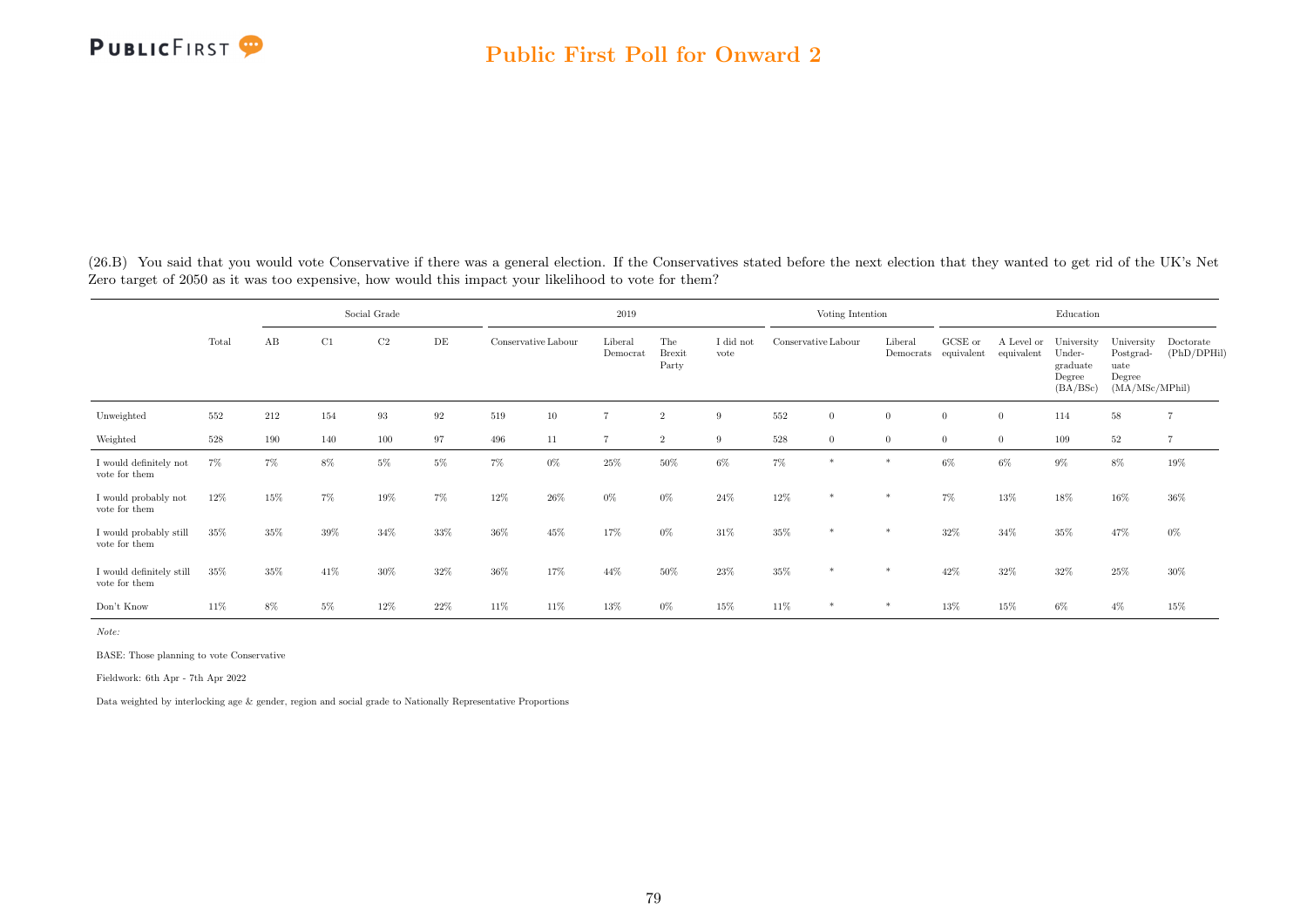

(26.C) You said that you would vote Conservative if there was a general election. If the Conservatives stated before the next election that they wanted to get rid of the UK's Net Zero target of 2050 as it was too expensive, how would this impact your likelihood to vote for them?

|                                           |       |       |        |       | Age   |       |       |     | Climate top issue |         | C2DE 2019 Conservatives |         | ABC1 2019 Conservatives |                | 2019 Con now DK |                   | 2019 Con now other party |
|-------------------------------------------|-------|-------|--------|-------|-------|-------|-------|-----|-------------------|---------|-------------------------|---------|-------------------------|----------------|-----------------|-------------------|--------------------------|
|                                           | Total | 18-24 | 25-34  | 35-44 | 45-54 | 55-64 | $65+$ | Yes | $\rm No$          | C2DECon | Other                   | ABC1Con | Other                   | ConDK          | Other.2         | ConSwitch Other.3 |                          |
| Unweighted                                | 552   | 43    | 69     | 60    | 80    | 95    | 205   | 124 | 428               | 172     | 380                     | 346     | 206                     |                | 552             | $\theta$          | 552                      |
| Weighted                                  | 528   | 41    | 65     | 80    | 81    | 80    | 182   | 119 | 409               | 184     | 344                     | 311     | 217                     | $\overline{0}$ | 528             | $\overline{0}$    | 528                      |
| I would definitely not<br>vote for them   | 7%    | 10%   | 15%    | 11%   | $2\%$ | $2\%$ | 5%    | 11% | 5%                | $5\%$   | 8%                      | 7%      | $6\%$                   |                | 7%              | $*$               | $7\%$                    |
| I would probably not<br>vote for them     | 12%   | 40%   | 23%    | 11%   | 12%   | $4\%$ | 6%    | 16% | 11%               | 12%     | 12%                     | 11%     | 13%                     | *              | 12%             | *                 | 12%                      |
| I would probably still<br>vote for them   | 35%   | 28%   | 23%    | 36%   | 44%   | 38%   | 36%   | 42% | 34%               | 33%     | 36%                     | 37%     | 33%                     | *              | 35%             | $*$               | 35%                      |
| I would definitely still<br>vote for them | 35%   | 11%   | 17%    | 26%   | 33%   | 47%   | 47%   | 19% | 40%               | 32%     | 37%                     | 38%     | 32%                     | *              | 35%             | $*$               | 35%                      |
| Don't Know                                | 11%   | 12%   | $21\%$ | 16%   | $9\%$ | 8%    | 6%    | 13% | 10%               | 18%     | $7\%$                   | 6%      | 16%                     | *              | 11%             | *                 | 11%                      |

Note:

BASE: Those planning to vote Conservative

Fieldwork: 6th Apr - 7th Apr 2022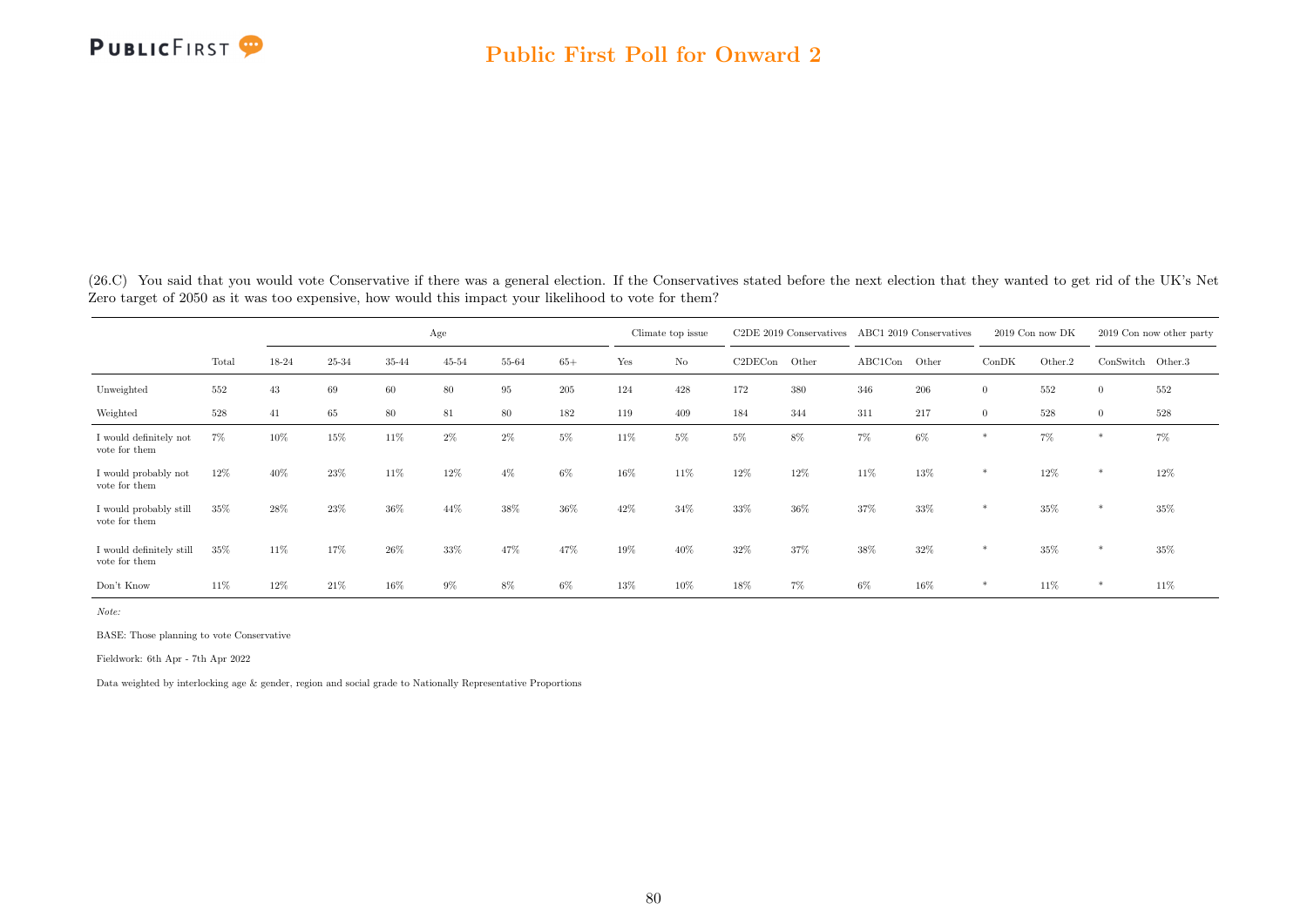

|  | (27.A) If there was a general election in which the Conservative party ran with a promise to remove the UK's target to reach Net Zero by 2050, how do you think you would vote? |  |
|--|---------------------------------------------------------------------------------------------------------------------------------------------------------------------------------|--|
|  |                                                                                                                                                                                 |  |

|                                   |            |       | Gender |        |               |               |                    |                  |                  | Region                         |               |               |          |       |                     |       | $EU$ 2016 Vote |                   |
|-----------------------------------|------------|-------|--------|--------|---------------|---------------|--------------------|------------------|------------------|--------------------------------|---------------|---------------|----------|-------|---------------------|-------|----------------|-------------------|
|                                   | Total      | Male  | Female | London | South<br>East | South<br>West | East of<br>England | East<br>Midlands | West<br>Midlands | Yorkshire<br>and the<br>Humber | North<br>East | North<br>West | Scotland | Wales | Northern<br>Ireland | Leave | Remain         | I did not<br>vote |
| Unweighted                        | 2008       | 1000  | 1002   | 298    | 274           | 172           | 163                | 152              | 181              | 168                            | 86            | 238           | 150      | 96    | 30                  | 840   | 800            | $227\,$           |
| Weighted                          | $\,2008\,$ | 989   | 1013   | 281    | 261           | 161           | 181                | 140              | 181              | 161                            | 80            | 221           | 181      | 100   | 60                  | 836   | 794            | 239               |
| Conservative                      | $24\%$     | 27%   | 21%    | 20%    | 32%           | 27%           | 23%                | $29\%$           | 23%              | 27%                            | 17%           | 23%           | 16%      | 25%   | 14%                 | 36%   | 17%            | $9\%$             |
| Labour                            | 30%        | 29%   | 30%    | $35\%$ | 27%           | 26%           | 25%                | $28\%$           | 33%              | 35%                            | 34%           | 40%           | 16%      | 33%   | 16%                 | 21%   | 41%            | $23\%$            |
| Liberal Democrats                 | $7\%$      | $9\%$ | $5\%$  | 9%     | 8%            | 8%            | 5%                 | 2%               | $7\%$            | $3\%$                          | 8%            | 9%            | 10%      | $4\%$ | $3\%$               | $4\%$ | 11%            | $3\%$             |
| Green Party                       | $7\%$      | $6\%$ | $7\%$  | 10%    | 5%            | 8%            | 12%                | 5%               | $5\%$            | $5\%$                          | 5%            | 6%            | $2\%$    | 5%    | $7\%$               | $5\%$ | $7\%$          | $7\%$             |
| Reform UK/The Brexit<br>Party     | $3\%$      | $5\%$ | $2\%$  | $3\%$  | $4\%$         | 3%            | 6%                 | $4\%$            | $2\%$            | $3\%$                          | $5\%$         | $4\%$         | $3\%$    | $4\%$ | $0\%$               | $6\%$ | $2\%$          | $1\%$             |
| Another party (Please<br>specify) | $4\%$      | $5\%$ | $3\%$  | $0\%$  | 1%            | $0\%$         | $1\%$              | $1\%$            | $0\%$            | $1\%$                          | $3\%$         | $0\%$         | 29%      | 5%    | 22%                 | $3\%$ | $6\%$          | $2\%$             |
| I would not vote                  | 8%         | 7%    | 8%     | $6\%$  | 5%            | 7%            | $9\%$              | $10\%$           | $5\%$            | 10%                            | 10%           | $7\%$         | 11%      | 6%    | 14%                 | $6\%$ | $2\%$          | $29\%$            |
| Don't Know                        | 18%        | 13%   | 23%    | 15%    | 19%           | 21%           | 19%                | 20%              | 24%              | 16%                            | 19%           | 12%           | 14%      | 17%   | 24%                 | 18%   | 14%            | 25%               |

Note:

BASE: All Respondents

Fieldwork: 6th Apr - 7th Apr 2022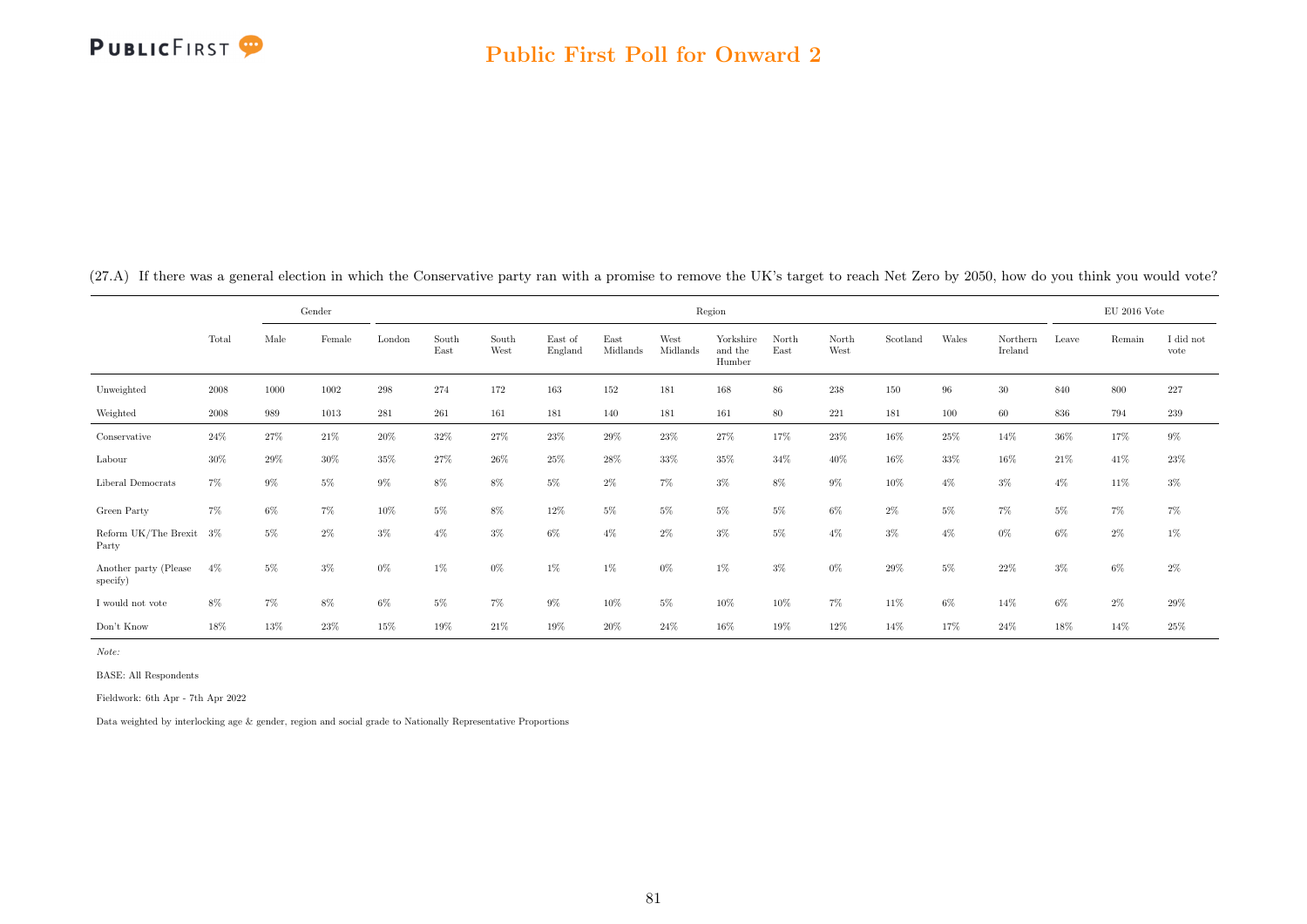## PUBLICFIRST<sup>9</sup>

## Public First Poll for Onward 2

|                                   |        |        |        | Social Grade |           |                     |       | 2019                |                               |                               |                     | Voting Intention |         |                                 |                          | Education                                              |                                                             |                          |
|-----------------------------------|--------|--------|--------|--------------|-----------|---------------------|-------|---------------------|-------------------------------|-------------------------------|---------------------|------------------|---------|---------------------------------|--------------------------|--------------------------------------------------------|-------------------------------------------------------------|--------------------------|
|                                   | Total  | AB     | C1     | $\rm C2$     | $\rm{DE}$ | Conservative Labour |       | Liberal<br>Democrat | The<br><b>Brexit</b><br>Party | $\rm I$ did $\rm not$<br>vote | Conservative Labour |                  | Liberal | GCSE or<br>Democrats equivalent | A Level or<br>equivalent | University<br>Under-<br>graduate<br>Degree<br>(BA/BSc) | University<br>Postgrad-<br>uate<br>Degree<br>(MA/MSc/MPhil) | Doctorate<br>(PhD/DPHil) |
| Unweighted                        | 2008   | 599    | 550    | 395          | 457       | 817                 | 518   | 151                 | $\sqrt{28}$                   | 224                           | 552                 | 614              | 137     | 452                             | 389                      | 447                                                    | 211                                                         | 40                       |
| Weighted                          | 2008   | 540    | 521    | 440          | 500       | 788                 | 516   | 147                 | 27                            | 235                           | 528                 | 614              | 135     | 468                             | 386                      | 441                                                    | $203\,$                                                     | $38\,$                   |
| Conservative                      | $24\%$ | $31\%$ | $26\%$ | 20%          | 17%       | 54%                 | 3%    | $4\%$               | 8%                            | $5\%$                         | $75\%$              | $3\%$            | $2\%$   | 27%                             | $25\%$                   | $21\%$                                                 | $26\%$                                                      | $9\%$                    |
| Labour                            | $30\%$ | 27%    | 30%    | 31%          | 32%       | 11%                 | 79%   | 19%                 | $3\%$                         | 15%                           | 5%                  | 86%              | 5%      | 27%                             | 29%                      | 35%                                                    | 30%                                                         | $40\%$                   |
| Liberal Democrats                 | $7\%$  | 10%    | 8%     | $5\%$        | $4\%$     | $3\%$               | 3%    | 54%                 | $3\%$                         | $4\%$                         | $3\%$               | $1\%$            | 80%     | $5\%$                           | 6%                       | $8\%$                                                  | 12%                                                         | $24\%$                   |
| Green Party                       | $7\%$  | 8%     | 7%     | 7%           | $4\%$     | $4\%$               | 5%    | 6%                  | $2\%$                         | $4\%$                         | 3%                  | $3\%$            | $3\%$   | $3\%$                           | $9\%$                    | $9\%$                                                  | $8\%$                                                       | $10\%$                   |
| Reform UK/The Brexit 3%<br>Party  |        | $2\%$  | $3\%$  | $5\%$        | $4\%$     | $5\%$               | $2\%$ | $1\%$               | 40%                           | $1\%$                         | $1\%$               | $1\%$            | $2\%$   | $4\%$                           | $3\%$                    | $2\%$                                                  | $4\%$                                                       | $1\%$                    |
| Another party (Please<br>specify) | $4\%$  | 3%     | 5%     | $5\%$        | $3\%$     | $1\%$               | $1\%$ | 0%                  | $7\%$                         | $3\%$                         | $0\%$               | 0%               | 0%      | $4\%$                           | $4\%$                    | 5%                                                     | $3\%$                                                       | $8\%$                    |
| I would not vote                  | $8\%$  | 5%     | 6%     | 8%           | 12%       | $3\%$               | 1%    | $1\%$               | $4\%$                         | 42%                           | $3\%$               | $1\%$            | 1%      | $8\%$                           | 10%                      | $5\%$                                                  | $5\%$                                                       | $6\%$                    |
| Don't Know                        | 18%    | 14%    | 15%    | 20%          | 23%       | 19%                 | 7%    | 15%                 | 33%                           | 26%                           | 10%                 | 5%               | 7%      | 22%                             | 16%                      | 16%                                                    | 11%                                                         | $3\%$                    |

(27.B) If there was a general election in which the Conservative party ran with a promise to remove the UK's target to reach Net Zero by 2050, how do you think you would vote?

Note:

BASE: All Respondents

Fieldwork: 6th Apr - 7th Apr 2022